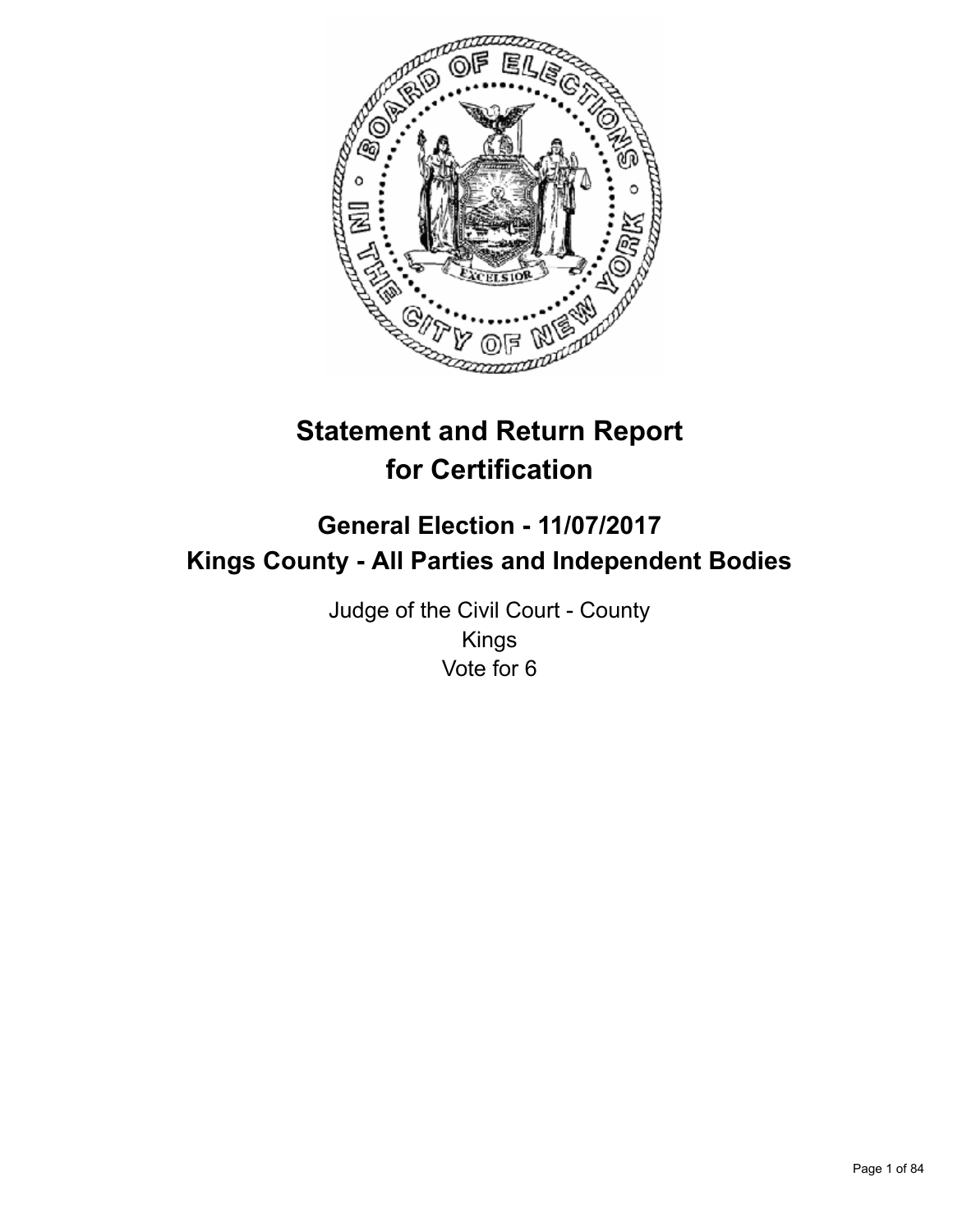

| <b>PUBLIC COUNTER</b>                                    | 16,825       |
|----------------------------------------------------------|--------------|
| MANUALLY COUNTED EMERGENCY                               | 1            |
| <b>ABSENTEE / MILITARY</b>                               | 388          |
| AFFIDAVIT                                                | 114          |
| <b>Total Ballots</b>                                     | 17,328       |
| Less - Inapplicable Federal/Special Presidential Ballots | 0            |
| <b>Total Applicable Ballots</b>                          | 17,328       |
| ROBIN K. SHEARES (DEMOCRATIC)                            | 8,895        |
| VINCENT F. MARTUSCIELLO (CONSERVATIVE)                   | 3,542        |
| JOHN K. O'HARA (REFORM)                                  | 1,166        |
| CAROLYN E. WADE (DEMOCRATIC)                             | 9,210        |
| SANDRA ELENA ROPER (DEMOCRATIC)                          | 9,114        |
| SANDRA ELENA ROPER (REFORM)                              | 994          |
| CONNIE M. MELENDEZ (DEMOCRATIC)                          | 8,647        |
| THOMAS J. KENNEDY (REFORM)                               | 1,779        |
| ELLEN E. EDWARDS (DEMOCRATIC)                            | 8,784        |
| ISIRIS ISELA ISAAC (REFORM)                              | 1,161        |
| PATRIA FRIAS-COLON (DEMOCRATIC)                          | 8,085        |
| PATRICK J. HAYES (REFORM)                                | 1,644        |
| ABRAHAM SCHOSS (WRITE-IN)                                | 1            |
| ADELE COHEN (WRITE-IN)                                   | $\mathbf{1}$ |
| ALAN REDNER (WRITE-IN)                                   | 1            |
| ALAN TREUHAFT (WRITE-IN)                                 | 1            |
| ALEX OMRONI (WRITE-IN)                                   | $\mathbf{1}$ |
| ALEXI SHALOM (WRITE-IN)                                  | 1            |
| ANDREA MORROLL (WRITE-IN)                                | 1            |
| ANDRES NIN (WRITE-IN)                                    | $\mathbf{1}$ |
| ANTHONY GUPMAN (WRITE-IN)                                | 1            |
| ANTHONY MOTTOZA (WRITE-IN)                               | 1            |
| ANTHONY PEMONATS (WRITE-IN)                              | 1            |
| BELLA CASTRICONE (WRITE-IN)                              | 1            |
| BEN SHAPIRO (WRITE-IN)                                   | $\mathbf{1}$ |
| BEN WEPIN (WRITE-IN)                                     | 1            |
| BILL CLINTON (WRITE-IN)                                  | 1            |
| BILLY VALE (WRITE-IN)                                    | 1            |
| BLIMI YOFFE (WRITE-IN)                                   | $\mathbf{1}$ |
| BRAD PARSLEY (WRITE-IN)                                  | 1            |
| BRENARD NEWMAN (WRITE-IN)                                | 1            |
| BRIAN BELL (WRITE-IN)                                    | $\mathbf{1}$ |
| CAREY BERNSTEIN (WRITE-IN)                               | 1            |
| CARRIE UNDERWOOD (WRITE-IN)                              | 1            |
| CHANI WEBER (WRITE-IN)                                   | $\mathbf{1}$ |
| CHARLES FINKELSTEIN (WRITE-IN)                           | 4            |
| CHENI ZUCKS (WRITE-IN)                                   | 1            |
| COURTNEY MAIMON (WRITE-IN)                               | $\mathbf{1}$ |
| DANIEL F. WHITE (WRITE-IN)                               | $\mathbf{1}$ |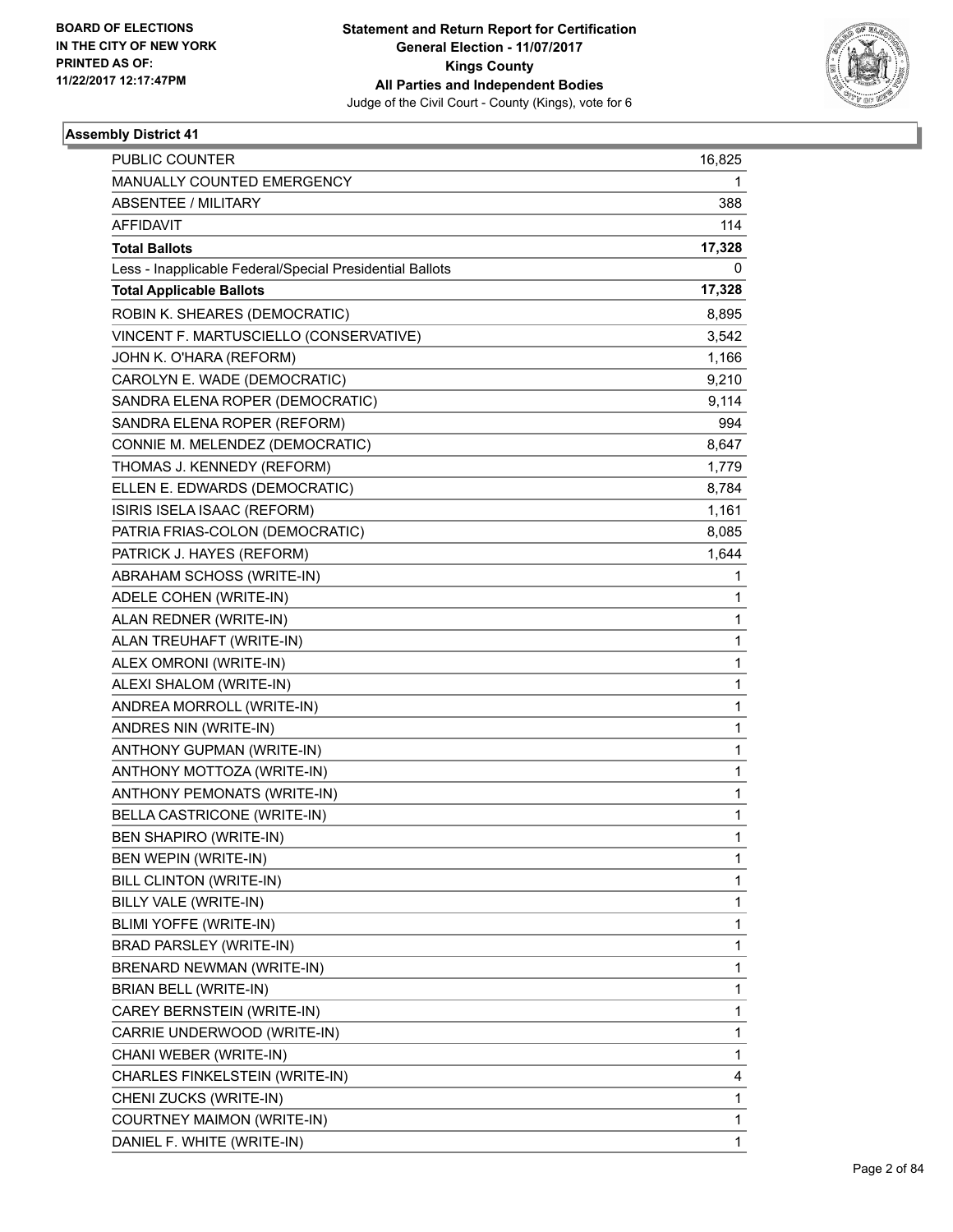

| DAVID HERSHORITZ (WRITE-IN)         | 1 |
|-------------------------------------|---|
| DAVID NORTON (WRITE-IN)             | 1 |
| DAVID PEPPER (WRITE-IN)             | 1 |
| DEBBIE BECHER (WRITE-IN)            | 1 |
| DONALD TRUMP (WRITE-IN)             | 1 |
| DONALD TRUMP JR. (WRITE-IN)         | 1 |
| EILEEN LONG (WRITE-IN)              | 1 |
| ELISER GNSBURG (WRITE-IN)           | 1 |
| ELLEN GARFFEO (WRITE-IN)            | 1 |
| ELLIOT GOLDBERG (WRITE-IN)          | 1 |
| ERIC LEB (WRITE-IN)                 | 1 |
| ERROL LEWIS (WRITE-IN)              | 1 |
| ESTI HARTMAN (WRITE-IN)             | 1 |
| EUGENE J.SOMERMAN (WRITE-IN)        | 1 |
| EZRA Y. WEINBERGER (WRITE-IN)       | 1 |
| FARRELL DOBBS (WRITE-IN)            | 1 |
| FEBEE ZUCKS (WRITE-IN)              | 1 |
| FUAD RASULOV (WRITE-IN)             | 1 |
| <b>GABNEL BOSSKILA (WRITE-IN)</b>   | 1 |
| GEORGE BUSH, SR. (WRITE-IN)         | 1 |
| <b>GERY TODD CERTAIN (WRITE-IN)</b> | 1 |
| <b>GLENN KUSHEL (WRITE-IN)</b>      | 1 |
| <b>GULDIE HUBER (WRITE-IN)</b>      | 1 |
| HADASSA H. NEWMAN (WRITE-IN)        | 1 |
| HARRY ROPOIORCH (WRITE-IN)          | 1 |
| HENY ROSENBERG (WRITE-IN)           | 1 |
| HERSEHEL KULAFISDY (WRITE-IN)       | 1 |
| IRWIN PLASCOFF (WRITE-IN)           | 1 |
| ISAIAH FISHER (WRITE-IN)            | 1 |
| JACOB REISMAN (WRITE-IN)            | 1 |
| JAMES A. LOURIA (WRITE-IN)          | 1 |
| JAMES BALMERT (WRITE-IN)            | 1 |
| JAMES J. LAURIA (WRITE-IN)          | 1 |
| JAMES KERRIGAN (WRITE-IN)           | 1 |
| JAMES LANE (WRITE-IN)               | 1 |
| JEANINE PIRRO (WRITE-IN)            | 1 |
| JESSICA NARCISO (WRITE-IN)          | 1 |
| JOE ZUCKS (WRITE-IN)                | 1 |
| JOEL KRIGMAN (WRITE-IN)             | 1 |
| JOEL ZUCKS (WRITE-IN)               | 1 |
| JOHEPH ASIA (WRITE-IN)              | 1 |
| JOHN HERBERT (WRITE-IN)             | 2 |
| JOHN J. BRUNO (WRITE-IN)            | 2 |
| JOHN JOHNSON (WRITE-IN)             | 1 |
| JOHN JONS (WRITE-IN)                | 1 |
| JOHN L. BAYRES (WRITE-IN)           | 1 |
|                                     |   |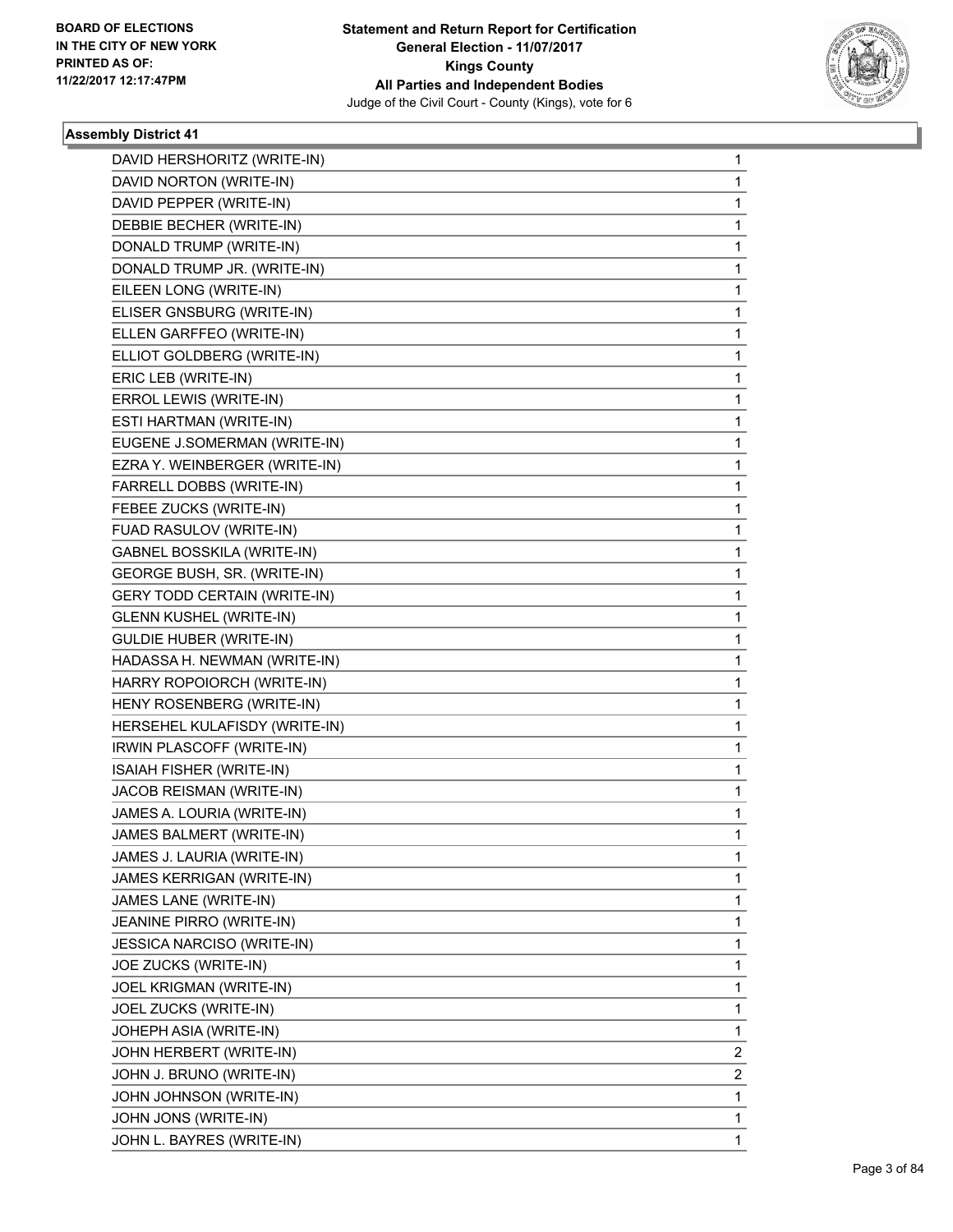

| JOHN QUAGLIONE (WRITE-IN)       | 1 |
|---------------------------------|---|
| JOHN STEWART (WRITE-IN)         | 1 |
| JOHN WILSON (WRITE-IN)          | 1 |
| JOHNATHAN ROLLER (WRITE-IN)     | 1 |
| JON STEWART (WRITE-IN)          | 1 |
| JOR BRADY (WRITE-IN)            | 1 |
| JORDNA WOLF (WRITE-IN)          | 1 |
| JOSE F. MAIMON (WRITE-IN)       | 1 |
| JOSEPH JAMES MESSINA (WRITE-IN) | 1 |
| JOSEPH LUHRS (WRITE-IN)         | 1 |
| JOSEPH S. AMSEL (WRITE-IN)      | 1 |
| <b>JULIUS VINIK (WRITE-IN)</b>  | 1 |
| KANEN BRITZ (WRITE-IN)          | 1 |
| KARL BRTIZ (WRITE-IN)           | 1 |
| KEITH UEBAN (WRITE-IN)          | 1 |
| KELLSEY CASTRICONE (WRITE-IN)   | 1 |
| KURT SCHMIDT (WRITE-IN)         | 1 |
| LARRY PLASCOFF (WRITE-IN)       | 1 |
| LENNY GREEN (WRITE-IN)          | 1 |
| LOMRADE SHLIN (WRITE-IN)        | 1 |
| LOUIS LONG (WRITE-IN)           | 1 |
| MARK FELDMAN (WRITE-IN)         | 1 |
| MARTY MARKOWITZ (WRITE-IN)      | 1 |
| MAX KERRIGAN (WRITE-IN)         | 1 |
| MERDECHAI NEWMAN (WRITE-IN)     | 1 |
| MICHAEL TAUB (WRITE-IN)         | 1 |
| MIKE FISHER (WRITE-IN)          | 1 |
| MIKE LEE (WRITE-IN)             | 1 |
| MOSHE VADS (WRITE-IN)           | 1 |
| NANCY BELL (WRITE-IN)           | 1 |
| NATHAN MARK (WRITE-IN)          | 1 |
| NATHANIEL KNITRIDGE (WRITE-IN)  | 1 |
| NICK DAKA (WRITE-IN)            | 1 |
| NOES ROSENBERG (WRITE-IN)       | 1 |
| PANO PEFFER (WRITE-IN)          | 1 |
| PATRICK BUTLER (WRITE-IN)       | 1 |
| PAUL VAYGEN (WRITE-IN)          | 2 |
| PEARL J. WEINBERGER (WRITE-IN)  | 1 |
| ROBERT BALMENT (WRITE-IN)       | 1 |
| ROBERT BECHER (WRITE-IN)        | 1 |
| ROBERT GOODMAN (WRITE-IN)       | 1 |
| ROBERT ISDITH (WRITE-IN)        | 1 |
| RON ASTORINO (WRITE-IN)         | 1 |
| RON PAUL (WRITE-IN)             | 1 |
| RUDOLPH GIULIANI (WRITE-IN)     | 1 |
| SARAH NEWMAN (WRITE-IN)         | 1 |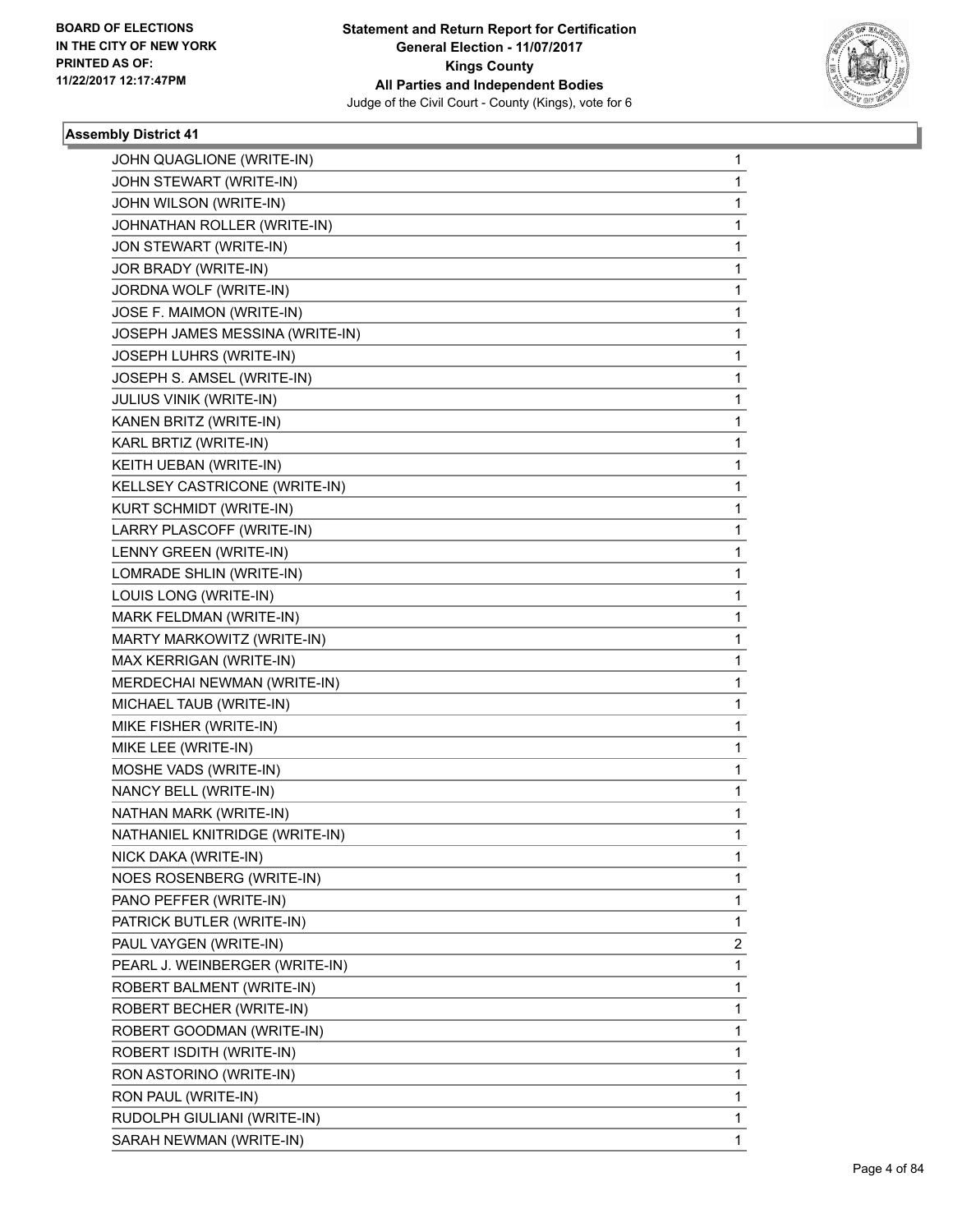

| SAYBEI BUGMEN (WRITE-IN)                  | 1      |
|-------------------------------------------|--------|
| SDIANA PRINCE (WRITE-IN)                  | 1      |
| SHEAN MFOB (WRITE-IN)                     | 1      |
| SHOSHMS ASIA (WRITE-IN)                   | 1      |
| SIMCHA ASIA (WRITE-IN)                    | 1      |
| SIMCHA ROSENBAUM (WRITE-IN)               | 1      |
| SOLOMON HANDLER (WRITE-IN)                | 1      |
| STEPHEN MANNIRO (WRITE-IN)                | 1      |
| STEVE POWERS (WRITE-IN)                   | 1      |
| SURI LONNER (WRITE-IN)                    | 1      |
| SY GREENWALD (WRITE-IN)                   | 1      |
| TAT PICOTT (WRITE-IN)                     | 1      |
| TED KNISCHER (WRITE-IN)                   | 1      |
| TIFFANY THORNE (WRITE-IN)                 | 1      |
| UNATTRIBUTABLE WRITE-IN (WRITE-IN)        | 138    |
| UNCOUNTED WRITE-IN PER STATUTE (WRITE-IN) | 3      |
| <b>WAYNE LAPIERRE (WRITE-IN)</b>          | 1      |
| WILL LUHRS (WRITE-IN)                     | 1      |
| WILLIAM BUGENIS (WRITE-IN)                | 1      |
| YAKOV YOSEF HARTMAN (WRITE-IN)            | 1      |
| ZACH VADS (WRITE-IN)                      | 1      |
| ZOOEY DESEHANEL (WRITE-IN)                | 1      |
| <b>Total Votes</b>                        | 63,307 |
| Unrecorded                                | 40,661 |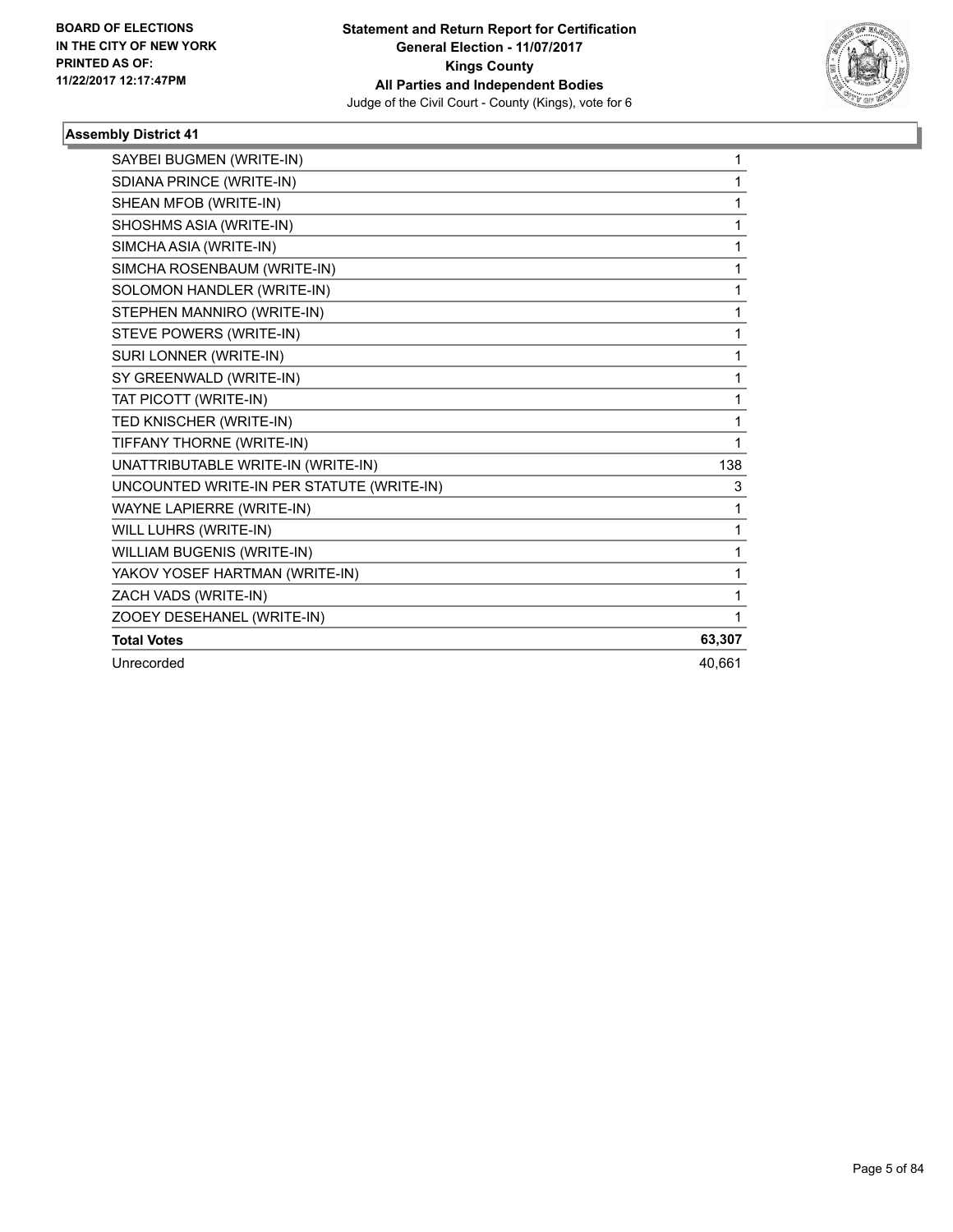

| <b>PUBLIC COUNTER</b>                                    | 17,776       |
|----------------------------------------------------------|--------------|
| MANUALLY COUNTED EMERGENCY                               | 0            |
| <b>ABSENTEE / MILITARY</b>                               | 362          |
| <b>AFFIDAVIT</b>                                         | 174          |
| <b>Total Ballots</b>                                     | 18,312       |
| Less - Inapplicable Federal/Special Presidential Ballots | 0            |
| <b>Total Applicable Ballots</b>                          | 18,312       |
| ROBIN K. SHEARES (DEMOCRATIC)                            | 12,312       |
| VINCENT F. MARTUSCIELLO (CONSERVATIVE)                   | 929          |
| JOHN K. O'HARA (REFORM)                                  | 600          |
| CAROLYN E. WADE (DEMOCRATIC)                             | 12,161       |
| SANDRA ELENA ROPER (DEMOCRATIC)                          | 12,270       |
| SANDRA ELENA ROPER (REFORM)                              | 594          |
| CONNIE M. MELENDEZ (DEMOCRATIC)                          | 12,003       |
| THOMAS J. KENNEDY (REFORM)                               | 799          |
| ELLEN E. EDWARDS (DEMOCRATIC)                            | 11,848       |
| ISIRIS ISELA ISAAC (REFORM)                              | 706          |
| PATRIA FRIAS-COLON (DEMOCRATIC)                          | 11,346       |
| PATRICK J. HAYES (REFORM)                                | 707          |
| ABRAHAM HASSEN (WRITE-IN)                                | 2            |
| ACE FREHLEY (WRITE-IN)                                   | 1            |
| AHAVAS HASHEN (WRITE-IN)                                 | 1            |
| AL SHARPTON (WRITE-IN)                                   | $\mathbf{1}$ |
| ALEX HEINEGG (WRITE-IN)                                  | 1            |
| ARRON VEAL (WRITE-IN)                                    | 1            |
| ARTHUR EDWARDS (WRITE-IN)                                | 1            |
| ARTHUR LANGE (WRITE-IN)                                  | 1            |
| BELZER REBBE (WRITE-IN)                                  | 1            |
| BENJAMIN GREENFIELD (WRITE-IN)                           | $\mathbf{1}$ |
| BINYEMIN BANDET (WRITE-IN)                               | 1            |
| <b>BOB BAFFETT (WRITE-IN)</b>                            | 1            |
| CLAY TRAVIS (WRITE-IN)                                   | 1            |
| COREY LONERIE (WRITE-IN)                                 | 1            |
| DALE ROMAN (WRITE-IN)                                    | 1            |
| DANIEL POLLACK (WRITE-IN)                                | 1            |
| DAVI WEISS (WRITE-IN)                                    | 1            |
| DAVID E FRAZY (WRITE-IN)                                 | 1            |
| DAVID PEPPER (WRITE-IN)                                  | 1            |
| DAVID RANKIN (WRITE-IN)                                  | 1            |
| DAWN WILLIAMS (WRITE-IN)                                 | 1            |
| DESIREE HAMILTON (WRITE-IN)                              | 1            |
| DONALD TRUMP (WRITE-IN)                                  | 1            |
| DYNISHAD GRESS (WRITE-IN)                                | 1            |
| EDWARD JOSEPHSON (WRITE-IN)                              | 1            |
| EDWARD KORSINSKY (WRITE-IN)                              | 1            |
| ELI MANNING (WRITE-IN)                                   | 1            |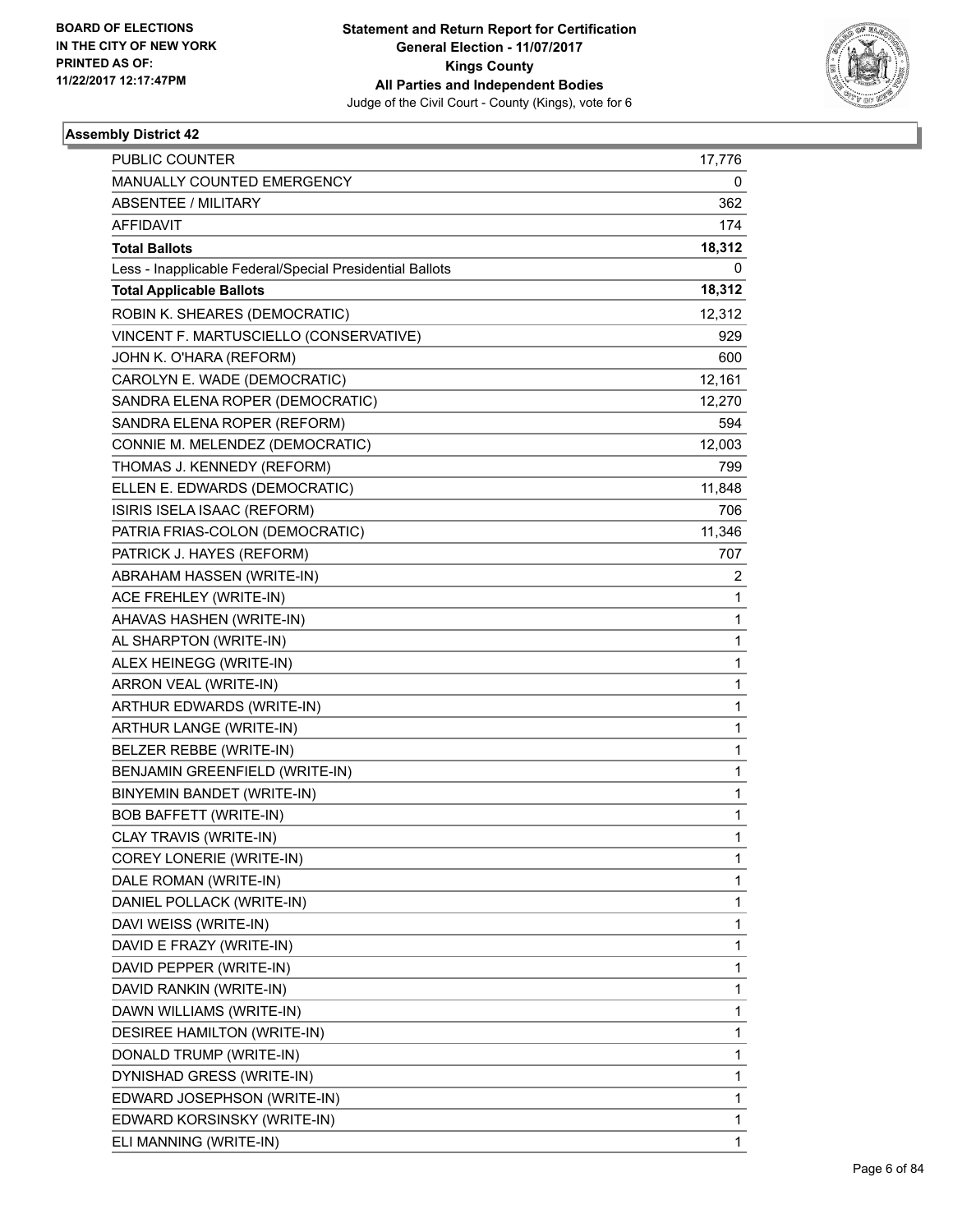

| ELIMELECH LEIBOWITZ (WRITE-IN)            | 1      |
|-------------------------------------------|--------|
| ELIOT GOLDBERG (WRITE-IN)                 | 1      |
| FREDERICK C. ARRIAGA (WRITE-IN)           | 6      |
| HOMER RICHARDSON (WRITE-IN)               | 1      |
| ISRAEL GOLDBERG (WRITE-IN)                | 1      |
| JACK WEISS (WRITE-IN)                     | 1      |
| JAMES BEDWACK (WRITE-IN)                  | 1      |
| JAVIER CASTELANO (WRITE-IN)               | 1      |
| <b>JUDITH GOLDINER (WRITE-IN)</b>         | 1      |
| <b>KEN KERN (WRITE-IN)</b>                | 1      |
| KLAL YISRAEL (WRITE-IN)                   | 1      |
| LAURIE MERMELSTEIN (WRITE-IN)             | 1      |
| LEON GOLDENBERG (WRITE-IN)                | 1      |
| LISA AGUILERA DEL PUERTO (WRITE-IN)       | 1      |
| LOUIS KLLEGER (WRITE-IN)                  | 1      |
| MATTHEW CARDOVA (WRITE-IN)                | 1      |
| MICHAEL A. O'REILLY (WRITE-IN)            | 1      |
| MICHAEL MAGLOIRE (WRITE-IN)               | 1      |
| MICHAEL R. BLOOMBERG (WRITE-IN)           | 1      |
| MIRI WEISS (WRITE-IN)                     | 1      |
| MOSHE GRUNFELD (WRITE-IN)                 | 1      |
| MUMIA ABU JAMAL (WRITE-IN)                | 1      |
| OLIVIA SOHMER ROSENBAUM (WRITE-IN)        | 1      |
| PETER KINOY (WRITE-IN)                    | 1      |
| RAY MITCHELL (WRITE-IN)                   | 6      |
| RICHARD MICEWITZ (WRITE-IN)               | 1      |
| ROBERT KLESARIS (WRITE-IN)                | 1      |
| ROBIN GREEN (WRITE-IN)                    | 1      |
| SALLY ROBINSON (WRITE-IN)                 | 1      |
| UNATTRIBUTABLE WRITE-IN (WRITE-IN)        | 89     |
| UNCOUNTED WRITE-IN PER STATUTE (WRITE-IN) | 8      |
| YITZY WEISS (WRITE-IN)                    | 1      |
| ZUI STORCH (WRITE-IN)                     | 1      |
| <b>Total Votes</b>                        | 76,441 |
| Unrecorded                                | 33.431 |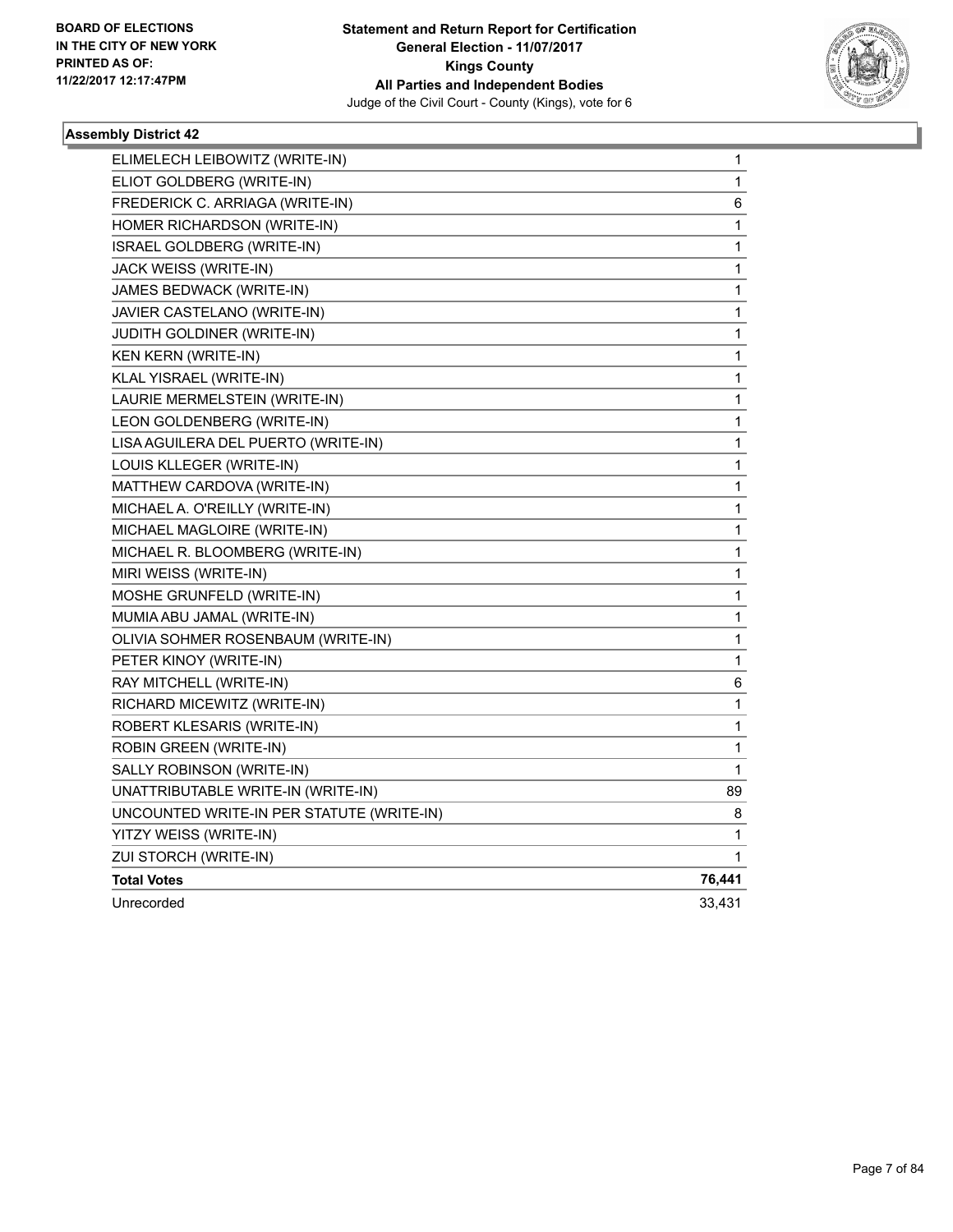

| <b>PUBLIC COUNTER</b>                                    | 20,400 |
|----------------------------------------------------------|--------|
| MANUALLY COUNTED EMERGENCY                               | 0      |
| <b>ABSENTEE / MILITARY</b>                               | 427    |
| <b>AFFIDAVIT</b>                                         | 284    |
| <b>Total Ballots</b>                                     | 21,111 |
| Less - Inapplicable Federal/Special Presidential Ballots | 0      |
| <b>Total Applicable Ballots</b>                          | 21,111 |
| ROBIN K. SHEARES (DEMOCRATIC)                            | 14,986 |
| VINCENT F. MARTUSCIELLO (CONSERVATIVE)                   | 661    |
| JOHN K. O'HARA (REFORM)                                  | 599    |
| CAROLYN E. WADE (DEMOCRATIC)                             | 14,642 |
| SANDRA ELENA ROPER (DEMOCRATIC)                          | 14,542 |
| SANDRA ELENA ROPER (REFORM)                              | 737    |
| CONNIE M. MELENDEZ (DEMOCRATIC)                          | 14,343 |
| THOMAS J. KENNEDY (REFORM)                               | 809    |
| ELLEN E. EDWARDS (DEMOCRATIC)                            | 14,193 |
| ISIRIS ISELA ISAAC (REFORM)                              | 862    |
| PATRIA FRIAS-COLON (DEMOCRATIC)                          | 13,703 |
| PATRICK J. HAYES (REFORM)                                | 753    |
| AARRDET TUBMAN (WRITE-IN)                                | 1      |
| ALEXIS PADILLA (WRITE-IN)                                | 1      |
| AMARIS SICKLICK (WRITE-IN)                               | 1      |
| ANDREW NAPOLITANO (WRITE-IN)                             | 1      |
| ANTHONY BECKLES (WRITE-IN)                               | 1      |
| ARIEL PANG (WRITE-IN)                                    | 1      |
| ASIM MUHAMMAD (WRITE-IN)                                 | 1      |
| BAE SHOHAM (WRITE-IN)                                    | 1      |
| BARRETT ZACHARY (WRITE-IN)                               | 1      |
| <b>BRIAN LEHRER (WRITE-IN)</b>                           | 1      |
| <b>BRITTANY TROYE (WRITE-IN)</b>                         | 1      |
| <b>BRUCE WRIGHT (WRITE-IN)</b>                           | 1      |
| CALLA MCCATHY (WRITE-IN)                                 | 1      |
| CHANA SCHAFFER (WRITE-IN)                                | 1      |
| CHANINA SPERLIN (WRITE-IN)                               | 1      |
| DAVID COLEMAN (WRITE-IN)                                 | 1      |
| DAVID MCCATHY (WRITE-IN)                                 | 1      |
| DEAN FORREST (WRITE-IN)                                  | 1      |
| DEVORAH P GOLDBERG (WRITE-IN)                            | 1      |
| DONALD TRUMP (WRITE-IN)                                  | 1      |
| EUGENE LEE (WRITE-IN)                                    | 1      |
| FREDERICK C. ARRIAGA (WRITE-IN)                          | 3      |
| GARTH THOMPSON (WRITE-IN)                                | 1      |
| GIDEON OLIVER (WRITE-IN)                                 | 1      |
| <b>GRAINNE O'NEIL (WRITE-IN)</b>                         | 1      |
| IDA B WELLS (WRITE-IN)                                   | 1      |
| JAIME J. BORER (WRITE-IN)                                | 1      |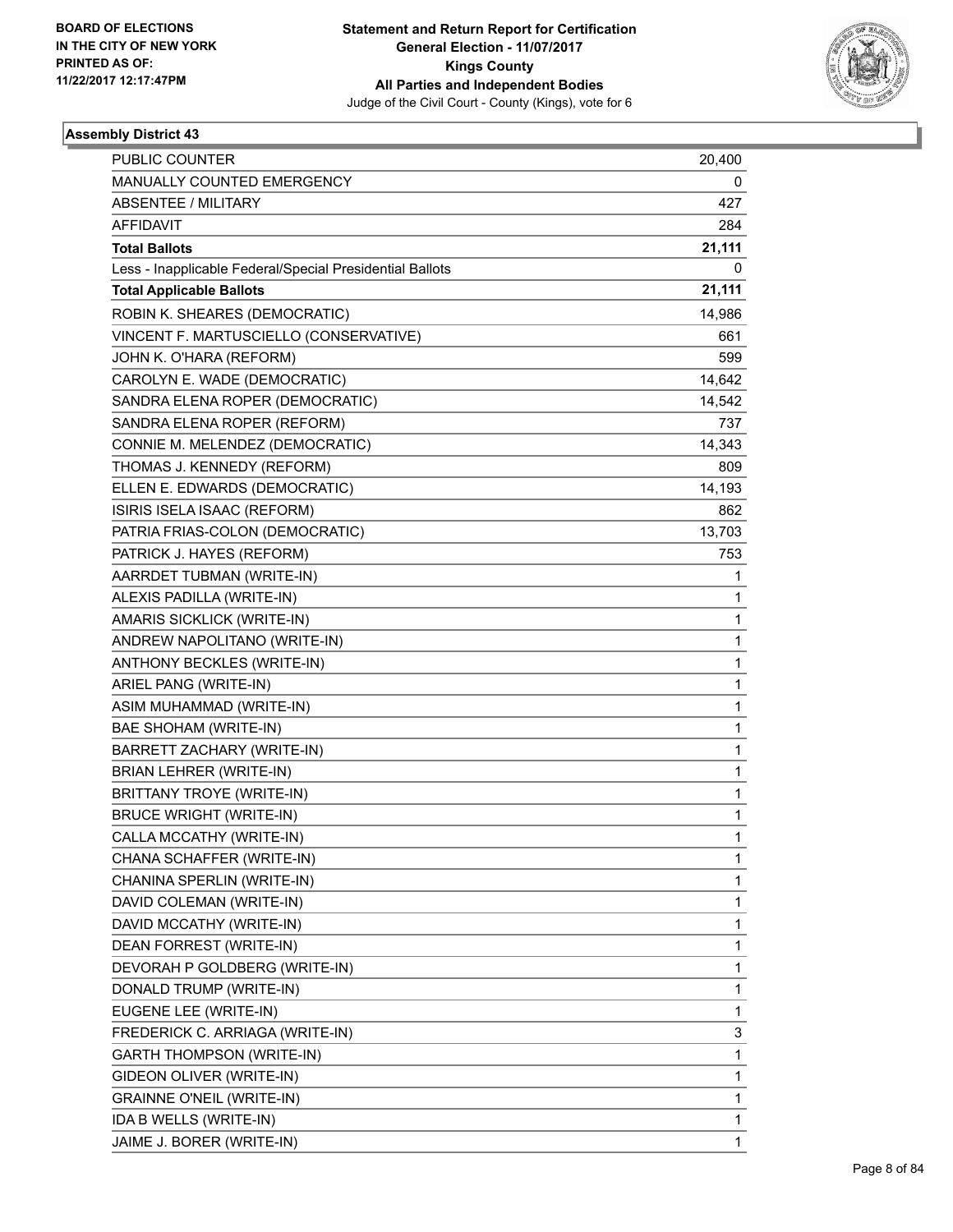

| JANE CHO (WRITE-IN)                       | 1      |
|-------------------------------------------|--------|
| JOE BIDEN (WRITE-IN)                      | 1      |
| KENDEA JOHNSON (WRITE-IN)                 | 1      |
| KENNETH MONTGOMERY (WRITE-IN)             | 1      |
| KENYA JEFFERIES (WRITE-IN)                | 1      |
| LOREAL MONROE (WRITE-IN)                  | 1      |
| MAXINE H. PARK (WRITE-IN)                 | 1      |
| MENACHEM RAITPORT (WRITE-IN)              | 1      |
| MENACHEM WERGER (WRITE-IN)                | 1      |
| MICHAEL GOLDBERG (WRITE-IN)               | 1      |
| MICHAEL KENNEDY LLOYD (WRITE-IN)          | 1      |
| MOISHE GOLDBERG (WRITE-IN)                | 1      |
| NATHAN TURNER (WRITE-IN)                  | 1      |
| NEIL GORSUCH (WRITE-IN)                   | 1      |
| NESER A. KOPEL (WRITE-IN)                 | 1      |
| NORMAN KEITH WHITE (WRITE-IN)             | 1      |
| PETER MCCARTHY (WRITE-IN)                 | 1      |
| RICK SAWYER (WRITE-IN)                    | 1      |
| ROMAINE ROUSE (WRITE-IN)                  | 1      |
| RUDOLPH GIULIANI (WRITE-IN)               | 1      |
| RUPERT V. BARRY (WRITE-IN)                | 7      |
| RUSH LIMBURGH (WRITE-IN)                  | 1      |
| RYAN MC CLOSKEY (WRITE-IN)                | 1      |
| SHANIQUA FOWLING (WRITE-IN)               | 1      |
| STEPHEN LYNCH (WRITE-IN)                  | 1      |
| STEWART BLASBERG (WRITE-IN)               | 1      |
| SUSAN KELLMAN (WRITE-IN)                  | 1      |
| TANEHISI COATES (WRITE-IN)                | 1      |
| UNATTRIBUTABLE WRITE-IN (WRITE-IN)        | 50     |
| UNCOUNTED WRITE-IN PER STATUTE (WRITE-IN) | 7      |
| YOSEF GOLDBERG (WRITE-IN)                 | 1      |
| <b>Total Votes</b>                        | 90,951 |
| Unrecorded                                | 35,715 |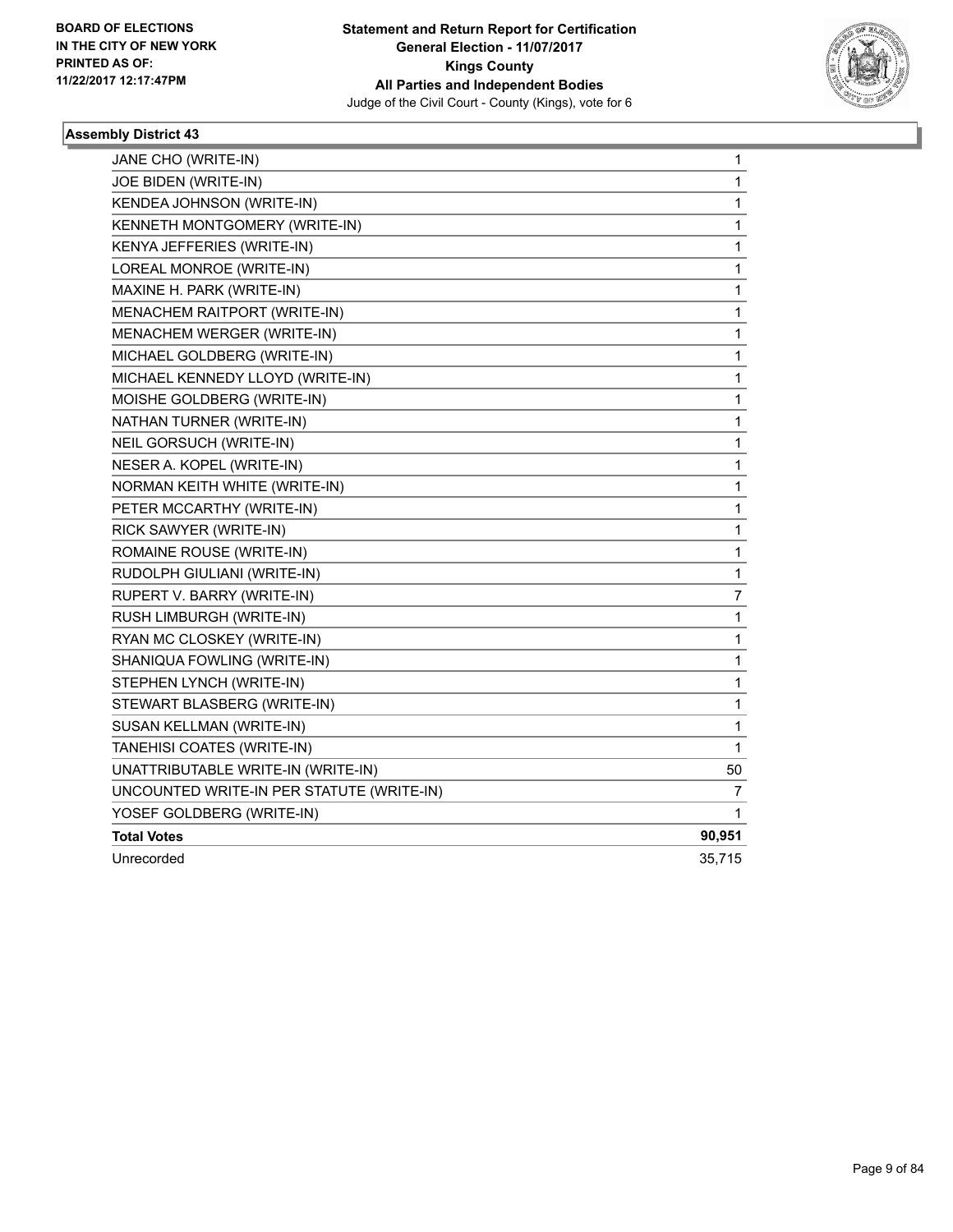

| PUBLIC COUNTER                                           | 22,521       |
|----------------------------------------------------------|--------------|
| MANUALLY COUNTED EMERGENCY                               | 0            |
| <b>ABSENTEE / MILITARY</b>                               | 339          |
| AFFIDAVIT                                                | 235          |
| <b>Total Ballots</b>                                     | 23,095       |
| Less - Inapplicable Federal/Special Presidential Ballots | 0            |
| <b>Total Applicable Ballots</b>                          | 23,095       |
| ROBIN K. SHEARES (DEMOCRATIC)                            | 14,958       |
| VINCENT F. MARTUSCIELLO (CONSERVATIVE)                   | 2,326        |
| JOHN K. O'HARA (REFORM)                                  | 1,119        |
| CAROLYN E. WADE (DEMOCRATIC)                             | 15,119       |
| SANDRA ELENA ROPER (DEMOCRATIC)                          | 14,870       |
| SANDRA ELENA ROPER (REFORM)                              | 1,107        |
| CONNIE M. MELENDEZ (DEMOCRATIC)                          | 15,058       |
| THOMAS J. KENNEDY (REFORM)                               | 1,532        |
| ELLEN E. EDWARDS (DEMOCRATIC)                            | 14,733       |
| ISIRIS ISELA ISAAC (REFORM)                              | 1,245        |
| PATRIA FRIAS-COLON (DEMOCRATIC)                          | 14,421       |
| PATRICK J. HAYES (REFORM)                                | 1,436        |
| AARON JUDGE (WRITE-IN)                                   | 2            |
| AARON SUMNER (WRITE-IN)                                  | 1            |
| ABRAHAM RANB (WRITE-IN)                                  | $\mathbf{1}$ |
| AMY BERLIN (WRITE-IN)                                    | $\mathbf{1}$ |
| ANDY DOODLE ESQ (WRITE-IN)                               | 1            |
| ANTHONY GALLUZZO (WRITE-IN)                              | $\mathbf{1}$ |
| ARON STROH (WRITE-IN)                                    | $\mathbf{1}$ |
| ATHENA GULICK (WRITE-IN)                                 | 1            |
| <b>BAHAR ANSARI (WRITE-IN)</b>                           | $\mathbf{1}$ |
| BAILER LEFKOWITZ (WRITE-IN)                              | $\mathbf{1}$ |
| BARACK OBAMA (WRITE-IN)                                  | 2            |
| <b>BARRY FISHMAN (WRITE-IN)</b>                          | $\mathbf{1}$ |
| BASYA DONN (WRITE-IN)                                    | 1            |
| BENJAMIN LIEBERMAN (WRITE-IN)                            | 1            |
| BERNARD JACKWITZ (WRITE-IN)                              | $\mathbf{1}$ |
| BERNIE SANDERS (WRITE-IN)                                | $\mathbf{1}$ |
| <b>BORIS STREMLIN (WRITE-IN)</b>                         | 1            |
| BRUCE HOROWITZ (WRITE-IN)                                | $\mathbf{1}$ |
| CAITLYN JOHNSON (WRITE-IN)                               | $\mathbf{1}$ |
| CAROLYN ANDREWS (WRITE-IN)                               | 1            |
| CHAIM SUMNER (WRITE-IN)                                  | $\mathbf{1}$ |
| CHANA WEINREICH (WRITE-IN)                               | $\mathbf{1}$ |
| CHARLES KNAPP (WRITE-IN)                                 | 1            |
| CHAYA DONN (WRITE-IN)                                    | $\mathbf{1}$ |
| CHERYL PERROTTA (WRITE-IN)                               | $\mathbf{1}$ |
| CHRIS BOSH (WRITE-IN)                                    | 1            |
| CHRIS KREULIC (WRITE-IN)                                 | $\mathbf{1}$ |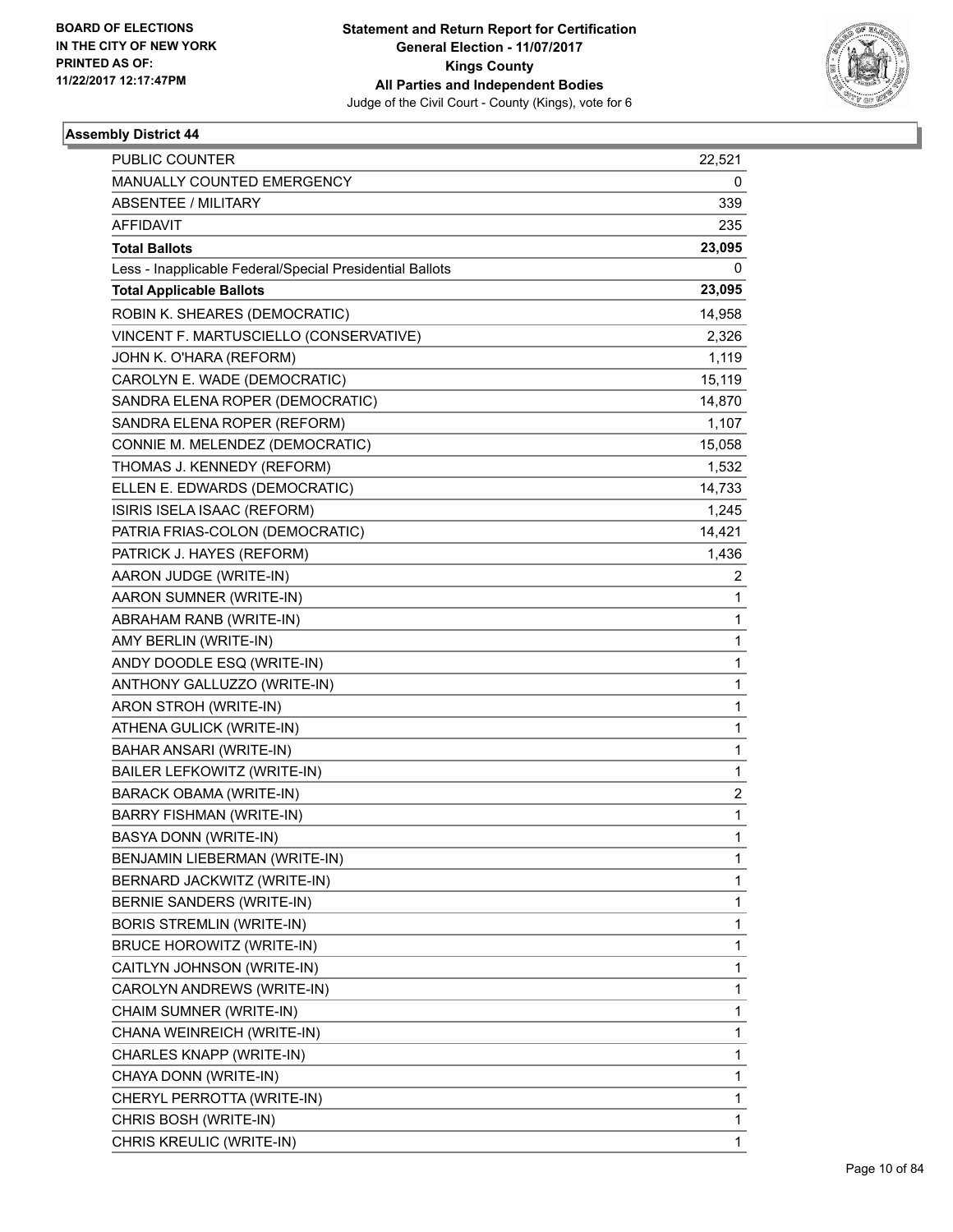

| CHRISTOPHER HANNAN (WRITE-IN)<br>CHRISTOPHER NEFF (WRITE-IN) | 1<br>1 |
|--------------------------------------------------------------|--------|
| COLIN CADY (WRITE-IN)                                        | 1      |
| DAVID GREENFIELD (WRITE-IN)                                  | 1      |
| DAVID PEPPER (WRITE-IN)                                      | 4      |
|                                                              | 1      |
| DAVID SCHMIDE (WRITE-IN)                                     |        |
| DIANA SCHOZET (WRITE-IN)<br>DONALD TRUMP (WRITE-IN)          | 1      |
|                                                              | 1<br>1 |
| DWAYNE WADE (WRITE-IN)                                       |        |
| ED DORNEY (WRITE-IN)                                         | 1      |
| ELENA BARON (WRITE-IN)                                       | 1      |
| ELI MANNING (WRITE-IN)                                       | 1      |
| ELISHA RUBIN (WRITE-IN)                                      | 1      |
| EMMA CATERINE (WRITE-IN)                                     | 1      |
| FNN PETTE (WRITE-IN)                                         | 1      |
| FRANK ARRIAGA (WRITE-IN)                                     | 1      |
| FRANK RETHNK (WRITE-IN)                                      | 1      |
| FREDERICK C. ARRIAGA (WRITE-IN)                              | 6      |
| FREYA ROSENSTEIN (WRITE-IN)                                  | 1      |
| <b>GEORGE ZILOGY (WRITE-IN)</b>                              | 1      |
| <b>GERARD HATHAWAY (WRITE-IN)</b>                            | 1      |
| <b>GERARD MCCOBE (WRITE-IN)</b>                              | 1      |
| <b>GERORD KEOGH (WRITE-IN)</b>                               | 1      |
| <b>GERSHON FLUK (WRITE-IN)</b>                               | 1      |
| <b>GETZEL SEGEL (WRITE-IN)</b>                               | 1      |
| HARLAN ELLISON (WRITE-IN)                                    | 1      |
| HARLEY DAVIDSON (WRITE-IN)                                   | 1      |
| HARRY BAILEY (WRITE-IN)                                      | 1      |
| HEMALEE PATEL (WRITE-IN)                                     | 1      |
| HOWARD STERN (WRITE-IN)                                      | 1      |
| <b>JABARI BRISPORT (WRITE-IN)</b>                            | 1      |
| JACK DANIELS (WRITE-IN)                                      | 1      |
| JACK GREEN (WRITE-IN)                                        | 1      |
| JACK STETCH (WRITE-IN)                                       | 1      |
| JACK STOLLER (WRITE-IN)                                      | 1      |
| JACOB WEIMAN (WRITE-IN)                                      | 1      |
| JAMES D. ADAMO (WRITE-IN)                                    | 1      |
| JAMES MADISON (WRITE-IN)                                     | 1      |
| JAMES RORA (WRITE-IN)                                        | 1      |
| JANE SAMPEUR (WRITE-IN)                                      | 1      |
| JILL EPSTEIN (WRITE-IN)                                      | 1      |
| JOANNA OLTMAN SMITH (WRITE-IN)                               | 1      |
| JOEL HNITZLER (WRITE-IN)                                     | 1      |
| JOEL WORTHMAN (WRITE-IN)                                     | 1      |
| JOHN CARROLL (WRITE-IN)                                      | 2      |
| JOHN HODGMAN (WRITE-IN)                                      | 1.     |
|                                                              |        |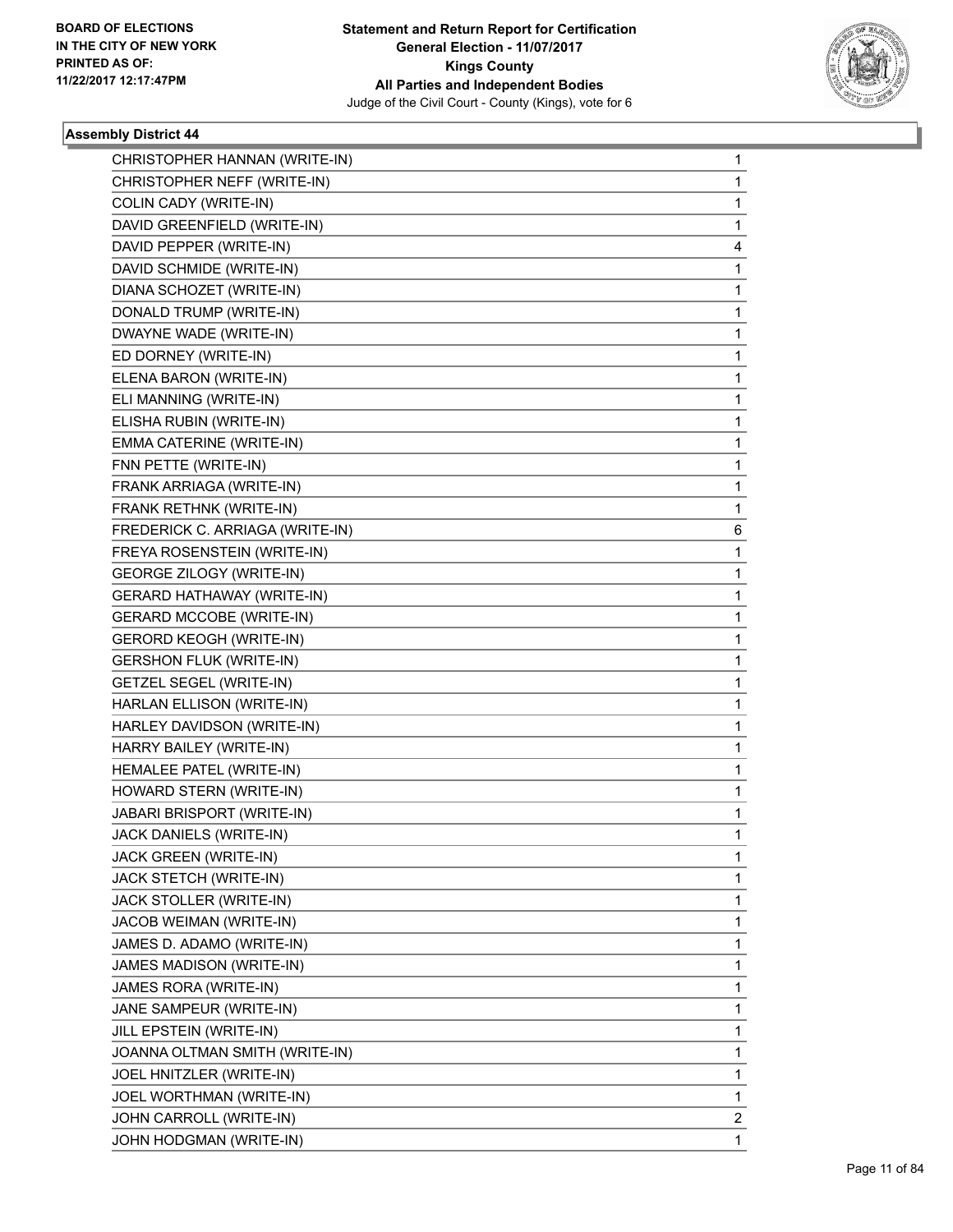

| JOHN MARSHALL (WRITE-IN)      | 1 |
|-------------------------------|---|
| JOHNNY WALKER (WRITE-IN)      | 1 |
| JOSETTE SILVINSKI (WRITE-IN)  | 1 |
| JOSHUA HOUSTON (WRITE-IN)     | 1 |
| JOSHUA SUMNER (WRITE-IN)      | 1 |
| KARIN ADAM (WRITE-IN)         | 1 |
| KATHERINE MCNEILL (WRITE-IN)  | 1 |
| KENNETH AUMANN (WRITE-IN)     | 1 |
| KRISTOP PORZINGIS (WRITE-IN)  | 1 |
| LEBRON JAMES (WRITE-IN)       | 1 |
| LEE VOGEL (WRITE-IN)          | 1 |
| LEIBISH TEITELBAUM (WRITE-IN) | 1 |
| LENA MEMAHON (WRITE-IN)       | 1 |
| LESLIA GREENBERG (WRITE-IN)   | 1 |
| LIAM MCCABE (WRITE-IN)        | 1 |
| LOUISE CRESPO (WRITE-IN)      | 1 |
| MARC LUSSIER (WRITE-IN)       | 1 |
| MARCO CHALERS (WRITE-IN)      | 1 |
| MARCO RUBIO (WRITE-IN)        | 1 |
| MARCUS AURELIUS (WRITE-IN)    | 1 |
| MARK BUTLER (WRITE-IN)        | 1 |
| MEIR FISHMAN (WRITE-IN)       | 1 |
| MICHAEL BISTREICH (WRITE-IN)  | 1 |
| MICHAEL CAHILL (WRITE-IN)     | 1 |
| MICHAEL KEOGH (WRITE-IN)      | 1 |
| NAFEULE BLUMENFELD (WRITE-IN) | 1 |
| NAILA SIDDIQUI (WRITE-IN)     | 1 |
| NAOMI DONN (WRITE-IN)         | 1 |
| NICOLE HA LA (WRITE-IN)       | 1 |
| NICOLE MALLIOTAKIS (WRITE-IN) | 1 |
| <b>NOACH DEAR (WRITE-IN)</b>  | 1 |
| NORMAN ODER (WRITE-IN)        | 1 |
| OFIRA SNYDER (WRITE-IN)       | 1 |
| PATRIC JOHNSON (WRITE-IN)     | 1 |
| PAUL MEDEROS (WRITE-IN)       | 1 |
| PETER WARD (WRITE-IN)         | 1 |
| PINCHAS RINGEL (WRITE-IN)     | 5 |
| RACHEL FRIER (WRITE-IN)       | 1 |
| RAGNI KIDVAI (WRITE-IN)       | 1 |
| RAY ALLEN (WRITE-IN)          | 1 |
| RICH IGLOO (WRITE-IN)         | 1 |
| RICHIE FREVER (WRITE-IN)      | 1 |
| ROBERT CARROLL (WRITE-IN)     | 1 |
| ROBERT DOBRISH (WRITE-IN)     | 1 |
| ROBERT SILVERBERG (WRITE-IN)  | 1 |
| RUTH BILE (WRITE-IN)          | 1 |
|                               |   |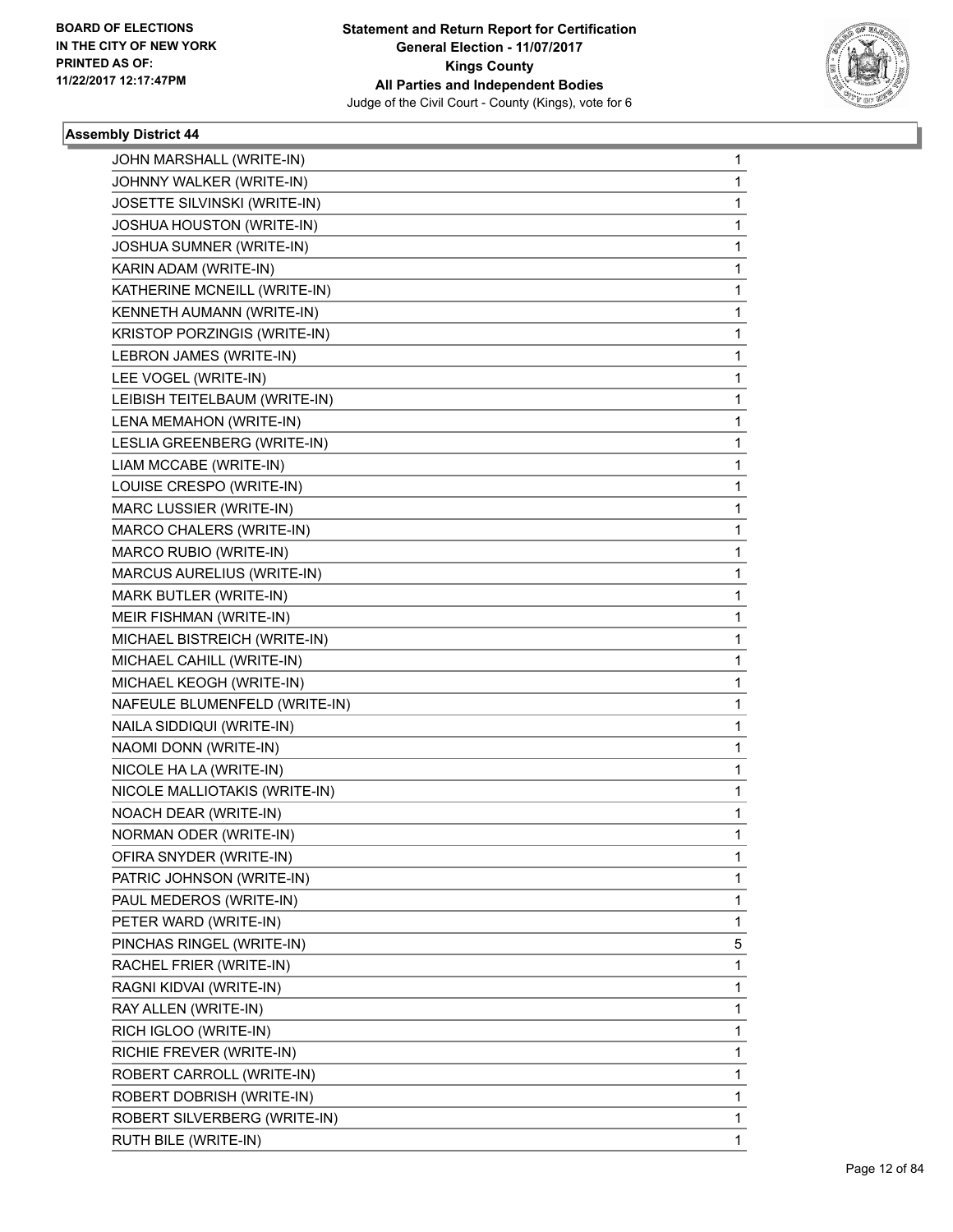

| SAM BROKK (WRITE-IN)                      | 1              |
|-------------------------------------------|----------------|
| SARA SUMNER (WRITE-IN)                    | 1              |
| SARAH DONN (WRITE-IN)                     | 1              |
| SEAN P WILSON (WRITE-IN)                  | 1              |
| SERACH FREEMAM (WRITE-IN)                 | 1              |
| SOLANGE KNOWLES (WRITE-IN)                | 1              |
| STEVE ROFT (WRITE-IN)                     | 1              |
| STEVEN FISHMAN (WRITE-IN)                 | 1              |
| TARYN JOHNSON (WRITE-IN)                  | 1              |
| TED CRUZ (WRITE-IN)                       | 1              |
| THOMAS MCGOLDRICK (WRITE-IN)              | 1              |
| TIM COOK (WRITE-IN)                       | 1              |
| UNATTRIBUTABLE WRITE-IN (WRITE-IN)        | 244            |
| UNCOUNTED WRITE-IN PER STATUTE (WRITE-IN) | 4              |
| <b>VIRGINIA MULLEN (WRITE-IN)</b>         | 1              |
| WENDELL BERRY (WRITE-IN)                  | 1              |
| YEHUDA LEVINE (WRITE-IN)                  | $\overline{2}$ |
| YITZCHOK PESACH (WRITE-IN)                | 1              |
| YONI HIKIND (WRITE-IN)                    | 1              |
| <b>Total Votes</b>                        | 98,324         |
| Unrecorded                                | 40,246         |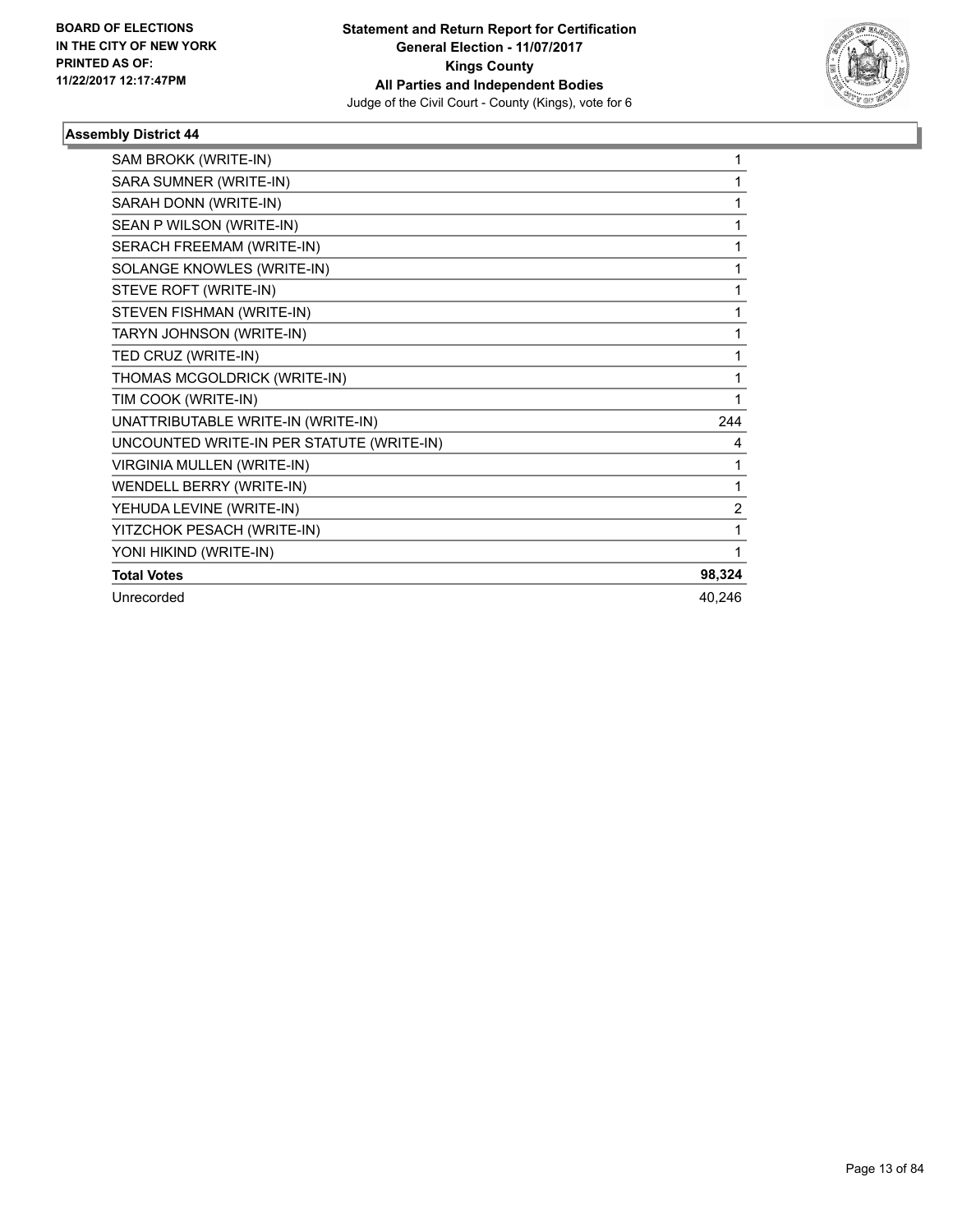

| <b>PUBLIC COUNTER</b>                                    | 11,189                  |
|----------------------------------------------------------|-------------------------|
| MANUALLY COUNTED EMERGENCY                               | 0                       |
| <b>ABSENTEE / MILITARY</b>                               | 259                     |
| <b>AFFIDAVIT</b>                                         | 96                      |
| <b>Total Ballots</b>                                     | 11,544                  |
| Less - Inapplicable Federal/Special Presidential Ballots | 0                       |
| <b>Total Applicable Ballots</b>                          | 11,544                  |
| ROBIN K. SHEARES (DEMOCRATIC)                            | 4,523                   |
| VINCENT F. MARTUSCIELLO (CONSERVATIVE)                   | 3,127                   |
| JOHN K. O'HARA (REFORM)                                  | 965                     |
| CAROLYN E. WADE (DEMOCRATIC)                             | 4,811                   |
| SANDRA ELENA ROPER (DEMOCRATIC)                          | 4,749                   |
| SANDRA ELENA ROPER (REFORM)                              | 898                     |
| CONNIE M. MELENDEZ (DEMOCRATIC)                          | 4,537                   |
| THOMAS J. KENNEDY (REFORM)                               | 1,444                   |
| ELLEN E. EDWARDS (DEMOCRATIC)                            | 4,535                   |
| ISIRIS ISELA ISAAC (REFORM)                              | 1,014                   |
| PATRIA FRIAS-COLON (DEMOCRATIC)                          | 4,123                   |
| PATRICK J. HAYES (REFORM)                                | 1,348                   |
| AARON BERGER (WRITE-IN)                                  | 1                       |
| AARON SILVERS (WRITE-IN)                                 | 1                       |
| ANDREW S. BORROK (WRITE-IN)                              | 1                       |
| AVI AGHAI (WRITE-IN)                                     | 1                       |
| <b>BARACK OBAMA (WRITE-IN)</b>                           | 1                       |
| BETZALEL SHLOMO GOLDBERG (WRITE-IN)                      | 1                       |
| BOBBY DEAN LEONG (WRITE-IN)                              | 1                       |
| BRUCE M. BALTER (WRITE-IN)                               | 1                       |
| CARLOS MALGAR (WRITE-IN)                                 | 1                       |
| CATHERINE VOSO (WRITE-IN)                                | 1                       |
| CHAM CARCENTA (WRITE-IN)                                 | 1                       |
| DANIEL O'NIELL (WRITE-IN)                                | 1                       |
| DANIEL RAMOS (WRITE-IN)                                  | 1                       |
| DAVID CARONTE (WRITE-IN)                                 | 1                       |
| DAVID HARARI-RAFIEL (WRITE-IN)                           | 1                       |
| DAVID PEPPER (WRITE-IN)                                  | 1                       |
| DONALD TRUMP (WRITE-IN)                                  | 1                       |
| DOV HIKIND (WRITE-IN)                                    | $\overline{\mathbf{c}}$ |
| ELENA BARON (WRITE-IN)                                   | $\overline{\mathbf{c}}$ |
| EVE EISIG (WRITE-IN)                                     | 1                       |
| EVELYN BERELOWITZ (WRITE-IN)                             | 1                       |
| FLORENCE ZEITOUNI (WRITE-IN)                             | 1                       |
| GAGINA SILBER (WRITE-IN)                                 | 1                       |
| GALINA SHPEKFOGER (WRITE-IN)                             | 1                       |
| GEORGE W. BUSH (WRITE-IN)                                | 1                       |
| GINA ABADI (WRITE-IN)                                    | 2                       |
| <b>GREGG WOLF JAMES (WRITE-IN)</b>                       | 1                       |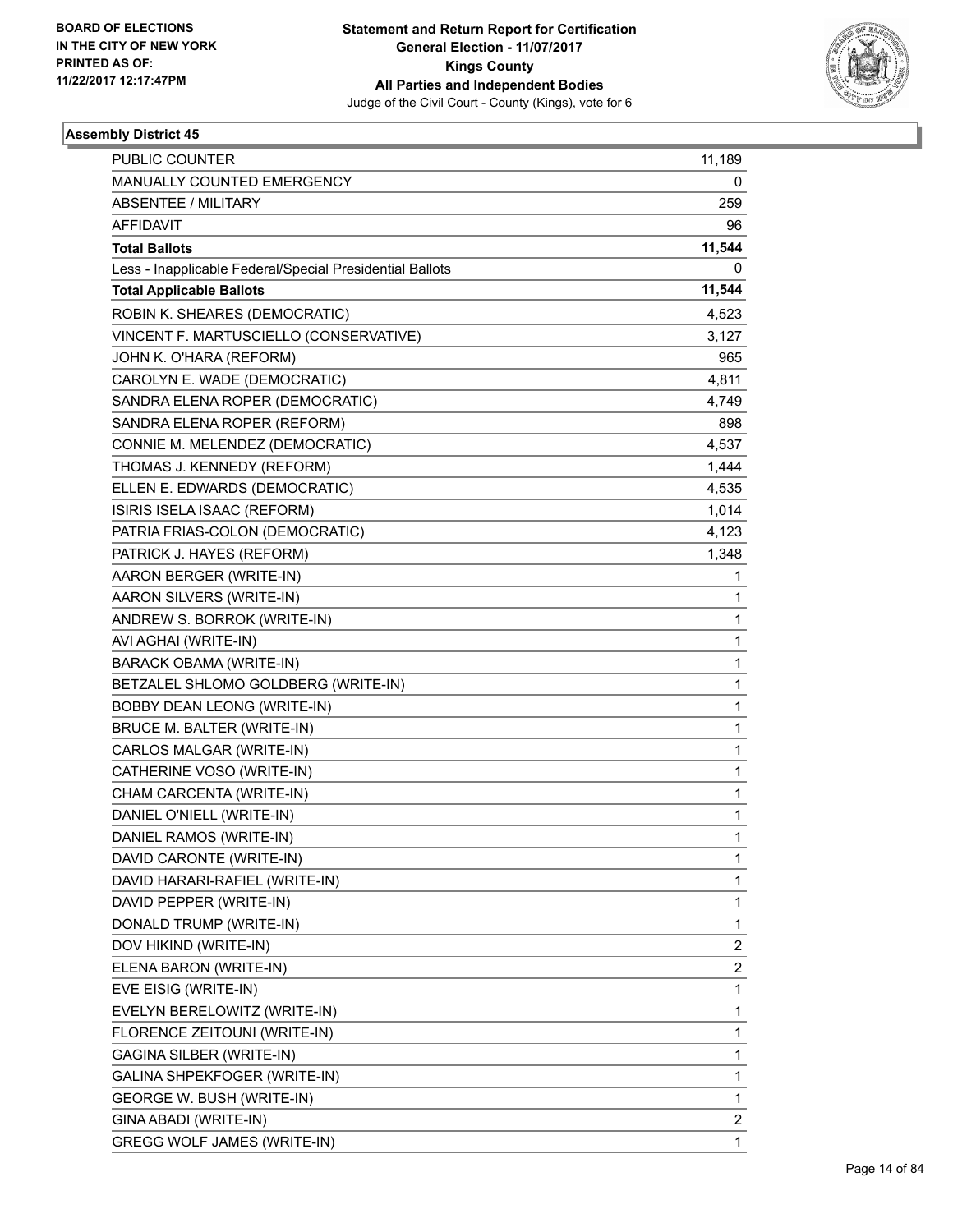

| HENRY VOSO (WRITE-IN)              | 1                       |
|------------------------------------|-------------------------|
| IAN RANDAL STROCK (WRITE-IN)       | 3                       |
| JACK JRADA (WRITE-IN)              | $\overline{\mathbf{c}}$ |
| JACK MORGULIS (WRITE-IN)           | 1                       |
| JEFFERY FRANKEL (WRITE-IN)         | 1                       |
| JILL EPSTEIN (WRITE-IN)            | 1                       |
| JOEY DRAMA (WRITE-IN)              | 1                       |
| JOHN J. BRUNO (WRITE-IN)           | 1                       |
| JOSEPH IRVING (WRITE-IN)           | $\mathbf{1}$            |
| JOYCE ZETIANI (WRITE-IN)           | 1                       |
| JUDY SHEINDLIN (WRITE-IN)          | 1                       |
| KALMAN YEGER (WRITE-IN)            | 1                       |
| LARRY DAVID (WRITE-IN)             | 1                       |
| LEWIS HART (WRITE-IN)              | 1                       |
| LILA GALA (WRITE-IN)               | $\mathbf{1}$            |
| MACHLI STIEN (WRITE-IN)            | 1                       |
| MARTIN WYDRA (WRITE-IN)            | 1                       |
| MEIR MORGULIS (WRITE-IN)           | 1                       |
| MEIR Y. GRAUSS (WRITE-IN)          | 1                       |
| MENDEL WHITE (WRITE-IN)            | 1                       |
| MICHAEL FASHES (WRITE-IN)          | $\mathbf{1}$            |
| MICHAEL SAVAGE (WRITE-IN)          | 1                       |
| MIKE TYSON (WRITE-IN)              | 1                       |
| MYRON ZUNDELL (WRITE-IN)           | 1                       |
| NICHOLAS MVADY (WRITE-IN)          | 1                       |
| NOACH DEAR (WRITE-IN)              | 1                       |
| PAMELA ROTH (WRITE-IN)             | $\mathbf{1}$            |
| PAUL HASS (WRITE-IN)               | 1                       |
| RAIMONDO DENARO (WRITE-IN)         | 1                       |
| RAY KELLY (WRITE-IN)               | 1                       |
| REGINA ROSETI (WRITE-IN)           | 1                       |
| RHETT CHAMIS (WRITE-IN)            | 2                       |
| RIC FLAIR (WRITE-IN)               | 1                       |
| ROBERT LIONEL ROSENBERG (WRITE-IN) | 1                       |
| ROMAN BALMAKOV (WRITE-IN)          | 1                       |
| SAM SETTEN (WRITE-IN)              | 1                       |
| SAUL STEIN (WRITE-IN)              | 2                       |
| SETH ROLLINS (WRITE-IN)            | 1                       |
| SIMON DANIEL ISAVE (WRITE-IN)      | 1                       |
| SRULI DECKELBAUM (WRITE-IN)        | 1                       |
| STEVE MALDONALDO (WRITE-IN)        | 1                       |
| STEVE SAPERSTEIN (WRITE-IN)        | 1                       |
| STEVEN ROBINSON (WRITE-IN)         | 1                       |
| TAMAR MORGULIS (WRITE-IN)          | 1                       |
| THOMAS COLASANTO (WRITE-IN)        | 1                       |
| TOBY EDELSTEIN (WRITE-IN)          | 1                       |
|                                    |                         |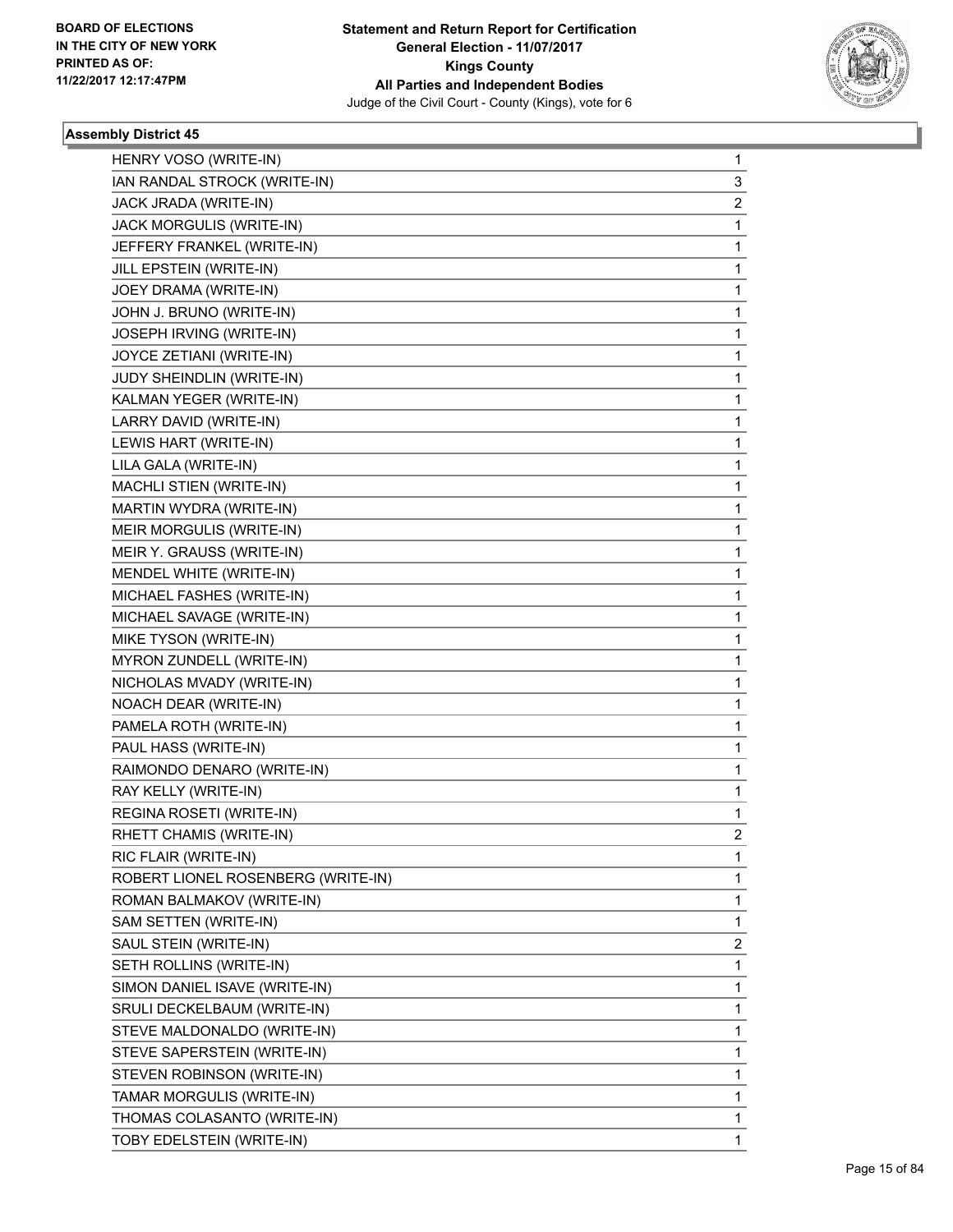

| TUCKER CARLSON (WRITE-IN)                 |        |
|-------------------------------------------|--------|
| UNATTRIBUTABLE WRITE-IN (WRITE-IN)        | 103    |
| UNCOUNTED WRITE-IN PER STATUTE (WRITE-IN) |        |
| VERA POZDNYAKOVA (WRITE-IN)               |        |
| YONI HIKIND (WRITE-IN)                    |        |
| YVONNE GONIS (WRITE-IN)                   |        |
| <b>Total Votes</b>                        | 36,263 |
| Unrecorded                                | 33.001 |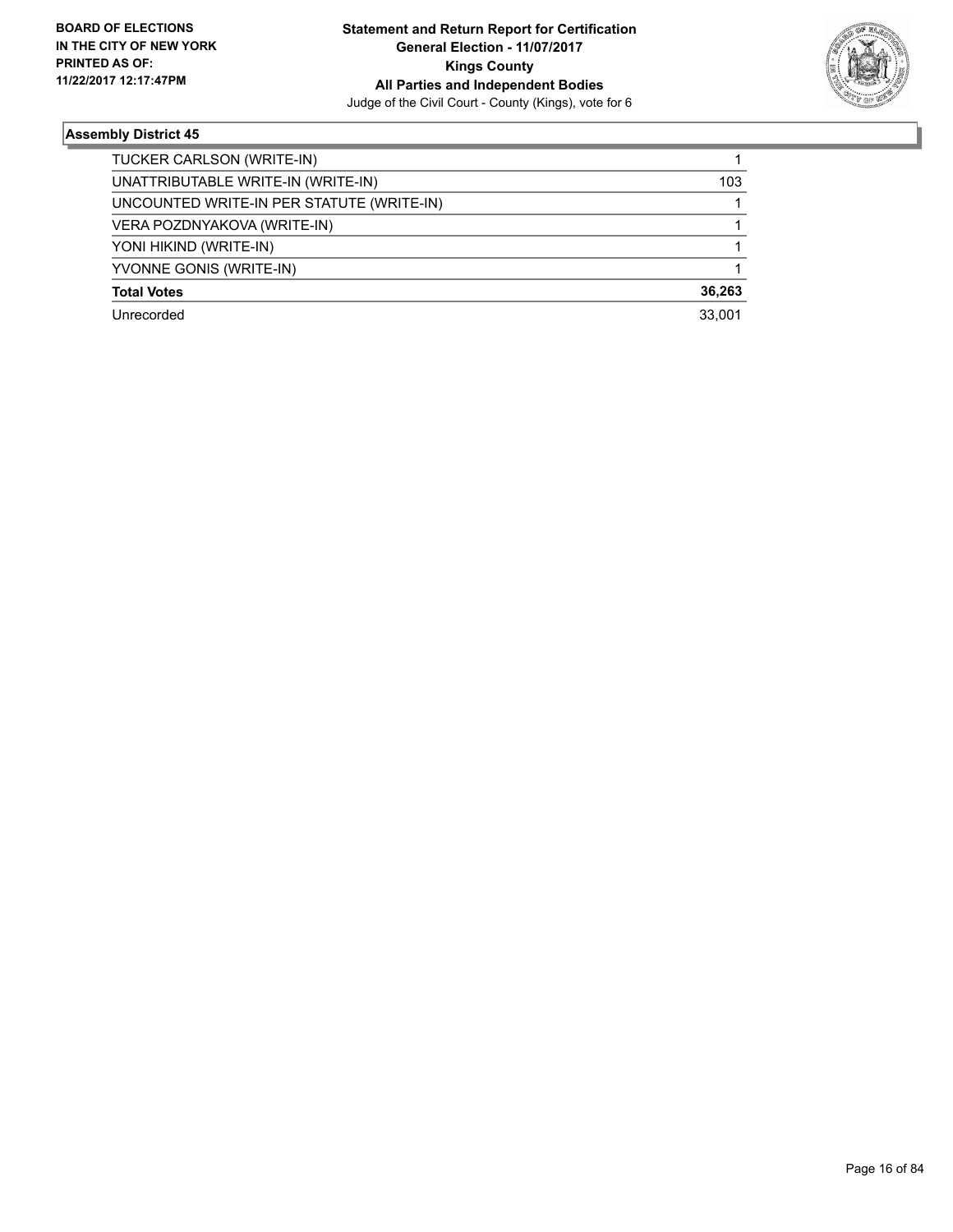

| <b>PUBLIC COUNTER</b>                                    | 18,804       |
|----------------------------------------------------------|--------------|
| MANUALLY COUNTED EMERGENCY                               | 5            |
| <b>ABSENTEE / MILITARY</b>                               | 568          |
| AFFIDAVIT                                                | 172          |
| <b>Total Ballots</b>                                     | 19,549       |
| Less - Inapplicable Federal/Special Presidential Ballots | 0            |
| <b>Total Applicable Ballots</b>                          | 19,549       |
| ROBIN K. SHEARES (DEMOCRATIC)                            | 7,583        |
| VINCENT F. MARTUSCIELLO (CONSERVATIVE)                   | 5,106        |
| JOHN K. O'HARA (REFORM)                                  | 1,797        |
| CAROLYN E. WADE (DEMOCRATIC)                             | 8,152        |
| SANDRA ELENA ROPER (DEMOCRATIC)                          | 8,035        |
| SANDRA ELENA ROPER (REFORM)                              | 1,474        |
| CONNIE M. MELENDEZ (DEMOCRATIC)                          | 7,624        |
| THOMAS J. KENNEDY (REFORM)                               | 2,545        |
| ELLEN E. EDWARDS (DEMOCRATIC)                            | 7,692        |
| ISIRIS ISELA ISAAC (REFORM)                              | 1,533        |
| PATRIA FRIAS-COLON (DEMOCRATIC)                          | 6,973        |
| PATRICK J. HAYES (REFORM)                                | 2,374        |
| AARON JUDGE (WRITE-IN)                                   | 1            |
| ADAM SLACKMAN (WRITE-IN)                                 | 1            |
| ALEXANDER WILLIAMS (WRITE-IN)                            | 1            |
| ALLAN UZINKA (WRITE-IN)                                  | 1            |
| ALLEN GUDDAHL (WRITE-IN)                                 | 1            |
| AMAYA BONILLA (WRITE-IN)                                 | 1            |
| ANTHONY C. MATOS (WRITE-IN)                              | 2            |
| ANTHONY LAMBENTZI (WRITE-IN)                             | $\mathbf{1}$ |
| ARNOLD KINGSTON (WRITE-IN)                               | 1            |
| AUTHUY R. ESPOSITO (WRITE-IN)                            | 1            |
| <b>BERNIE GUDDAHL (WRITE-IN)</b>                         | $\mathbf 1$  |
| BILL LYNN (WRITE-IN)                                     | 1            |
| BRIAN LEHRER (WRITE-IN)                                  | 1            |
| BRUCE M. BALTER (WRITE-IN)                               | 1            |
| BRYAN MASSINGALE (WRITE-IN)                              | 1            |
| CARL MURARO (WRITE-IN)                                   | 1            |
| CHAS RAGAN (WRITE-IN)                                    | 1            |
| CHERYL GONZALEZ (WRITE-IN)                               | 1            |
| CHRISTOPHER REILY (WRITE-IN)                             | 1            |
| CINTHIA LORI BIZARRIO (WRITE-IN)                         | 1            |
| <b>CRAIG GIUFFRE (WRITE-IN)</b>                          | 1            |
| DAN HAGAVICH (WRITE-IN)                                  | 1            |
| DAN HALLORAIN (WRITE-IN)                                 | 1            |
| DANIEL BLATTO (WRITE-IN)                                 | 3            |
| DANIEL FIGLIN (WRITE-IN)                                 | 1            |
| DANIEL UULF (WRITE-IN)                                   | 1            |
| DARREN M. ALBANESE (WRITE-IN)                            | 1            |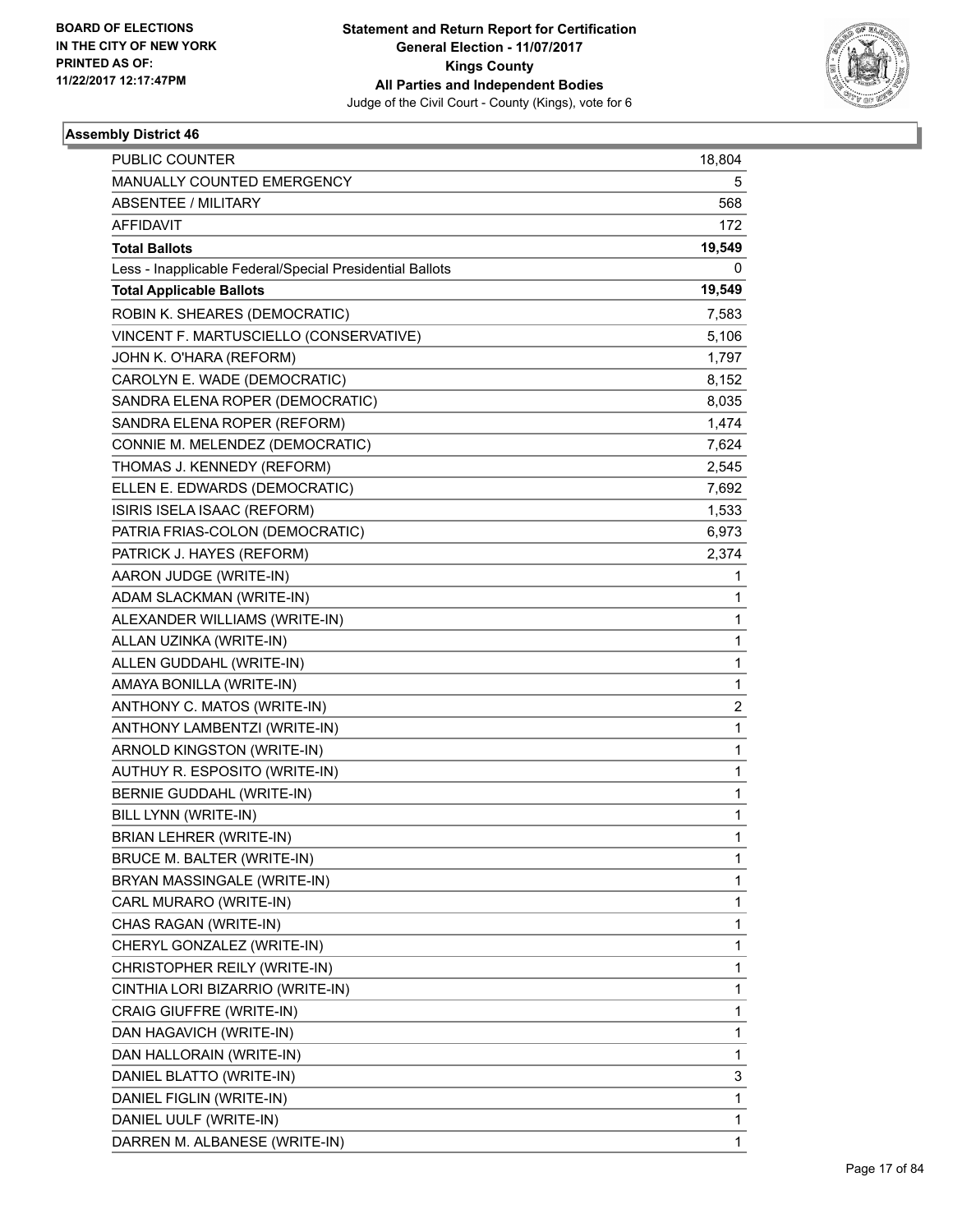

| DAVID AUGUSTUS BALL (WRITE-IN)     | 1 |
|------------------------------------|---|
| DAVID BALL (WRITE-IN)              | 1 |
| DAVID STONZ (WRITE-IN)             | 1 |
| DAVID STROUGHGEL (WRITE-IN)        | 1 |
| DIANA GRAHAM-BROGAN (WRITE-IN)     | 1 |
| DIANA ZECHOWSKI (WRITE-IN)         | 1 |
| DOMINIC J. FAMILAR (WRITE-IN)      | 1 |
| DON JOHNSON (WRITE-IN)             | 1 |
| EDWARD OPPER (WRITE-IN)            | 1 |
| ELAINE SCHACK RODRIGUEZ (WRITE-IN) | 1 |
| ESTHER STACHELL (WRITE-IN)         | 2 |
| FREDERICK C. ARRIAGA (WRITE-IN)    | 1 |
| <b>GABRIELA TULLY (WRITE-IN)</b>   | 2 |
| GARY KALMIN (WRITE-IN)             | 1 |
| <b>GREGORY BLATTO (WRITE-IN)</b>   | 2 |
| HARRY PAPAGEORGE (WRITE-IN)        | 1 |
| HEATHER O'BRIEN (WRITE-IN)         | 1 |
| HOWARD STERN (WRITE-IN)            | 6 |
| IRA ZORNBERG (WRITE-IN)            | 1 |
| JAMES GUNTHER (WRITE-IN)           | 1 |
| JAMES MARTIN (WRITE-IN)            | 1 |
| JAMES P. MCCALL (WRITE-IN)         | 1 |
| JEANNE FIORILLO (WRITE-IN)         | 1 |
| JENNIFER SCARPACI (WRITE-IN)       | 1 |
| JEROME BARDI (WRITE-IN)            | 1 |
| JOANNE SEMINARA (WRITE-IN)         | 1 |
| JOHN C. ORLANA (WRITE-IN)          | 1 |
| JOHN J. BRUNO (WRITE-IN)           | 1 |
| JOHN J. VESSEY (WRITE-IN)          | 1 |
| JOHN OLIVER (WRITE-IN)             | 1 |
| JOHN PISA-RELLI (WRITE-IN)         | 1 |
| JONATHAN BEGALFOR (WRITE-IN)       | 1 |
| JORDAN NADER (WRITE-IN)            | 1 |
| JOSEPH CAROLL (WRITE-IN)           | 1 |
| JUAN CARLOS POLANCO (WRITE-IN)     | 1 |
| JUDITH GRIMALDI (WRITE-IN)         | 1 |
| JULIAN ASSANGE (WRITE-IN)          | 6 |
| KAYLA SANTASOUSSO (WRITE-IN)       | 1 |
| KAYLA SANTOSUOSSO (WRITE-IN)       | 1 |
| KENNETH IMBRINLA (WRITE-IN)        | 1 |
| LAURA JACOBSON (WRITE-IN)          | 1 |
| LAWSON ESTRIDGE (WRITE-IN)         | 1 |
| LEANNE ELEFTERAKIS (WRITE-IN)      | 1 |
| LEON OFMON (WRITE-IN)              | 1 |
| LINDA SARSOUR (WRITE-IN)           | 1 |
| LUCRETIA REGINA-POTTER (WRITE-IN)  | 5 |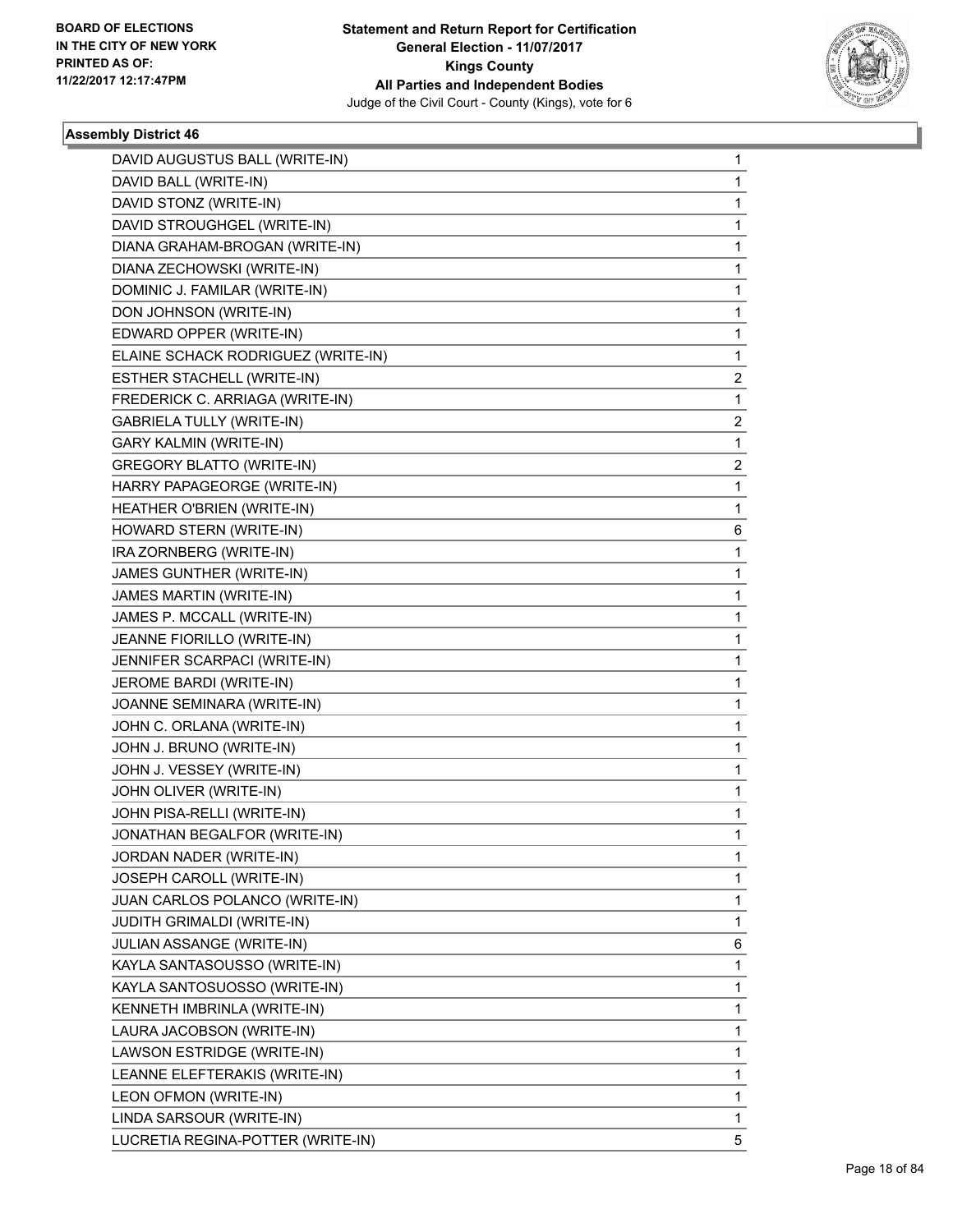

| MACIEJ K ZABOKICKI (WRITE-IN)             | 2              |
|-------------------------------------------|----------------|
| MAREN LANGE (WRITE-IN)                    | 1              |
| MARTIN J. GOLDEN (WRITE-IN)               | 1              |
| MATT MALONE (WRITE-IN)                    | 1              |
| MAUREEN GODWIN (WRITE-IN)                 | 1              |
| MICHAEL FAULKNER (WRITE-IN)               | 1              |
| MICHAEL PETRAZZUOLO (WRITE-IN)            | 5              |
| NANCY SUTTON (WRITE-IN)                   | $\mathbf{1}$   |
| NICHOLAS MANCINI (WRITE-IN)               | 1              |
| PATRICK WONG (WRITE-IN)                   | 2              |
| PAUL UULF (WRITE-IN)                      | 1              |
| PETER MERTZ (WRITE-IN)                    | 1              |
| PHILIP SALEH (WRITE-IN)                   | 1              |
| RANDY WATSON (WRITE-IN)                   | 1              |
| RICK RIVERA (WRITE-IN)                    | 1              |
| ROBERT GUDDAHL (WRITE-IN)                 | 1              |
| ROBERT WAWKEN (WRITE-IN)                  | 1              |
| RONALD K. REIGLA (WRITE-IN)               | 1              |
| RONNO REAGAN (WRITE-IN)                   | 1              |
| RUDOLPH GIULIANI (WRITE-IN)               | 1              |
| RYAN CALDWELL (WRITE-IN)                  | 1              |
| SAUL EDELSTEIN (WRITE-IN)                 | 1              |
| SEAW SMOFF (WRITE-IN)                     | 1              |
| SOPHIA FRANKLIN (WRITE-IN)                | 1              |
| STEPHANIE MORANE (WRITE-IN)               | 1              |
| STEPHEN COLBERT (WRITE-IN)                | 1              |
| STEVEN BENNON (WRITE-IN)                  | 1              |
| STEVEN KAT (WRITE-IN)                     | 1              |
| SUSAN K. SCHEUERER (WRITE-IN)             | 1              |
| SUSAN WARNOCH (WRITE-IN)                  | 1              |
| TED BOROWIEC (WRITE-IN)                   | 1              |
| TERRI GUDDAHL (WRITE-IN)                  | $\mathbf{1}$   |
| UNATTRIBUTABLE WRITE-IN (WRITE-IN)        | 111            |
| UNCOUNTED WRITE-IN PER STATUTE (WRITE-IN) | 8              |
| VINCENT DUGAN (WRITE-IN)                  | $\overline{c}$ |
| WESLEY JOSEPH (WRITE-IN)                  | $\mathbf{1}$   |
| WILLIAM BYRNE (WRITE-IN)                  | 1              |
| <b>Total Votes</b>                        | 61,142         |
| Unrecorded                                | 56,152         |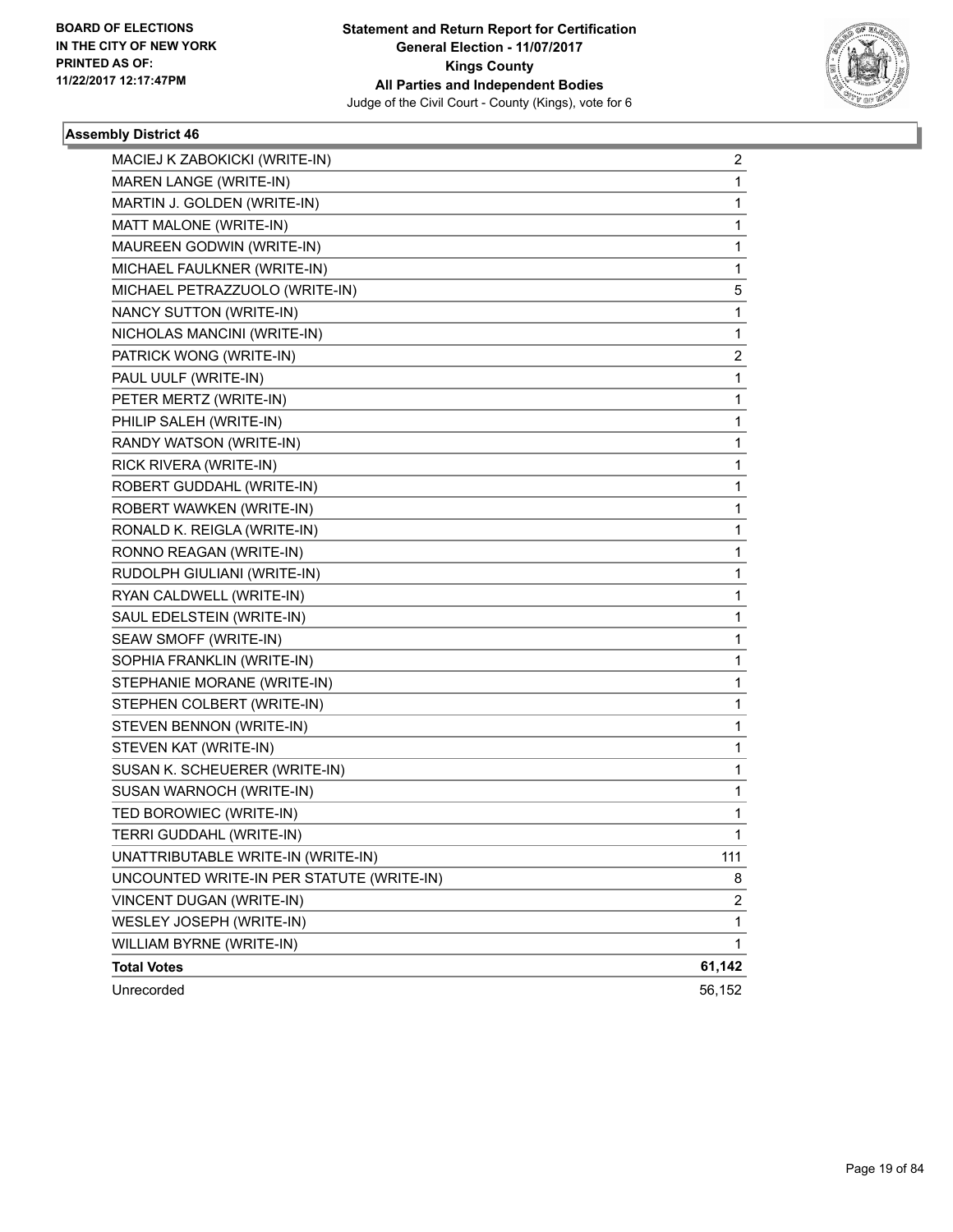

| <b>PUBLIC COUNTER</b>                                    | 10,368 |
|----------------------------------------------------------|--------|
| MANUALLY COUNTED EMERGENCY                               | 0      |
| ABSENTEE / MILITARY                                      | 284    |
| AFFIDAVIT                                                | 91     |
| <b>Total Ballots</b>                                     | 10,743 |
| Less - Inapplicable Federal/Special Presidential Ballots | 0      |
| <b>Total Applicable Ballots</b>                          | 10,743 |
| ROBIN K. SHEARES (DEMOCRATIC)                            | 3,980  |
| VINCENT F. MARTUSCIELLO (CONSERVATIVE)                   | 3,188  |
| JOHN K. O'HARA (REFORM)                                  | 988    |
| CAROLYN E. WADE (DEMOCRATIC)                             | 4,354  |
| SANDRA ELENA ROPER (DEMOCRATIC)                          | 4,298  |
| SANDRA ELENA ROPER (REFORM)                              | 924    |
| CONNIE M. MELENDEZ (DEMOCRATIC)                          | 4,072  |
| THOMAS J. KENNEDY (REFORM)                               | 1,528  |
| ELLEN E. EDWARDS (DEMOCRATIC)                            | 4,071  |
| ISIRIS ISELA ISAAC (REFORM)                              | 942    |
| PATRIA FRIAS-COLON (DEMOCRATIC)                          | 3,705  |
| PATRICK J. HAYES (REFORM)                                | 1,343  |
| ALEXANDER ROYSKIN (WRITE-IN)                             | 1      |
| ALLAN JENKEWITZ (WRITE-IN)                               | 1      |
| ANDREW NAPOLITANO (WRITE-IN)                             | 1      |
| ANTHONY GRILLO (WRITE-IN)                                | 1      |
| <b>BO DIETL (WRITE-IN)</b>                               | 1      |
| BRITTANY CUCIO (WRITE-IN)                                | 1      |
| DAVID PEPPER (WRITE-IN)                                  | 1      |
| DAVID SILBERMAN (WRITE-IN)                               | 1      |
| ELLIOT SPITZER (WRITE-IN)                                | 1      |
| FRANK BAIO (WRITE-IN)                                    | 1      |
| INNA VERNIKOR (WRITE-IN)                                 | 1      |
| JIM GRAY (WRITE-IN)                                      | 1      |
| JOAN CARBONARO (WRITE-IN)                                | 1      |
| JOHN J. BRUNO (WRITE-IN)                                 | 1      |
| JOSE MAGICA (WRITE-IN)                                   | 1      |
| KEN SETO (WRITE-IN)                                      | 1      |
| KISROEL ZEV LEVY (WRITE-IN)                              | 1      |
| MARK AXXIN (WRITE-IN)                                    | 1      |
| MIN JIANG (WRITE-IN)                                     | 1      |
| MONIA ABO-JAMIAL (WRITE-IN)                              | 1      |
| NICOLE MALLIOTAKIS (WRITE-IN)                            | 2      |
| OSVALDO OYOLA (WRITE-IN)                                 | 1      |
| PEDRO LOPEZ, JR. (WRITE-IN)                              | 1      |
| ROBERTO MOJICA (WRITE-IN)                                | 1      |
| SIHAME KEGHIDA (WRITE-IN)                                | 1      |
| STEPHEN LAROCCA (WRITE-IN)                               | 1      |
| THOMAS AQUIANS (WRITE-IN)                                | 1      |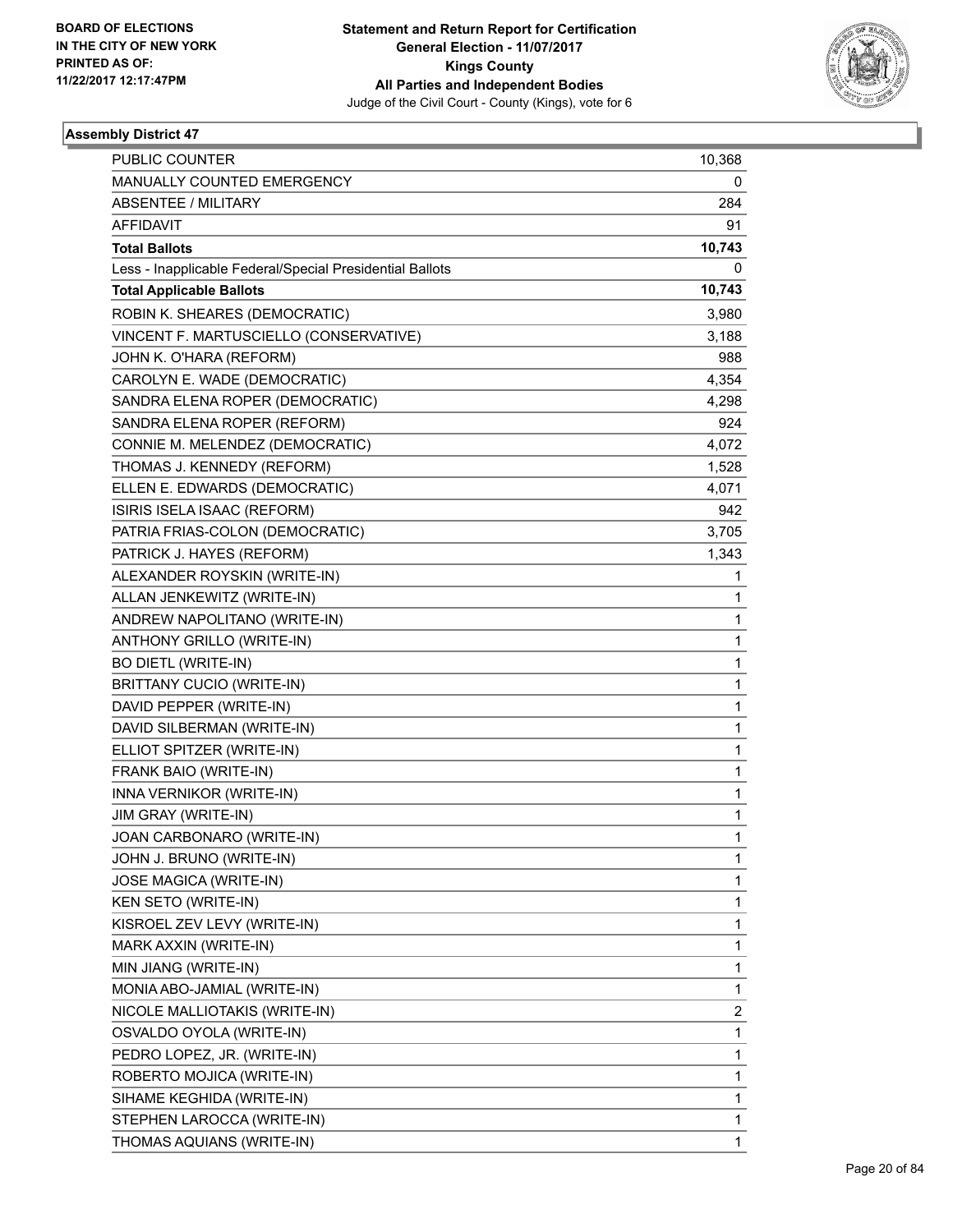

| TZIPPORNH SHULANS LEVY (WRITE-IN)         |        |
|-------------------------------------------|--------|
| UNATTRIBUTABLE WRITE-IN (WRITE-IN)        | 123    |
| UNCOUNTED WRITE-IN PER STATUTE (WRITE-IN) | 6      |
| WILLIAM COLTON (WRITE-IN)                 |        |
| <b>Total Votes</b>                        | 33.552 |
| Unrecorded                                | 30.906 |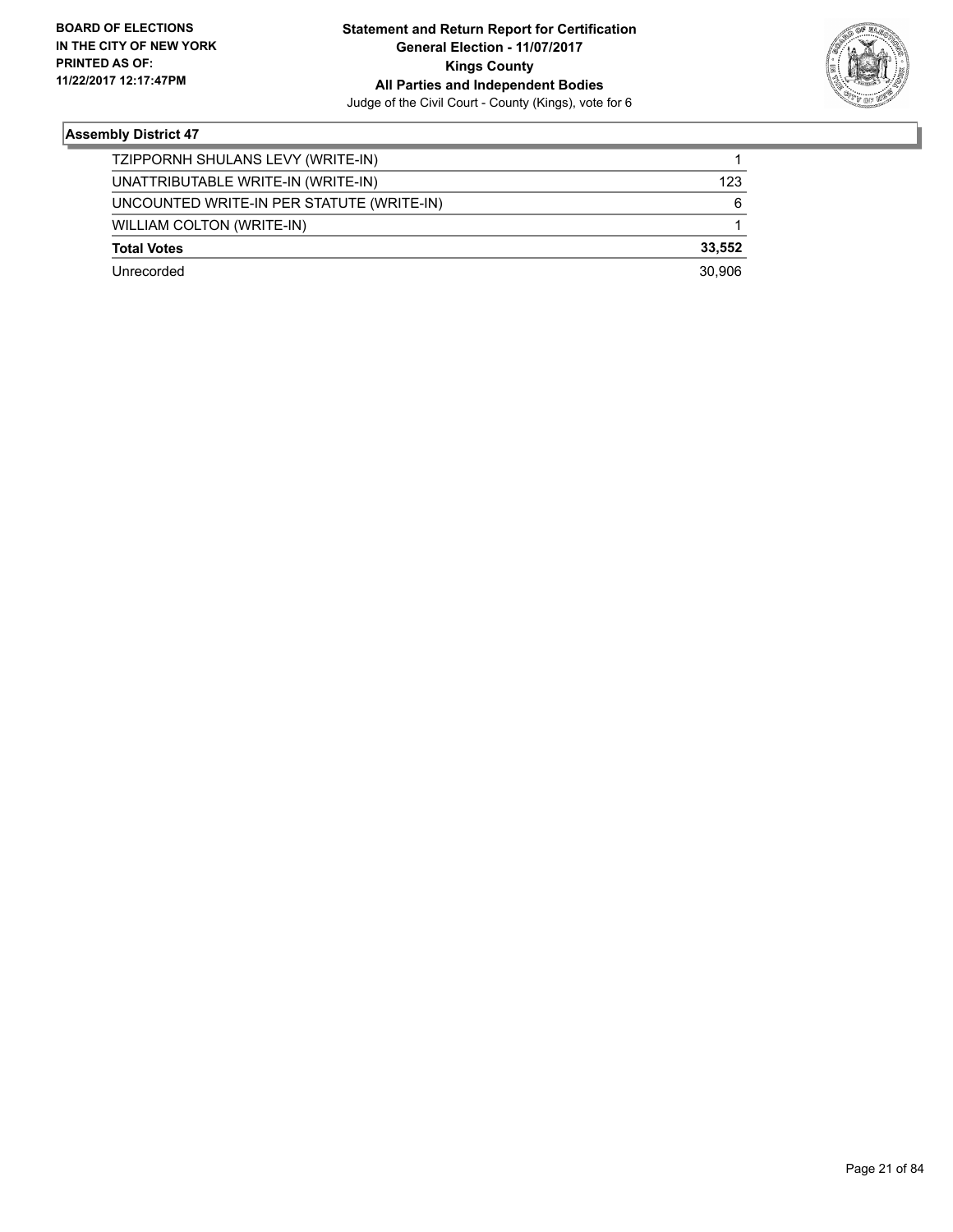

| PUBLIC COUNTER                                           | 15,034                  |
|----------------------------------------------------------|-------------------------|
| MANUALLY COUNTED EMERGENCY                               | 0                       |
| ABSENTEE / MILITARY                                      | 174                     |
| AFFIDAVIT                                                | 174                     |
| <b>Total Ballots</b>                                     | 15,382                  |
| Less - Inapplicable Federal/Special Presidential Ballots | 0                       |
| <b>Total Applicable Ballots</b>                          | 15,382                  |
| ROBIN K. SHEARES (DEMOCRATIC)                            | 4,628                   |
| VINCENT F. MARTUSCIELLO (CONSERVATIVE)                   | 3,577                   |
| JOHN K. O'HARA (REFORM)                                  | 902                     |
| CAROLYN E. WADE (DEMOCRATIC)                             | 4,756                   |
| SANDRA ELENA ROPER (DEMOCRATIC)                          | 4,784                   |
| SANDRA ELENA ROPER (REFORM)                              | 874                     |
| CONNIE M. MELENDEZ (DEMOCRATIC)                          | 4,507                   |
| THOMAS J. KENNEDY (REFORM)                               | 1,433                   |
| ELLEN E. EDWARDS (DEMOCRATIC)                            | 4,569                   |
| ISIRIS ISELA ISAAC (REFORM)                              | 1,034                   |
| PATRIA FRIAS-COLON (DEMOCRATIC)                          | 4,019                   |
| PATRICK J. HAYES (REFORM)                                | 1,336                   |
| AARON JUDGE (WRITE-IN)                                   | 1                       |
| AARON MOSHE LEIFER (WRITE-IN)                            | $\mathbf{1}$            |
| ABE MARK (WRITE-IN)                                      | 1                       |
| ABRAHAM J. HESCHEL (WRITE-IN)                            | 1                       |
| ABRAHAM STROH (WRITE-IN)                                 | $\mathbf{1}$            |
| ADING PORTER (WRITE-IN)                                  | $\mathbf{1}$            |
| AHARON KAHN (WRITE-IN)                                   | 1                       |
| ALLYSON MAY FIN RICHARDS (WRITE-IN)                      | $\mathbf{1}$            |
| ANGELINA SIMONETTI (WRITE-IN)                            | 1                       |
| ANSHI FEIG (WRITE-IN)                                    | 1                       |
| ANTHONY GRINA (WRITE-IN)                                 | 1                       |
| ARAN SCHWEITZER (WRITE-IN)                               | 1                       |
| ARI LGEL (WRITE-IN)                                      | $\mathbf{1}$            |
| ARI STERN (WRITE-IN)                                     | 1                       |
| ARI STROH (WRITE-IN)                                     | 1                       |
| ARROHOM SHLMON (WRITE-IN)                                | 1                       |
| ARTHUR KATZ (WRITE-IN)                                   | $\overline{\mathbf{c}}$ |
| AVERY SGORK (WRITE-IN)                                   | $\mathbf{1}$            |
| AVROM SHIA LANDAY (WRITE-IN)                             | 1                       |
| BARACK OBAMA (WRITE-IN)                                  | 1                       |
| <b>BARRY FISHMAN (WRITE-IN)</b>                          | 1                       |
| BEN ZION WEINFELD (WRITE-IN)                             | 1                       |
| BENCY MANDELL (WRITE-IN)                                 | $\mathbf{1}$            |
| BENTZIOR HALBERHAM (WRITE-IN)                            | 1                       |
| BENZION HENIG (WRITE-IN)                                 | 1                       |
| BERNIE SANDERS (WRITE-IN)                                | 1                       |
| BINYOMIN CHAMFELZ (WRITE-IN)                             | $\mathbf{1}$            |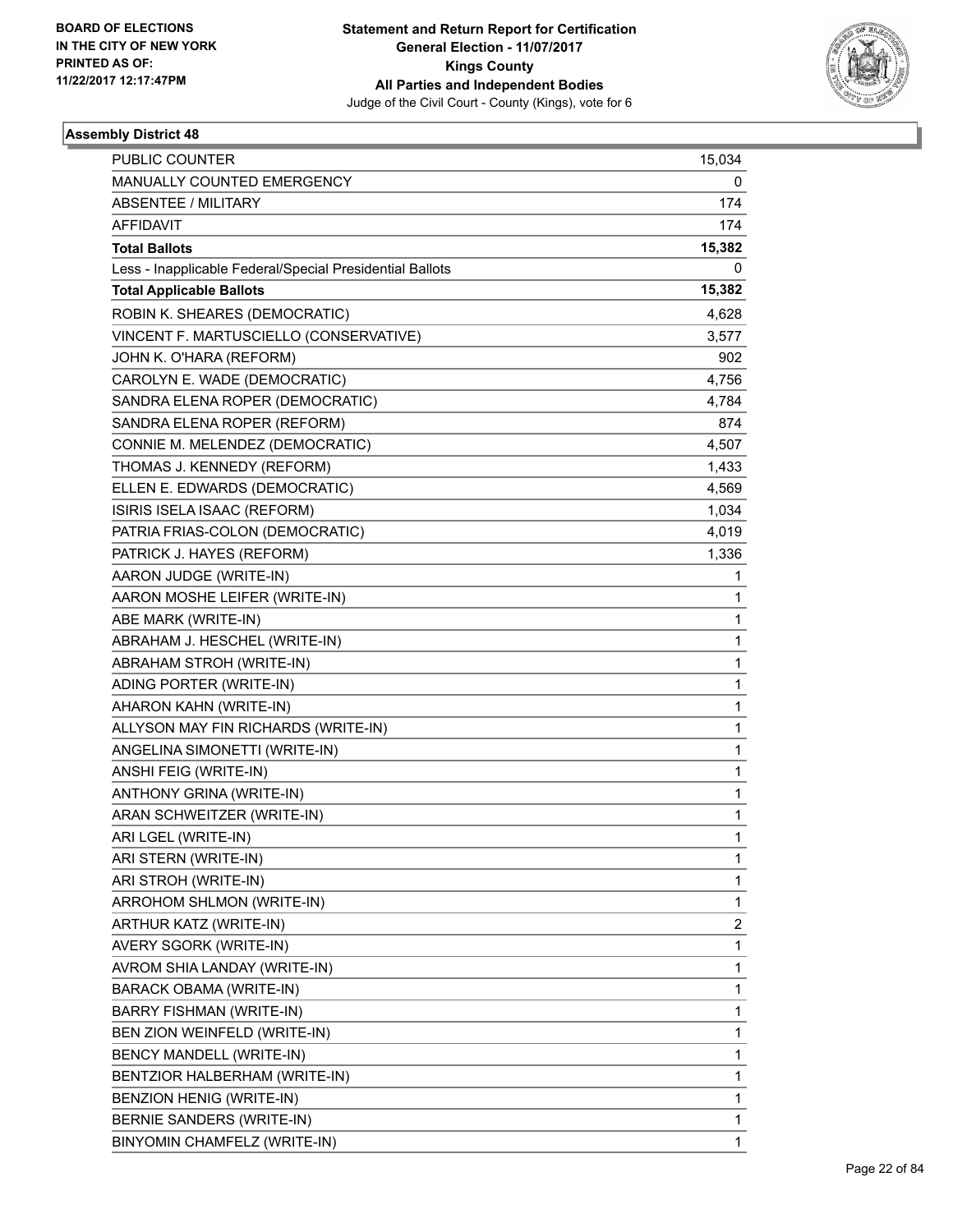

| <b>BORIS KARSHILA (WRITE-IN)</b>     | 1 |
|--------------------------------------|---|
| <b>BORUCH STERNGLARIZ (WRITE-IN)</b> | 1 |
| <b>BRACHA ROSENBERG (WRITE-IN)</b>   | 1 |
| <b>BURT KOHN (WRITE-IN)</b>          | 1 |
| CARY NOSOWITZ (WRITE-IN)             | 1 |
| CHAIM BRODT (WRITE-IN)               | 1 |
| CHAIM ELISHA EISEN (WRITE-IN)        | 1 |
| CHAIM FLEISCHER (WRITE-IN)           | 1 |
| CHAIM FRIED (WRITE-IN)               | 1 |
| CHAIM GROSS (WRITE-IN)               | 1 |
| CHAIM KRAUSS (WRITE-IN)              | 1 |
| CHAIM MANDELL (WRITE-IN)             | 1 |
| CHAIM SHIG LEZER (WRITE-IN)          | 1 |
| CHAIM TWERSKI (WRITE-IN)             | 1 |
| CHAM KITEWITS (WRITE-IN)             | 1 |
| CHANA HEIMFELD (WRITE-IN)            | 1 |
| CHAYA PEREL WEINBERG (WRITE-IN)      | 1 |
| CHAYELE YGEL (WRITE-IN)              | 1 |
| CHEZKY SHIFF (WRITE-IN)              | 1 |
| CHOMIE ROTHENBERG (WRITE-IN)         | 1 |
| CHRISTOPHER CANTWELL (WRITE-IN)      | 1 |
| CHUMI SCHWEITZER (WRITE-IN)          | 1 |
| CHUMY IGEL (WRITE-IN)                | 1 |
| DANIEL KLEIN (WRITE-IN)              | 1 |
| DAVID AUSCH (WRITE-IN)               | 1 |
| DAVID E. LELFER (WRITE-IN)           | 1 |
| DAVID GREENFIELD (WRITE-IN)          | 2 |
| DAVID HAGER (WRITE-IN)               | 1 |
| DAVID I SCHMIDE (WRITE-IN)           | 1 |
| DAVID KLEN (WRITE-IN)                | 1 |
| DAVID MAYER (WRITE-IN)               | 1 |
| DAVID POVLOV (WRITE-IN)              | 1 |
| DAVID REINER (WRITE-IN)              | 1 |
| DAVID ROTHENBERG (WRITE-IN)          | 1 |
| DAVID ROTTENBURG (WRITE-IN)          | 1 |
| DAVID SCHWEITZER (WRITE-IN)          | 1 |
| DAVID STOROBIN (WRITE-IN)            | 1 |
| DAVID WEINBERGER (WRITE-IN)          | 1 |
| DAVID WEIUSACH (WRITE-IN)            | 1 |
| DEVAROH KAHN (WRITE-IN)              | 1 |
| DONALD TRUMP (WRITE-IN)              | 5 |
| DONALD TRUMP JR. (WRITE-IN)          | 1 |
| DOV GRAVS (WRITE-IN)                 | 1 |
| DOV HIKIND (WRITE-IN)                | 1 |
| EDDY BUSH (WRITE-IN)                 | 1 |
| EFRAIM LEITNER (WRITE-IN)            | 1 |
|                                      |   |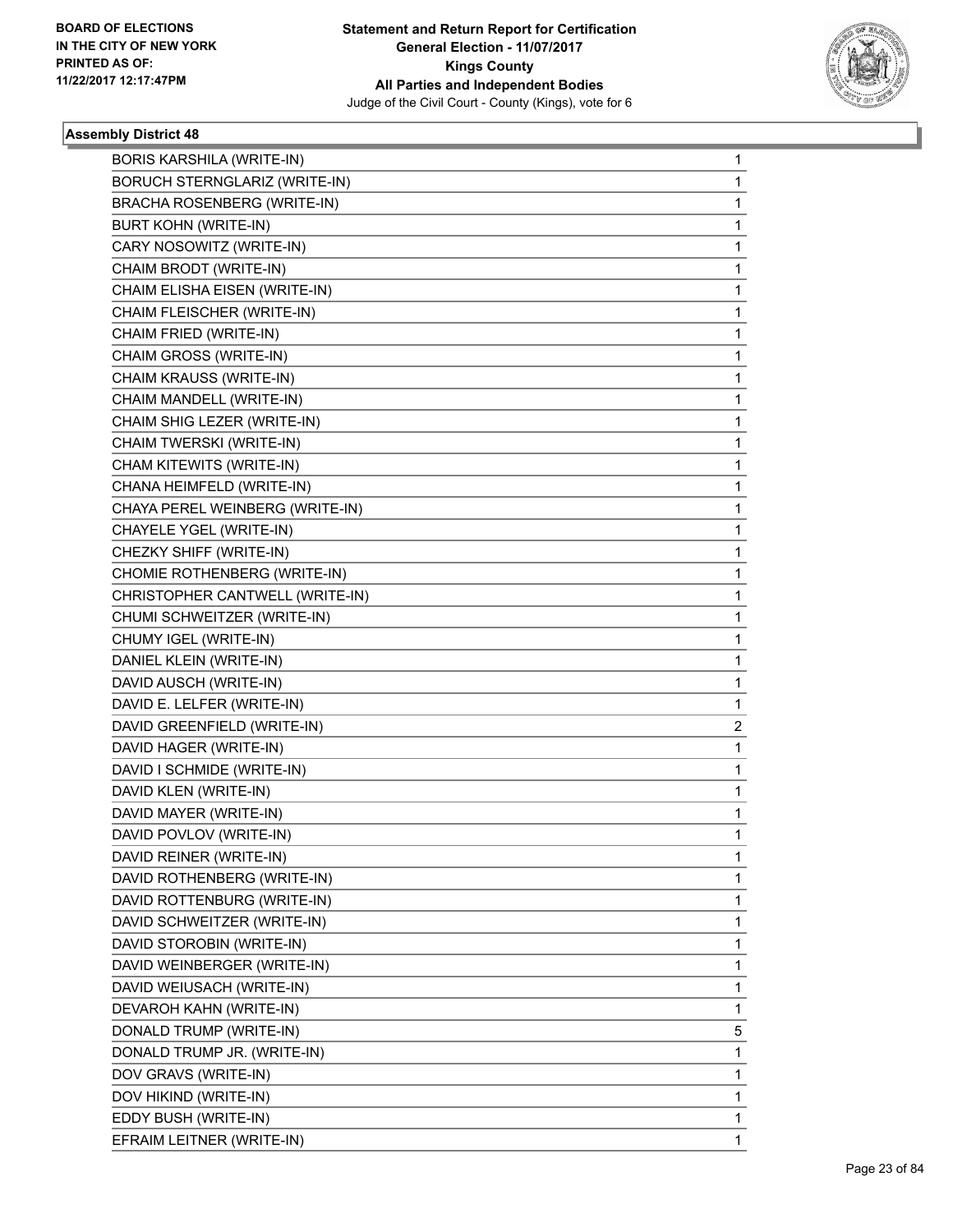

| EIFO FEIVISH (WRITE-IN)           | 1 |
|-----------------------------------|---|
| ELCHONE WEISS (WRITE-IN)          | 1 |
| ELEANOR ADELSTEIN (WRITE-IN)      | 1 |
| ELENA BARON (WRITE-IN)            | 1 |
| ELI SOMENSCHEIN (WRITE-IN)        | 1 |
| ELIEECER AUSCH (WRITE-IN)         | 1 |
| ELIEZER VOGEL (WRITE-IN)          | 1 |
| ELUZER FASTER (WRITE-IN)          | 1 |
| ERIC MCCARTMAN (WRITE-IN)         | 1 |
| ESTHER C. REINER (WRITE-IN)       | 1 |
| ESTHER GOLDSTEIN (WRITE-IN)       | 1 |
| ESTHER LANDOW (WRITE-IN)          | 1 |
| ETHAN LUSTIG-ELGABLY (WRITE-IN)   | 1 |
| FRAIDY HEIMFELD (WRITE-IN)        | 1 |
| FRANCOZ ALDFORE (WRITE-IN)        | 1 |
| FREIDY GOLDSTEIN (WRITE-IN)       | 1 |
| GIEEY AUSCH (WRITE-IN)            | 1 |
| GITTY LEITNER (WRITE-IN)          | 1 |
| <b>GOLDY GOTTESMAN (WRITE-IN)</b> | 1 |
| <b>GORDON LIDDS (WRITE-IN)</b>    | 1 |
| HADASSAH KAHN (WRITE-IN)          | 1 |
| HAROLD TISCHLER (WRITE-IN)        | 3 |
| HARRISON WILTON (WRITE-IN)        | 1 |
| HARRY FRIEFELD (WRITE-IN)         | 1 |
| HEIHECH BARNORIN (WRITE-IN)       | 1 |
| HENRY MANDELL (WRITE-IN)          | 1 |
| HERSH TEITELBAUM (WRITE-IN)       | 1 |
| HILLARY CLINTON (WRITE-IN)        | 1 |
| HINDA EISENBERG (WRITE-IN)        | 1 |
| ISN D. GIRSHEK (WRITE-IN)         | 1 |
| ISRAEL FISHBEIN (WRITE-IN)        | 1 |
| ISSAC KALISCH (WRITE-IN)          | 1 |
| IVANA TRUMP (WRITE-IN)            | 1 |
| JACK GOLD (WRITE-IN)              | 1 |
| JACOB SCHEINER (WRITE-IN)         | 1 |
| JACOB TELLER (WRITE-IN)           | 1 |
| JAKUB ZYBALA (WRITE-IN)           | 1 |
| JEANINE PIRRO (WRITE-IN)          | 1 |
| JEFF ROLD (WRITE-IN)              | 1 |
| JEFFREY KAHN (WRITE-IN)           | 1 |
| JOEL ROSENFELD (WRITE-IN)         | 1 |
| JOEL ROSENFIELD (WRITE-IN)        | 1 |
| JONATHAN HAGLER (WRITE-IN)        | 1 |
| JOSEPH ROTHENBERG (WRITE-IN)      | 1 |
| JOSEPH SCHRON (WRITE-IN)          | 1 |
| JOSPEH B WALHENDLER (WRITE-IN)    | 1 |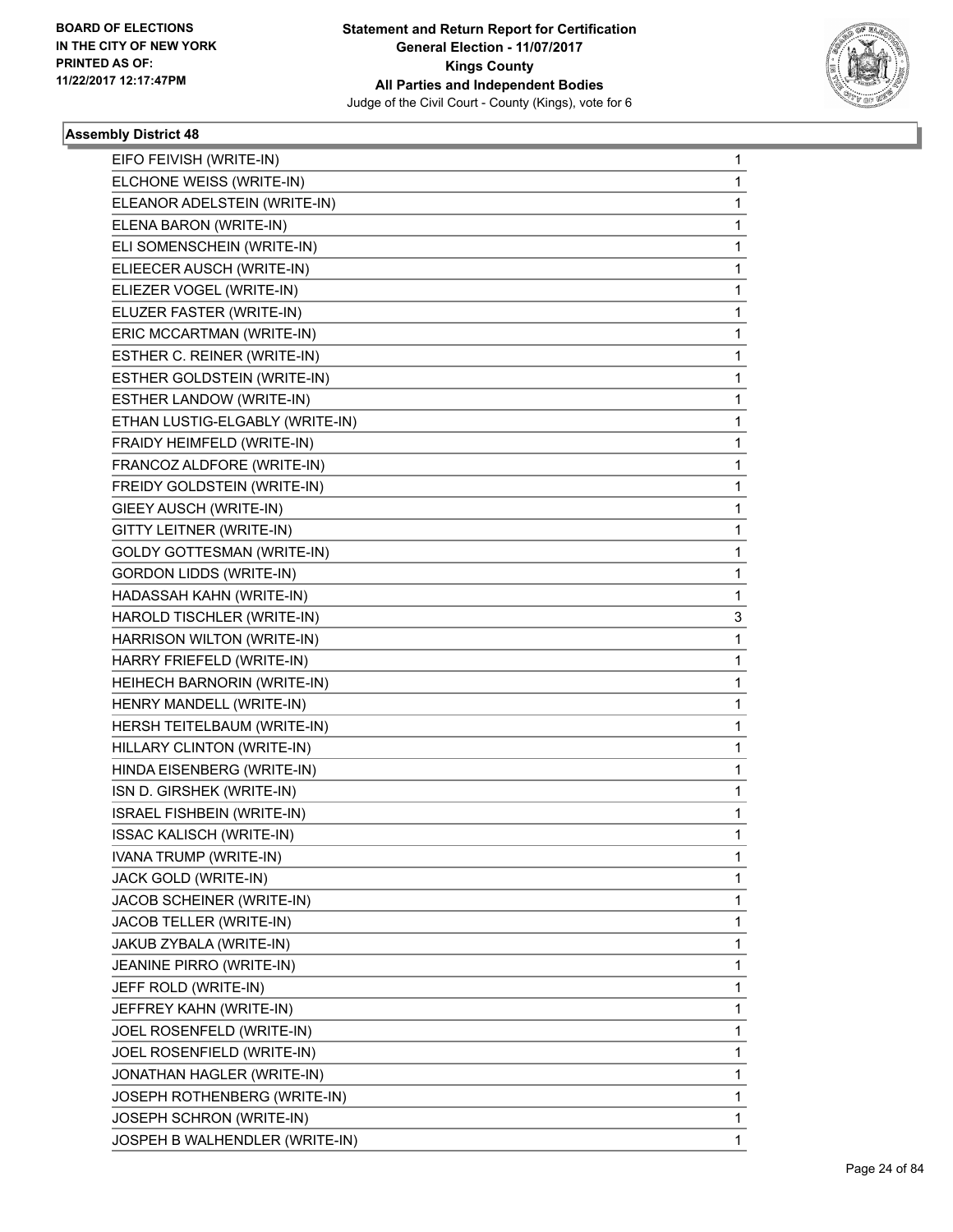

| KALA NE (WRITE-IN)                  | 1 |
|-------------------------------------|---|
| KALMAN YEGER (WRITE-IN)             | 6 |
| KARL LUNC (WRITE-IN)                | 1 |
| KASRIEL MENDELBAUM (WRITE-IN)       | 1 |
| KENNY MCCORMER (WRITE-IN)           | 1 |
| KYLE BROFLOUSKI (WRITE-IN)          | 1 |
| LANI SANTO (WRITE-IN)               | 1 |
| LAURA SOPHER (WRITE-IN)             | 1 |
| LEA MAN (WRITE-IN)                  | 1 |
| LEAH FELDMAN (WRITE-IN)             | 1 |
| LEAH GOLDSTEIN (WRITE-IN)           | 1 |
| LEAH KAHN (WRITE-IN)                | 1 |
| LEAN ROTHENBERG (WRITE-IN)          | 1 |
| LEONARD OPPENHEIMER (WRITE-IN)      | 1 |
| LHESKY REIDER (WRITE-IN)            | 1 |
| LOIUS SCHRON (WRITE-IN)             | 1 |
| MAIR WAXS (WRITE-IN)                | 1 |
| MARTIN EDELSTEIN (WRITE-IN)         | 1 |
| MCHEEL UNGER (WRITE-IN)             | 1 |
| MEIR SCHWARTZ (WRITE-IN)            | 1 |
| MELVIN PRESS (WRITE-IN)             | 1 |
| MENACHEM BARNETT (WRITE-IN)         | 1 |
| MENACHEM CHAIFETZ (WRITE-IN)        | 1 |
| MENDEL GOLDBERG (WRITE-IN)          | 2 |
| MENDEL GROSS (WRITE-IN)             | 2 |
| MENDEL KATS (WRITE-IN)              | 1 |
| MENDOW WILTON (WRITE-IN)            | 1 |
| MICHAEL GELLE (WRITE-IN)            | 1 |
| MICHAEL KOHN (WRITE-IN)             | 1 |
| MICHAEL PATRICK FRANCESA (WRITE-IN) | 1 |
| MIRELLA SIMONETTI (WRITE-IN)        | 1 |
| MIRIAM BEILI (WRITE-IN)             | 1 |
| MIRIAM DAVIES PARDO (WRITE-IN)      | 1 |
| MIRIAM KLEIN (WRITE-IN)             | 1 |
| MOISH AZZY (WRITE-IN)               | 1 |
| MOISH SALEL (WRITE-IN)              | 1 |
| <b>MORDICHAI UNGER (WRITE-IN)</b>   | 1 |
| MORTON AVIGDOR (WRITE-IN)           | 1 |
| MOSES REICHBERG (WRITE-IN)          | 1 |
| MOSHA AUSCH (WRITE-IN)              | 1 |
| MOSHE HEIMFELD (WRITE-IN)           | 1 |
| MOSHE KAHN (WRITE-IN)               | 1 |
| MOSHE KANNER (WRITE-IN)             | 1 |
| MOSHE KLEIN (WRITE-IN)              | 1 |
| MOSHE MILSTEIN (WRITE-IN)           | 1 |
| MOSHE S HOROWITZ (WRITE-IN)         | 1 |
|                                     |   |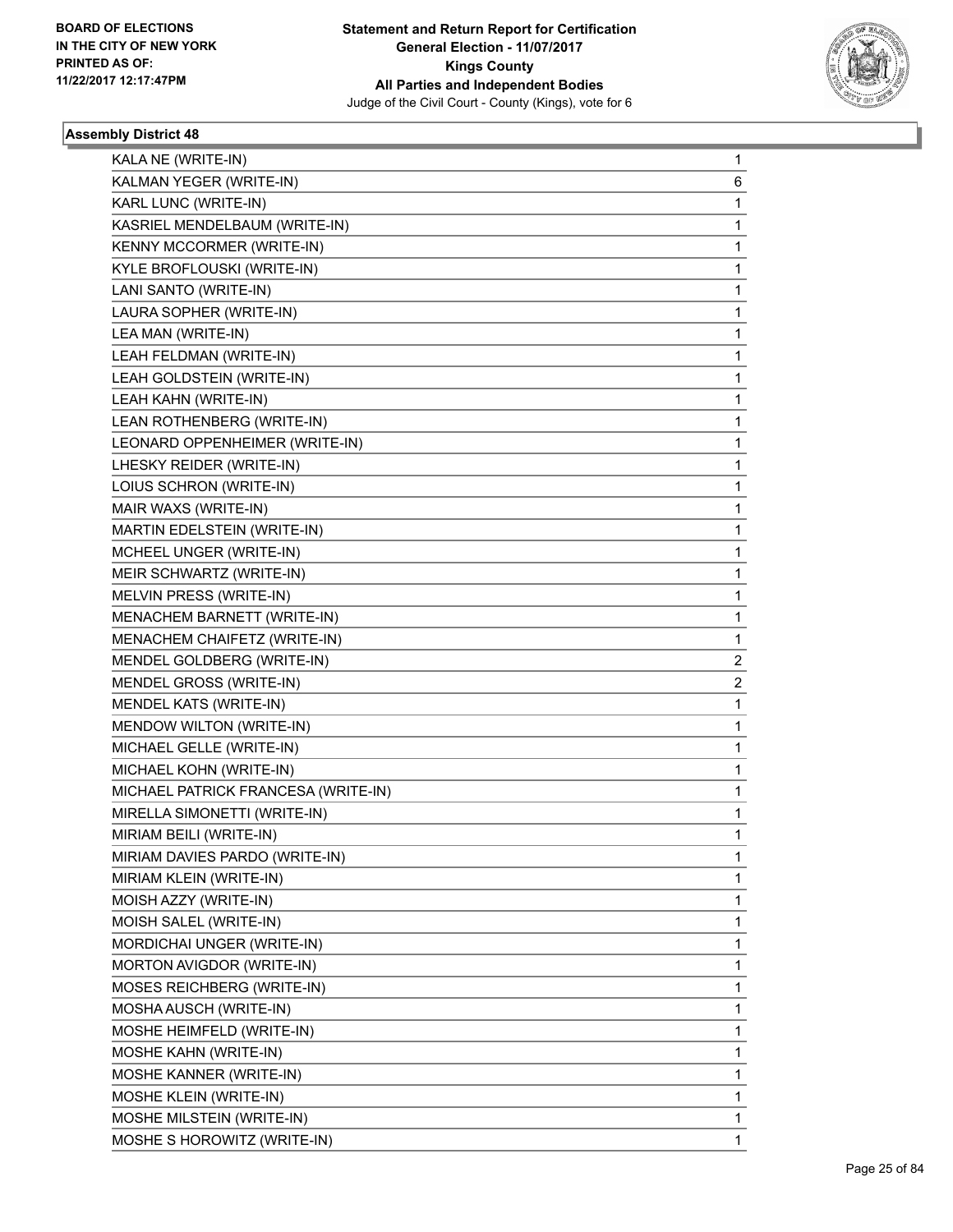

| MOSHE YECHEZKEL BISHITZ (WRITE-IN) | 1 |
|------------------------------------|---|
| MOSTE STERN (WRITE-IN)             | 1 |
| MOTTY FISHMAN (WRITE-IN)           | 1 |
| MOTTY LANDAU (WRITE-IN)            | 1 |
| NACHEM HALPERT (WRITE-IN)          | 1 |
| NAFTULI MOSTER (WRITE-IN)          | 1 |
| NEAL ADELSTEIN (WRITE-IN)          | 1 |
| NESHEY TISCHLER (WRITE-IN)         | 1 |
| <b>NESSIA MUGRABI (WRITE-IN)</b>   | 1 |
| NICOLE MALLIOTAKIS (WRITE-IN)      | 1 |
| NOACH DEAR (WRITE-IN)              | 1 |
| NUCHEM RUBIN (WRITE-IN)            | 1 |
| PAUL GREARTOL (WRITE-IN)           | 1 |
| PENNY BIAM (WRITE-IN)              | 1 |
| PESSEL SURAH (WRITE-IN)            | 1 |
| PHIL BAUCH (WRITE-IN)              | 1 |
| PINCHESS BERKOVITS (WRITE-IN)      | 1 |
| PINCHUS HIRSCH (WRITE-IN)          | 1 |
| RACHAEL SANGE (WRITE-IN)           | 1 |
| RAFI TRITEL (WRITE-IN)             | 1 |
| RAIZEL H. REINER (WRITE-IN)        | 1 |
| RATZI RABINOWITZ (WRITE-IN)        | 1 |
| REUVEIN BORCHARDT (WRITE-IN)       | 1 |
| REUVER PRESS (WRITE-IN)            | 1 |
| RIDLEY LOUGE (WRITE-IN)            | 1 |
| RIUKY GOLDSTEIN (WRITE-IN)         | 1 |
| ROBERT SIMONETTI JR (WRITE-IN)     | 1 |
| ROBERT SIMONETTI SR (WRITE-IN)     | 1 |
| ROCHEL FRIER (WRITE-IN)            | 1 |
| RUDY GOLDSTEIN (WRITE-IN)          | 1 |
| RUEHI LGEL (WRITE-IN)              | 1 |
| RUSS HUDSON (WRITE-IN)             | 1 |
| SAMUEL LEHRMAN (WRITE-IN)          | 1 |
| SARA BECK (WRITE-IN)               | 1 |
| SARAH M. LEITNER (WRITE-IN)        | 1 |
| SARAH ZIEGLER (WRITE-IN)           | 1 |
| SEAN HAMMIS (WRITE-IN)             | 1 |
| SERENA BELINDA (WRITE-IN)          | 1 |
| SHDEM SERBARG (WRITE-IN)           | 1 |
| SHEA EISENBERG (WRITE-IN)          | 1 |
| SHELLY ROTH (WRITE-IN)             | 1 |
| SHIA EISENBERG (WRITE-IN)          | 1 |
| SHIA ZITRONEMBEM (WRITE-IN)        | 1 |
| SHIMON HEIMFELD (WRITE-IN)         | 1 |
| SHIMON LEITNER (WRITE-IN)          | 1 |
| SHLOME AUSCH (WRITE-IN)            | 1 |
|                                    |   |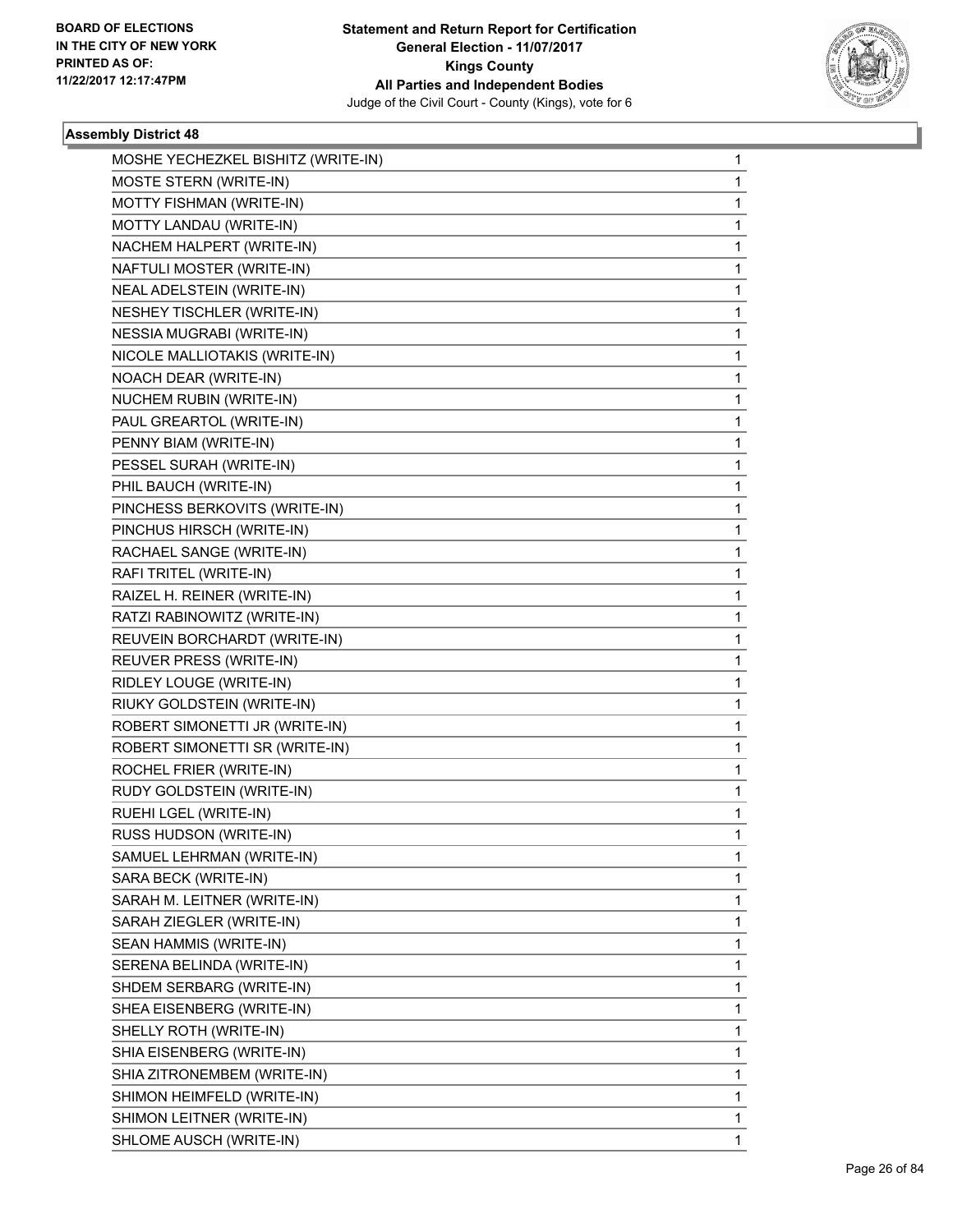

| SHLOMO GROSS (WRITE-IN)<br>SHLOMO RIEGER (WRITE-IN)         | 1<br>1 |
|-------------------------------------------------------------|--------|
| SHMAYA PLATCHIK (WRITE-IN)                                  | 1      |
| SHOIMON BERGMAN (WRITE-IN)                                  |        |
|                                                             | 1      |
| SHRAGA F SCHORR (WRITE-IN)                                  | 1      |
| SIMCHA FELDER (WRITE-IN)                                    | 1<br>1 |
| SIMCHA LICHTIG (WRITE-IN)<br>SIMCHA PINCHUSCHERA (WRITE-IN) | 2      |
| SIMCHA RUBIN (WRITE-IN)                                     | 1      |
| SIMCHA STROH (WRITE-IN)                                     | 1      |
| SIMDER IGEL (WRITE-IN)                                      | 1      |
| SOPHIA LAX (WRITE-IN)                                       | 1      |
| STAN MARSH (WRITE-IN)                                       | 1      |
| SURIK KRYMAN (WRITE-IN)                                     | 1      |
| TED CRUZ (WRITE-IN)                                         | 1      |
| TOBA SHEYNA (WRITE-IN)                                      | 1      |
| TREY GOWDY (WRITE-IN)                                       | 1      |
| TZINA PLEISELS (WRITE-IN)                                   | 1      |
| TZISEL GLANCZ (WRITE-IN)                                    | 1      |
| TZOREY FOULAO (WRITE-IN)                                    | 1      |
| TZVI REICHBERG (WRITE-IN)                                   | 1      |
| UNATTRIBUTABLE WRITE-IN (WRITE-IN)                          | 232    |
| USHER ABOWITZ (WRITE-IN)                                    | 1      |
| VINCENT J. GENTILE (WRITE-IN)                               | 1      |
| WINTERS ANDERSON (WRITE-IN)                                 | 1      |
| YAIR M. SCHORR (WRITE-IN)                                   | 1      |
| YAKOV KEVPEL (WRITE-IN)                                     | 2      |
| YANKEL GRABER (WRITE-IN)                                    | 2      |
| YECHEZKEL L. PILLER (WRITE-IN)                              | 1      |
| YIDI PEARLSTEIN (WRITE-IN)                                  | 1      |
| YISOSCHER KATZ (WRITE-IN)                                   | 1      |
| YISREL STIFERMAN (WRITE-IN)                                 | 1      |
| YITSCHAK STAUER (WRITE-IN)                                  | 1      |
| YITZCHOK BAUER (WRITE-IN)                                   | 1      |
| YOEL STUHL (WRITE-IN)                                       | 1      |
| YONA ROSENFELD (WRITE-IN)                                   | 1      |
| YONI HIKIND (WRITE-IN)                                      | 4      |
| YOSEF GRUNWALD (WRITE-IN)                                   | 1      |
| YOSSEF RAPAPORT (WRITE-IN)                                  | 1      |
| YOSSI GESTELNER (WRITE-IN)                                  | 1      |
| ZACKURD FINE (WRITE-IN)                                     | 1      |
| ZALMEN WIEDER (WRITE-IN)                                    | 1      |
| ZEV CHAIFETZ (WRITE-IN)                                     | 1      |
| ZLATY HEIMFELD (WRITE-IN)                                   | 1      |
| <b>Total Votes</b>                                          | 36,926 |
| Unrecorded                                                  | 55,366 |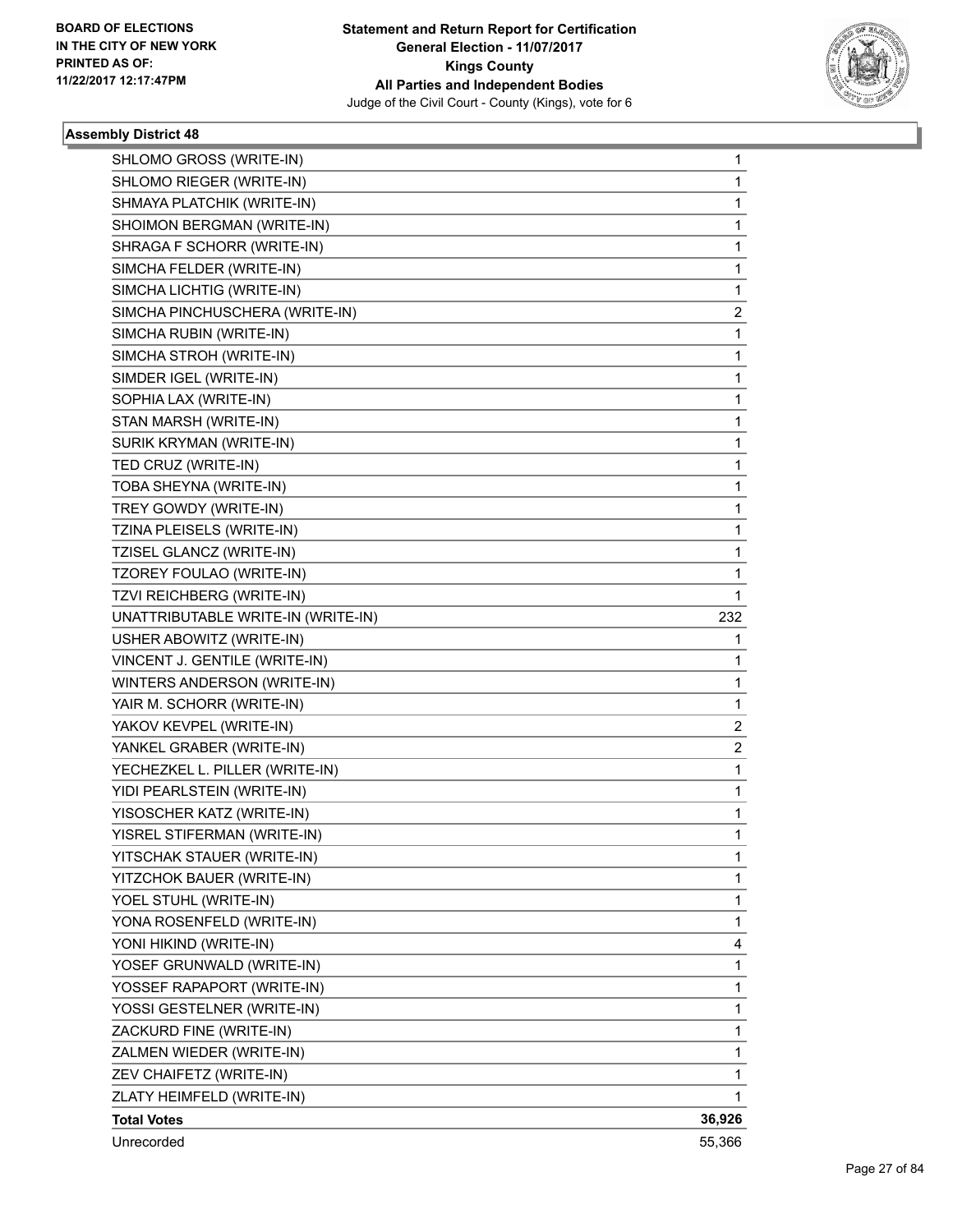

| PUBLIC COUNTER                                           | 8,204 |
|----------------------------------------------------------|-------|
| MANUALLY COUNTED EMERGENCY                               | 2     |
| <b>ABSENTEE / MILITARY</b>                               | 211   |
| AFFIDAVIT                                                | 64    |
| <b>Total Ballots</b>                                     | 8,481 |
| Less - Inapplicable Federal/Special Presidential Ballots | 0     |
| <b>Total Applicable Ballots</b>                          | 8,481 |
| ROBIN K. SHEARES (DEMOCRATIC)                            | 3,169 |
| VINCENT F. MARTUSCIELLO (CONSERVATIVE)                   | 2,668 |
| JOHN K. O'HARA (REFORM)                                  | 846   |
| CAROLYN E. WADE (DEMOCRATIC)                             | 3,491 |
| SANDRA ELENA ROPER (DEMOCRATIC)                          | 3,393 |
| SANDRA ELENA ROPER (REFORM)                              | 703   |
| CONNIE M. MELENDEZ (DEMOCRATIC)                          | 3,340 |
| THOMAS J. KENNEDY (REFORM)                               | 1,230 |
| ELLEN E. EDWARDS (DEMOCRATIC)                            | 3,298 |
| ISIRIS ISELA ISAAC (REFORM)                              | 662   |
| PATRIA FRIAS-COLON (DEMOCRATIC)                          | 3,073 |
| PATRICK J. HAYES (REFORM)                                | 1,083 |
| ANITA GOSS (WRITE-IN)                                    | 1     |
| ANNE SWERN (WRITE-IN)                                    | 1     |
| ANTHONY PONE (WRITE-IN)                                  | 1     |
| ARROHAM PAPELOW (WRITE-IN)                               | 1     |
| BERNIE SANDERS (WRITE-IN)                                | 1     |
| <b>BRIDGET HEARN (WRITE-IN)</b>                          | 1     |
| C. DAVID ELLIGERS (WRITE-IN)                             | 1     |
| CHARLES OTEY (WRITE-IN)                                  | 1     |
| CHRISTOS KAKOUROS (WRITE-IN)                             | 1     |
| DAVID JACOBS (WRITE-IN)                                  | 1     |
| DAVID PEPPER (WRITE-IN)                                  | 1     |
| DIANA SEREBRENIK (WRITE-IN)                              | 1     |
| EDWARD LEHMAN (WRITE-IN)                                 | 1     |
| ELE FEREYC (WRITE-IN)                                    | 1     |
| ELIZABETH HOLTZMAN (WRITE-IN)                            | 1     |
| FRANK LOPEZ (WRITE-IN)                                   | 1     |
| FRANKIE RUSSO (WRITE-IN)                                 | 1     |
| FREDERICK C. ARRIAGA (WRITE-IN)                          | 1     |
| GADON HADLETT (WRITE-IN)                                 | 1     |
| <b>GERARD KELLY (WRITE-IN)</b>                           | 1     |
| JERRY WOHG (WRITE-IN)                                    | 1     |
| JOH GOLD (WRITE-IN)                                      | 1     |
| JOHN MONHEY (WRITE-IN)                                   | 1     |
| JOSEPH BENER (WRITE-IN)                                  | 1     |
| LARNA PAPELOW (WRITE-IN)                                 | 1     |
| LOU GUNILDA (WRITE-IN)                                   | 1     |
| NATALIA FERENC (WRITE-IN)                                | 1     |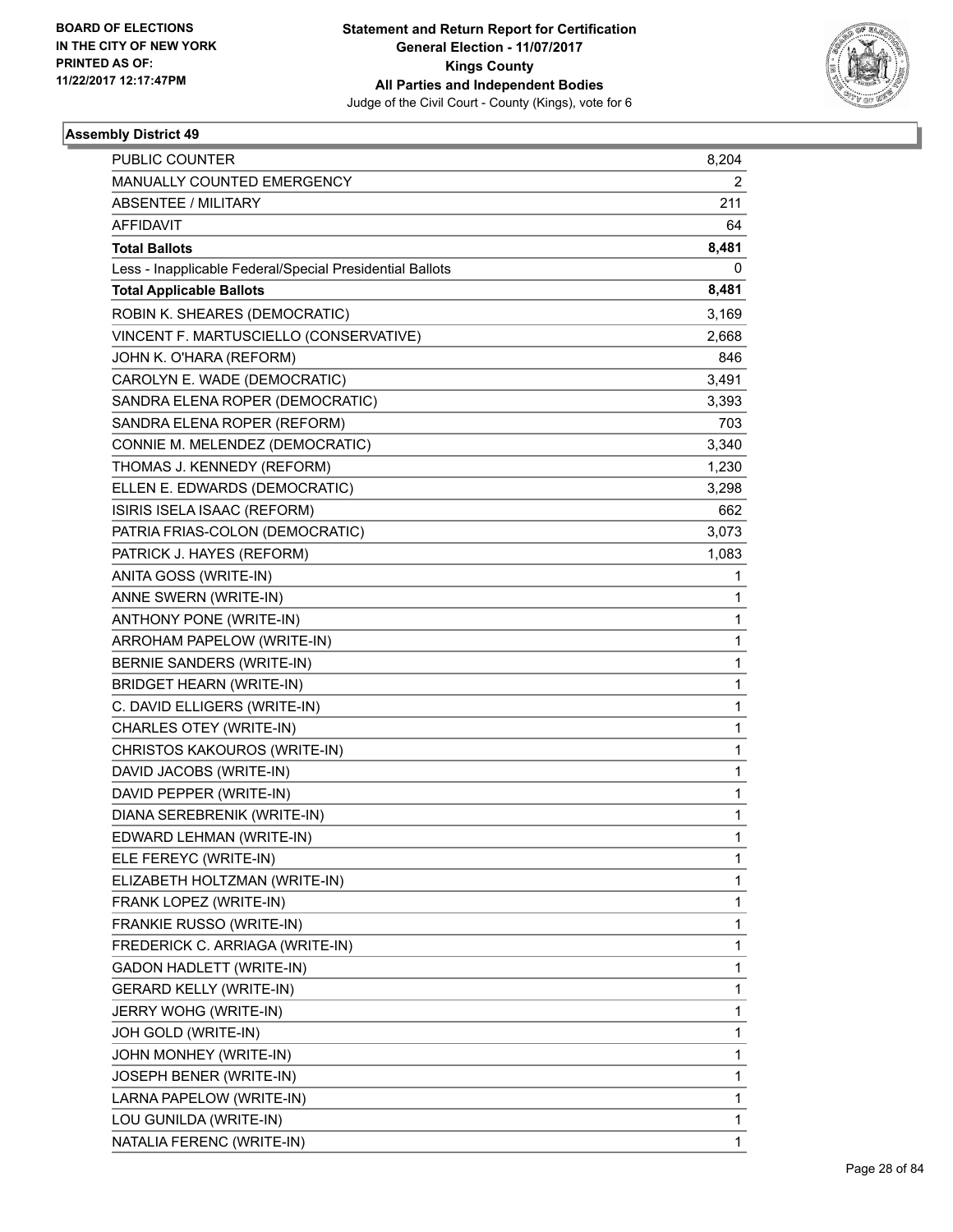

| NINA HAEUSSLER (WRITE-IN)          |        |
|------------------------------------|--------|
| PAUL INGRISANE (WRITE-IN)          |        |
| PHILLIP SMALLMAN (WRITE-IN)        |        |
| SLEMP HOWARD (WRITE-IN)            |        |
| SUSANNE GOSS (WRITE-IN)            |        |
| UNATTRIBUTABLE WRITE-IN (WRITE-IN) | 76     |
| VILMA REINHARDT (WRITE-IN)         | 2      |
| <b>VINCENT PINELLO (WRITE-IN)</b>  | 5      |
| YADIRA HADLETT (WRITE-IN)          |        |
| YIDEL PERLSTIEN (WRITE-IN)         |        |
| <b>Total Votes</b>                 | 27,073 |
| Unrecorded                         | 23.813 |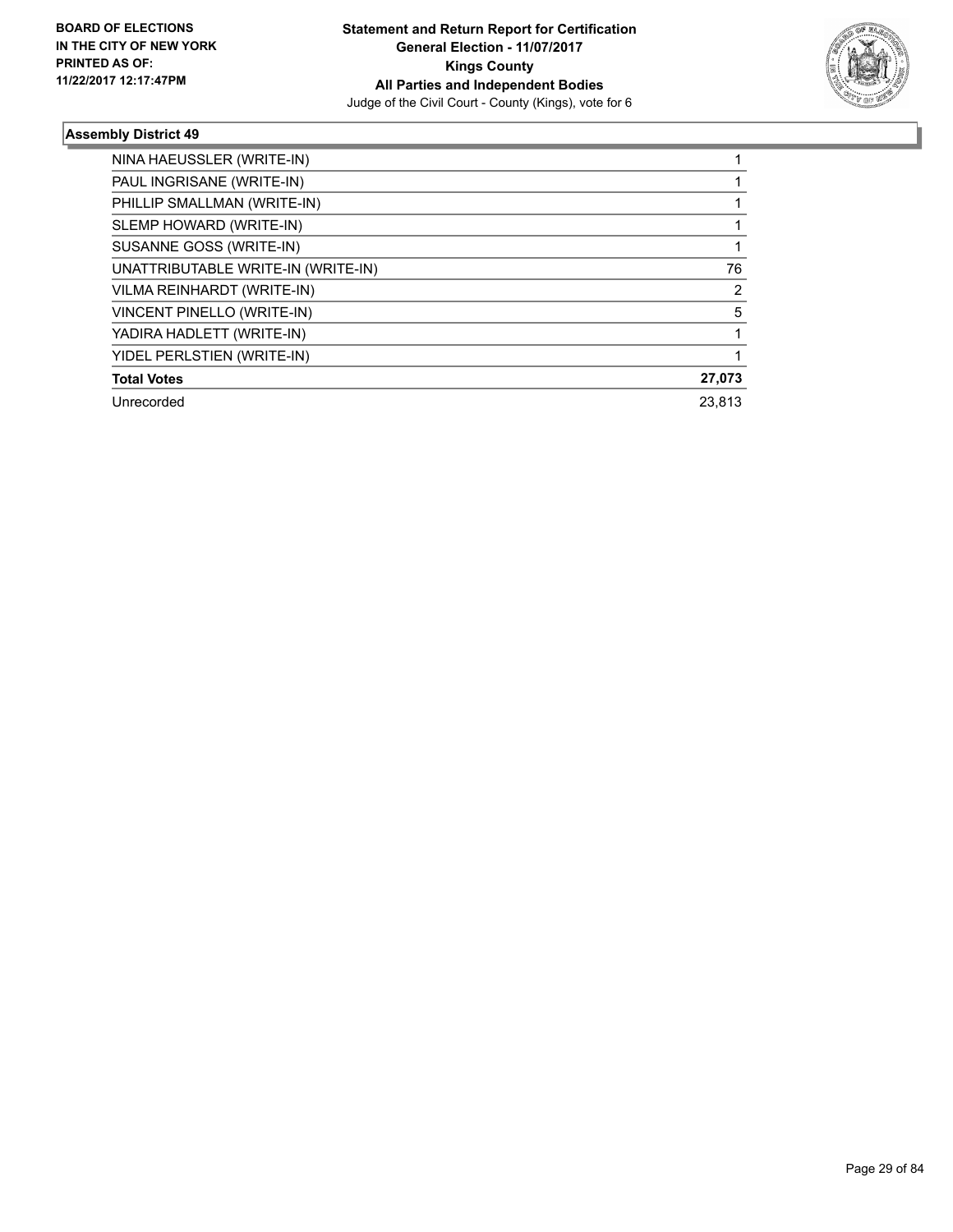

| <b>PUBLIC COUNTER</b>                                    | 14,413       |
|----------------------------------------------------------|--------------|
| MANUALLY COUNTED EMERGENCY                               | 1            |
| <b>ABSENTEE / MILITARY</b>                               | 159          |
| AFFIDAVIT                                                | 247          |
| <b>Total Ballots</b>                                     | 14,820       |
| Less - Inapplicable Federal/Special Presidential Ballots | 0            |
| <b>Total Applicable Ballots</b>                          | 14,820       |
| ROBIN K. SHEARES (DEMOCRATIC)                            | 9,892        |
| VINCENT F. MARTUSCIELLO (CONSERVATIVE)                   | 1,032        |
| JOHN K. O'HARA (REFORM)                                  | 606          |
| CAROLYN E. WADE (DEMOCRATIC)                             | 10,033       |
| SANDRA ELENA ROPER (DEMOCRATIC)                          | 9,772        |
| SANDRA ELENA ROPER (REFORM)                              | 673          |
| CONNIE M. MELENDEZ (DEMOCRATIC)                          | 10,128       |
| THOMAS J. KENNEDY (REFORM)                               | 875          |
| ELLEN E. EDWARDS (DEMOCRATIC)                            | 9,630        |
| ISIRIS ISELA ISAAC (REFORM)                              | 763          |
| PATRIA FRIAS-COLON (DEMOCRATIC)                          | 9,592        |
| PATRICK J. HAYES (REFORM)                                | 768          |
| ABRAHAM LEICTHER (WRITE-IN)                              | 1            |
| AKEX CACIOPPO (WRITE-IN)                                 | 1            |
| ALFRED FERRER III (WRITE-IN)                             | 1            |
| ALYSE SORTI (WRITE-IN)                                   | 1            |
| <b>ANTHONY BENNE (WRITE-IN)</b>                          | 1            |
| BOBBY RHYDEL (WRITE-IN)                                  | 1            |
| BRENDA LEE (WRITE-IN)                                    | $\mathbf{1}$ |
| CHARLIE TAFOYA (WRITE-IN)                                | $\mathbf 1$  |
| CHRISTOPHER REID (WRITE-IN)                              | 1            |
| CHRISTOPHER WASMET (WRITE-IN)                            | 1            |
| <b>COLLEEN BRENNEN (WRITE-IN)</b>                        | 1            |
| DANIELLE FISTHATTI (WRITE-IN)                            | 1            |
| DAVID FALCON (WRITE-IN)                                  | 1            |
| DAVID PEPPER (WRITE-IN)                                  | 1            |
| DEREK GROSS (WRITE-IN)                                   | 1            |
| DION DIMUCCI (WRITE-IN)                                  | 1            |
| DJORDJE CARAN (WRITE-IN)                                 | 1            |
| DOMMINIF NAPOHANO (WRITE-IN)                             | 1            |
| DOUGLAS OFFERMAN (WRITE-IN)                              | 1            |
| DRITA MRIZA (WRITE-IN)                                   | 1            |
| DYLANN ROOF (WRITE-IN)                                   | 1            |
| ED GEIN (WRITE-IN)                                       | 1            |
| EDWARD TILON (WRITE-IN)                                  | 1            |
| ERNST BURGNINE (WRITE-IN)                                | 1            |
| FRANKLIN HIRSCH (WRITE-IN)                               | 1            |
| FREDDY CANNON (WRITE-IN)                                 | 1            |
| FREDERICK C. ARRIAGA (WRITE-IN)                          | 3            |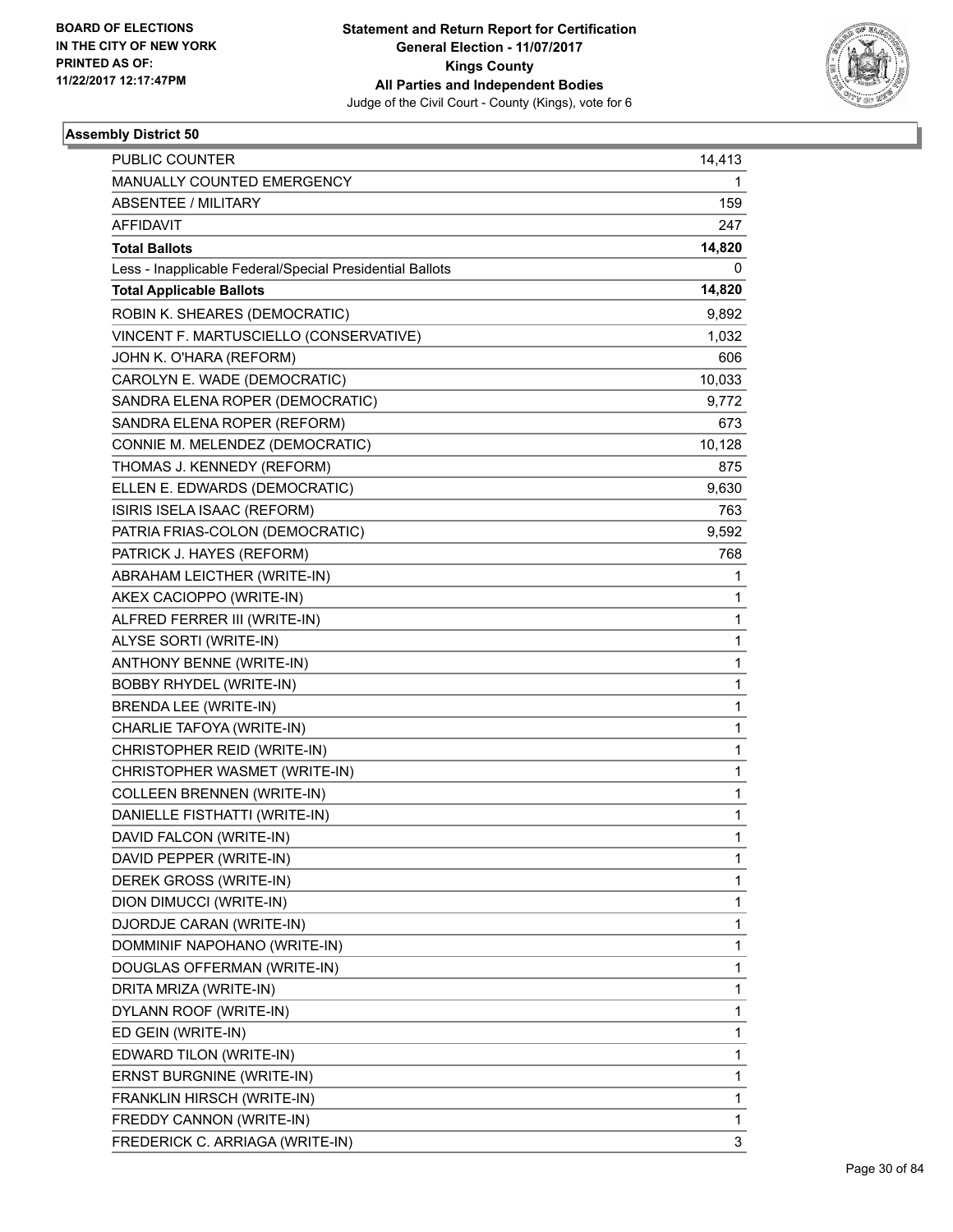

| HEIDI EWING (WRITE-IN)                    | 1   |
|-------------------------------------------|-----|
| HERMAN KATZ (WRITE-IN)                    | 1   |
| IAN KELLY (WRITE-IN)                      | 1   |
| JAKUB SYTA (WRITE-IN)                     | 1   |
| JEANINE PIRRO (WRITE-IN)                  | 2   |
| JEFFERY DAHMER (WRITE-IN)                 | 1   |
| JERRY GARCIA (WRITE-IN)                   | 1   |
| JIMMY MCMILLIAN (WRITE-IN)                | 1   |
| JOE SCHIAVONE (WRITE-IN)                  | 1   |
| JOEL HERZIG (WRITE-IN)                    | 1   |
| JOHN AES-NIHIL (WRITE-IN)                 | 1   |
| JOHN COFRESI (WRITE-IN)                   | 1   |
| JOHN L TORCLLE (WRITE-IN)                 | 1   |
| KRZYSZTAF LACH (WRITE-IN)                 | 1   |
| KURT HOKE (WRITE-IN)                      | 1   |
| LEWANNE JONES (WRITE-IN)                  | 1   |
| LUZER TWERSKY (WRITE-IN)                  | 1   |
| MAREK MSCICHOWSKI (WRITE-IN)              | 1   |
| MARTIN SHKRELI (WRITE-IN)                 | 1   |
| MARY ELEAN FITZMAURICE (WRITE-IN)         | 1   |
| MATTHEW COWHERD (WRITE-IN)                | 1   |
| MOOKIE WILSON (WRITE-IN)                  | 1   |
| MOTTY SRUGO (WRITE-IN)                    | 1   |
| NEIL SEDAKA (WRITE-IN)                    | 1   |
| NUCHEM ROSENBERG (WRITE-IN)               | 1   |
| PATRICIA REGAN (WRITE-IN)                 | 1   |
| PREET BHARARA (WRITE-IN)                  | 2   |
| RACHEL GRADY (WRITE-IN)                   | 1   |
| RALPH MODICA JR (WRITE-IN)                | 1   |
| RICH SANTORAM (WRITE-IN)                  | 1   |
| RICHARD RAMIREZ (WRITE-IN)                | 1   |
| RICO ZOLI (WRITE-IN)                      | 1   |
| ROBERT GRANT (WRITE-IN)                   | 1   |
| RYAN VAUGHNN (WRITE-IN)                   | 1   |
| RYDER FLEMING JONES (WRITE-IN)            | 1   |
| SARA GARIBOVA (WRITE-IN)                  | 1   |
| TED CRUZ (WRITE-IN)                       | 5   |
| THEODORE REX GROSS (WRITE-IN)             | 1   |
| TOMASZ J PLOTROWSKI (WRITE-IN)            | 1   |
| UNATTRIBUTABLE WRITE-IN (WRITE-IN)        | 121 |
| UNCOUNTED WRITE-IN PER STATUTE (WRITE-IN) | 4   |
| USHERY KLEIN (WRITE-IN)                   | 1   |
| VERA BADAMO (WRITE-IN)                    | 1   |
| VICTORIA DOYLE (WRITE-IN)                 | 1   |
| WILLIAM NEWMAN (WRITE-IN)                 | 1   |
| WILLIAM O'NEIL (WRITE-IN)                 | 1   |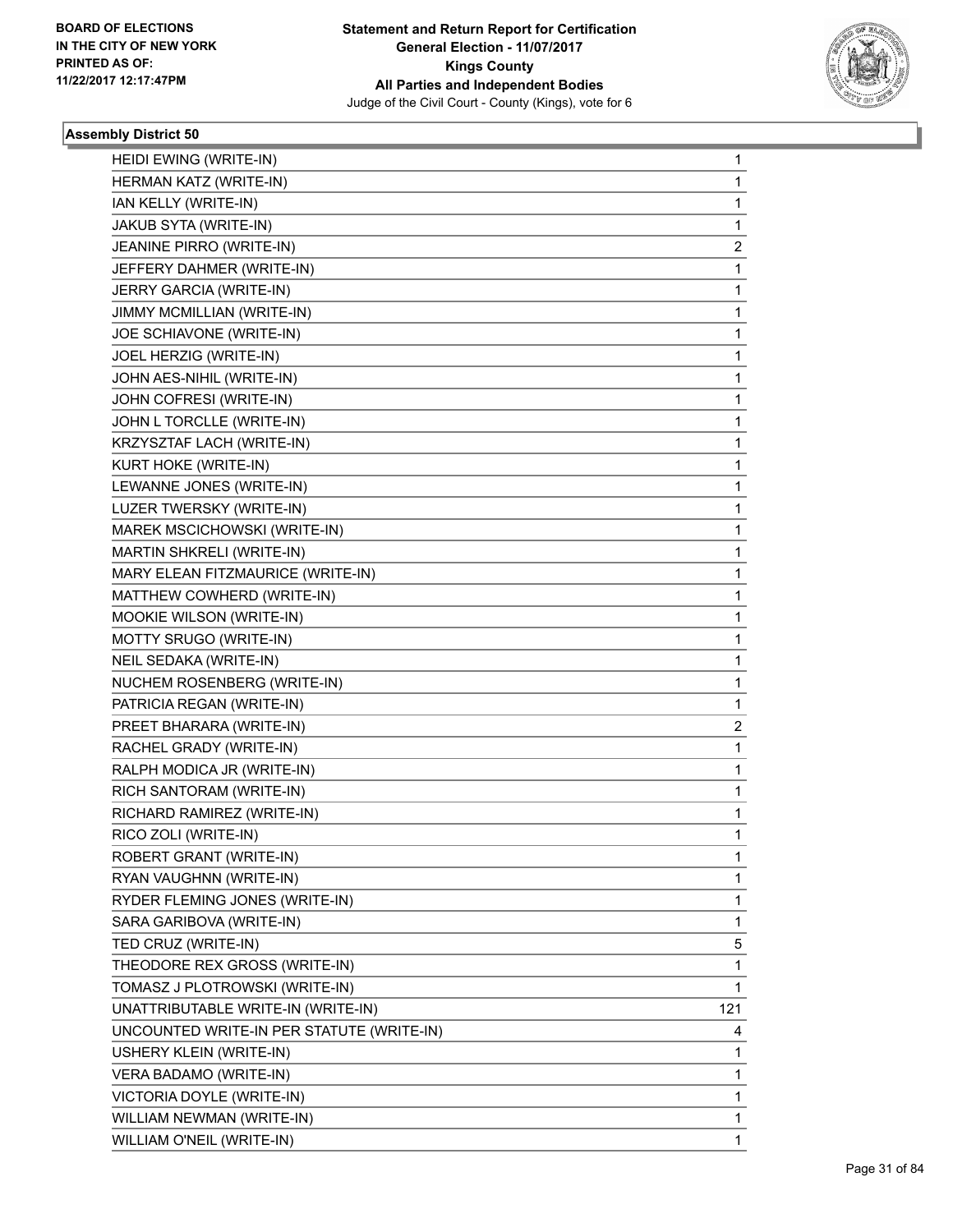

| ZALMAN TEITELBAUM (WRITE-IN) |        |
|------------------------------|--------|
| ZEPHYR TEACHOUT (WRITE-IN)   |        |
| <b>Total Votes</b>           | 63.970 |
| Unrecorded                   | 24.950 |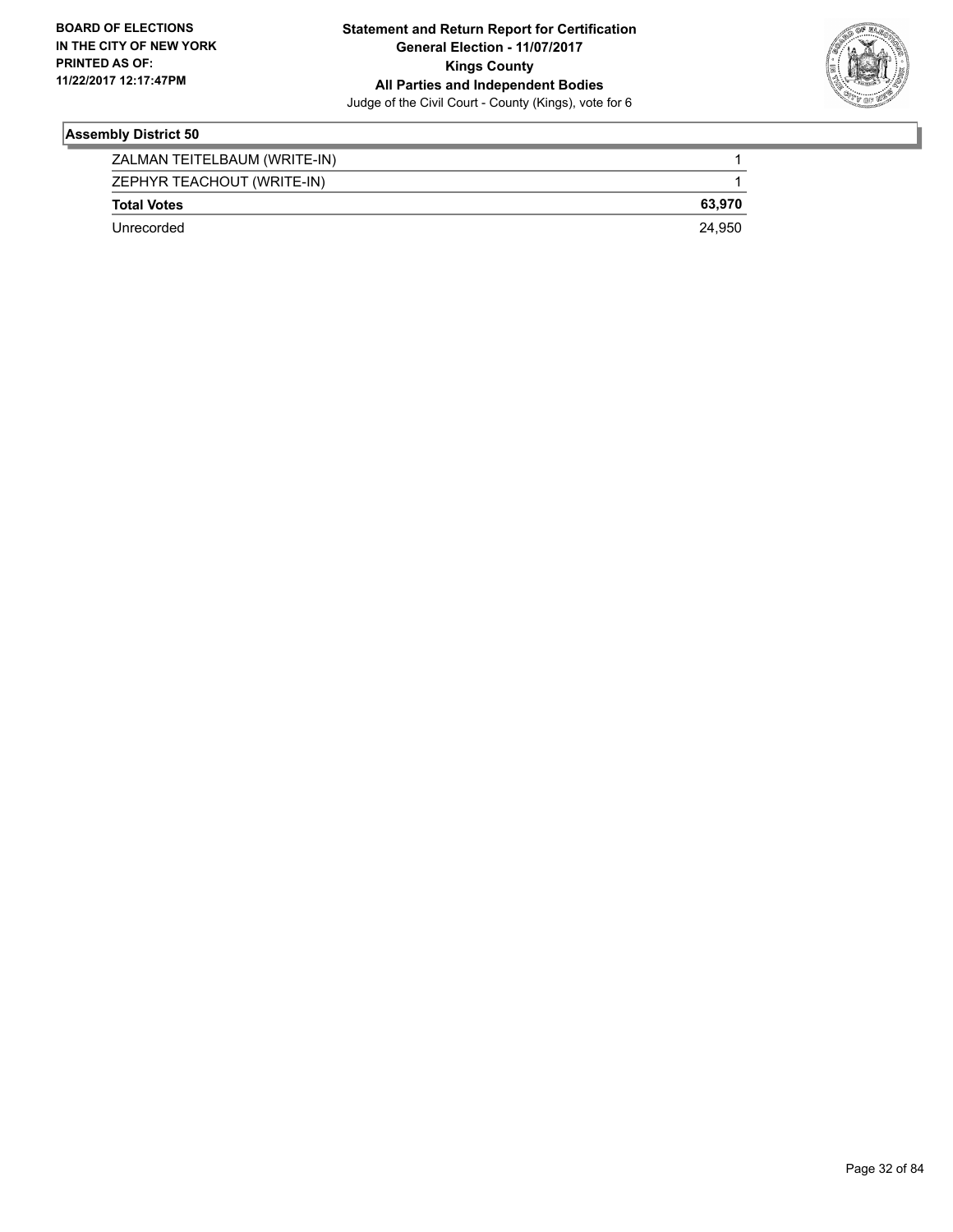

| <b>PUBLIC COUNTER</b>                                    | 12,517 |
|----------------------------------------------------------|--------|
| MANUALLY COUNTED EMERGENCY                               | 58     |
| <b>ABSENTEE / MILITARY</b>                               | 172    |
| <b>AFFIDAVIT</b>                                         | 142    |
| <b>Total Ballots</b>                                     | 12,889 |
| Less - Inapplicable Federal/Special Presidential Ballots | 0      |
| <b>Total Applicable Ballots</b>                          | 12,889 |
| ROBIN K. SHEARES (DEMOCRATIC)                            | 7,418  |
| VINCENT F. MARTUSCIELLO (CONSERVATIVE)                   | 1,233  |
| JOHN K. O'HARA (REFORM)                                  | 756    |
| CAROLYN E. WADE (DEMOCRATIC)                             | 7,473  |
| SANDRA ELENA ROPER (DEMOCRATIC)                          | 7,490  |
| SANDRA ELENA ROPER (REFORM)                              | 572    |
| CONNIE M. MELENDEZ (DEMOCRATIC)                          | 8,006  |
| THOMAS J. KENNEDY (REFORM)                               | 899    |
| ELLEN E. EDWARDS (DEMOCRATIC)                            | 7,085  |
| ISIRIS ISELA ISAAC (REFORM)                              | 637    |
| PATRIA FRIAS-COLON (DEMOCRATIC)                          | 7,193  |
| PATRICK J. HAYES (REFORM)                                | 768    |
| ABRAHAM POLL (WRITE-IN)                                  | 3      |
| ALEXANDRA HARRISON (WRITE-IN)                            | 1      |
| ALICIA TILGINE (WRITE-IN)                                | 1      |
| AMARA FELICE (WRITE-IN)                                  | 1      |
| ANDREW SCHWARTZ (WRITE-IN)                               | 1      |
| AUROHOMM B B AUERBACH (WRITE-IN)                         | 1      |
| BEN DAUS-HABERLE (WRITE-IN)                              | 1      |
| BETHANY PICKETT (WRITE-IN)                               | 1      |
| <b>BOJACK HORSEMAN (WRITE-IN)</b>                        | 1      |
| BROCHA POLL (WRITE-IN)                                   | 1      |
| CARLOS CARDANA (WRITE-IN)                                | 1      |
| CHAIM BERGMAN (WRITE-IN)                                 | 1      |
| DALE COOPER (WRITE-IN)                                   | 1      |
| DANIEL HELLBERG (WRITE-IN)                               | 1      |
| DAVID CORBIN (WRITE-IN)                                  | 1      |
| DAVID INNES (WRITE-IN)                                   | 1      |
| DAVID KALIKHMAN (WRITE-IN)                               | 1      |
| DAVID PEPPER (WRITE-IN)                                  | 1      |
| DAVID TUBBS (WRITE-IN)                                   | 1      |
| DIANE QUINN (WRITE-IN)                                   | 1      |
| ED FRIEDMAN (WRITE-IN)                                   | 1      |
| ESTHER BERGMAN (WRITE-IN)                                | 1      |
| FORREST FURL (WRITE-IN)                                  | 5      |
| FREDERICK C. ARRIAGA (WRITE-IN)                          | 5      |
| <b>GABRIEL VENTURA (WRITE-IN)</b>                        | 1      |
| <b>GEORGE BOGDAN (WRITE-IN)</b>                          | 1      |
| HEIDI C CESARE (WRITE-IN)                                | 1      |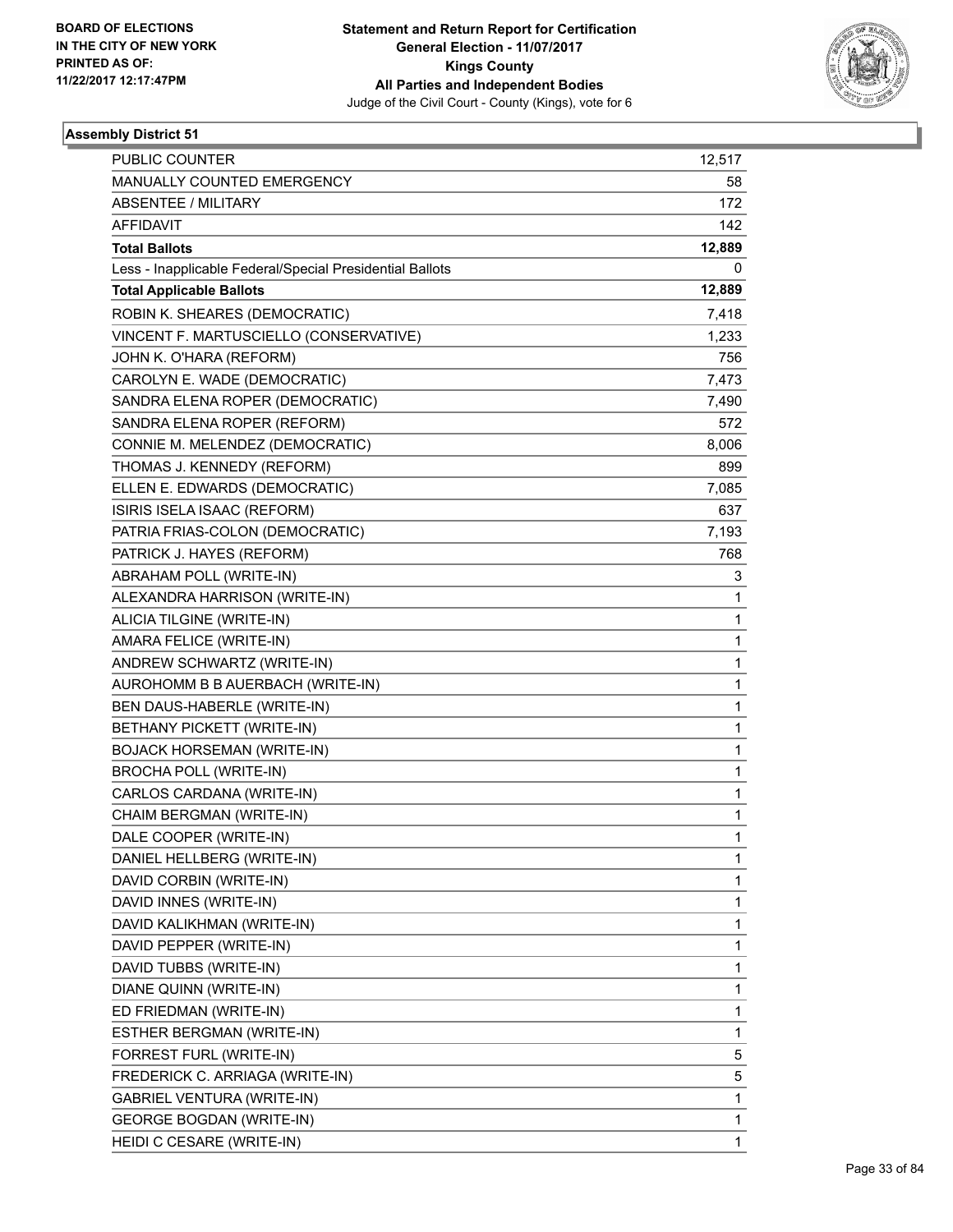

| <b>Total Votes</b>                                   | 49,680 |
|------------------------------------------------------|--------|
| YAKOV KERPEL (WRITE-IN)<br>YISROD BERGMAN (WRITE-IN) | 1.     |
| VITO J BRUNO (WRITE-IN)                              | 1<br>1 |
| VITA STEINER (WRITE-IN)                              | 2      |
| VICTORIA HILL CLARKSON (WRITE-IN)                    | 1      |
| UNCOUNTED WRITE-IN PER STATUTE (WRITE-IN)            | 6      |
| UNATTRIBUTABLE WRITE-IN (WRITE-IN)                   | 66     |
| TIMOTHY GIBSON (WRITE-IN)                            | 1      |
| STUART DIAMOND (WRITE-IN)                            | 1      |
| SIMCHA FELDER (WRITE-IN)                             | 3      |
| SANDY SCHPOONT (WRITE-IN)                            | 1      |
| SAMUEL LEWIS (WRITE-IN)                              | 1      |
| SAM BERNSTEIN (WRITE-IN)                             | 1      |
| SALVADOR MORALES (WRITE-IN)                          | 1      |
| RAYMOND MAGNUS (WRITE-IN)                            | 1      |
| PETER JENKINS (WRITE-IN)                             | 1      |
| PETER CARDANA (WRITE-IN)                             | 1      |
| PAUL ZEICHNER (WRITE-IN)                             | 1      |
| PAUL MUELLER (WRITE-IN)                              | 1      |
| PAUL FREUND (WRITE-IN)                               | 1      |
| PATRICK GARCIA (WRITE-IN)                            | 1      |
| PAREL BERGMAN (WRITE-IN)                             | 1      |
| NICOLE MALLIOTAKIS (WRITE-IN)                        | 1      |
| MICHAEL FAULKNER (WRITE-IN)                          | 1      |
| MICHAEL E RYAN (WRITE-IN)                            | 1      |
| MICHAEL ACOSTA (WRITE-IN)                            | 1      |
| MICHAEL A. O'REILLY (WRITE-IN)                       | 1      |
| MENACHEM MOSTER (WRITE-IN)                           | 1      |
| MATZ ZACCARELLO (WRITE-IN)                           | 1      |
| MATTHEW PARKS (WRITE-IN)                             | 1      |
| MARGARET MALLOY (WRITE-IN)                           | 1      |
| MARC LEVINSON (WRITE-IN)                             | 1      |
| LUCILLE ZEICHNER (WRITE-IN)                          | 1      |
| LOUISE FINNEY (WRITE-IN)                             | 1      |
| LOUIS STAHL (WRITE-IN)                               | 1      |
| KALMAN YEGER (WRITE-IN)                              | 1      |
| JUAN CARLOS POLANCO (WRITE-IN)                       | 1      |
| JOSIAH PETERSON (WRITE-IN)                           | 1      |
| JON MINIKES (WRITE-IN)                               | 1      |
| JOHN CENA (WRITE-IN)                                 | 1      |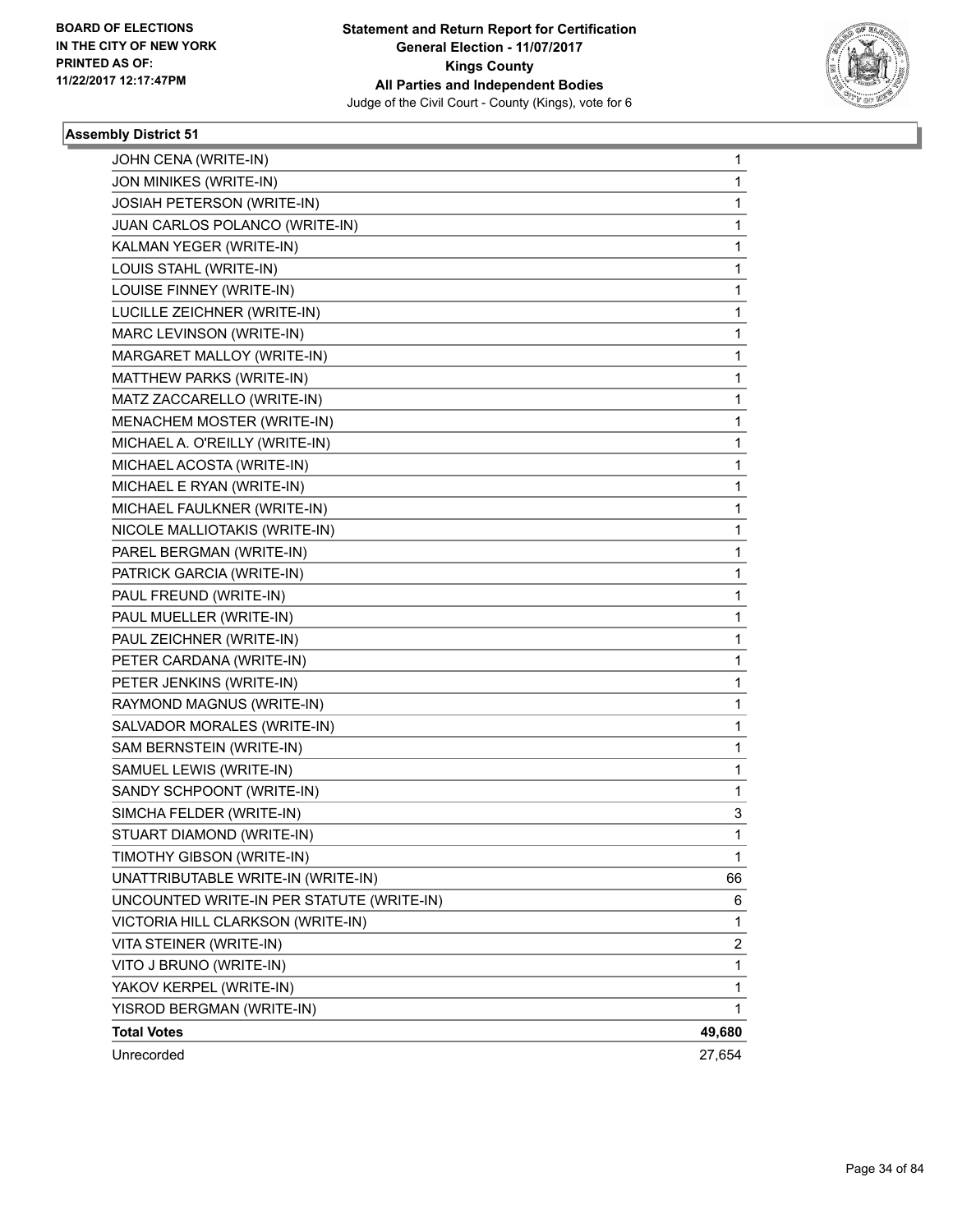

| <b>PUBLIC COUNTER</b>                                    | 31,130         |
|----------------------------------------------------------|----------------|
| MANUALLY COUNTED EMERGENCY                               | 5              |
| <b>ABSENTEE / MILITARY</b>                               | 577            |
| <b>AFFIDAVIT</b>                                         | 398            |
| <b>Total Ballots</b>                                     | 32,110         |
| Less - Inapplicable Federal/Special Presidential Ballots | 0              |
| <b>Total Applicable Ballots</b>                          | 32,110         |
| ROBIN K. SHEARES (DEMOCRATIC)                            | 23,496         |
| VINCENT F. MARTUSCIELLO (CONSERVATIVE)                   | 1,868          |
| JOHN K. O'HARA (REFORM)                                  | 1,351          |
| CAROLYN E. WADE (DEMOCRATIC)                             | 23,776         |
| SANDRA ELENA ROPER (DEMOCRATIC)                          | 23,200         |
| SANDRA ELENA ROPER (REFORM)                              | 1,292          |
| CONNIE M. MELENDEZ (DEMOCRATIC)                          | 23,921         |
| THOMAS J. KENNEDY (REFORM)                               | 1,632          |
| ELLEN E. EDWARDS (DEMOCRATIC)                            | 23,176         |
| ISIRIS ISELA ISAAC (REFORM)                              | 1,482          |
| PATRIA FRIAS-COLON (DEMOCRATIC)                          | 22,913         |
| PATRICK J. HAYES (REFORM)                                | 1,561          |
| ADAM SUSS (WRITE-IN)                                     | 1              |
| AGIM PRELVUKAJ (WRITE-IN)                                | 1              |
| ALAN D CAMPBELL (WRITE-IN)                               | 1              |
| ALEX JONSSON (WRITE-IN)                                  | $\mathbf{1}$   |
| ALFRED SCHULZ (WRITE-IN)                                 | 1              |
| AMY LANGFIELD (WRITE-IN)                                 | 1              |
| AMY SEDARIS (WRITE-IN)                                   | 1              |
| ANDREW DONIGER (WRITE-IN)                                | 1              |
| ANITA VANBEL (WRITE-IN)                                  | 1              |
| ANNALISA BAKER (WRITE-IN)                                | $\mathbf{1}$   |
| ANNE SWERN (WRITE-IN)                                    | 2              |
| ANTHONY R CACCAMO (WRITE-IN)                             | 1              |
| ARJAY YAO (WRITE-IN)                                     | $\overline{2}$ |
| ARLO KLINGER (WRITE-IN)                                  | 1              |
| ARTIE LANGE (WRITE-IN)                                   | 1              |
| AZALIA TORRES (WRITE-IN)                                 | $\mathbf{1}$   |
| BASYA KASINITZ (WRITE-IN)                                | 1              |
| BERNICE ORDONEZ (WRITE-IN)                               | 1              |
| BRANDON SMITH (WRITE-IN)                                 | $\mathbf{1}$   |
| CALUM SIGG (WRITE-IN)                                    | 1              |
| CARMEN SIHILOU (WRITE-IN)                                | 1              |
| CATHERINE SHIN (WRITE-IN)                                | 1              |
| CATHY LAU HUNT (WRITE-IN)                                | 1              |
| CHAD MURRY (WRITE-IN)                                    | 1              |
| CHRIS SNOW (WRITE-IN)                                    | 1              |
| CHRISTINA DORTO (WRITE-IN)                               | 1              |
| CHRISTOPHER REID (WRITE-IN)                              | $\overline{c}$ |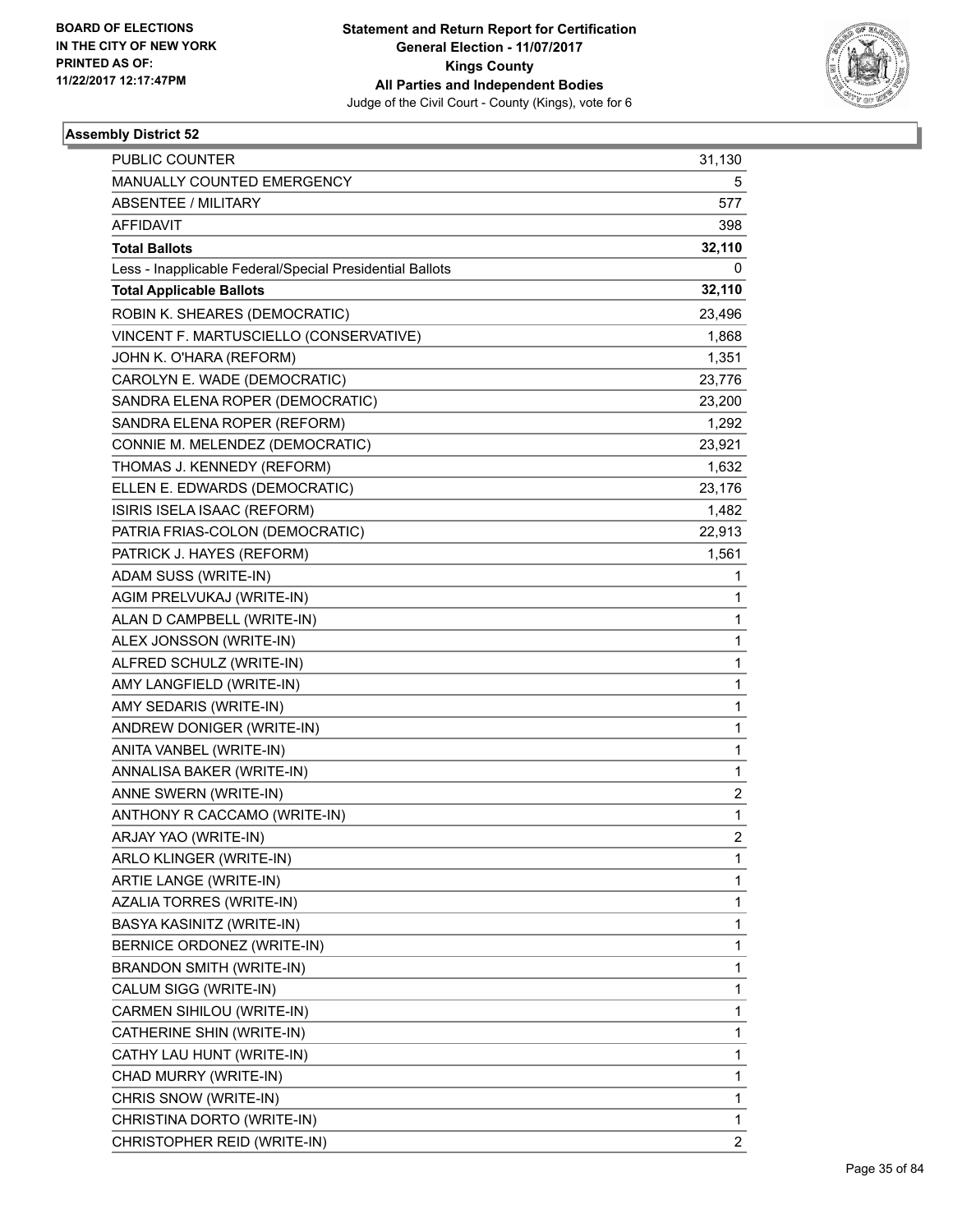

| CLARENCE NORMAN (WRITE-IN)         | 1  |
|------------------------------------|----|
| CLAY BALLARD (WRITE-IN)            | 1  |
| COLIN MOORE (WRITE-IN)             | 1  |
| CORNEL WESR (WRITE-IN)             | 1  |
| CURT IIAMS (WRITE-IN)              | 6  |
| DAN LEHMAN (WRITE-IN)              | 1  |
| DARIUS WADIA (WRITE-IN)            | 1  |
| DAVE STURM (WRITE-IN)              | 1  |
| DAVID BALKIND (WRITE-IN)           | 1  |
| DAVID PEPPER (WRITE-IN)            | 7  |
| DEBBIE PACKER (WRITE-IN)           | 1  |
| DEBORAH GRUSSO (WRITE-IN)          | 1  |
| DENNIS KUCINICH (WRITE-IN)         | 1  |
| DIANE LOWE (WRITE-IN)              | 1  |
| DONALD TRUMP (WRITE-IN)            | 1  |
| DOROTHY SIEGEL (WRITE-IN)          | 1  |
| DOUGLAS APPLE (WRITE-IN)           | 1  |
| ELAINE HOLLOW (WRITE-IN)           | 1  |
| ELENA BARON (WRITE-IN)             | 1  |
| ELLEN DEGENERES (WRITE-IN)         | 1  |
| ERIK KIHSS (WRITE-IN)              | 1  |
| FANNI KORZEG (WRITE-IN)            | 1  |
| FRANCISCO ARRIAGA (WRITE-IN)       | 1  |
| FRANK MAAS (WRITE-IN)              | 1  |
| FRANK SEDDIO (WRITE-IN)            | 1  |
| FRANK X ITELLER (WRITE-IN)         | 1  |
| FRANKLIN STARR (WRITE-IN)          | 1  |
| FREDERICK C. ARRIAGA (WRITE-IN)    | 12 |
| FUSE MILLER (WRITE-IN)             | 1  |
| <b>GEORGE M. FONTAG (WRITE-IN)</b> | 1  |
| <b>GEORGE SPUNAKOS (WRITE-IN)</b>  | 1  |
| <b>GREG HARRIS (WRITE-IN)</b>      | 1  |
| GREGORY AZZARETTI (WRITE-IN)       | 1  |
| HARVEY PORIS (WRITE-IN)            | 2  |
| HILLARY RICHARDS (WRITE-IN)        | 1  |
| HOLET PALMERI (WRITE-IN)           | 1  |
| HOWIE HAWKINS (WRITE-IN)           | 1  |
| IAN DAWSON (WRITE-IN)              | 1  |
| JAMES LANE (WRITE-IN)              | 1  |
| JAY COHEN (WRITE-IN)               | 1  |
| JEANMARIE GIURDUANO (WRITE-IN)     | 1  |
| <b>JIM EPSTEIN (WRITE-IN)</b>      | 1  |
| JO ANN WALER (WRITE-IN)            | 1  |
| JOAN MILLERMAN (WRITE-IN)          | 1  |
| JODY RUBIN (WRITE-IN)              | 1  |
| JOHN ADAMS (WRITE-IN)              | 1  |
|                                    |    |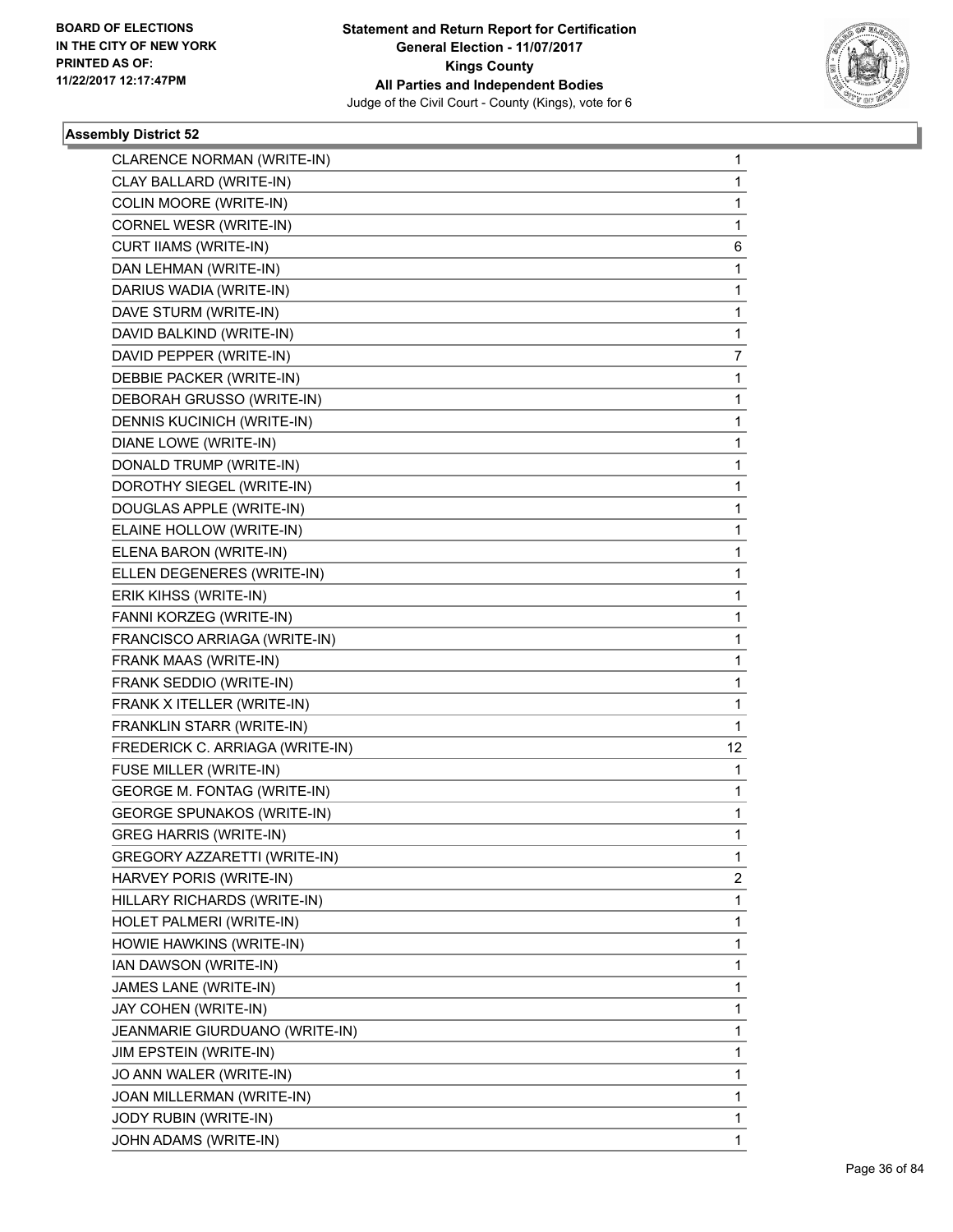

| JOHN HARA (WRITE-IN)            | 1 |
|---------------------------------|---|
| JOSEPH COLLINS III (WRITE-IN)   | 1 |
| JUDITHN FRANCIS (WRITE-IN)      | 1 |
| <b>JUSI SALIUEN (WRITE-IN)</b>  | 1 |
| KANSTA VAETH (WRITE-IN)         | 1 |
| KENARD BROWN (WRITE-IN)         | 1 |
| KEVIN MCCLANAHAN (WRITE-IN)     | 1 |
| KMELE FOSTER (WRITE-IN)         | 1 |
| LARRY PAGE (WRITE-IN)           | 1 |
| LAURA HASFER (WRITE-IN)         | 1 |
| LAURA JACOBSON (WRITE-IN)       | 2 |
| LAURAN A. JONES (WRITE-IN)      | 1 |
| LESLIE WILLIAMS (WRITE-IN)      | 1 |
| LINCOLN ACHILLI (WRITE-IN)      | 1 |
| LISA GIBBS (WRITE-IN)           | 1 |
| LOUIS GRORDANO (WRITE-IN)       | 1 |
| MARC FLIEDNER (WRITE-IN)        | 1 |
| MARIUM ITECH (WRITE-IN)         | 1 |
| MARK WEIDENFELD (WRITE-IN)      | 1 |
| MAX RICH -MELISSINOS (WRITE-IN) | 1 |
| <b>MEADE ESPOSIT (WRITE-IN)</b> | 1 |
| MICHAEL CIBELLA (WRITE-IN)      | 1 |
| MICHAEL FAULKNER (WRITE-IN)     | 1 |
| MICHAEL GERSTEIN (WRITE-IN)     | 1 |
| MICHAEL MOYUN (WRITE-IN)        | 1 |
| MICHAEL R. BLOOMBERG (WRITE-IN) | 1 |
| MIKE MIRANDA (WRITE-IN)         | 1 |
| MOON JAE-IN (WRITE-IN)          | 1 |
| MORGAN CIGG (WRITE-IN)          | 1 |
| NICASIA SOLANO (WRITE-IN)       | 1 |
| NICK PICULLI (WRITE-IN)         | 1 |
| NOAH ADAMS (WRITE-IN)           | 1 |
| OMAR RADDAWI (WRITE-IN)         | 1 |
| PAUL KEEFE (WRITE-IN)           | 1 |
| PAUL OLSEN (WRITE-IN)           | 1 |
| PETER ITECH (WRITE-IN)          | 1 |
| PETER ROSS (WRITE-IN)           | 1 |
| PETER THICL (WRITE-IN)          | 1 |
| PHILIP KASINITZ (WRITE-IN)      | 1 |
| PREET BHARARA (WRITE-IN)        | 1 |
| RAIFE BAKER (WRITE-IN)          | 1 |
| ROBECCA MITCHELL (WRITE-IN)     | 1 |
| ROBERT TAFT (WRITE-IN)          | 1 |
| ROBIN LAVERN WILSON (WRITE-IN)  | 1 |
| RUDOLPH GIULIANI (WRITE-IN)     | 2 |
| SAL ALBANESE (WRITE-IN)         | 1 |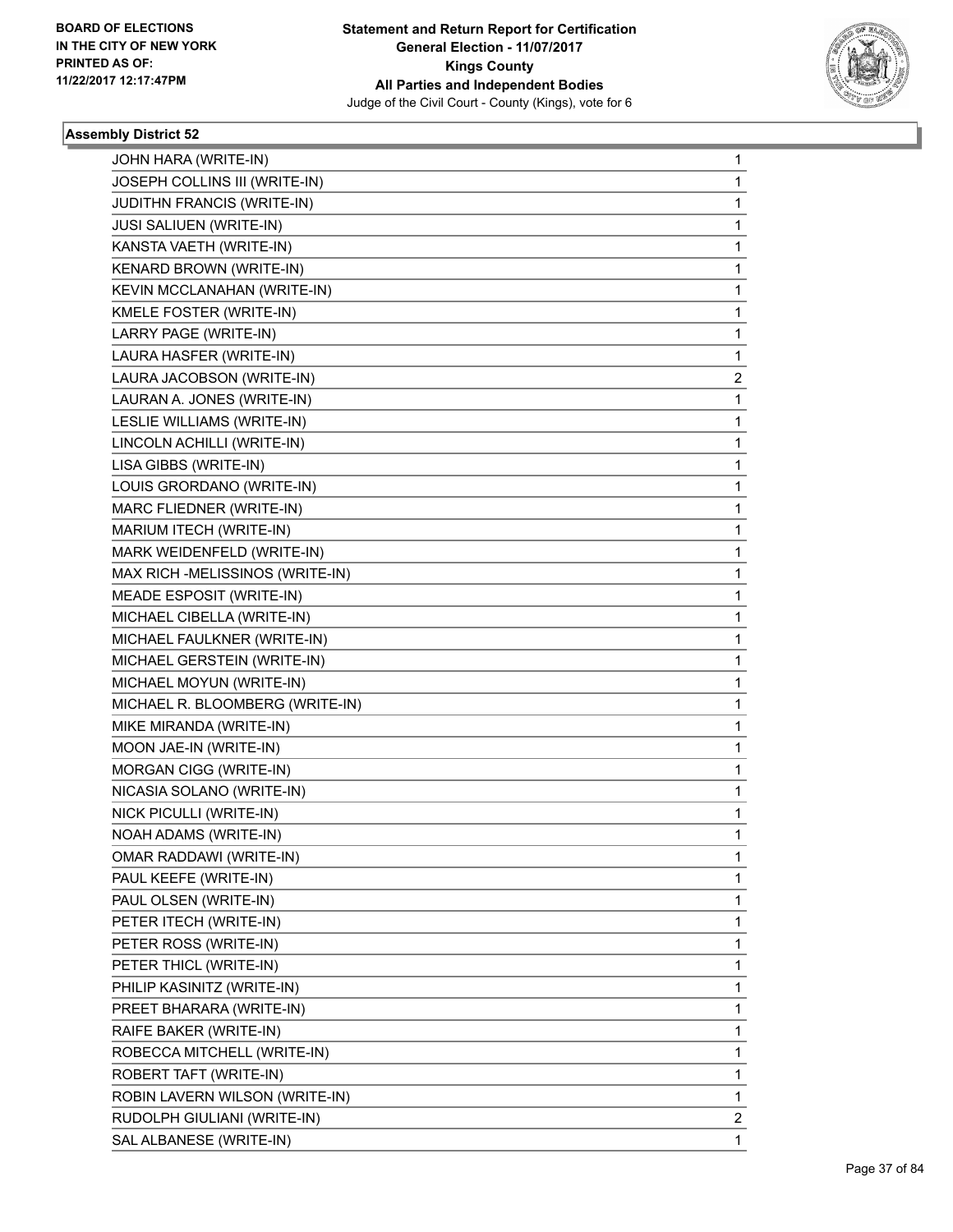

| SAMUEL A. BLAUSTEIN (WRITE-IN)            | 1       |
|-------------------------------------------|---------|
| SANDRA ROSENBLUM (WRITE-IN)               | 1       |
| SETH CONRAD RICH (WRITE-IN)               | 1       |
| SHERYL ORWEL (WRITE-IN)                   | 1       |
| SHIMSANG- JUNG (WRITE-IN)                 | 1       |
| SIDNEY THAXTER (WRITE-IN)                 | 1       |
| STEPHEN LIPUMA (WRITE-IN)                 | 1       |
| STEVE MARTIN (WRITE-IN)                   | 1       |
| STEVE SMITH (WRITE-IN)                    | 1       |
| STEVE WOZNIAK (WRITE-IN)                  | 1       |
| STEVEN E. SHOVERS (WRITE-IN)              | 1       |
| STEVEN FAHMIE (WRITE-IN)                  | 1       |
| STUART D.BARON (WRITE-IN)                 | 1       |
| STUART HOCHBERG (WRITE-IN)                | 1       |
| TALIA KRAEMER (WRITE-IN)                  | 1       |
| TOM ALLON (WRITE-IN)                      | 1       |
| TRAVIS NESBITT (WRITE-IN)                 | 1       |
| UNATTRIBUTABLE WRITE-IN (WRITE-IN)        | 184     |
| UNCOUNTED WRITE-IN PER STATUTE (WRITE-IN) | 5       |
| VITO LOPEZ (WRITE-IN)                     | 1       |
| WILL PAGE (WRITE-IN)                      | 1       |
| WILLIAM ARRAIGA (WRITE-IN)                | 1       |
| XAVI LIEEUNG (WRITE-IN)                   | 1       |
| ZACH ZARD (WRITE-IN)                      | 1       |
| ZUSHA DEAN (WRITE-IN)                     | 1       |
| <b>Total Votes</b>                        | 150,027 |
| Unrecorded                                | 42.633  |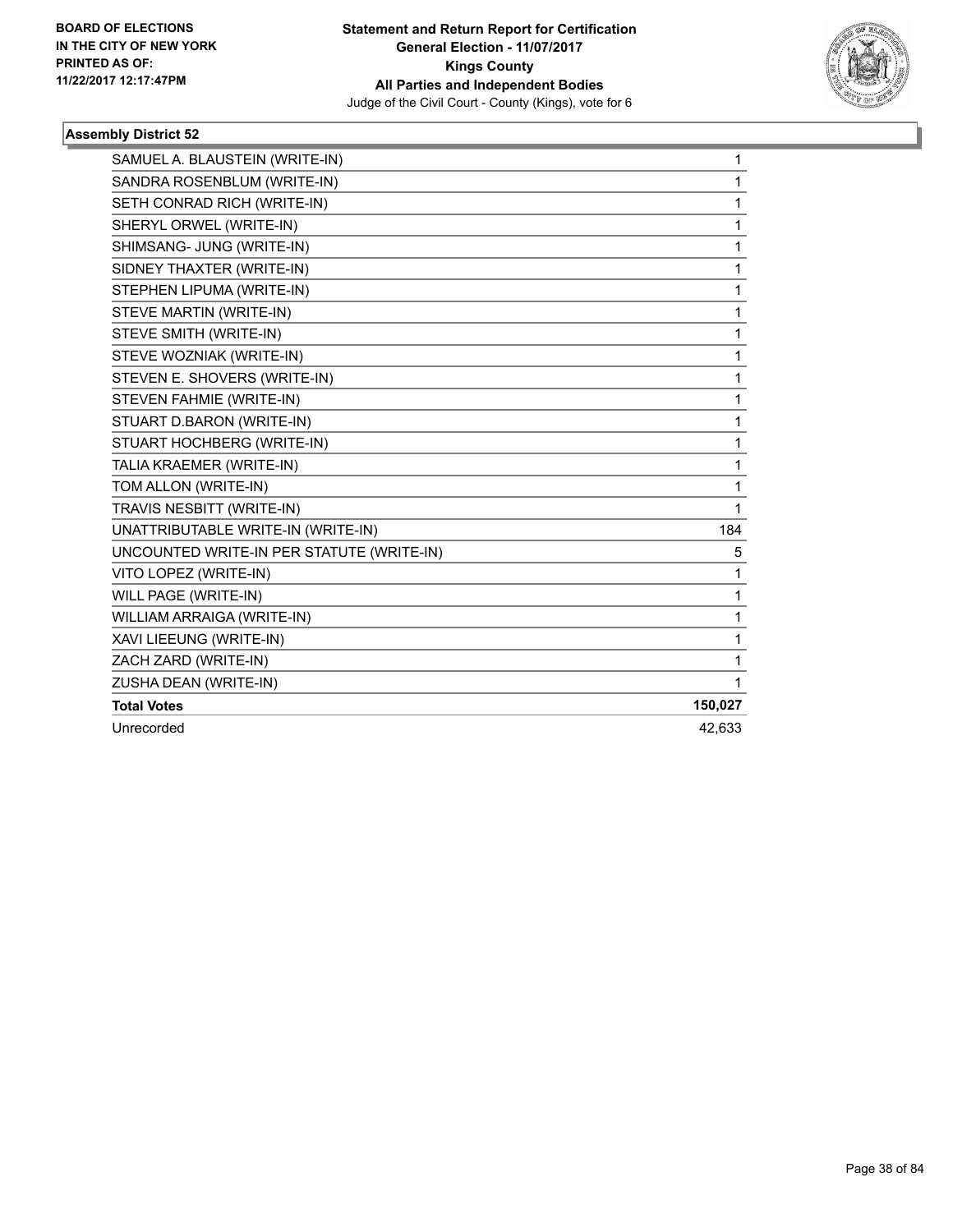

| PUBLIC COUNTER                                           | 13,908 |
|----------------------------------------------------------|--------|
| MANUALLY COUNTED EMERGENCY                               | 11     |
| ABSENTEE / MILITARY                                      | 114    |
| AFFIDAVIT                                                | 212    |
| <b>Total Ballots</b>                                     | 14,245 |
| Less - Inapplicable Federal/Special Presidential Ballots | 0      |
| <b>Total Applicable Ballots</b>                          | 14,245 |
| ROBIN K. SHEARES (DEMOCRATIC)                            | 8,966  |
| VINCENT F. MARTUSCIELLO (CONSERVATIVE)                   | 597    |
| JOHN K. O'HARA (REFORM)                                  | 417    |
| CAROLYN E. WADE (DEMOCRATIC)                             | 8,759  |
| SANDRA ELENA ROPER (DEMOCRATIC)                          | 8,901  |
| SANDRA ELENA ROPER (REFORM)                              | 443    |
| CONNIE M. MELENDEZ (DEMOCRATIC)                          | 9,722  |
| THOMAS J. KENNEDY (REFORM)                               | 541    |
| ELLEN E. EDWARDS (DEMOCRATIC)                            | 8,376  |
| ISIRIS ISELA ISAAC (REFORM)                              | 504    |
| PATRIA FRIAS-COLON (DEMOCRATIC)                          | 8,806  |
| PATRICK J. HAYES (REFORM)                                | 484    |
| AARON JUDGE (WRITE-IN)                                   | 2      |
| ABE GEORGE (WRITE-IN)                                    | 1      |
| AMELIE KENNY-PARRY (WRITE-IN)                            | 1      |
| ASHLEY ROBY (WRITE-IN)                                   | 1      |
| BERNIE SANDERS (WRITE-IN)                                | 2      |
| <b>BORIS SANTOS (WRITE-IN)</b>                           | 1      |
| BRADLEY DELCON (WRITE-IN)                                | 1      |
| CAROL LIPTON (WRITE-IN)                                  | 1      |
| CRAIG BEEMAN (WRITE-IN)                                  | 1      |
| DESMOND GREEN (WRITE-IN)                                 | 1      |
| DONALD TRUMP (WRITE-IN)                                  | 6      |
| ED ALKIN (WRITE-IN)                                      | 1      |
| EDWARD HARLEM (WRITE-IN)                                 | 1      |
| ELAN JURADO (WRITE-IN)                                   | 1      |
| ERIC THOMSON (WRITE-IN)                                  | 1      |
| FRANCESCA CUTRONE (WRITE-IN)                             | 8      |
| FREDERICK C. ARRIAGA (WRITE-IN)                          | 1      |
| GINA KEATLEY (WRITE-IN)                                  | 1      |
| GORE VIDAL (WRITE-IN)                                    | 1      |
| JABORI BRISPORT (WRITE-IN)                               | 1      |
| JAMES LANE (WRITE-IN)                                    | 1      |
| JASON SHELLY (WRITE-IN)                                  | 1      |
| JOHN HODGMAN (WRITE-IN)                                  | 1      |
| JULIE H. FELDMAN (WRITE-IN)                              | 1      |
| KENNETH PADILLA (WRITE-IN)                               | 6      |
| KIRK CEBALLOS (WRITE-IN)                                 | 2      |
| MARK DUNLEA (WRITE-IN)                                   | 1      |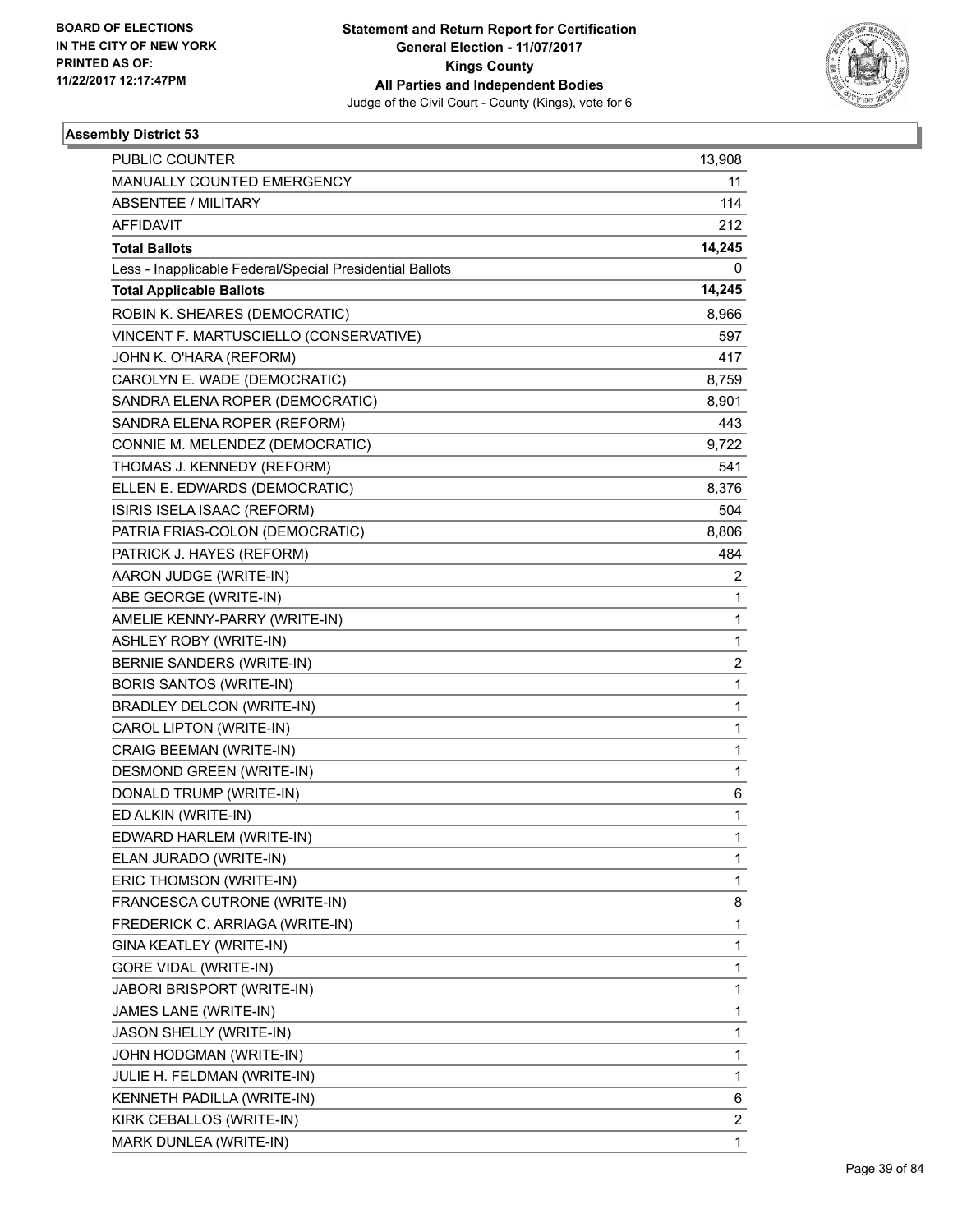

| MICHAEL R. BLOOMBERG (WRITE-IN)           | 1      |
|-------------------------------------------|--------|
| MIKE MONTEIRO (WRITE-IN)                  |        |
| NICK HANAUER (WRITE-IN)                   |        |
| NOAM CHOMSKY (WRITE-IN)                   | 1      |
| NUNA TURNER (WRITE-IN)                    | 1      |
| PHILIP JAMPOL (WRITE-IN)                  | 1      |
| ROBERT JOHNSON (WRITE-IN)                 | 1      |
| ROSE MCGOWAN (WRITE-IN)                   | 1      |
| SCOTT KEATLEY (WRITE-IN)                  | 1      |
| SCOTT M. PUTESKY (WRITE-IN)               | 1      |
| SCOTT WEWS (WRITE-IN)                     | 1      |
| SHANNON KEMY (WRITE-IN)                   |        |
| STEVE ROCH (WRITE-IN)                     | 1      |
| THEODORE ROOSEVELT (WRITE-IN)             | 1      |
| THOMAS F BOMBA (WRITE-IN)                 | 1      |
| TIMOTHY SNOW (WRITE-IN)                   | 1      |
| UNATTRIBUTABLE WRITE-IN (WRITE-IN)        | 45     |
| UNCOUNTED WRITE-IN PER STATUTE (WRITE-IN) | 9      |
| <b>WILSON PARRY (WRITE-IN)</b>            | 1      |
| <b>Total Votes</b>                        | 56,634 |
| Unrecorded                                | 28,836 |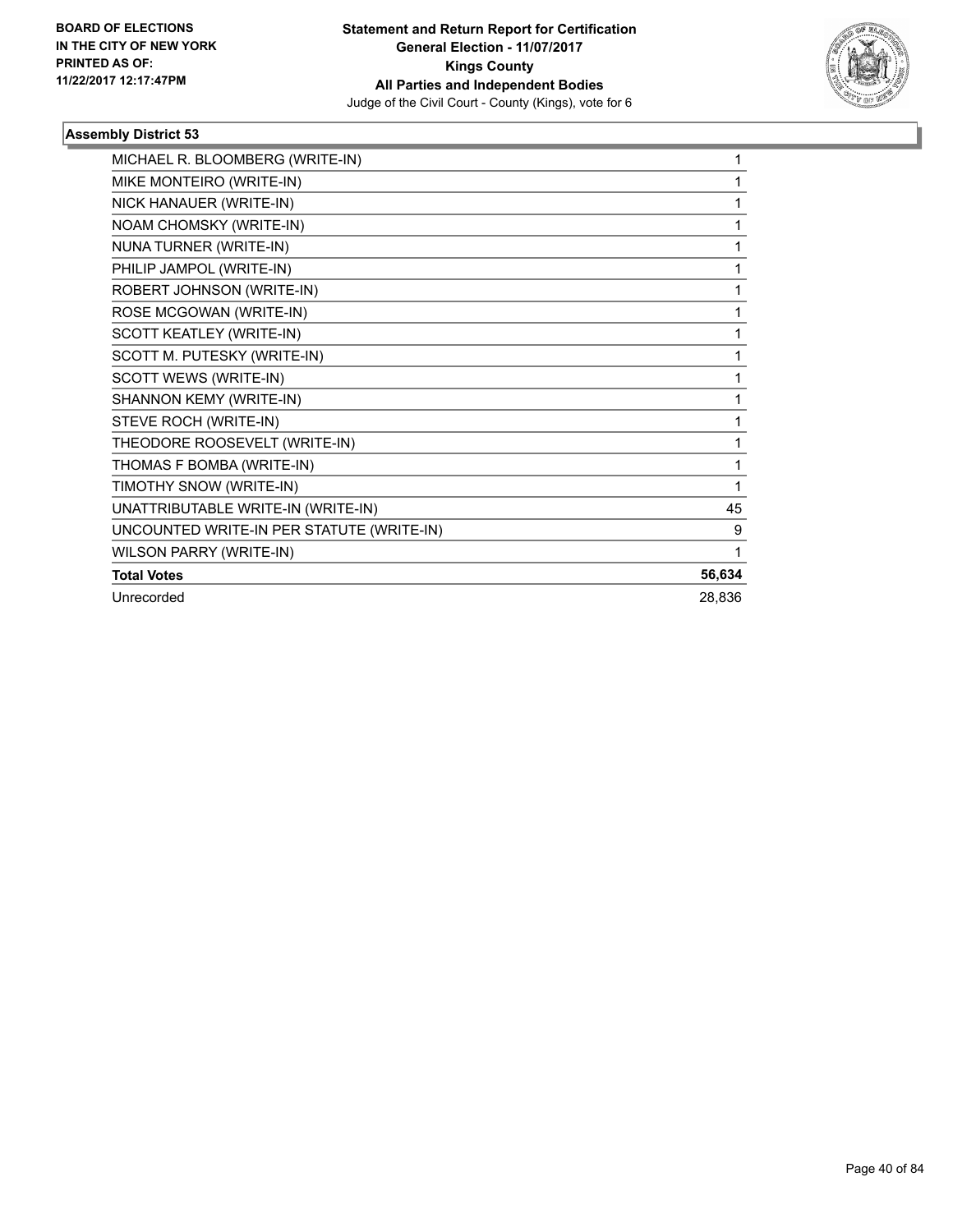

| PUBLIC COUNTER                                           | 10,537 |
|----------------------------------------------------------|--------|
| MANUALLY COUNTED EMERGENCY                               | 0      |
| ABSENTEE / MILITARY                                      | 113    |
| <b>AFFIDAVIT</b>                                         | 162    |
| <b>Total Ballots</b>                                     | 10,812 |
| Less - Inapplicable Federal/Special Presidential Ballots | 0      |
| <b>Total Applicable Ballots</b>                          | 10,812 |
| ROBIN K. SHEARES (DEMOCRATIC)                            | 7,125  |
| VINCENT F. MARTUSCIELLO (CONSERVATIVE)                   | 351    |
| JOHN K. O'HARA (REFORM)                                  | 246    |
| CAROLYN E. WADE (DEMOCRATIC)                             | 6,793  |
| SANDRA ELENA ROPER (DEMOCRATIC)                          | 6,826  |
| SANDRA ELENA ROPER (REFORM)                              | 213    |
| CONNIE M. MELENDEZ (DEMOCRATIC)                          | 7,244  |
| THOMAS J. KENNEDY (REFORM)                               | 304    |
| ELLEN E. EDWARDS (DEMOCRATIC)                            | 6,463  |
| ISIRIS ISELA ISAAC (REFORM)                              | 307    |
| PATRIA FRIAS-COLON (DEMOCRATIC)                          | 6,732  |
| PATRICK J. HAYES (REFORM)                                | 297    |
| CAMILLE BROWN (WRITE-IN)                                 | 1      |
| CAROL JONES (WRITE-IN)                                   | 1      |
| <b>COLIN WRIGHT (WRITE-IN)</b>                           | 1      |
| DELBERT BLAIR (WRITE-IN)                                 | 1      |
| DICK GREGORY (WRITE-IN)                                  | 1      |
| ELENA BARON (WRITE-IN)                                   | 1      |
| FRANCO CRESS WEISHING (WRITE-IN)                         | 1      |
| HENDRICK CLARK (WRITE-IN)                                | 1      |
| JOSEITE PRINCE (WRITE-IN)                                | 1      |
| LASHSRAN S. AMOS (WRITE-IN)                              | 1      |
| LEBUM JEMES (WRITE-IN)                                   | 1      |
| MALIK EL SHABAZZ (WRITE-IN)                              | 1      |
| MARCUS GARVEY (WRITE-IN)                                 | 1      |
| MARTIN E NEEDELMAN (WRITE-IN)                            | 1      |
| RICK RUDE (WRITE-IN)                                     | 1      |
| SHARITA GULIATT (WRITE-IN)                               | 1      |
| SHELLY-ANN JULY (WRITE-IN)                               | 1      |
| STACY-ANN DONEGAN (WRITE-IN)                             | 1      |
| STEPHEN CURRY (WRITE-IN)                                 | 1      |
| STEVEN FOX (WRITE-IN)                                    | 2      |
| TUESDAY GRIMES (WRITE-IN)                                | 1      |
| UNATTRIBUTABLE WRITE-IN (WRITE-IN)                       | 19     |
| WANDA PRINCE (WRITE-IN)                                  | 1      |
| <b>Total Votes</b>                                       | 42,943 |
| Unrecorded                                               | 21,929 |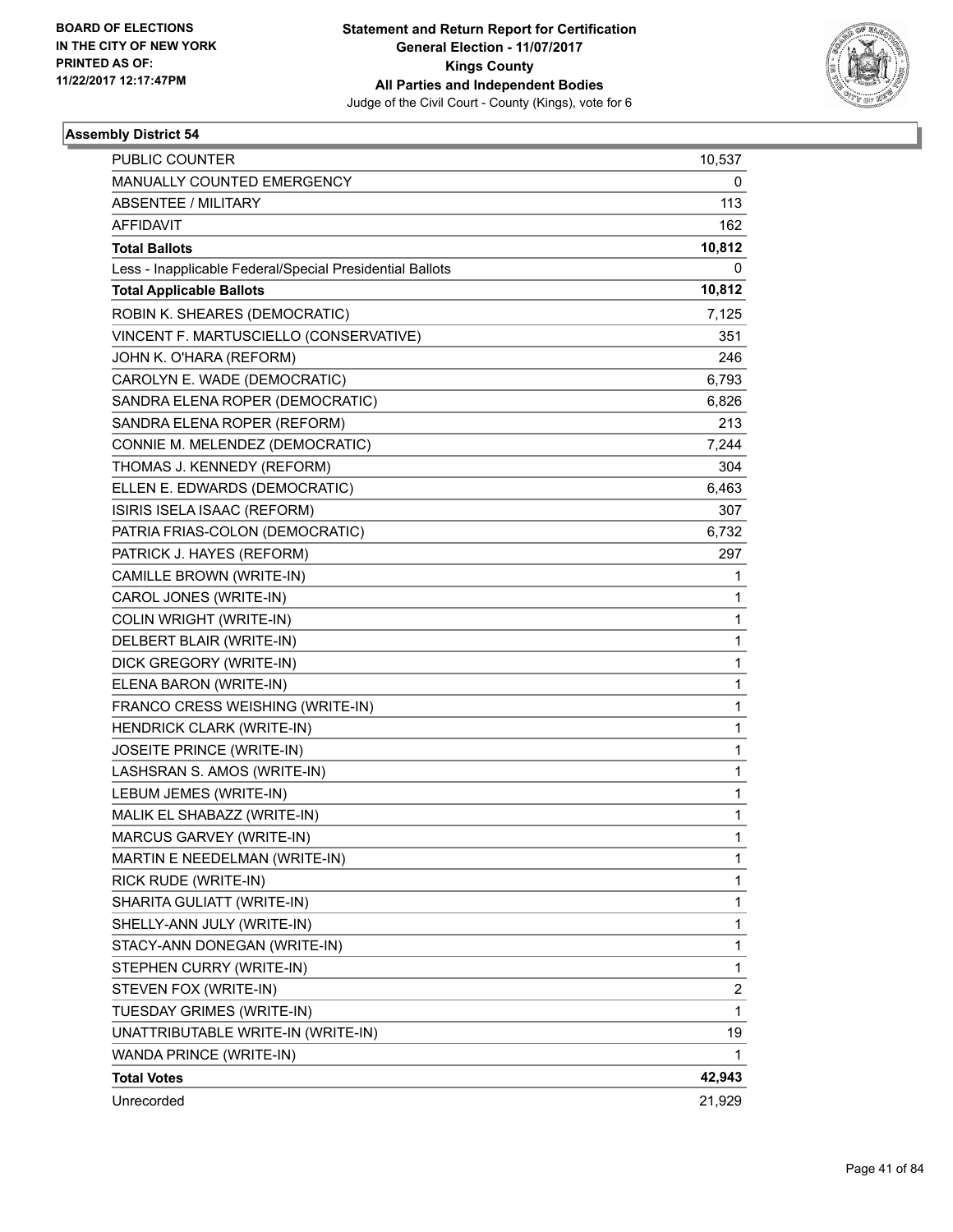

| <b>PUBLIC COUNTER</b>                                    | 14,377 |
|----------------------------------------------------------|--------|
| <b>MANUALLY COUNTED EMERGENCY</b>                        | 6      |
| <b>ABSENTEE / MILITARY</b>                               | 233    |
| <b>AFFIDAVIT</b>                                         | 257    |
| <b>Total Ballots</b>                                     | 14,873 |
| Less - Inapplicable Federal/Special Presidential Ballots | 0      |
| <b>Total Applicable Ballots</b>                          | 14,873 |
| ROBIN K. SHEARES (DEMOCRATIC)                            | 10,659 |
| VINCENT F. MARTUSCIELLO (CONSERVATIVE)                   | 304    |
| JOHN K. O'HARA (REFORM)                                  | 193    |
| CAROLYN E. WADE (DEMOCRATIC)                             | 9,907  |
| SANDRA ELENA ROPER (DEMOCRATIC)                          | 9,873  |
| SANDRA ELENA ROPER (REFORM)                              | 193    |
| CONNIE M. MELENDEZ (DEMOCRATIC)                          | 9,811  |
| THOMAS J. KENNEDY (REFORM)                               | 325    |
| ELLEN E. EDWARDS (DEMOCRATIC)                            | 9,432  |
| ISIRIS ISELA ISAAC (REFORM)                              | 222    |
| PATRIA FRIAS-COLON (DEMOCRATIC)                          | 9,177  |
| PATRICK J. HAYES (REFORM)                                | 300    |
| <b>ARRON MARTIN (WRITE-IN)</b>                           | 1      |
| CHRISTOPHER L BONEY SR (WRITE-IN)                        | 1      |
| DAVID DANUITZ (WRITE-IN)                                 | 1      |
| DONALD TRUMP (WRITE-IN)                                  | 1      |
| FREDERICK C. ARRIAGA (WRITE-IN)                          | 1      |
| KASEEM EDWARDS (WRITE-IN)                                | 1      |
| LATOYA CARON (WRITE-IN)                                  | 1      |
| LOUIE DORENEY (WRITE-IN)                                 | 1      |
| MEEK MILL (WRITE-IN)                                     | 1      |
| UNATTRIBUTABLE WRITE-IN (WRITE-IN)                       | 72     |
| UNCOUNTED WRITE-IN PER STATUTE (WRITE-IN)                | 1      |
| <b>Total Votes</b>                                       | 60,478 |
| Unrecorded                                               | 28,760 |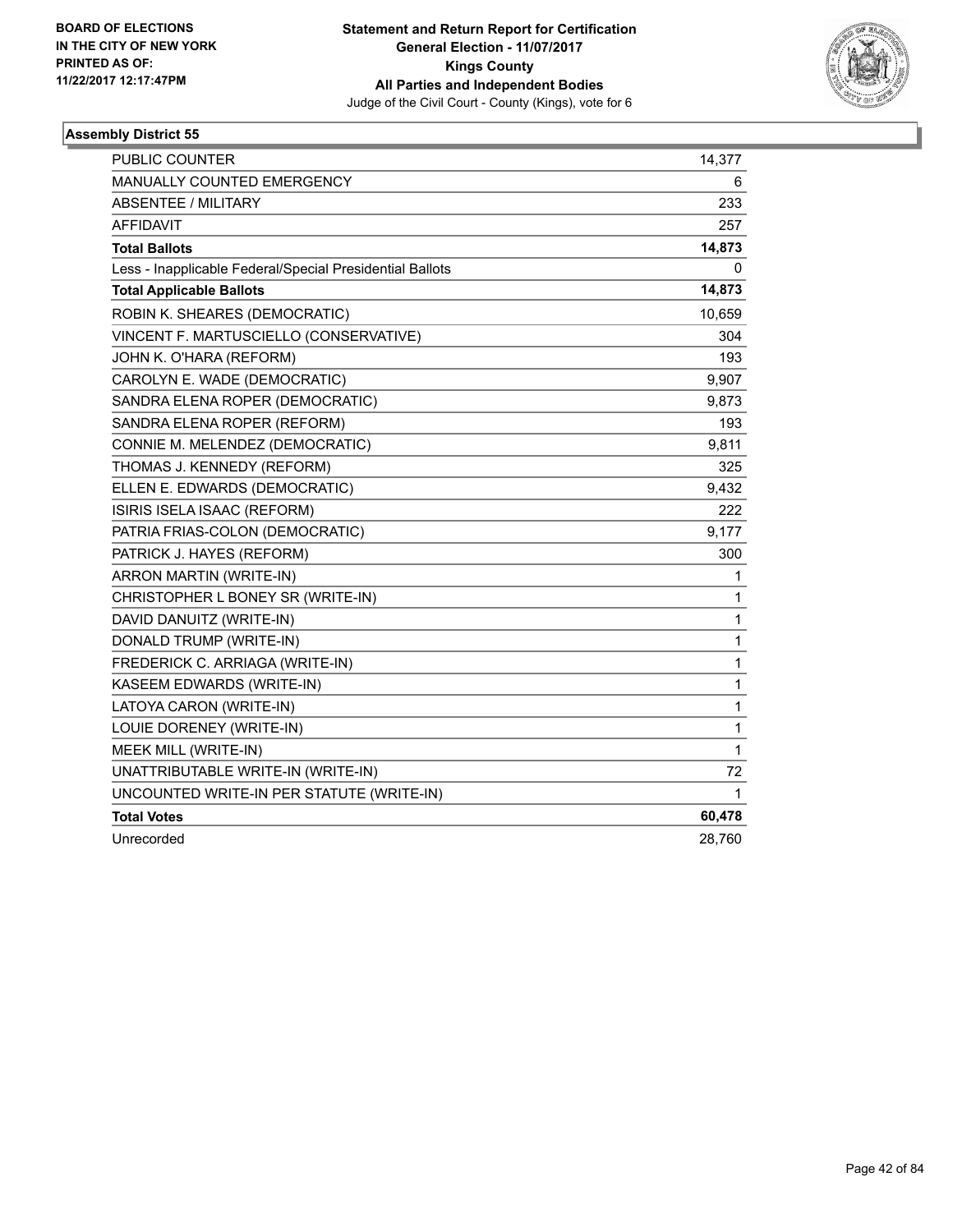

| PUBLIC COUNTER                                           | 18,984 |
|----------------------------------------------------------|--------|
| MANUALLY COUNTED EMERGENCY                               | 6      |
| ABSENTEE / MILITARY                                      | 323    |
| AFFIDAVIT                                                | 332    |
| <b>Total Ballots</b>                                     | 19,645 |
| Less - Inapplicable Federal/Special Presidential Ballots | 0      |
| <b>Total Applicable Ballots</b>                          | 19,645 |
| ROBIN K. SHEARES (DEMOCRATIC)                            | 14,725 |
| VINCENT F. MARTUSCIELLO (CONSERVATIVE)                   | 337    |
| JOHN K. O'HARA (REFORM)                                  | 320    |
| CAROLYN E. WADE (DEMOCRATIC)                             | 13,491 |
| SANDRA ELENA ROPER (DEMOCRATIC)                          | 13,340 |
| SANDRA ELENA ROPER (REFORM)                              | 348    |
| CONNIE M. MELENDEZ (DEMOCRATIC)                          | 13,429 |
| THOMAS J. KENNEDY (REFORM)                               | 442    |
| ELLEN E. EDWARDS (DEMOCRATIC)                            | 12,979 |
| ISIRIS ISELA ISAAC (REFORM)                              | 458    |
| PATRIA FRIAS-COLON (DEMOCRATIC)                          | 12,678 |
| PATRICK J. HAYES (REFORM)                                | 439    |
| ALEX DAVLAKIS (WRITE-IN)                                 | 1      |
| ALEX RODRIGES (WRITE-IN)                                 | 1      |
| AMY GOALMAN (WRITE-IN)                                   | 1      |
| ANDREW JONES (WRITE-IN)                                  | 1      |
| ANDREW PECH (WRITE-IN)                                   | 1      |
| ANTOINE ROBINSON (WRITE-IN)                              | 1      |
| BERNIE SANDERS (WRITE-IN)                                | 1      |
| BERNIE WILLIAMS (WRITE-IN)                               | 1      |
| CHRISTOPHER M. BERNDT (WRITE-IN)                         | 1      |
| CLIO FRIEDMAN (WRITE-IN)                                 | 1      |
| DAVID PEPPER (WRITE-IN)                                  | 1      |
| DEREK JETER (WRITE-IN)                                   | 1      |
| DUNCAN GRANT (WRITE-IN)                                  | 1      |
| DWAYNE WADE (WRITE-IN)                                   | 1      |
| ELIZA SAMPSON (WRITE-IN)                                 | 1      |
| ELLEN JONES (WRITE-IN)                                   | 1      |
| ERIC CARTER (WRITE-IN)                                   | 1      |
| FRANCES ORTIZ (WRITE-IN)                                 | 1      |
| FREDERICK C. ARRIAGA (WRITE-IN)                          | 1      |
| HIDOBE MEEISOU (WRITE-IN)                                | 1      |
| JABARI BRISPORT (WRITE-IN)                               | 1      |
| JASON PROVER (WRITE-IN)                                  | 1      |
| JORGE REASADA (WRITE-IN)                                 | 1      |
| JOSEPH JOYNER JR (WRITE-IN)                              | 1      |
| <b>JOSH GOLDFEIN (WRITE-IN)</b>                          | 1      |
| KENNETH BELKIN (WRITE-IN)                                | 1      |
| KRISTIAN BROWN (WRITE-IN)                                | 1      |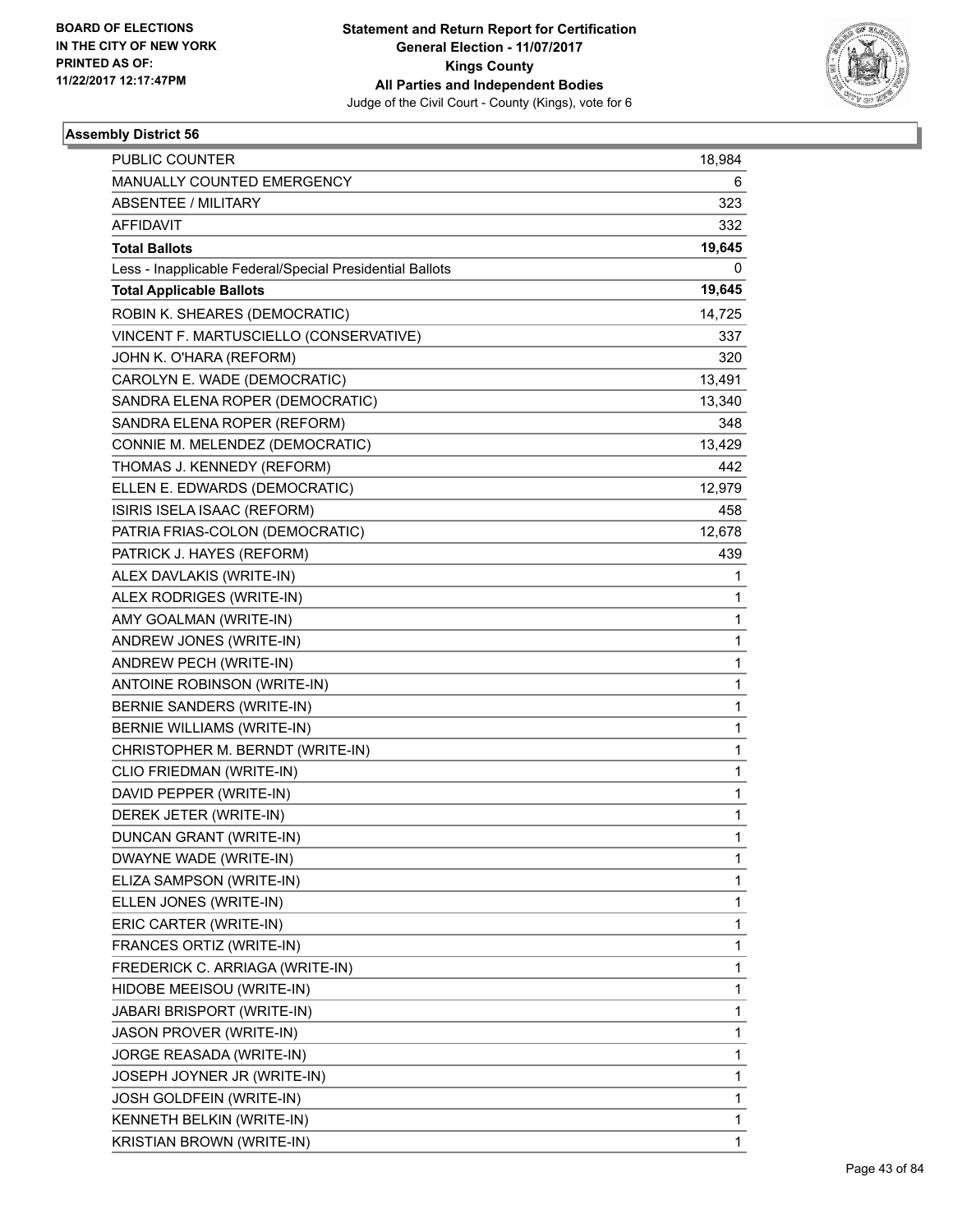

| LEBRON JAMES (WRITE-IN)                   | 1      |
|-------------------------------------------|--------|
| LUKE SHRAM (WRITE-IN)                     | 1      |
| MARIURO ROVERD (WRITE-IN)                 | 1      |
| MARIUS ANGELONI (WRITE-IN)                | 1      |
| MATTHEW DEMIC (WRITE-IN)                  | 1      |
| MICHAEL SANDCHEZ (WRITE-IN)               | 1      |
| MICHAEL SCOTT JR. (WRITE-IN)              | 1      |
| MUFIKO TERDAIK (WRITE-IN)                 | 1      |
| MUSTAFA A. HASSAN (WRITE-IN)              | 1      |
| NADJWA NORTON (WRITE-IN)                  | 1      |
| NATHANIEL MORROW (WRITE-IN)               | 1      |
| NUSRAT CHOUDHURY (WRITE-IN)               | 1      |
| RUPERT V. BARRY (WRITE-IN)                | 1      |
| SAM LEWIS (WRITE-IN)                      | 1      |
| SARAH SOLON (WRITE-IN)                    | 1      |
| SATEESH NORI (WRITE-IN)                   | 1      |
| SHIRLEY CHISDM (WRITE-IN)                 | 1      |
| TRAY FIELDS (WRITE-IN)                    | 1      |
| UNATTRIBUTABLE WRITE-IN (WRITE-IN)        | 65     |
| UNCOUNTED WRITE-IN PER STATUTE (WRITE-IN) | 9      |
| <b>VEDA PAMS (WRITE-IN)</b>               | 1      |
| <b>Total Votes</b>                        | 83,106 |
| Unrecorded                                | 34,764 |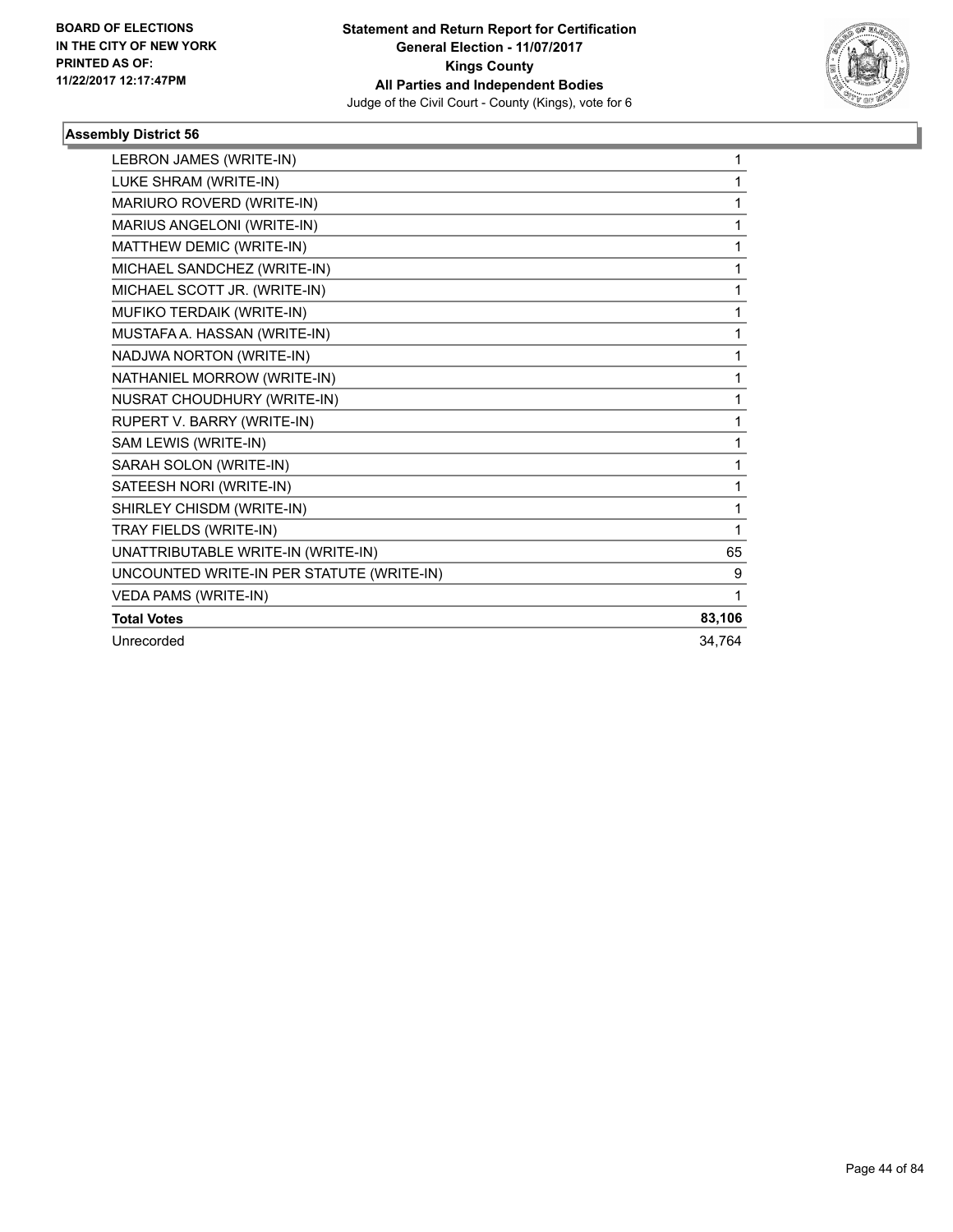

| <b>PUBLIC COUNTER</b>                                    | 27,704         |
|----------------------------------------------------------|----------------|
| MANUALLY COUNTED EMERGENCY                               | 0              |
| <b>ABSENTEE / MILITARY</b>                               | 514            |
| AFFIDAVIT                                                | 433            |
| <b>Total Ballots</b>                                     | 28,651         |
| Less - Inapplicable Federal/Special Presidential Ballots | 0              |
| <b>Total Applicable Ballots</b>                          | 28,651         |
| ROBIN K. SHEARES (DEMOCRATIC)                            | 21,183         |
| VINCENT F. MARTUSCIELLO (CONSERVATIVE)                   | 583            |
| JOHN K. O'HARA (REFORM)                                  | 705            |
| CAROLYN E. WADE (DEMOCRATIC)                             | 20,302         |
| SANDRA ELENA ROPER (DEMOCRATIC)                          | 20,107         |
| SANDRA ELENA ROPER (REFORM)                              | 779            |
| CONNIE M. MELENDEZ (DEMOCRATIC)                          | 20,449         |
| THOMAS J. KENNEDY (REFORM)                               | 946            |
| ELLEN E. EDWARDS (DEMOCRATIC)                            | 19,866         |
| ISIRIS ISELA ISAAC (REFORM)                              | 1,116          |
| PATRIA FRIAS-COLON (DEMOCRATIC)                          | 19,471         |
| PATRICK J. HAYES (REFORM)                                | 855            |
| ABE FOLMANT (WRITE-IN)                                   | 1              |
| ALICE JACKSON (WRITE-IN)                                 | 1              |
| AMANDA BREWSTER (WRITE-IN)                               | 1              |
| AMANDA INGLE (WRITE-IN)                                  | 1              |
| ANDREW COHEN (WRITE-IN)                                  | 2              |
| ANN CONETER (WRITE-IN)                                   | 1              |
| ANN COULTER (WRITE-IN)                                   | 5              |
| ANTHONY SMITH (WRITE-IN)                                 | $\mathbf{1}$   |
| ARTHUR GOODRIDGE (WRITE-IN)                              | 1              |
| ASA BENTON (WRITE-IN)                                    | 1              |
| AYAL ROBKIN (WRITE-IN)                                   | 1              |
| <b>BARACK OBAMA (WRITE-IN)</b>                           | 1              |
| BELL HOOKS (WRITE-IN)                                    | 1              |
| BENJAMIN HYMAN (WRITE-IN)                                | 1              |
| BENJAMIN SUSSWEIN (WRITE-IN)                             | 1              |
| BERNIE SANDERS (WRITE-IN)                                | 1              |
| BILL CLINTON (WRITE-IN)                                  | 1              |
| CARRIE TEICNER (WRITE-IN)                                | 1              |
| CLAIRE JORDIN (WRITE-IN)                                 | 1              |
| <b>COLIN WILLIAMS (WRITE-IN)</b>                         | 1              |
| COLLEEN FECHNER (WRITE-IN)                               | 1              |
| DANIEL PERRY (WRITE-IN)                                  | 1              |
| DANIELLE SERED (WRITE-IN)                                | 1              |
| DAVD SIMON BRANDLER (WRITE-IN)                           | 1              |
| DAVI BRUNO (WRITE-IN)                                    | 1              |
| DAVID PEPPER (WRITE-IN)                                  | 2              |
| EARLINE MENSAH (WRITE-IN)                                | $\overline{2}$ |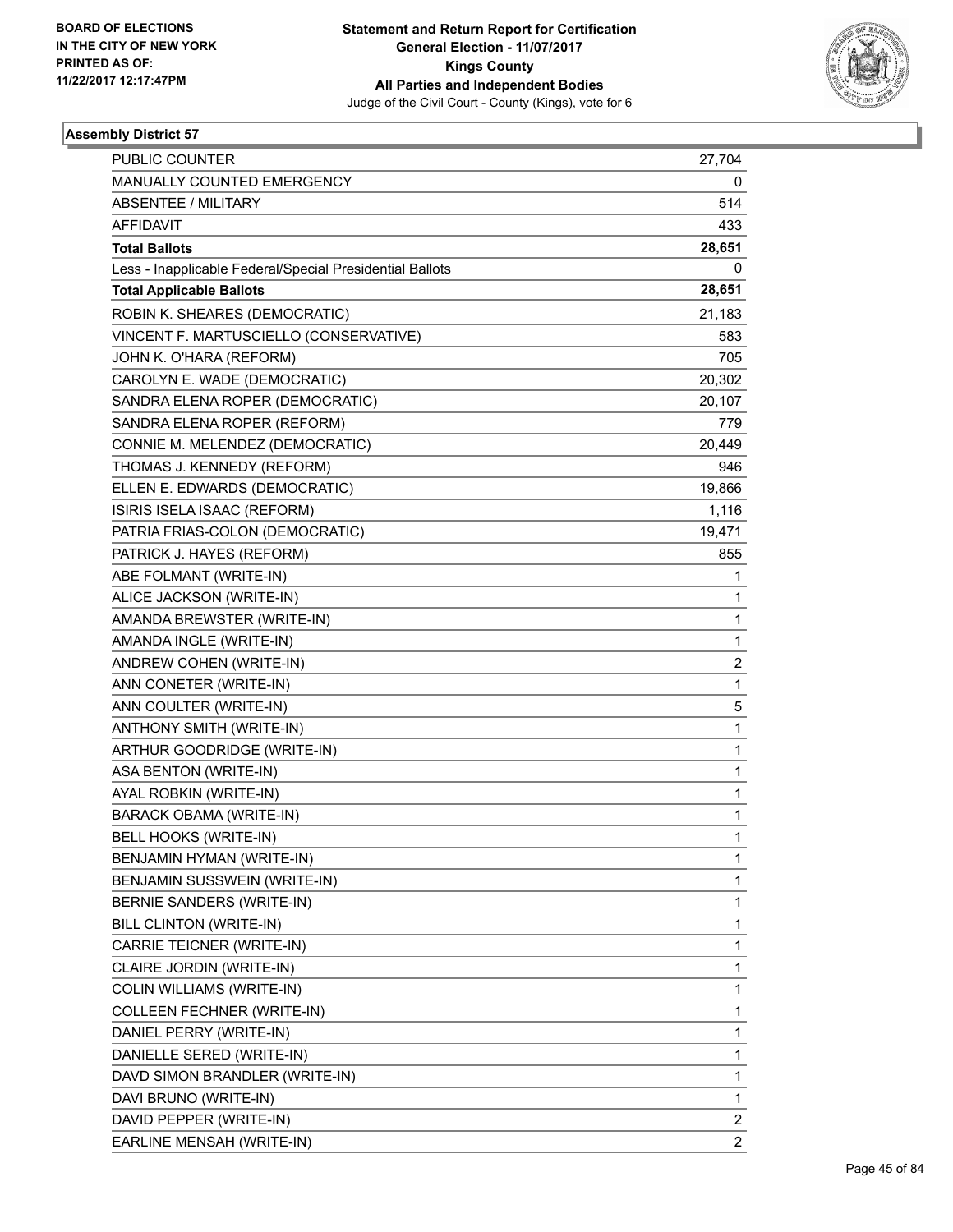

| EDE A. FOX (WRITE-IN)             | 1 |
|-----------------------------------|---|
| ELIZA FOLMANT (WRITE-IN)          | 1 |
| ELKA F. KUPCZYK (WRITE-IN)        | 1 |
| EMIUT STITELMAN (WRITE-IN)        | 1 |
| ESTHER CAIRE (WRITE-IN)           | 1 |
| FRAIDA YITTY KLEIN (WRITE-IN)     | 1 |
| FRED HAMPTON (WRITE-IN)           | 1 |
| FREDERICK C. ARRIAGA (WRITE-IN)   | 8 |
| <b>GARY DELLABATE (WRITE-IN)</b>  | 1 |
| <b>GERARDO BANNIOS (WRITE-IN)</b> | 1 |
| HEATHER CARVER (WRITE-IN)         | 1 |
| HILLARY CLINTON (WRITE-IN)        | 1 |
| IGGY DONAHUE (WRITE-IN)           | 1 |
| JACOB MATHEW ROSMARYN (WRITE-IN)  | 1 |
| JAMES BORN (WRITE-IN)             | 1 |
| JAMES MCWILLIAMS (WRITE-IN)       | 1 |
| JOHN MCLAUGHLIN (WRITE-IN)        | 1 |
| JUDITH MAYLE (WRITE-IN)           | 1 |
| JULAN STEELE ALLEN (WRITE-IN)     | 1 |
| KAREN KASSAS (WRITE-IN)           | 1 |
| KEVIN CHAO (WRITE-IN)             | 1 |
| KWASI MENSAH (WRITE-IN)           | 1 |
| LARRY DAVID (WRITE-IN)            | 1 |
| LAURA INGRAM (WRITE-IN)           | 1 |
| LEAH KLAR (WRITE-IN)              | 1 |
| MANSI KOTNARI (WRITE-IN)          | 1 |
| MEGAN CONWAY (WRITE-IN)           | 1 |
| MELINA GERRARDINE (WRITE-IN)      | 1 |
| MICHAEL WARREN (WRITE-IN)         | 1 |
| MICHELLE OBAMA (WRITE-IN)         | 1 |
| MUMIA ALBU JAMAL (WRITE-IN)       | 1 |
| NINA TURNER (WRITE-IN)            | 1 |
| NORMA ANDERSON (WRITE-IN)         | 1 |
| PATRICK EATON (WRITE-IN)          | 1 |
| PEARL GOLDSTEIN (WRITE-IN)        | 1 |
| PHILLIP SMALLMAN (WRITE-IN)       | 1 |
| PREET BHARARA (WRITE-IN)          | 1 |
| RACHEL ABRAHAM (WRITE-IN)         | 1 |
| RAFAEL FLORES (WRITE-IN)          | 1 |
| RALPH KUHN (WRITE-IN)             | 1 |
| RICHARD SEMGGRAM (WRITE-IN)       | 1 |
| ROASEANNE BARR (WRITE-IN)         | 1 |
| ROBERT PUCA (WRITE-IN)            | 1 |
| ROGER WAREHDM (WRITE-IN)          | 1 |
| ROSS BARKAN (WRITE-IN)            | 1 |
| RU PAUL (WRITE-IN)                | 1 |
|                                   |   |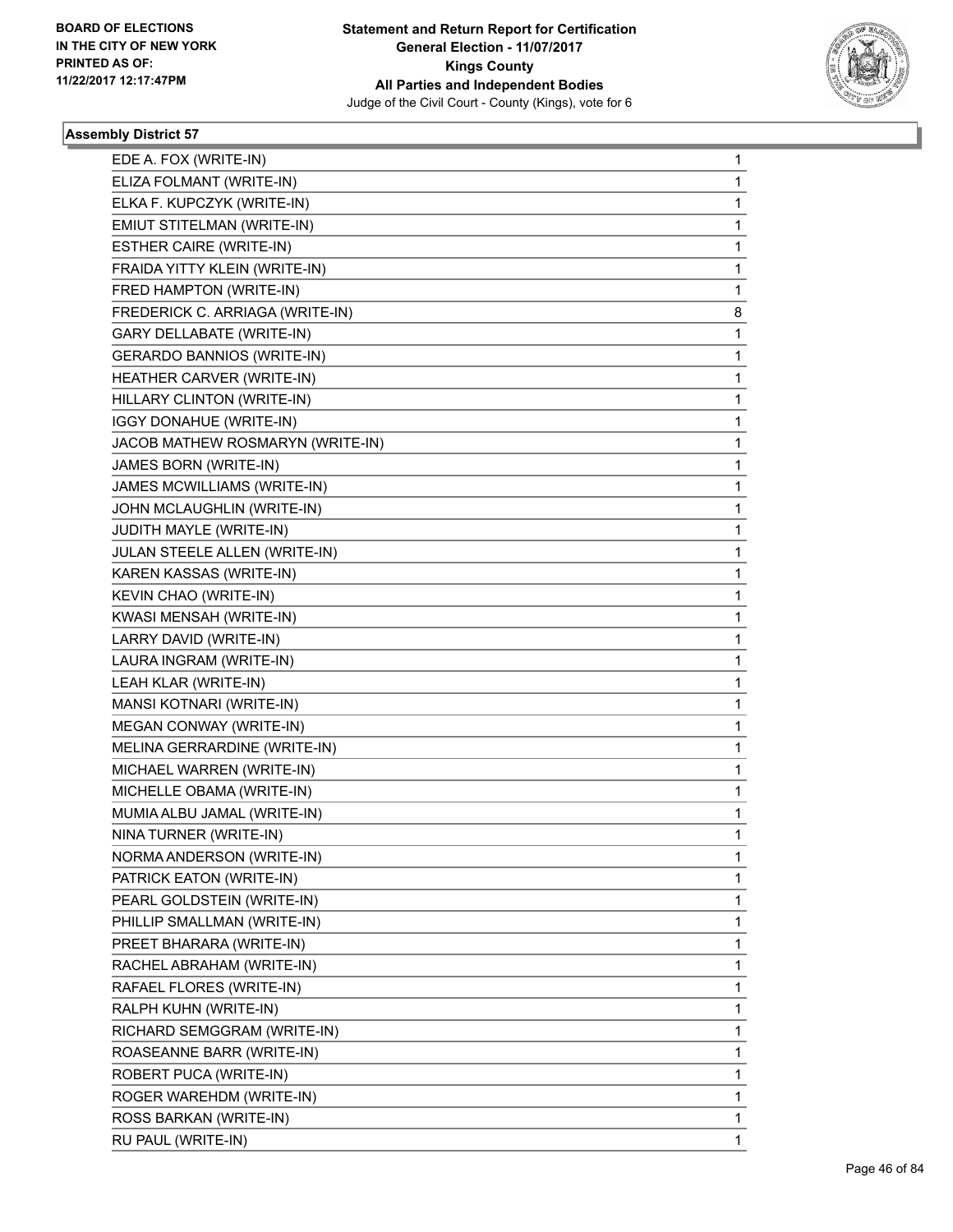

| RUPERT V. BARRY (WRITE-IN)                | 4       |
|-------------------------------------------|---------|
| SAM DONAHUE (WRITE-IN)                    |         |
| SAMANTHA BERRADINA (WRITE-IN)             |         |
| SEAN DANE (WRITE-IN)                      | 1       |
| SEAN HANNITY (WRITE-IN)                   |         |
| SETH GORDON (WRITE-IN)                    |         |
| SIMCHA KUPCZYK (WRITE-IN)                 |         |
| SUSAN CHIN (WRITE-IN)                     |         |
| SUSAN P. COLE (WRITE-IN)                  |         |
| SYLVIA KINARD (WRITE-IN)                  |         |
| THOMAS DANIEL REEVES (WRITE-IN)           |         |
| TIM BYRNES (WRITE-IN)                     | 1       |
| UNATTRIBUTABLE WRITE-IN (WRITE-IN)        | 103     |
| UNCOUNTED WRITE-IN PER STATUTE (WRITE-IN) | 13      |
| <b>VIKKI KRISTIANSON (WRITE-IN)</b>       |         |
| <b>Total Votes</b>                        | 126,581 |
| Unrecorded                                | 45,325  |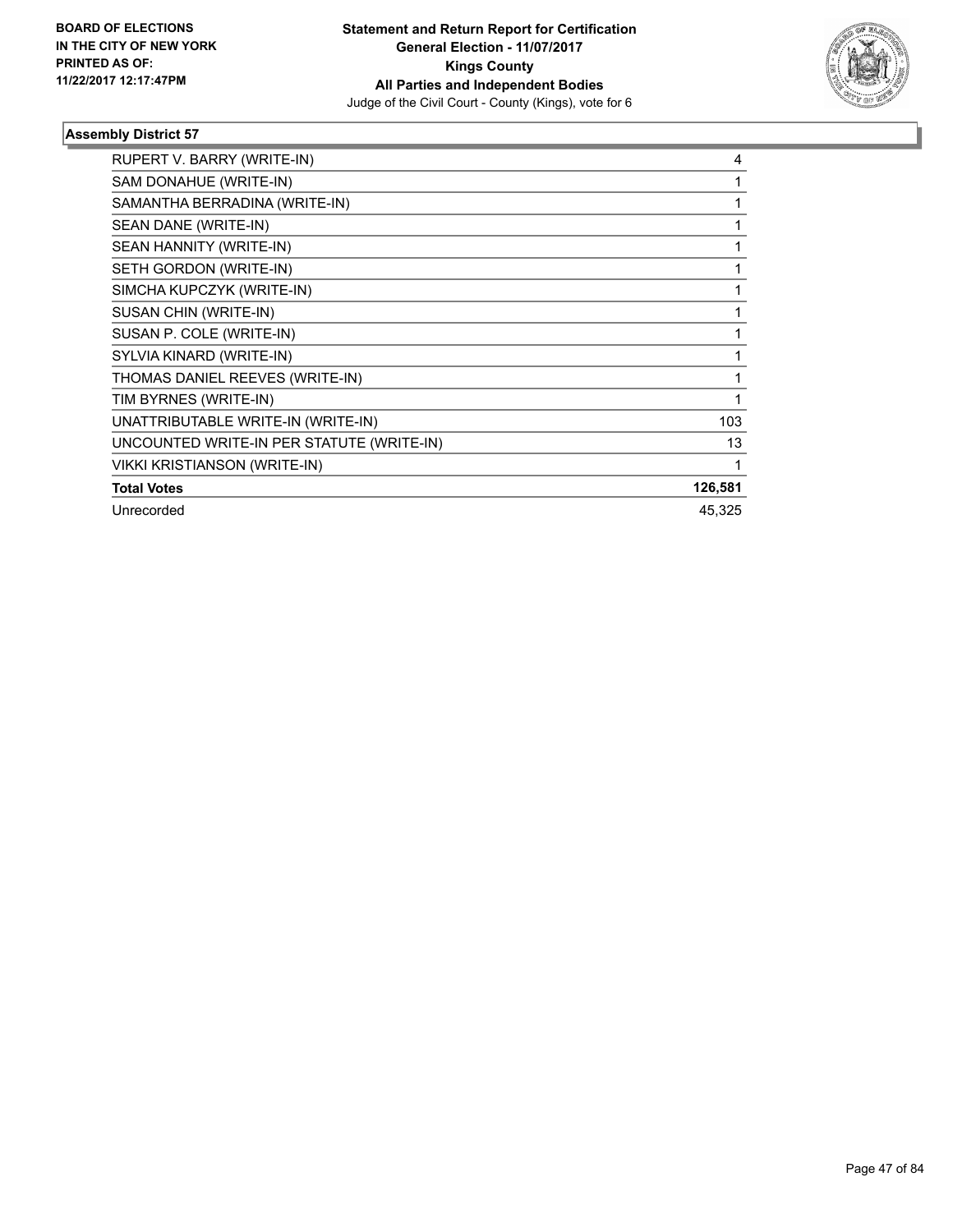

| PUBLIC COUNTER                                           | 18,991 |
|----------------------------------------------------------|--------|
| MANUALLY COUNTED EMERGENCY                               | 0      |
| ABSENTEE / MILITARY                                      | 373    |
| <b>AFFIDAVIT</b>                                         | 143    |
| <b>Total Ballots</b>                                     | 19,507 |
| Less - Inapplicable Federal/Special Presidential Ballots | 0      |
| <b>Total Applicable Ballots</b>                          | 19,507 |
| ROBIN K. SHEARES (DEMOCRATIC)                            | 14,692 |
| VINCENT F. MARTUSCIELLO (CONSERVATIVE)                   | 347    |
| JOHN K. O'HARA (REFORM)                                  | 188    |
| CAROLYN E. WADE (DEMOCRATIC)                             | 14,175 |
| SANDRA ELENA ROPER (DEMOCRATIC)                          | 14,159 |
| SANDRA ELENA ROPER (REFORM)                              | 191    |
| CONNIE M. MELENDEZ (DEMOCRATIC)                          | 13,868 |
| THOMAS J. KENNEDY (REFORM)                               | 343    |
| ELLEN E. EDWARDS (DEMOCRATIC)                            | 13,790 |
| ISIRIS ISELA ISAAC (REFORM)                              | 248    |
| PATRIA FRIAS-COLON (DEMOCRATIC)                          | 13,267 |
| PATRICK J. HAYES (REFORM)                                | 304    |
| CARONE BEDEAU (WRITE-IN)                                 | 1      |
| DUETIN NECKLES (WRITE-IN)                                | 1      |
| DWIGHT KENWOOD (WRITE-IN)                                | 1      |
| <b>GEORGE SMITH (WRITE-IN)</b>                           | 2      |
| <b>GREGORY HEART (WRITE-IN)</b>                          | 1      |
| JACK JONES (WRITE-IN)                                    | 1      |
| JERRY HALL (WRITE-IN)                                    | 1      |
| KEITH JACK (WRITE-IN)                                    | 1      |
| KEN WALLS (WRITE-IN)                                     | 1      |
| MORRIS BOROCK (WRITE-IN)                                 | 1      |
| RUPERT V. BARRY (WRITE-IN)                               | 7      |
| SAM SMITH (WRITE-IN)                                     | 1      |
| SHARON CLARKE (WRITE-IN)                                 | 1      |
| SYBL ALEXANDER (WRITE-IN)                                | 1      |
| UNATTRIBUTABLE WRITE-IN (WRITE-IN)                       | 43     |
| UNCOUNTED WRITE-IN PER STATUTE (WRITE-IN)                | 1      |
| VINCENT S.GENTILE (WRITE-IN)                             | 1      |
| <b>Total Votes</b>                                       | 85,638 |
| Unrecorded                                               | 31,404 |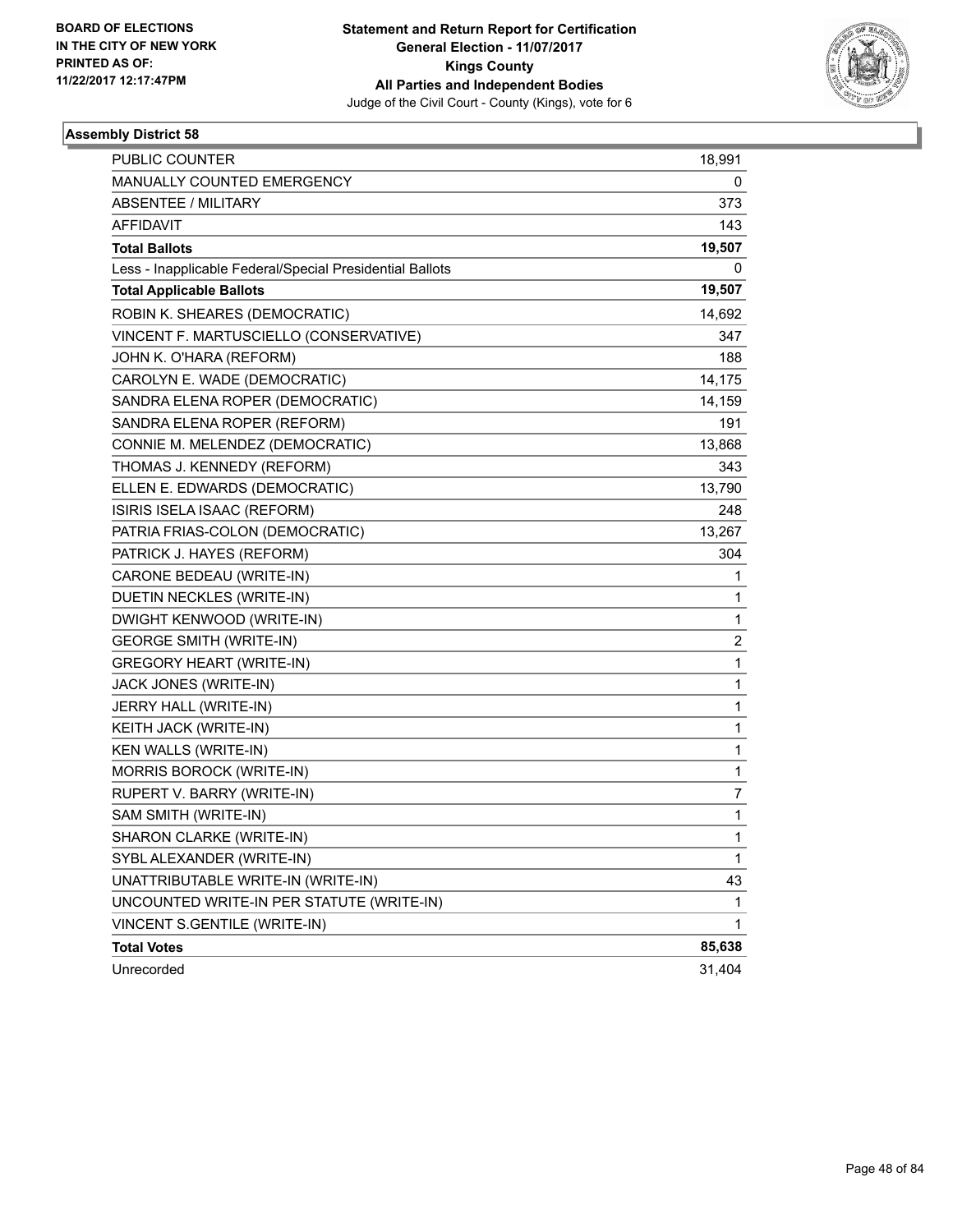

| <b>PUBLIC COUNTER</b>                                    | 21,088         |
|----------------------------------------------------------|----------------|
| MANUALLY COUNTED EMERGENCY                               | 0              |
| <b>ABSENTEE / MILITARY</b>                               | 315            |
| <b>AFFIDAVIT</b>                                         | 195            |
| <b>Total Ballots</b>                                     | 21,598         |
| Less - Inapplicable Federal/Special Presidential Ballots | 0              |
| <b>Total Applicable Ballots</b>                          | 21,598         |
| ROBIN K. SHEARES (DEMOCRATIC)                            | 12,249         |
| VINCENT F. MARTUSCIELLO (CONSERVATIVE)                   | 3,784          |
| JOHN K. O'HARA (REFORM)                                  | 1,105          |
| CAROLYN E. WADE (DEMOCRATIC)                             | 12,548         |
| SANDRA ELENA ROPER (DEMOCRATIC)                          | 12,438         |
| SANDRA ELENA ROPER (REFORM)                              | 981            |
| CONNIE M. MELENDEZ (DEMOCRATIC)                          | 11,937         |
| THOMAS J. KENNEDY (REFORM)                               | 1,833          |
| ELLEN E. EDWARDS (DEMOCRATIC)                            | 11,988         |
| ISIRIS ISELA ISAAC (REFORM)                              | 998            |
| PATRIA FRIAS-COLON (DEMOCRATIC)                          | 11,153         |
| PATRICK J. HAYES (REFORM)                                | 1,713          |
| ADAM SCHIFF (WRITE-IN)                                   | $\overline{2}$ |
| ALTON MADDOX (WRITE-IN)                                  | 3              |
| ANGELO MENDEZ (WRITE-IN)                                 | $\overline{c}$ |
| ANTHONY PACCARANO (WRITE-IN)                             | 1              |
| ARAMIS RODRIGUEZ (WRITE-IN)                              | 1              |
| AUDREY-JANE MORGAN (WRITE-IN)                            | 1              |
| <b>BO DIETL (WRITE-IN)</b>                               | 2              |
| CHRISTINE KROBER (WRITE-IN)                              | $\mathbf 1$    |
| CHRISTOPHER DEHL (WRITE-IN)                              | 1              |
| CLAUDE EARL DEWITT (WRITE-IN)                            | 1              |
| CURRIE JORDAN BROWNER (WRITE-IN)                         | 1              |
| DONNA BAMBURRY (WRITE-IN)                                | 1              |
| ELLEN VERRENGIA (WRITE-IN)                               | 1              |
| ERIC RITO (WRITE-IN)                                     | 1              |
| HARRY WEINSTEIN (WRITE-IN)                               | 1              |
| HENRIK LUNDQUIST (WRITE-IN)                              | 1              |
| JAMES NEWFIELD (WRITE-IN)                                | 1              |
| JAMES WOODS (WRITE-IN)                                   | 1              |
| JEANINE PIRRO (WRITE-IN)                                 | 2              |
| JERRY ZELLER (WRITE-IN)                                  | 1              |
| JIMMY CARNEY (WRITE-IN)                                  | 1              |
| JOHN CHIAIA (WRITE-IN)                                   | 1              |
| JOHN FRANKELIS (WRITE-IN)                                | 1              |
| JOHN MCCOY (WRITE-IN)                                    | 2              |
| JUDY SHEINDLIN (WRITE-IN)                                | 1              |
| KENDALL DELLAGATTA (WRITE-IN)                            | 1              |
| MARILYN MILIAN (WRITE-IN)                                | 1              |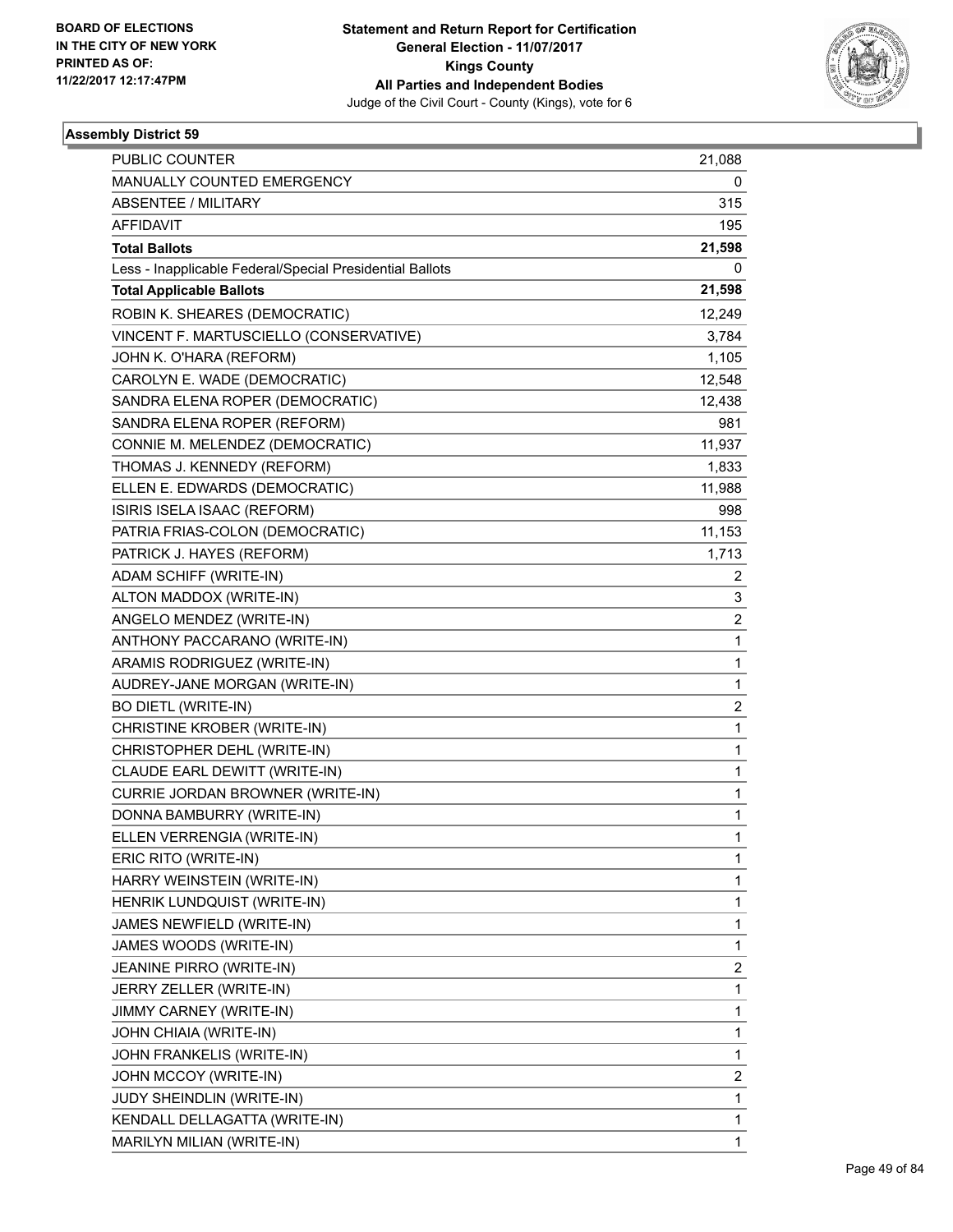

| <b>MEGHAN K DUFFY (WRITE-IN)</b>          | 1                       |
|-------------------------------------------|-------------------------|
| <b>MERRICK GARLAND (WRITE-IN)</b>         | $\mathbf{1}$            |
| MICHAEL CARRERO (WRITE-IN)                | 1                       |
| MICHAEL NUGENT (WRITE-IN)                 | 1                       |
| MIGUEL LORGA (WRITE-IN)                   | 1                       |
| MIKE JONES (WRITE-IN)                     | $\mathbf{1}$            |
| NICHALAS DENICAN (WRITE-IN)               | $\mathbf{1}$            |
| PATRICK DOHERTY (WRITE-IN)                | $\mathbf 1$             |
| PATRICK KENUIFF (WRITE-IN)                | 1                       |
| PAUL FRASENAIO (WRITE-IN)                 | 1                       |
| PAUL VAVGEN (WRITE-IN)                    | 1                       |
| PETER C DUFFY (WRITE-IN)                  | $\mathbf{1}$            |
| PETER LOMBARDI (WRITE-IN)                 | $\mathbf{1}$            |
| PHILLIP SMALLMAN (WRITE-IN)               | $\overline{\mathbf{c}}$ |
| RICHARD J. BROWN (WRITE-IN)               | 1                       |
| ROBERT DEWITT JR (WRITE-IN)               | 1                       |
| ROBIN CHIAIA (WRITE-IN)                   | 1                       |
| RUSSELL R SMITH (WRITE-IN)                | 1                       |
| STEWART D MILSTEIN (WRITE-IN)             | 1                       |
| TAYLOR CHIAIA (WRITE-IN)                  | 1                       |
| TERRANCE KENUIFF (WRITE-IN)               | 1                       |
| THOMAS FANIZZI (WRITE-IN)                 | $\mathbf{1}$            |
| TIMOTHY DAVID (WRITE-IN)                  | $\mathbf{1}$            |
| TIMOTHY GEORGE (WRITE-IN)                 | $\mathbf{1}$            |
| TINA OCONNOR (WRITE-IN)                   | 1                       |
| UNATTRIBUTABLE WRITE-IN (WRITE-IN)        | 115                     |
| UNCOUNTED WRITE-IN PER STATUTE (WRITE-IN) | 8                       |
| WILLIAM EGDORF (WRITE-IN)                 | 1                       |
| <b>Total Votes</b>                        | 82,911                  |
| Unrecorded                                | 46,677                  |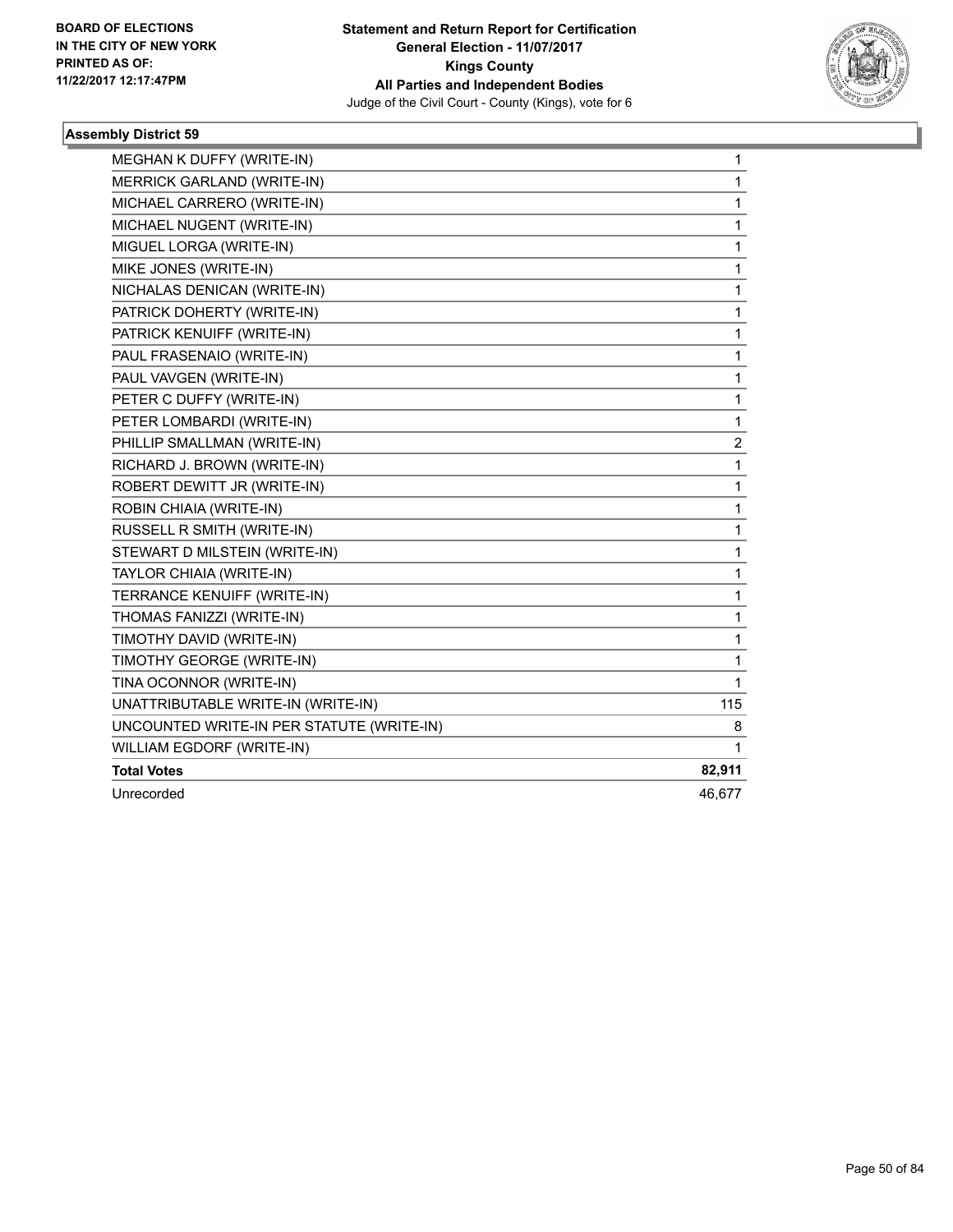

| PUBLIC COUNTER                                           | 16,844       |
|----------------------------------------------------------|--------------|
| MANUALLY COUNTED EMERGENCY                               | 0            |
| <b>ABSENTEE / MILITARY</b>                               | 226          |
| <b>AFFIDAVIT</b>                                         | 193          |
| <b>Total Ballots</b>                                     | 17,263       |
| Less - Inapplicable Federal/Special Presidential Ballots | 0            |
| <b>Total Applicable Ballots</b>                          | 17,263       |
| ROBIN K. SHEARES (DEMOCRATIC)                            | 12,193       |
| VINCENT F. MARTUSCIELLO (CONSERVATIVE)                   | 353          |
| JOHN K. O'HARA (REFORM)                                  | 191          |
| CAROLYN E. WADE (DEMOCRATIC)                             | 11,516       |
| SANDRA ELENA ROPER (DEMOCRATIC)                          | 11,470       |
| SANDRA ELENA ROPER (REFORM)                              | 204          |
| CONNIE M. MELENDEZ (DEMOCRATIC)                          | 11,469       |
| THOMAS J. KENNEDY (REFORM)                               | 359          |
| ELLEN E. EDWARDS (DEMOCRATIC)                            | 10,911       |
| ISIRIS ISELA ISAAC (REFORM)                              | 259          |
| PATRIA FRIAS-COLON (DEMOCRATIC)                          | 10,693       |
| PATRICK J. HAYES (REFORM)                                | 330          |
| ALTON MADDOX (WRITE-IN)                                  | 8            |
| <b>BRUCE PADRON (WRITE-IN)</b>                           | $\mathbf 1$  |
| FEDENERCK MAGA (WRITE-IN)                                | 1            |
| GAVRIEL I. GAURIELOV (WRITE-IN)                          | $\mathbf{1}$ |
| <b>HERBERT WATSON (WRITE-IN)</b>                         | $\mathbf 1$  |
| <b>JUDGE BARR (WRITE-IN)</b>                             | $\mathbf{1}$ |
| KIRK OLIVER (WRITE-IN)                                   | $\mathbf 1$  |
| NASHAURER PAISE (WRITE-IN)                               | $\mathbf{1}$ |
| ROBERT LEIBOWITZ (WRITE-IN)                              | 1            |
| RUPERT V. BARRY (WRITE-IN)                               | $\mathbf{1}$ |
| UNATTRIBUTABLE WRITE-IN (WRITE-IN)                       | 71           |
| UNCOUNTED WRITE-IN PER STATUTE (WRITE-IN)                | 9            |
| <b>Total Votes</b>                                       | 70,045       |
| Unrecorded                                               | 33,533       |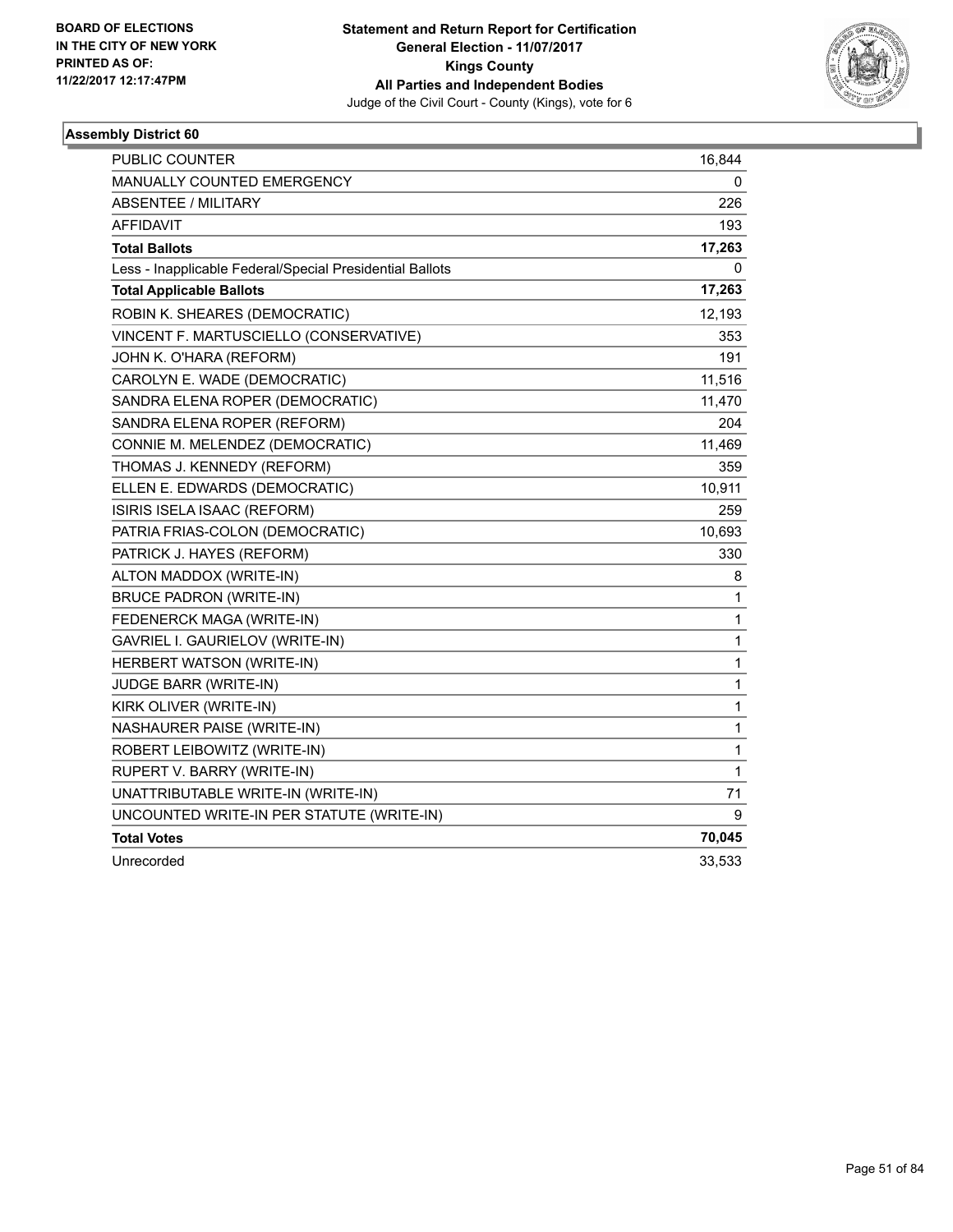

| <b>PUBLIC COUNTER</b>                                    | 5,936                   |
|----------------------------------------------------------|-------------------------|
| MANUALLY COUNTED EMERGENCY                               | 0                       |
| <b>ABSENTEE / MILITARY</b>                               | 136                     |
| <b>AFFIDAVIT</b>                                         | 55                      |
| <b>Total Ballots</b>                                     | 6,127                   |
| Less - Inapplicable Federal/Special Presidential Ballots | 0                       |
| <b>Total Applicable Ballots</b>                          | 6,127                   |
| ROBIN K. SHEARES (DEMOCRATIC)                            | 2,689                   |
| VINCENT F. MARTUSCIELLO (CONSERVATIVE)                   | 1,598                   |
| JOHN K. O'HARA (REFORM)                                  | 603                     |
| CAROLYN E. WADE (DEMOCRATIC)                             | 3,053                   |
| SANDRA ELENA ROPER (DEMOCRATIC)                          | 2,874                   |
| SANDRA ELENA ROPER (REFORM)                              | 489                     |
| CONNIE M. MELENDEZ (DEMOCRATIC)                          | 2,820                   |
| THOMAS J. KENNEDY (REFORM)                               | 856                     |
| ELLEN E. EDWARDS (DEMOCRATIC)                            | 2,857                   |
| ISIRIS ISELA ISAAC (REFORM)                              | 483                     |
| PATRIA FRIAS-COLON (DEMOCRATIC)                          | 2,642                   |
| PATRICK J. HAYES (REFORM)                                | 814                     |
| ANGELE G. PERRONE (WRITE-IN)                             | 1                       |
| ANTHONY A. LA BELLA (WRITE-IN)                           | 1                       |
| BETTY ANN CANIZIO (WRITE-IN)                             | 1                       |
| <b>BO DIETL (WRITE-IN)</b>                               | $\overline{2}$          |
| BRENNA BONNER (WRITE-IN)                                 | 1                       |
| CHRISTINE SISTO (WRITE-IN)                               | 2                       |
| DAVID STOROBIN (WRITE-IN)                                | 1                       |
| DENNIS HOUDEK (WRITE-IN)                                 | 1                       |
| DERREL LARND (WRITE-IN)                                  | 1                       |
| DIANE LABELLA (WRITE-IN)                                 | 1                       |
| DOROTHY CARROLL (WRITE-IN)                               | 1                       |
| EDWARD ALEKSEY (WRITE-IN)                                | 1                       |
| EUGENE FASTOOK (WRITE-IN)                                | 1                       |
| GINGER JACKSON (WRITE-IN)                                | 1                       |
| JING FANJ (WRITE-IN)                                     | 1                       |
| KAYLA SANTOSUOSSO (WRITE-IN)                             | $\overline{\mathbf{c}}$ |
| KYLE RIVADENEYRA (WRITE-IN)                              | 1                       |
| LIAM MCCABE (WRITE-IN)                                   | 1                       |
| MICHAEL K. CLARTER (WRITE-IN)                            | 2                       |
| <b>MYRON CURTIS (WRITE-IN)</b>                           | 1                       |
| RON SPENCER (WRITE-IN)                                   | 1                       |
| SCOTT STUART (WRITE-IN)                                  | 1                       |
| SEAN FINN (WRITE-IN)                                     | 1                       |
| SETH ELSON (WRITE-IN)                                    | 1                       |
| STEPHEN CACEIEOLE (WRITE-IN)                             | 1                       |
| STEPHEN HARRISON (WRITE-IN)                              | 2                       |
| TIFFANY HICKEY (WRITE-IN)                                | 1                       |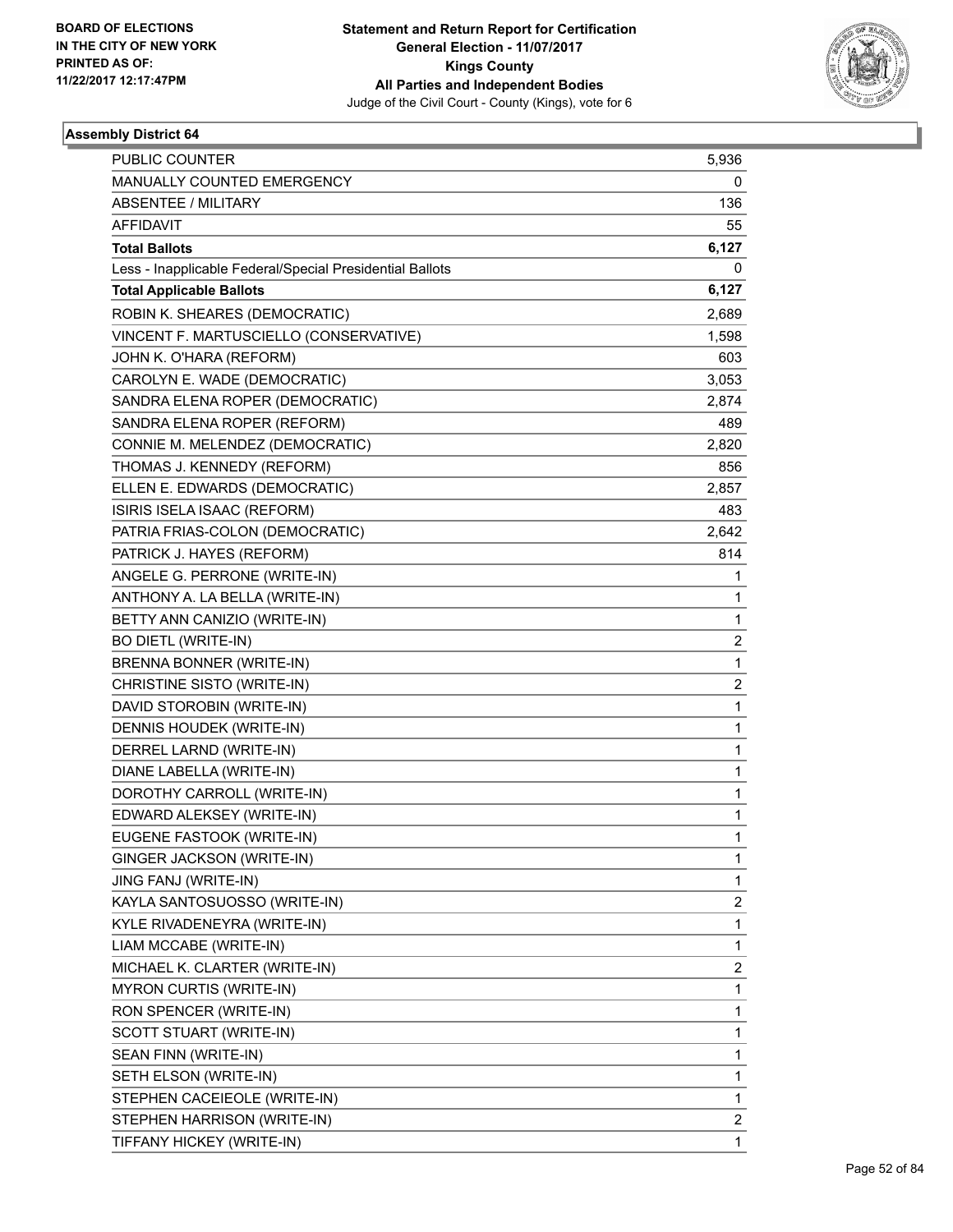

| UNATTRIBUTABLE WRITE-IN (WRITE-IN)        | 54     |
|-------------------------------------------|--------|
| UNCOUNTED WRITE-IN PER STATUTE (WRITE-IN) |        |
| <b>Total Votes</b>                        | 21.865 |
| Unrecorded                                | 14.897 |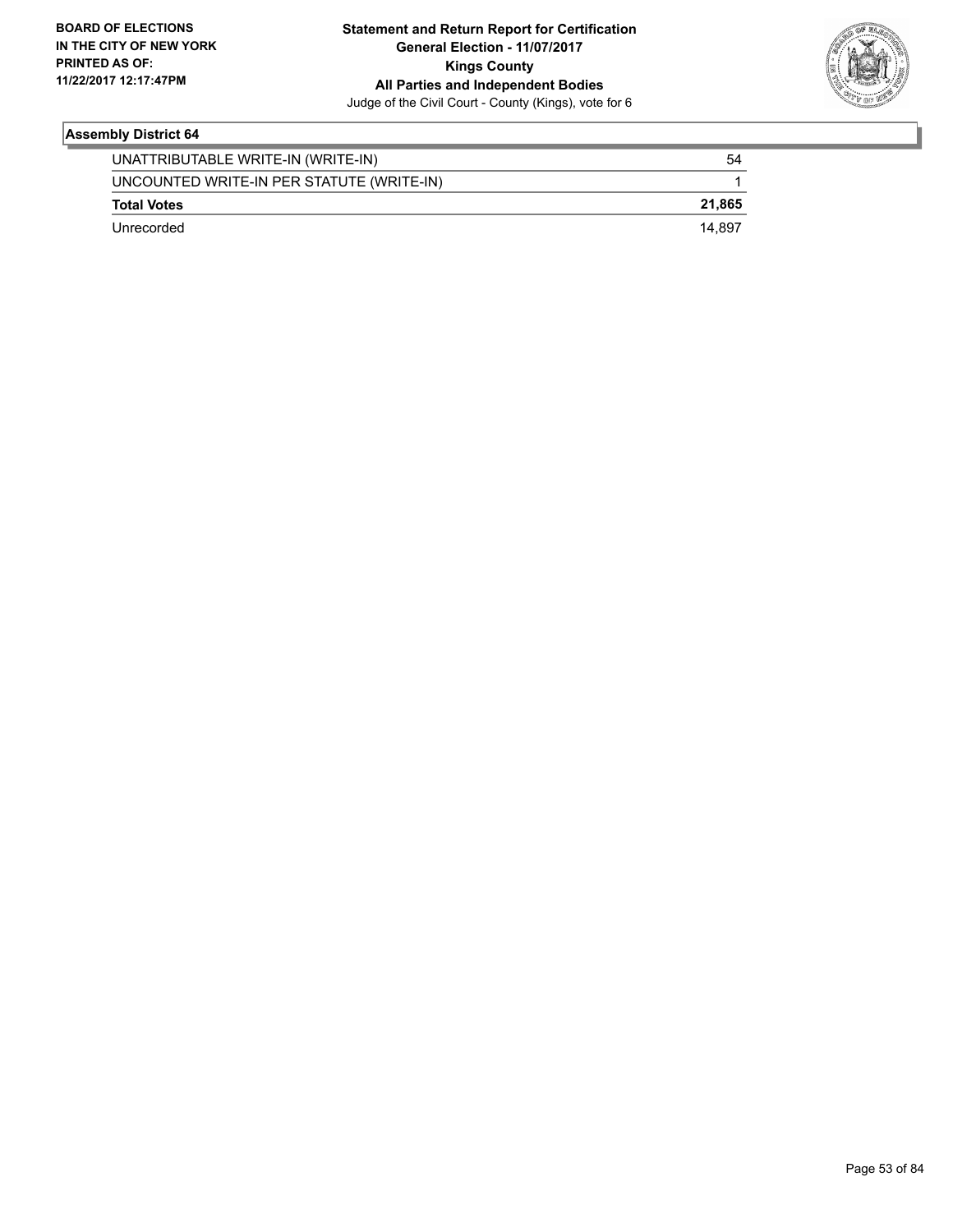

| <b>PUBLIC COUNTER</b>                                    | 347,550                 |
|----------------------------------------------------------|-------------------------|
| MANUALLY COUNTED EMERGENCY                               | 95                      |
| ABSENTEE / MILITARY                                      | 6,267                   |
| <b>AFFIDAVIT</b>                                         | 4,173                   |
| <b>Total Ballots</b>                                     | 358,085                 |
| Less - Inapplicable Federal/Special Presidential Ballots | 0                       |
| <b>Total Applicable Ballots</b>                          | 358,085                 |
| ROBIN K. SHEARES (DEMOCRATIC)                            | 220,321                 |
| VINCENT F. MARTUSCIELLO (CONSERVATIVE)                   | 37,511                  |
| JOHN K. O'HARA (REFORM)                                  | 15,663                  |
| CAROLYN E. WADE (DEMOCRATIC)                             | 218,522                 |
| SANDRA ELENA ROPER (DEMOCRATIC)                          | 216,505                 |
| SANDRA ELENA ROPER (REFORM)                              | 14,683                  |
| CONNIE M. MELENDEZ (DEMOCRATIC)                          | 216,935                 |
| THOMAS J. KENNEDY (REFORM)                               | 22,454                  |
| ELLEN E. EDWARDS (DEMOCRATIC)                            | 210,276                 |
| ISIRIS ISELA ISAAC (REFORM)                              | 16,636                  |
| PATRIA FRIAS-COLON (DEMOCRATIC)                          | 203,765                 |
| PATRICK J. HAYES (REFORM)                                | 20,657                  |
| AARON BERGER (WRITE-IN)                                  | 1                       |
| AARON JUDGE (WRITE-IN)                                   | 6                       |
| AARON MOSHE LEIFER (WRITE-IN)                            | 1                       |
| AARON SILVERS (WRITE-IN)                                 | 1                       |
| AARON SUMNER (WRITE-IN)                                  | 1                       |
| AARRDET TUBMAN (WRITE-IN)                                | 1                       |
| ABE FOLMANT (WRITE-IN)                                   | 1                       |
| ABE GEORGE (WRITE-IN)                                    | 1                       |
| ABE MARK (WRITE-IN)                                      | 1                       |
| ABRAHAM HASSEN (WRITE-IN)                                | $\overline{\mathbf{c}}$ |
| ABRAHAM J. HESCHEL (WRITE-IN)                            | 1                       |
| ABRAHAM LEICTHER (WRITE-IN)                              | 1                       |
| ABRAHAM POLL (WRITE-IN)                                  | 3                       |
| ABRAHAM RANB (WRITE-IN)                                  | 1                       |
| ABRAHAM SCHOSS (WRITE-IN)                                | 1                       |
| ABRAHAM STROH (WRITE-IN)                                 | 1                       |
| ACE FREHLEY (WRITE-IN)                                   | 1                       |
| ADAM SCHIFF (WRITE-IN)                                   | 2                       |
| ADAM SLACKMAN (WRITE-IN)                                 | 1                       |
| ADAM SUSS (WRITE-IN)                                     | 1                       |
| ADELE COHEN (WRITE-IN)                                   | 1                       |
| ADING PORTER (WRITE-IN)                                  | 1                       |
| AGIM PRELVUKAJ (WRITE-IN)                                | 1                       |
| AHARON KAHN (WRITE-IN)                                   | 1                       |
| AHAVAS HASHEN (WRITE-IN)                                 | 1                       |
| AKEX CACIOPPO (WRITE-IN)                                 | 1                       |
| AL SHARPTON (WRITE-IN)                                   | 1                       |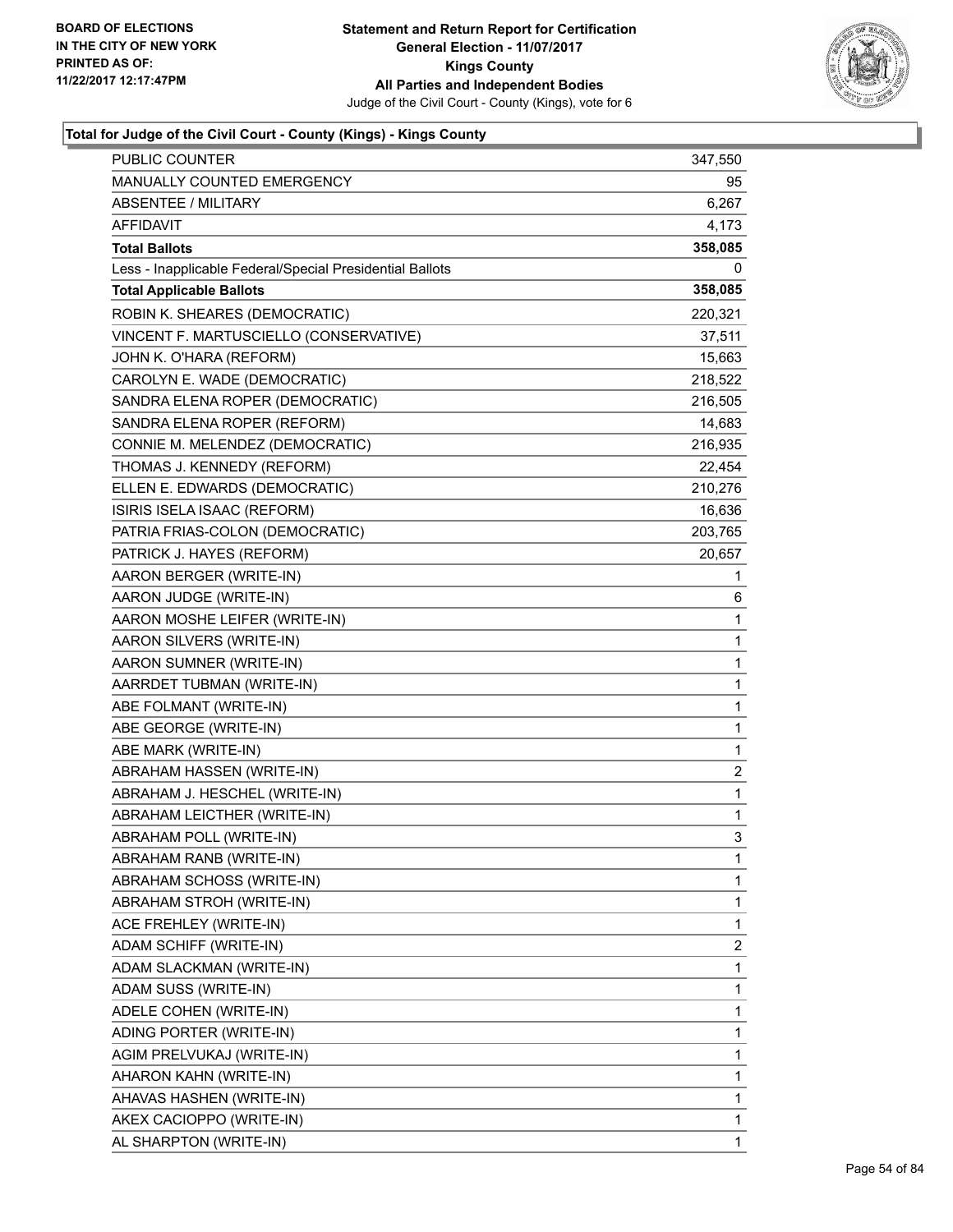

| ALAN D CAMPBELL (WRITE-IN)          | 1              |
|-------------------------------------|----------------|
| ALAN REDNER (WRITE-IN)              | 1              |
| ALAN TREUHAFT (WRITE-IN)            | 1              |
| ALEX DAVLAKIS (WRITE-IN)            | 1              |
| ALEX HEINEGG (WRITE-IN)             | 1              |
| ALEX JONSSON (WRITE-IN)             | 1              |
| ALEX OMRONI (WRITE-IN)              | 1              |
| ALEX RODRIGES (WRITE-IN)            | 1              |
| ALEXANDER ROYSKIN (WRITE-IN)        | 1              |
| ALEXANDER WILLIAMS (WRITE-IN)       | 1              |
| ALEXANDRA HARRISON (WRITE-IN)       | 1              |
| ALEXI SHALOM (WRITE-IN)             | 1              |
| ALEXIS PADILLA (WRITE-IN)           | 1              |
| ALFRED FERRER III (WRITE-IN)        | 1              |
| ALFRED SCHULZ (WRITE-IN)            | 1              |
| ALICE JACKSON (WRITE-IN)            | 1              |
| ALICIA TILGINE (WRITE-IN)           | 1              |
| ALLAN JENKEWITZ (WRITE-IN)          | 1              |
| ALLAN UZINKA (WRITE-IN)             | 1              |
| ALLEN GUDDAHL (WRITE-IN)            | 1              |
| ALLYSON MAY FIN RICHARDS (WRITE-IN) | 1              |
| ALTON MADDOX (WRITE-IN)             | 11             |
| ALYSE SORTI (WRITE-IN)              | 1              |
| AMANDA BREWSTER (WRITE-IN)          | 1              |
| AMANDA INGLE (WRITE-IN)             | 1              |
| AMARA FELICE (WRITE-IN)             | 1              |
| AMARIS SICKLICK (WRITE-IN)          | 1              |
| AMAYA BONILLA (WRITE-IN)            | 1              |
| AMELIE KENNY-PARRY (WRITE-IN)       | 1              |
| AMY BERLIN (WRITE-IN)               | 1              |
| AMY GOALMAN (WRITE-IN)              | 1              |
| AMY LANGFIELD (WRITE-IN)            | 1              |
| AMY SEDARIS (WRITE-IN)              | 1              |
| ANDREA MORROLL (WRITE-IN)           | 1              |
| ANDRES NIN (WRITE-IN)               | 1              |
|                                     | $\overline{2}$ |
| ANDREW COHEN (WRITE-IN)             |                |
| ANDREW DONIGER (WRITE-IN)           | 1              |
| ANDREW JONES (WRITE-IN)             | 1              |
| ANDREW NAPOLITANO (WRITE-IN)        | 2              |
| ANDREW PECH (WRITE-IN)              | 1              |
| ANDREW S. BORROK (WRITE-IN)         | 1              |
| ANDREW SCHWARTZ (WRITE-IN)          | 1              |
| ANDY DOODLE ESQ (WRITE-IN)          | 1              |
| ANGELE G. PERRONE (WRITE-IN)        | 1              |
| ANGELINA SIMONETTI (WRITE-IN)       | 1              |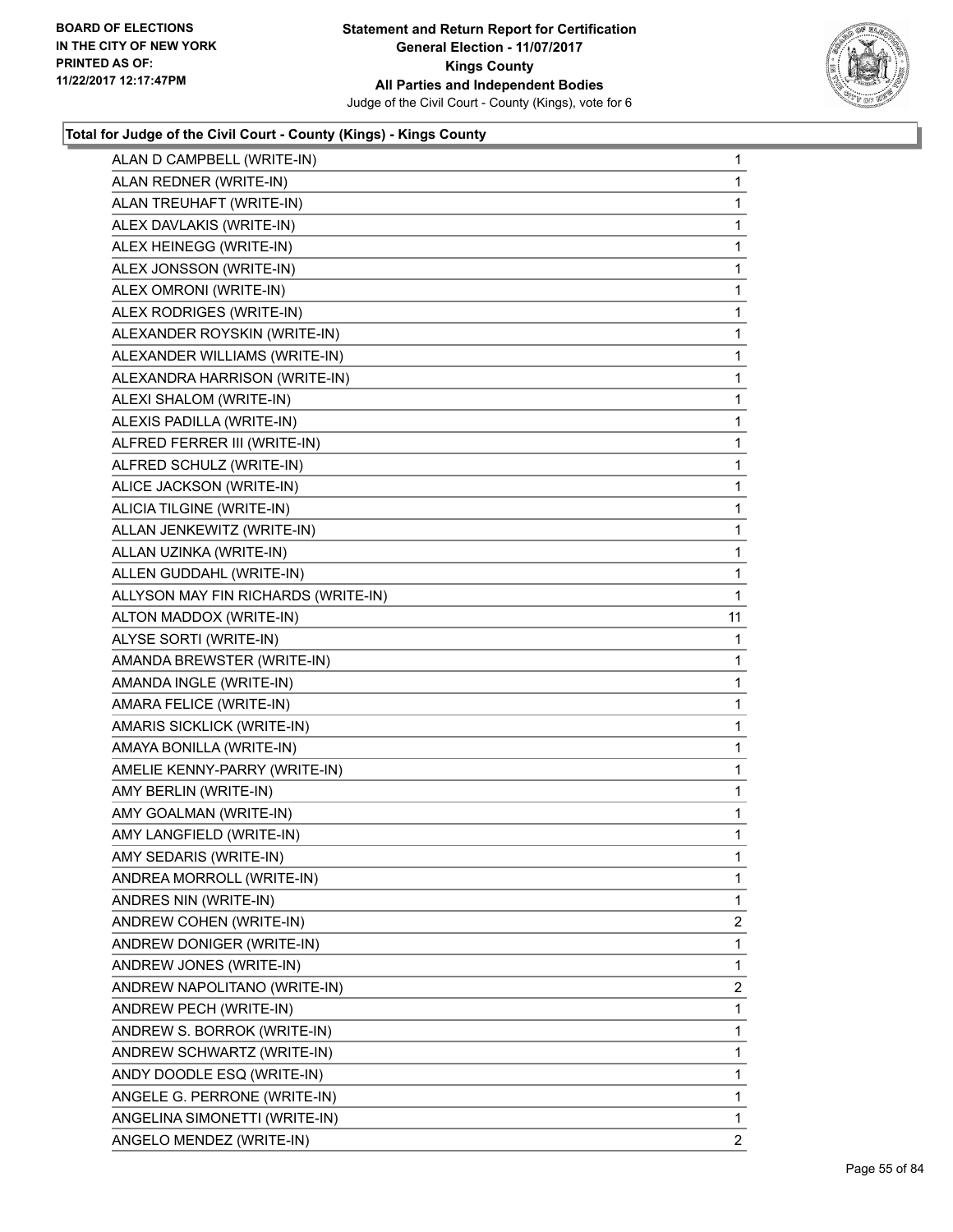

| ANITA GOSS (WRITE-IN)            | 1              |
|----------------------------------|----------------|
| ANITA VANBEL (WRITE-IN)          | 1              |
| ANN CONETER (WRITE-IN)           | 1              |
| ANN COULTER (WRITE-IN)           | 5              |
| ANNALISA BAKER (WRITE-IN)        | 1              |
| ANNE SWERN (WRITE-IN)            | 3              |
| ANSHI FEIG (WRITE-IN)            | 1              |
| ANTHONY A. LA BELLA (WRITE-IN)   | 1              |
| ANTHONY BECKLES (WRITE-IN)       | 1              |
| ANTHONY BENNE (WRITE-IN)         | 1              |
| ANTHONY C. MATOS (WRITE-IN)      | 2              |
| ANTHONY GALLUZZO (WRITE-IN)      | 1              |
| <b>ANTHONY GRILLO (WRITE-IN)</b> | 1              |
| ANTHONY GRINA (WRITE-IN)         | 1              |
| ANTHONY GUPMAN (WRITE-IN)        | 1              |
| ANTHONY LAMBENTZI (WRITE-IN)     | 1              |
| ANTHONY MOTTOZA (WRITE-IN)       | 1              |
| ANTHONY PACCARANO (WRITE-IN)     | 1              |
| ANTHONY PEMONATS (WRITE-IN)      | 1              |
| ANTHONY PONE (WRITE-IN)          | 1              |
| ANTHONY R CACCAMO (WRITE-IN)     | 1              |
| ANTHONY SMITH (WRITE-IN)         | 1              |
| ANTOINE ROBINSON (WRITE-IN)      | 1              |
| ARAMIS RODRIGUEZ (WRITE-IN)      | 1              |
| ARAN SCHWEITZER (WRITE-IN)       | 1              |
| ARI LGEL (WRITE-IN)              | 1              |
| ARI STERN (WRITE-IN)             | 1              |
| ARI STROH (WRITE-IN)             | 1              |
| ARIEL PANG (WRITE-IN)            | 1              |
| ARJAY YAO (WRITE-IN)             | $\overline{2}$ |
| ARLO KLINGER (WRITE-IN)          | 1              |
| ARNOLD KINGSTON (WRITE-IN)       | 1              |
| ARON STROH (WRITE-IN)            | 1              |
| ARROHAM PAPELOW (WRITE-IN)       | 1              |
| ARROHOM SHLMON (WRITE-IN)        | 1              |
| ARRON MARTIN (WRITE-IN)          | 1              |
| ARRON VEAL (WRITE-IN)            | 1              |
| ARTHUR EDWARDS (WRITE-IN)        | 1              |
| ARTHUR GOODRIDGE (WRITE-IN)      | 1              |
| ARTHUR KATZ (WRITE-IN)           | $\mathbf{2}$   |
| ARTHUR LANGE (WRITE-IN)          | 1              |
| ARTIE LANGE (WRITE-IN)           | 1              |
| ASA BENTON (WRITE-IN)            | 1              |
| ASHLEY ROBY (WRITE-IN)           | 1              |
| ASIM MUHAMMAD (WRITE-IN)         | 1              |
| ATHENA GULICK (WRITE-IN)         | 1              |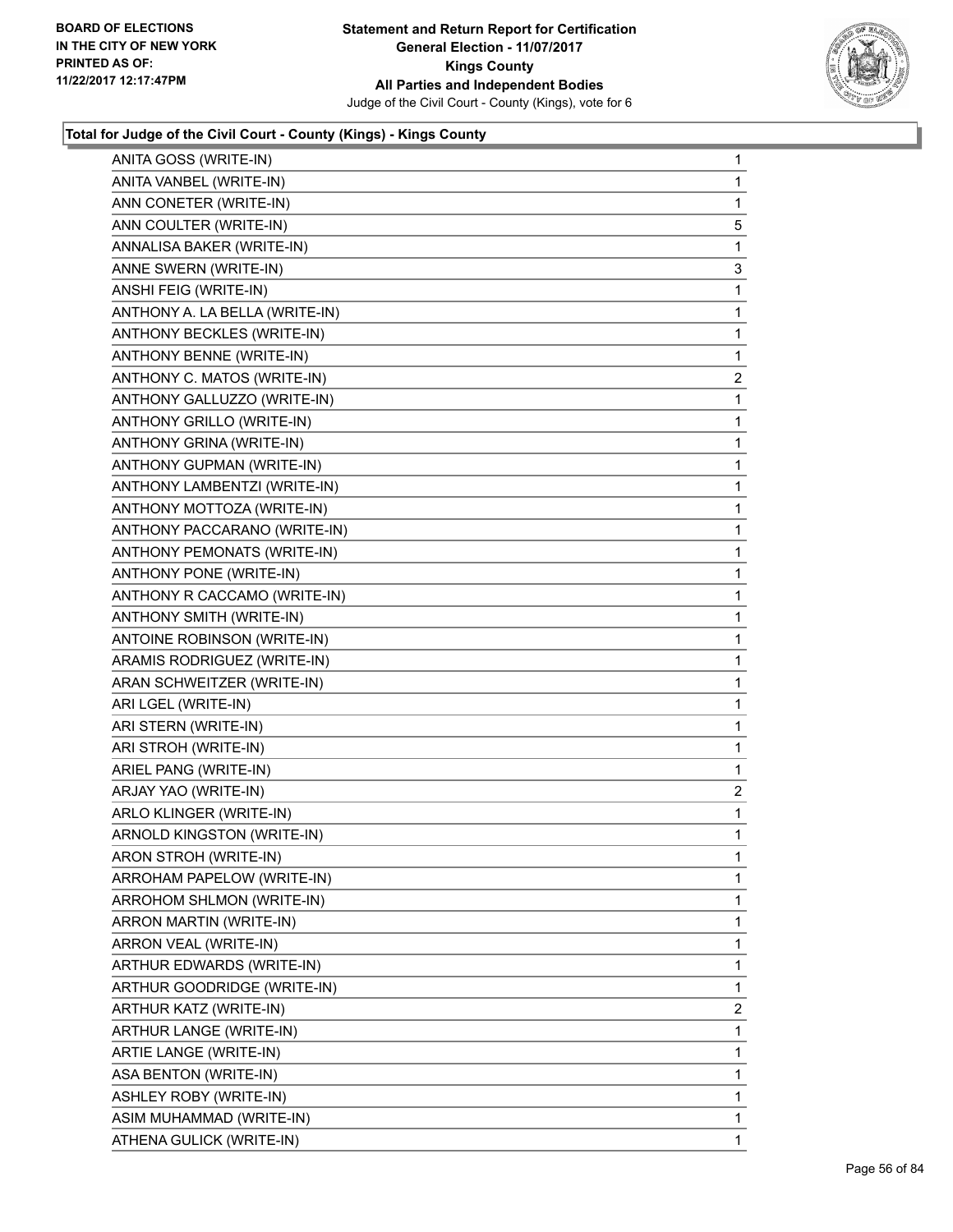

| AUDREY-JANE MORGAN (WRITE-IN)<br>AUROHOMM B B AUERBACH (WRITE-IN)<br>AUTHUY R. ESPOSITO (WRITE-IN)<br>AVERY SGORK (WRITE-IN)<br>AVI AGHAI (WRITE-IN) | $\mathbf{1}$<br>1<br>1<br>1 |
|------------------------------------------------------------------------------------------------------------------------------------------------------|-----------------------------|
|                                                                                                                                                      |                             |
|                                                                                                                                                      |                             |
|                                                                                                                                                      |                             |
|                                                                                                                                                      | 1                           |
| AVROM SHIA LANDAY (WRITE-IN)                                                                                                                         | 1                           |
| AYAL ROBKIN (WRITE-IN)                                                                                                                               | 1                           |
| AZALIA TORRES (WRITE-IN)                                                                                                                             | 1                           |
| BAE SHOHAM (WRITE-IN)                                                                                                                                | 1                           |
| BAHAR ANSARI (WRITE-IN)                                                                                                                              | 1                           |
| BAILER LEFKOWITZ (WRITE-IN)                                                                                                                          | 1                           |
| BARACK OBAMA (WRITE-IN)                                                                                                                              | 5                           |
| BARRETT ZACHARY (WRITE-IN)                                                                                                                           | 1                           |
| <b>BARRY FISHMAN (WRITE-IN)</b>                                                                                                                      | $\overline{c}$              |
| BASYA DONN (WRITE-IN)                                                                                                                                | 1                           |
| BASYA KASINITZ (WRITE-IN)                                                                                                                            | 1                           |
| BELL HOOKS (WRITE-IN)                                                                                                                                | 1                           |
| BELLA CASTRICONE (WRITE-IN)                                                                                                                          | 1                           |
| BELZER REBBE (WRITE-IN)                                                                                                                              | 1                           |
| BEN DAUS-HABERLE (WRITE-IN)                                                                                                                          | 1                           |
| <b>BEN SHAPIRO (WRITE-IN)</b>                                                                                                                        | 1                           |
| BEN WEPIN (WRITE-IN)                                                                                                                                 | 1                           |
| BEN ZION WEINFELD (WRITE-IN)                                                                                                                         | 1                           |
| BENCY MANDELL (WRITE-IN)                                                                                                                             | 1                           |
| BENJAMIN GREENFIELD (WRITE-IN)                                                                                                                       | 1                           |
| BENJAMIN HYMAN (WRITE-IN)                                                                                                                            | 1                           |
| BENJAMIN LIEBERMAN (WRITE-IN)                                                                                                                        | 1                           |
| BENJAMIN SUSSWEIN (WRITE-IN)                                                                                                                         | 1                           |
| BENTZIOR HALBERHAM (WRITE-IN)                                                                                                                        | 1                           |
| BENZION HENIG (WRITE-IN)                                                                                                                             | 1                           |
| BERNARD JACKWITZ (WRITE-IN)                                                                                                                          | 1                           |
| BERNICE ORDONEZ (WRITE-IN)                                                                                                                           | 1                           |
| BERNIE GUDDAHL (WRITE-IN)                                                                                                                            | 1                           |
| BERNIE SANDERS (WRITE-IN)                                                                                                                            | 7                           |
| BERNIE WILLIAMS (WRITE-IN)                                                                                                                           | 1                           |
| BETHANY PICKETT (WRITE-IN)                                                                                                                           | 1                           |
| BETTY ANN CANIZIO (WRITE-IN)                                                                                                                         | 1                           |
| BETZALEL SHLOMO GOLDBERG (WRITE-IN)                                                                                                                  | 1                           |
| BILL CLINTON (WRITE-IN)                                                                                                                              | $\overline{2}$              |
| BILL LYNN (WRITE-IN)                                                                                                                                 | 1                           |
| BILLY VALE (WRITE-IN)                                                                                                                                | 1                           |
| BINYEMIN BANDET (WRITE-IN)                                                                                                                           | 1                           |
| BINYOMIN CHAMFELZ (WRITE-IN)                                                                                                                         | 1                           |
| BLIMI YOFFE (WRITE-IN)                                                                                                                               | 1                           |
| BO DIETL (WRITE-IN)                                                                                                                                  | 5                           |
| BOB BAFFETT (WRITE-IN)                                                                                                                               | 1.                          |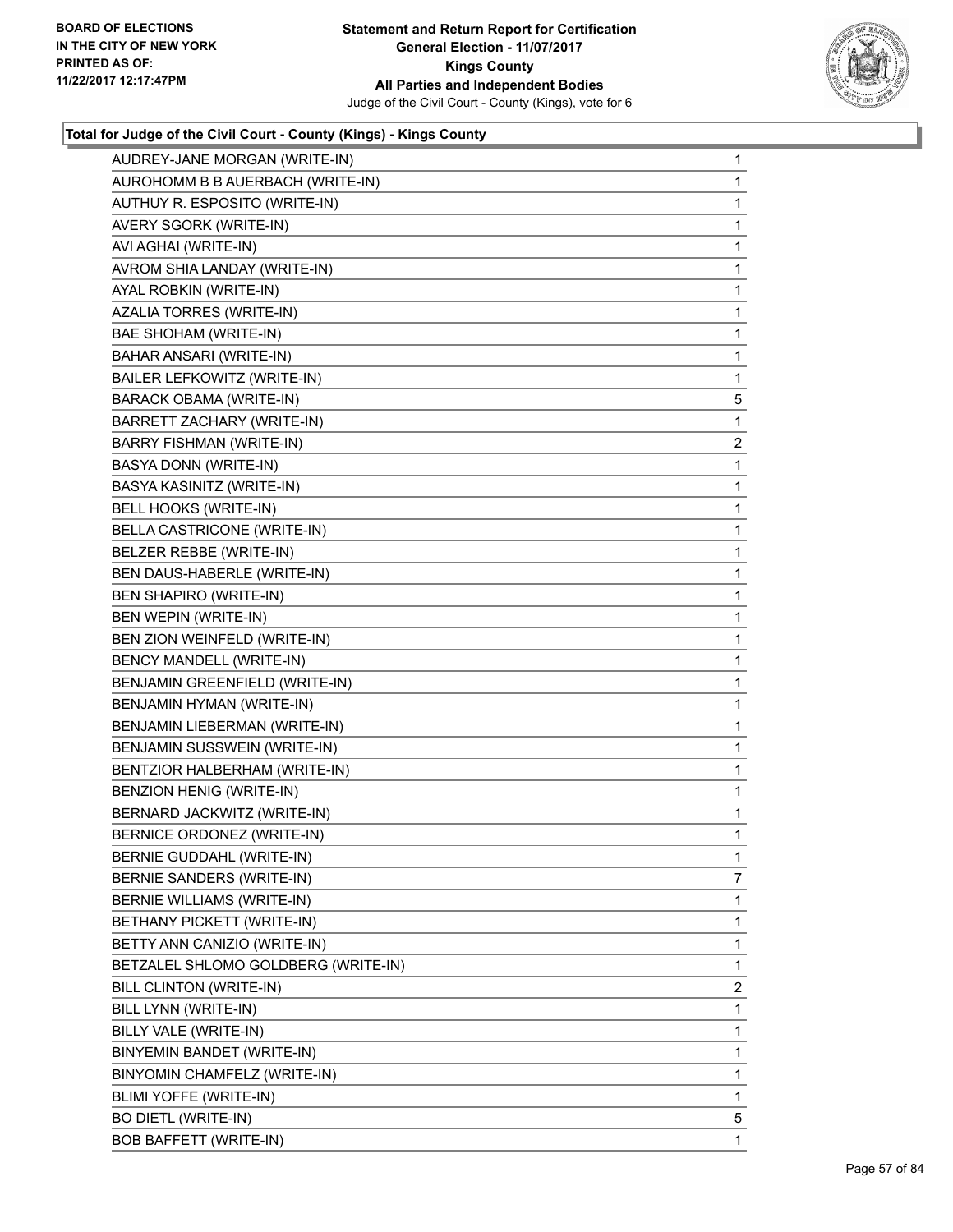

| BOBBY DEAN LEONG (WRITE-IN)          | $\mathbf 1$  |
|--------------------------------------|--------------|
| BOBBY RHYDEL (WRITE-IN)              | 1            |
| <b>BOJACK HORSEMAN (WRITE-IN)</b>    | 1            |
| BORIS KARSHILA (WRITE-IN)            | 1            |
| <b>BORIS SANTOS (WRITE-IN)</b>       | 1            |
| <b>BORIS STREMLIN (WRITE-IN)</b>     | 1            |
| <b>BORUCH STERNGLARIZ (WRITE-IN)</b> | 1            |
| BRACHA ROSENBERG (WRITE-IN)          | 1            |
| BRAD PARSLEY (WRITE-IN)              | 1            |
| BRADLEY DELCON (WRITE-IN)            | 1            |
| <b>BRANDON SMITH (WRITE-IN)</b>      | 1            |
| BRENARD NEWMAN (WRITE-IN)            | 1            |
| BRENDA LEE (WRITE-IN)                | 1            |
| BRENNA BONNER (WRITE-IN)             | 1            |
| BRIAN BELL (WRITE-IN)                | 1            |
| BRIAN LEHRER (WRITE-IN)              | $\mathbf{2}$ |
| <b>BRIDGET HEARN (WRITE-IN)</b>      | 1            |
| <b>BRITTANY CUCIO (WRITE-IN)</b>     | 1            |
| BRITTANY TROYE (WRITE-IN)            | 1            |
| <b>BROCHA POLL (WRITE-IN)</b>        | 1            |
| BRUCE HOROWITZ (WRITE-IN)            | 1            |
| BRUCE M. BALTER (WRITE-IN)           | $\mathbf{2}$ |
| <b>BRUCE PADRON (WRITE-IN)</b>       | 1            |
| <b>BRUCE WRIGHT (WRITE-IN)</b>       | 1            |
| BRYAN MASSINGALE (WRITE-IN)          | 1            |
| <b>BURT KOHN (WRITE-IN)</b>          | 1            |
| C. DAVID ELLIGERS (WRITE-IN)         | 1            |
| CAITLYN JOHNSON (WRITE-IN)           | 1            |
| CALLA MCCATHY (WRITE-IN)             | 1            |
| CALUM SIGG (WRITE-IN)                | 1            |
| CAMILLE BROWN (WRITE-IN)             | 1            |
| CAREY BERNSTEIN (WRITE-IN)           | 1            |
| CARL MURARO (WRITE-IN)               | 1            |
| CARLOS CARDANA (WRITE-IN)            | 1            |
| CARLOS MALGAR (WRITE-IN)             | 1            |
| CARMEN SIHILOU (WRITE-IN)            | 1            |
| CAROL JONES (WRITE-IN)               | 1            |
| CAROL LIPTON (WRITE-IN)              | 1            |
| CAROLYN ANDREWS (WRITE-IN)           | 1            |
| CARONE BEDEAU (WRITE-IN)             | 1            |
| CARRIE TEICNER (WRITE-IN)            | 1            |
| CARRIE UNDERWOOD (WRITE-IN)          | 1            |
| CARY NOSOWITZ (WRITE-IN)             | 1            |
| CATHERINE SHIN (WRITE-IN)            | 1            |
| CATHERINE VOSO (WRITE-IN)            | 1            |
| CATHY LAU HUNT (WRITE-IN)            | $\mathbf 1$  |
|                                      |              |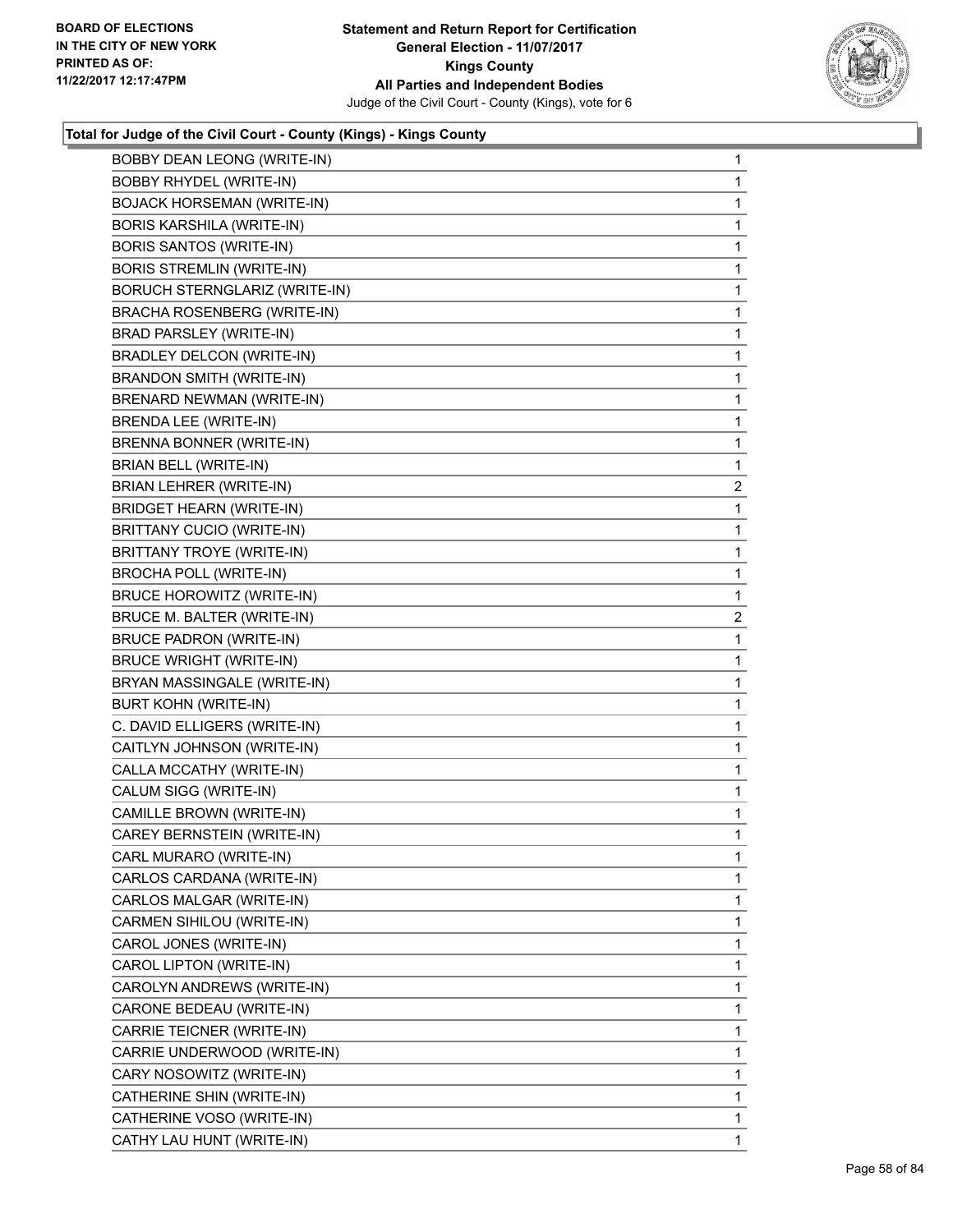

| CHAD MURRY (WRITE-IN)             | 1            |
|-----------------------------------|--------------|
| CHAIM BERGMAN (WRITE-IN)          | 1            |
| CHAIM BRODT (WRITE-IN)            | 1            |
| CHAIM ELISHA EISEN (WRITE-IN)     | 1            |
| CHAIM FLEISCHER (WRITE-IN)        | 1            |
| CHAIM FRIED (WRITE-IN)            | 1            |
| CHAIM GROSS (WRITE-IN)            | 1            |
| CHAIM KRAUSS (WRITE-IN)           | 1            |
| CHAIM MANDELL (WRITE-IN)          | 1            |
| CHAIM SHIG LEZER (WRITE-IN)       | 1            |
| CHAIM SUMNER (WRITE-IN)           | 1            |
| CHAIM TWERSKI (WRITE-IN)          | 1            |
| CHAM CARCENTA (WRITE-IN)          | 1            |
| CHAM KITEWITS (WRITE-IN)          | 1            |
| CHANA HEIMFELD (WRITE-IN)         | 1            |
| CHANA SCHAFFER (WRITE-IN)         | 1            |
| CHANA WEINREICH (WRITE-IN)        | 1            |
| CHANI WEBER (WRITE-IN)            | 1            |
| CHANINA SPERLIN (WRITE-IN)        | 1            |
| CHARLES FINKELSTEIN (WRITE-IN)    | 4            |
| CHARLES KNAPP (WRITE-IN)          | 1            |
| CHARLES OTEY (WRITE-IN)           | 1            |
| CHARLIE TAFOYA (WRITE-IN)         | 1            |
| CHAS RAGAN (WRITE-IN)             | 1            |
| CHAYA DONN (WRITE-IN)             | 1            |
| CHAYA PEREL WEINBERG (WRITE-IN)   | 1            |
| CHAYELE YGEL (WRITE-IN)           | 1            |
| CHENI ZUCKS (WRITE-IN)            | 1            |
| CHERYL GONZALEZ (WRITE-IN)        | 1            |
| CHERYL PERROTTA (WRITE-IN)        | 1            |
| CHEZKY SHIFF (WRITE-IN)           | 1            |
| CHOMIE ROTHENBERG (WRITE-IN)      | 1            |
| CHRIS BOSH (WRITE-IN)             | 1            |
| CHRIS KREULIC (WRITE-IN)          | $\mathbf{1}$ |
| CHRIS SNOW (WRITE-IN)             | 1            |
| CHRISTINA DORTO (WRITE-IN)        | 1            |
| CHRISTINE KROBER (WRITE-IN)       | 1            |
| CHRISTINE SISTO (WRITE-IN)        | 2            |
| CHRISTOPHER CANTWELL (WRITE-IN)   | 1            |
| CHRISTOPHER DEHL (WRITE-IN)       | 1            |
| CHRISTOPHER HANNAN (WRITE-IN)     | 1            |
| CHRISTOPHER L BONEY SR (WRITE-IN) | 1            |
| CHRISTOPHER M. BERNDT (WRITE-IN)  | 1            |
| CHRISTOPHER NEFF (WRITE-IN)       | 1            |
| CHRISTOPHER REID (WRITE-IN)       | 3            |
| CHRISTOPHER REILY (WRITE-IN)      | 1            |
|                                   |              |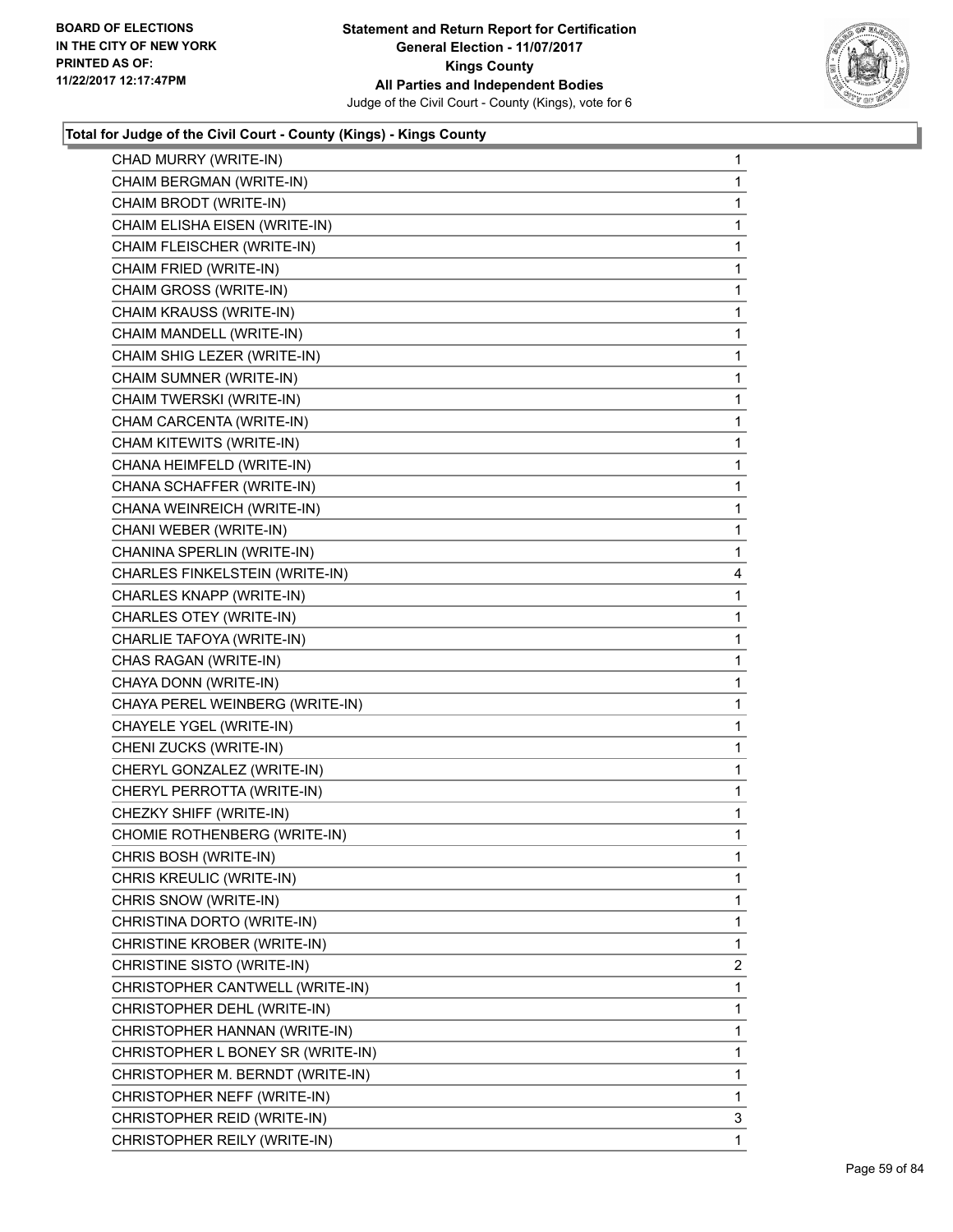

| CHRISTOPHER WASMET (WRITE-IN)     | 1            |
|-----------------------------------|--------------|
| CHRISTOS KAKOUROS (WRITE-IN)      | 1            |
| CHUMI SCHWEITZER (WRITE-IN)       | 1            |
| CHUMY IGEL (WRITE-IN)             | 1            |
| CINTHIA LORI BIZARRIO (WRITE-IN)  | 1            |
| CLAIRE JORDIN (WRITE-IN)          | $\mathbf{1}$ |
| CLARENCE NORMAN (WRITE-IN)        | 1            |
| CLAUDE EARL DEWITT (WRITE-IN)     | 1            |
| CLAY BALLARD (WRITE-IN)           | 1            |
| CLAY TRAVIS (WRITE-IN)            | 1            |
| CLIO FRIEDMAN (WRITE-IN)          | 1            |
| COLIN CADY (WRITE-IN)             | $\mathbf{1}$ |
| COLIN MOORE (WRITE-IN)            | 1            |
| <b>COLIN WILLIAMS (WRITE-IN)</b>  | 1            |
| COLIN WRIGHT (WRITE-IN)           | 1            |
| <b>COLLEEN BRENNEN (WRITE-IN)</b> | 1            |
| <b>COLLEEN FECHNER (WRITE-IN)</b> | 1            |
| <b>COREY LONERIE (WRITE-IN)</b>   | $\mathbf{1}$ |
| CORNEL WESR (WRITE-IN)            | 1            |
| <b>COURTNEY MAIMON (WRITE-IN)</b> | 1            |
| CRAIG BEEMAN (WRITE-IN)           | 1            |
| CRAIG GIUFFRE (WRITE-IN)          | 1            |
| CURRIE JORDAN BROWNER (WRITE-IN)  | 1            |
|                                   |              |
| <b>CURT IIAMS (WRITE-IN)</b>      | 6            |
| DALE COOPER (WRITE-IN)            | 1            |
| DALE ROMAN (WRITE-IN)             | 1            |
| DAN HAGAVICH (WRITE-IN)           | 1            |
| DAN HALLORAIN (WRITE-IN)          | 1            |
| DAN LEHMAN (WRITE-IN)             | $\mathbf{1}$ |
| DANIEL BLATTO (WRITE-IN)          | 3            |
| DANIEL F. WHITE (WRITE-IN)        | 1            |
| DANIEL FIGLIN (WRITE-IN)          | $\mathbf{1}$ |
| DANIEL HELLBERG (WRITE-IN)        | 1            |
| DANIEL KLEIN (WRITE-IN)           | 1            |
| DANIEL O'NIELL (WRITE-IN)         | 1            |
| DANIEL PERRY (WRITE-IN)           | 1            |
| DANIEL POLLACK (WRITE-IN)         | 1            |
| DANIEL RAMOS (WRITE-IN)           | 1            |
| DANIEL UULF (WRITE-IN)            | 1            |
| DANIELLE FISTHATTI (WRITE-IN)     | 1            |
| DANIELLE SERED (WRITE-IN)         | 1            |
| DARIUS WADIA (WRITE-IN)           | 1            |
| DARREN M. ALBANESE (WRITE-IN)     | 1            |
| DAVD SIMON BRANDLER (WRITE-IN)    | 1            |
| DAVE STURM (WRITE-IN)             | 1            |
| DAVI BRUNO (WRITE-IN)             | 1            |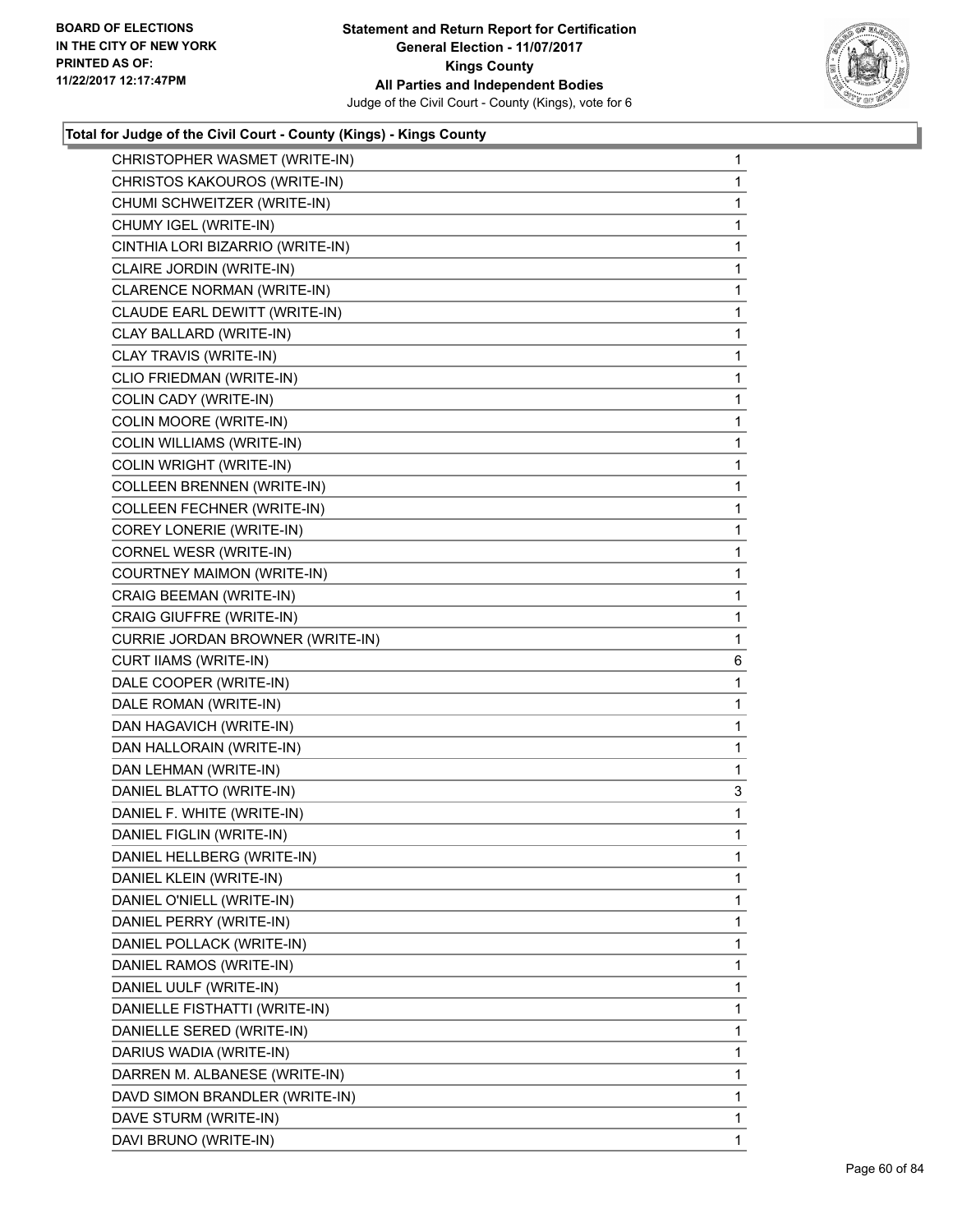

| DAVI WEISS (WRITE-IN)          | 1  |
|--------------------------------|----|
| DAVID AUGUSTUS BALL (WRITE-IN) | 1  |
| DAVID AUSCH (WRITE-IN)         | 1  |
| DAVID BALKIND (WRITE-IN)       | 1  |
| DAVID BALL (WRITE-IN)          | 1  |
| DAVID CARONTE (WRITE-IN)       | 1  |
| DAVID COLEMAN (WRITE-IN)       | 1  |
| DAVID CORBIN (WRITE-IN)        | 1  |
| DAVID DANUITZ (WRITE-IN)       | 1  |
| DAVID E FRAZY (WRITE-IN)       | 1  |
| DAVID E. LELFER (WRITE-IN)     | 1  |
| DAVID FALCON (WRITE-IN)        | 1  |
| DAVID GREENFIELD (WRITE-IN)    | 3  |
| DAVID HAGER (WRITE-IN)         | 1  |
| DAVID HARARI-RAFIEL (WRITE-IN) | 1  |
| DAVID HERSHORITZ (WRITE-IN)    | 1  |
| DAVID I SCHMIDE (WRITE-IN)     | 1  |
| DAVID INNES (WRITE-IN)         | 1  |
| DAVID JACOBS (WRITE-IN)        | 1  |
| DAVID KALIKHMAN (WRITE-IN)     | 1  |
| DAVID KLEN (WRITE-IN)          | 1  |
| DAVID MAYER (WRITE-IN)         | 1  |
| DAVID MCCATHY (WRITE-IN)       | 1  |
| DAVID NORTON (WRITE-IN)        | 1  |
| DAVID PEPPER (WRITE-IN)        | 21 |
| DAVID POVLOV (WRITE-IN)        | 1  |
| DAVID RANKIN (WRITE-IN)        | 1  |
| DAVID REINER (WRITE-IN)        | 1  |
| DAVID ROTHENBERG (WRITE-IN)    | 1  |
| DAVID ROTTENBURG (WRITE-IN)    | 1  |
| DAVID SCHMIDE (WRITE-IN)       | 1  |
| DAVID SCHWEITZER (WRITE-IN)    | 1  |
| DAVID SILBERMAN (WRITE-IN)     | 1  |
| DAVID STONZ (WRITE-IN)         | 1  |
| DAVID STOROBIN (WRITE-IN)      | 2  |
| DAVID STROUGHGEL (WRITE-IN)    | 1  |
| DAVID TUBBS (WRITE-IN)         | 1  |
| DAVID WEINBERGER (WRITE-IN)    | 1  |
| DAVID WEIUSACH (WRITE-IN)      | 1  |
| DAWN WILLIAMS (WRITE-IN)       | 1  |
| DEAN FORREST (WRITE-IN)        | 1  |
| DEBBIE BECHER (WRITE-IN)       | 1  |
| DEBBIE PACKER (WRITE-IN)       | 1  |
|                                |    |
| DEBORAH GRUSSO (WRITE-IN)      | 1  |
| DELBERT BLAIR (WRITE-IN)       | 1  |
| DENNIS HOUDEK (WRITE-IN)       | 1  |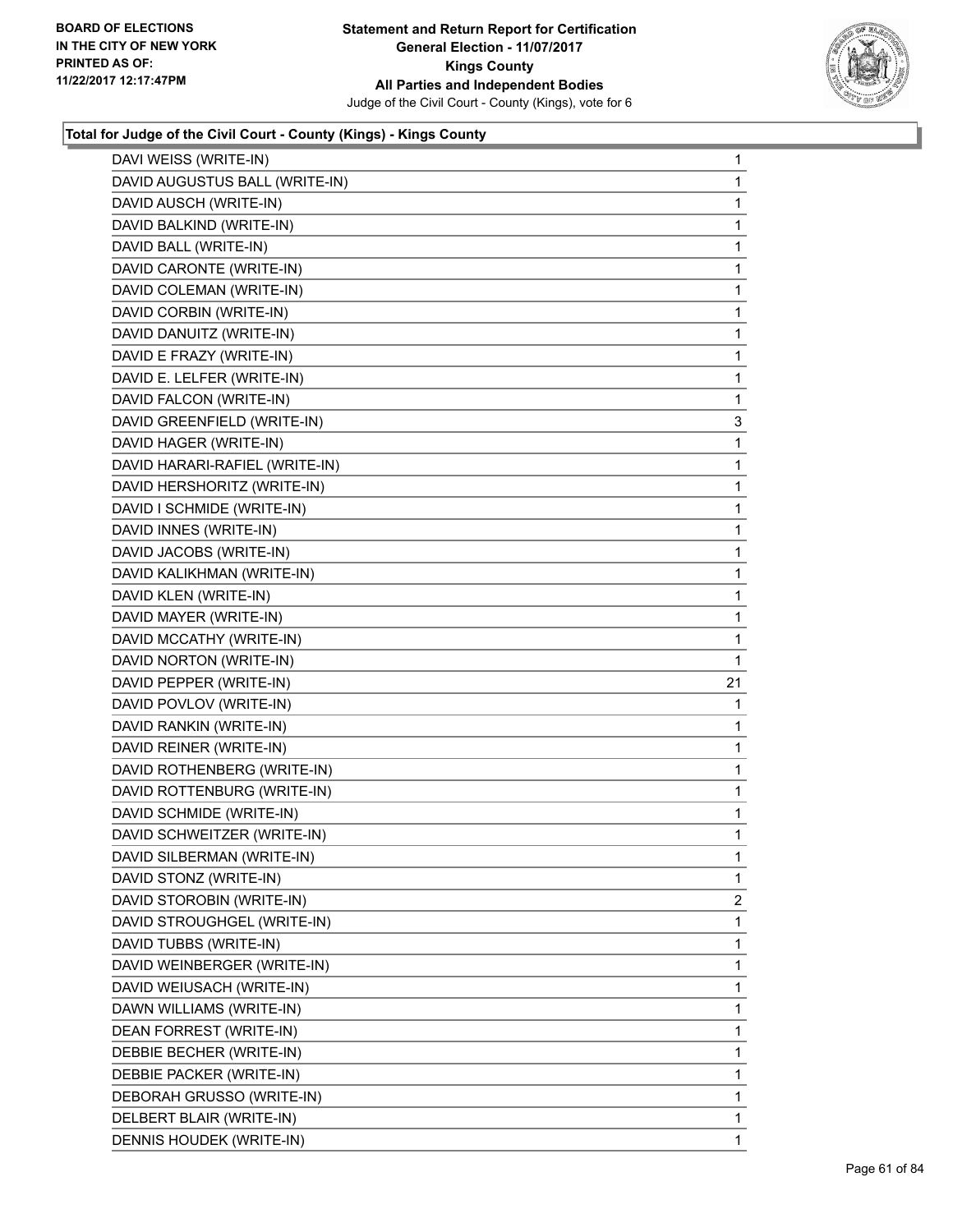

| DENNIS KUCINICH (WRITE-IN)     | $\mathbf{1}$   |
|--------------------------------|----------------|
| DEREK GROSS (WRITE-IN)         | 1              |
| DEREK JETER (WRITE-IN)         | 1              |
| DERREL LARND (WRITE-IN)        | $\mathbf 1$    |
| DESIREE HAMILTON (WRITE-IN)    | 1              |
| DESMOND GREEN (WRITE-IN)       | 1              |
| DEVAROH KAHN (WRITE-IN)        | 1              |
| DEVORAH P GOLDBERG (WRITE-IN)  | 1              |
| DIANA GRAHAM-BROGAN (WRITE-IN) | 1              |
| DIANA SCHOZET (WRITE-IN)       | $\mathbf 1$    |
| DIANA SEREBRENIK (WRITE-IN)    | 1              |
| DIANA ZECHOWSKI (WRITE-IN)     | 1              |
| DIANE LABELLA (WRITE-IN)       | 1              |
| DIANE LOWE (WRITE-IN)          | 1              |
| DIANE QUINN (WRITE-IN)         | 1              |
| DICK GREGORY (WRITE-IN)        | 1              |
| DION DIMUCCI (WRITE-IN)        | 1              |
| DJORDJE CARAN (WRITE-IN)       | 1              |
| DOMINIC J. FAMILAR (WRITE-IN)  | 1              |
| DOMMINIF NAPOHANO (WRITE-IN)   | 1              |
| DON JOHNSON (WRITE-IN)         | 1              |
| DONALD TRUMP (WRITE-IN)        | 18             |
| DONALD TRUMP JR. (WRITE-IN)    | 2              |
| DONNA BAMBURRY (WRITE-IN)      | 1              |
| DOROTHY CARROLL (WRITE-IN)     | 1              |
| DOROTHY SIEGEL (WRITE-IN)      | 1              |
| DOUGLAS APPLE (WRITE-IN)       | 1              |
| DOUGLAS OFFERMAN (WRITE-IN)    | 1              |
| DOV GRAVS (WRITE-IN)           | 1              |
| DOV HIKIND (WRITE-IN)          | 3              |
| DRITA MRIZA (WRITE-IN)         | 1              |
| DUETIN NECKLES (WRITE-IN)      | 1              |
| DUNCAN GRANT (WRITE-IN)        | 1              |
| DWAYNE WADE (WRITE-IN)         | $\overline{2}$ |
| DWIGHT KENWOOD (WRITE-IN)      | $\mathbf 1$    |
| DYLANN ROOF (WRITE-IN)         | 1              |
| DYNISHAD GRESS (WRITE-IN)      | 1              |
| EARLINE MENSAH (WRITE-IN)      | 2              |
| ED ALKIN (WRITE-IN)            | 1              |
| ED DORNEY (WRITE-IN)           | 1              |
| ED FRIEDMAN (WRITE-IN)         | 1              |
| ED GEIN (WRITE-IN)             | 1              |
| EDDY BUSH (WRITE-IN)           | 1              |
| EDE A. FOX (WRITE-IN)          | 1              |
| EDWARD ALEKSEY (WRITE-IN)      | 1              |
| EDWARD HARLEM (WRITE-IN)       | $\mathbf{1}$   |
|                                |                |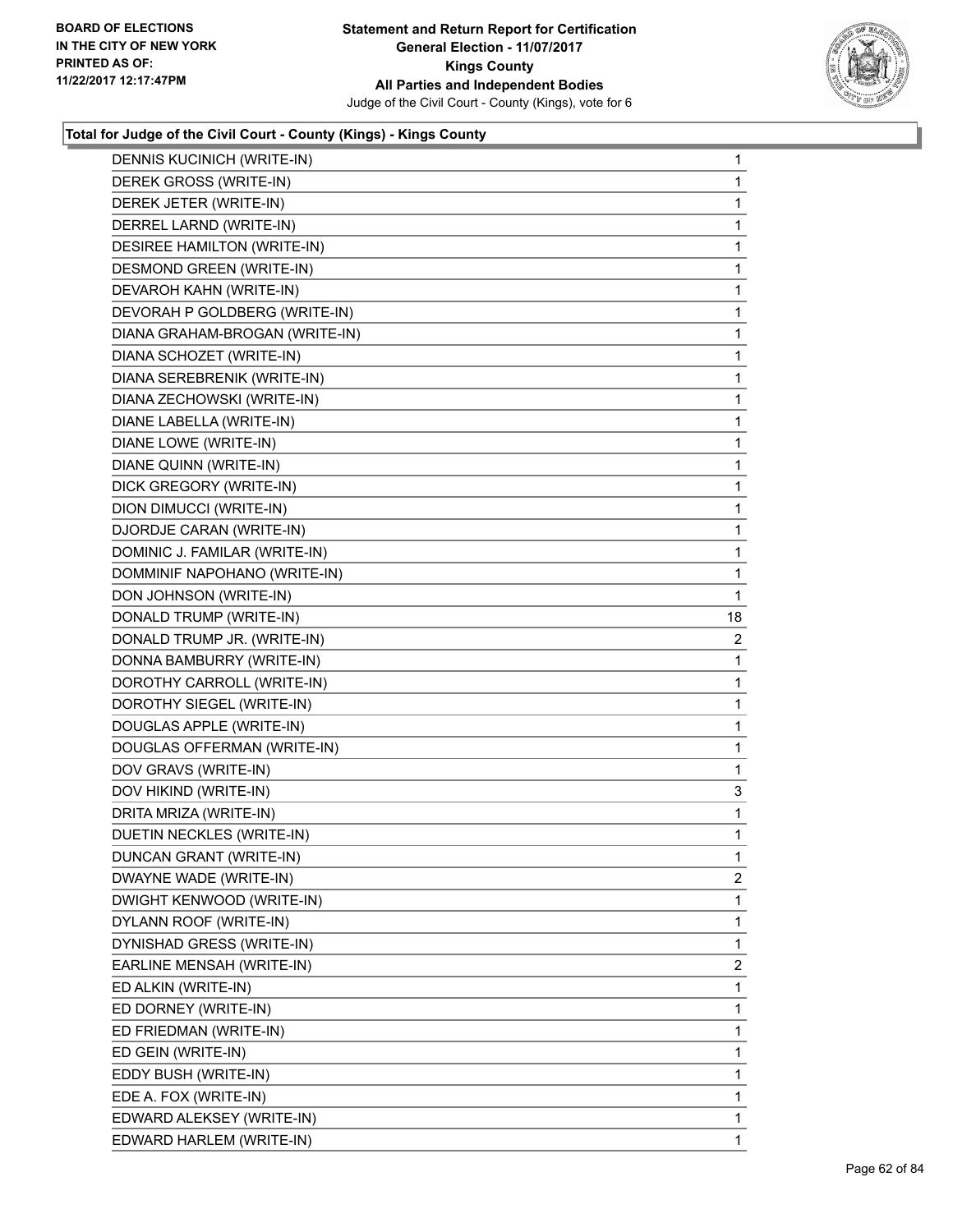

| EDWARD JOSEPHSON (WRITE-IN)        | 1              |
|------------------------------------|----------------|
| EDWARD KORSINSKY (WRITE-IN)        | 1              |
| EDWARD LEHMAN (WRITE-IN)           | 1              |
| EDWARD OPPER (WRITE-IN)            | 1              |
| EDWARD TILON (WRITE-IN)            | 1              |
| EFRAIM LEITNER (WRITE-IN)          | 1              |
| EIFO FEIVISH (WRITE-IN)            | 1              |
| EILEEN LONG (WRITE-IN)             | 1              |
| ELAINE HOLLOW (WRITE-IN)           | 1              |
| ELAINE SCHACK RODRIGUEZ (WRITE-IN) | 1              |
| ELAN JURADO (WRITE-IN)             | 1              |
| ELCHONE WEISS (WRITE-IN)           | 1              |
| ELE FEREYC (WRITE-IN)              | 1              |
| ELEANOR ADELSTEIN (WRITE-IN)       | 1              |
| ELENA BARON (WRITE-IN)             | 6              |
| ELI MANNING (WRITE-IN)             | $\overline{a}$ |
| ELI SOMENSCHEIN (WRITE-IN)         | 1              |
| ELIEECER AUSCH (WRITE-IN)          | 1              |
| ELIEZER VOGEL (WRITE-IN)           | 1              |
| ELIMELECH LEIBOWITZ (WRITE-IN)     | 1              |
| ELIOT GOLDBERG (WRITE-IN)          | 1              |
| ELISER GNSBURG (WRITE-IN)          | 1              |
| ELISHA RUBIN (WRITE-IN)            | 1              |
| ELIZA FOLMANT (WRITE-IN)           | 1              |
| ELIZA SAMPSON (WRITE-IN)           | 1              |
| ELIZABETH HOLTZMAN (WRITE-IN)      | 1              |
| ELKA F. KUPCZYK (WRITE-IN)         | 1              |
| ELLEN DEGENERES (WRITE-IN)         | 1              |
| ELLEN GARFFEO (WRITE-IN)           | 1              |
| ELLEN JONES (WRITE-IN)             | 1              |
| ELLEN VERRENGIA (WRITE-IN)         | 1              |
| ELLIOT GOLDBERG (WRITE-IN)         | 1              |
| ELLIOT SPITZER (WRITE-IN)          | 1              |
| ELUZER FASTER (WRITE-IN)           | 1              |
| EMIUT STITELMAN (WRITE-IN)         | 1              |
| EMMA CATERINE (WRITE-IN)           | 1              |
| ERIC CARTER (WRITE-IN)             | 1              |
| ERIC LEB (WRITE-IN)                | 1              |
| ERIC MCCARTMAN (WRITE-IN)          | 1              |
| ERIC RITO (WRITE-IN)               | 1              |
| ERIC THOMSON (WRITE-IN)            | 1              |
| ERIK KIHSS (WRITE-IN)              | 1              |
| ERNST BURGNINE (WRITE-IN)          | 1              |
| ERROL LEWIS (WRITE-IN)             | 1              |
| ESTHER BERGMAN (WRITE-IN)          | 1              |
| ESTHER C. REINER (WRITE-IN)        | 1              |
|                                    |                |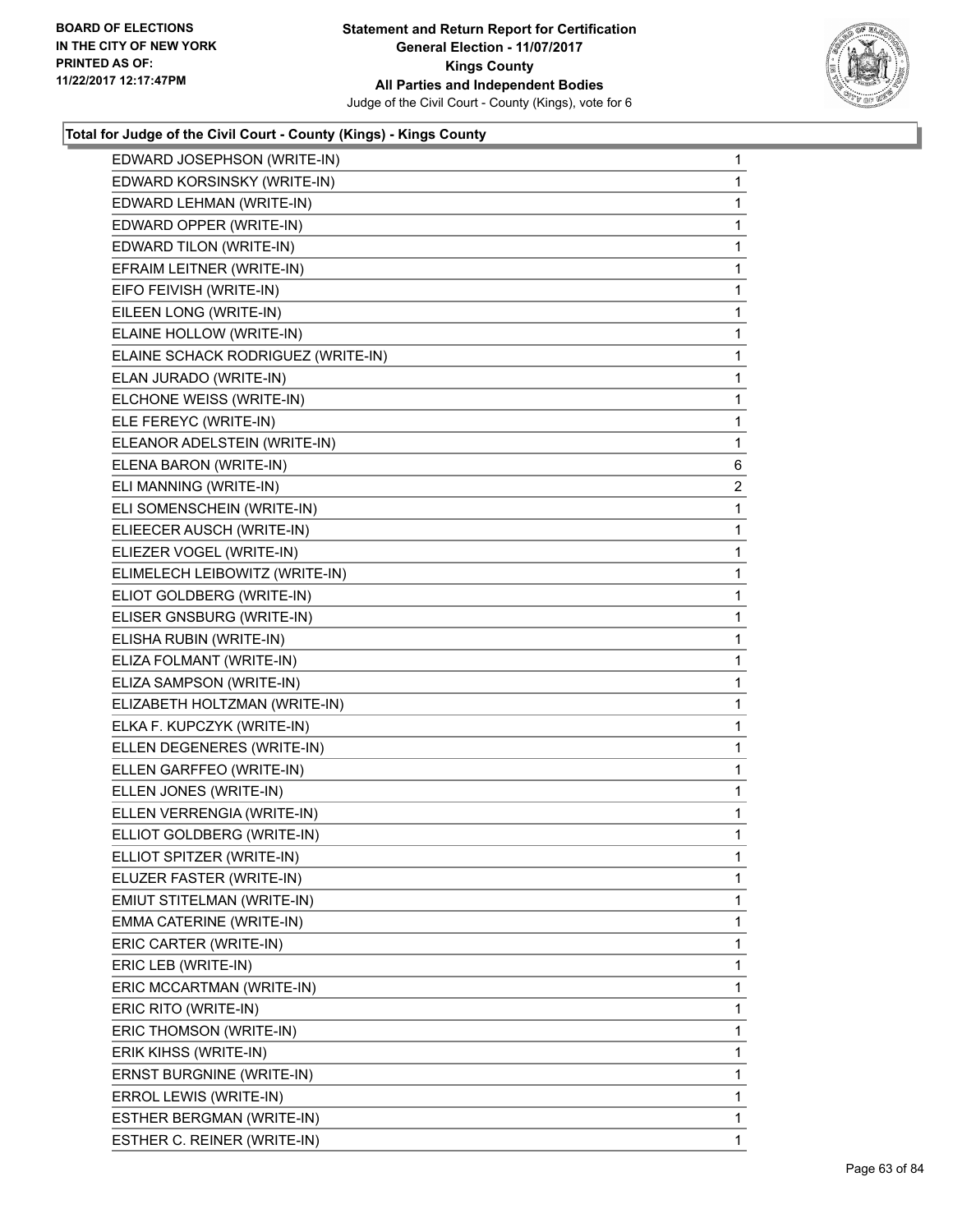

| ESTHER CAIRE (WRITE-IN)           | 1              |
|-----------------------------------|----------------|
| ESTHER GOLDSTEIN (WRITE-IN)       | 1              |
| ESTHER LANDOW (WRITE-IN)          | 1              |
| ESTHER STACHELL (WRITE-IN)        | $\overline{c}$ |
| ESTI HARTMAN (WRITE-IN)           | 1              |
| ETHAN LUSTIG-ELGABLY (WRITE-IN)   | 1              |
| EUGENE FASTOOK (WRITE-IN)         | 1              |
| EUGENE J.SOMERMAN (WRITE-IN)      | 1              |
| EUGENE LEE (WRITE-IN)             | 1              |
| EVE EISIG (WRITE-IN)              | 1              |
| EVELYN BERELOWITZ (WRITE-IN)      | 1              |
| EZRA Y. WEINBERGER (WRITE-IN)     | 1              |
| FANNI KORZEG (WRITE-IN)           | 1              |
| FARRELL DOBBS (WRITE-IN)          | 1              |
| FEBEE ZUCKS (WRITE-IN)            | 1              |
| FEDENERCK MAGA (WRITE-IN)         | 1              |
| FLORENCE ZEITOUNI (WRITE-IN)      | 1              |
| FNN PETTE (WRITE-IN)              | 1              |
| FORREST FURL (WRITE-IN)           | 5              |
| FRAIDA YITTY KLEIN (WRITE-IN)     | 1              |
| FRAIDY HEIMFELD (WRITE-IN)        | 1              |
| FRANCES ORTIZ (WRITE-IN)          | 1              |
| FRANCESCA CUTRONE (WRITE-IN)      | 8              |
| FRANCISCO ARRIAGA (WRITE-IN)      | 1              |
| FRANCO CRESS WEISHING (WRITE-IN)  | 1              |
| FRANCOZ ALDFORE (WRITE-IN)        | 1              |
| FRANK ARRIAGA (WRITE-IN)          | 1              |
| FRANK BAIO (WRITE-IN)             | 1              |
| FRANK LOPEZ (WRITE-IN)            | 1              |
| FRANK MAAS (WRITE-IN)             | 1              |
| FRANK RETHNK (WRITE-IN)           | 1              |
| FRANK SEDDIO (WRITE-IN)           | 1              |
| FRANK X ITELLER (WRITE-IN)        | 1              |
| FRANKIE RUSSO (WRITE-IN)          | 1              |
| FRANKLIN HIRSCH (WRITE-IN)        | 1              |
| FRANKLIN STARR (WRITE-IN)         | 1              |
| FRED HAMPTON (WRITE-IN)           | 1              |
| FREDDY CANNON (WRITE-IN)          | 1              |
| FREDERICK C. ARRIAGA (WRITE-IN)   | 48             |
| FREIDY GOLDSTEIN (WRITE-IN)       | 1              |
| FREYA ROSENSTEIN (WRITE-IN)       | 1              |
| FUAD RASULOV (WRITE-IN)           | 1              |
| FUSE MILLER (WRITE-IN)            | 1              |
|                                   |                |
| GABNEL BOSSKILA (WRITE-IN)        | 1              |
| <b>GABRIEL VENTURA (WRITE-IN)</b> | 1              |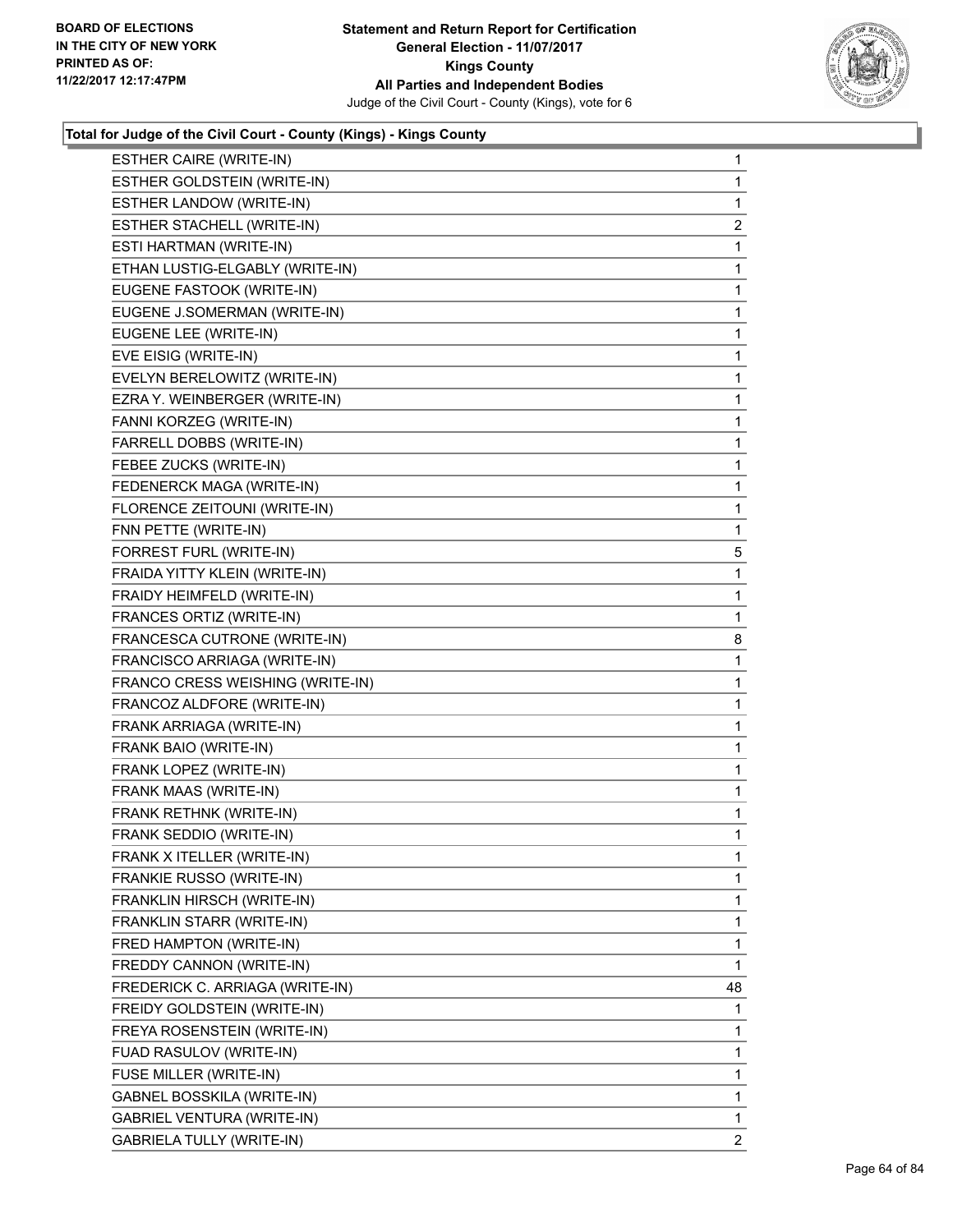

| <b>GADON HADLETT (WRITE-IN)</b>     | 1            |
|-------------------------------------|--------------|
| GAGINA SILBER (WRITE-IN)            | 1            |
| GALINA SHPEKFOGER (WRITE-IN)        | $\mathbf{1}$ |
| <b>GARTH THOMPSON (WRITE-IN)</b>    | 1            |
| GARY DELLABATE (WRITE-IN)           | 1            |
| GARY KALMIN (WRITE-IN)              | 1            |
| GAVRIEL I. GAURIELOV (WRITE-IN)     | 1            |
| <b>GEORGE BOGDAN (WRITE-IN)</b>     | 1            |
| GEORGE BUSH, SR. (WRITE-IN)         | $\mathbf{1}$ |
| <b>GEORGE M. FONTAG (WRITE-IN)</b>  | 1            |
| <b>GEORGE SMITH (WRITE-IN)</b>      | $\mathbf{2}$ |
| <b>GEORGE SPUNAKOS (WRITE-IN)</b>   | 1            |
| GEORGE W. BUSH (WRITE-IN)           | 1            |
| GEORGE ZILOGY (WRITE-IN)            | 1            |
| <b>GERARD HATHAWAY (WRITE-IN)</b>   | $\mathbf{1}$ |
| <b>GERARD KELLY (WRITE-IN)</b>      | 1            |
| <b>GERARD MCCOBE (WRITE-IN)</b>     | 1            |
| GERARDO BANNIOS (WRITE-IN)          | 1            |
| <b>GERORD KEOGH (WRITE-IN)</b>      | 1            |
| <b>GERSHON FLUK (WRITE-IN)</b>      | 1            |
| <b>GERY TODD CERTAIN (WRITE-IN)</b> | $\mathbf{1}$ |
| <b>GETZEL SEGEL (WRITE-IN)</b>      | 1            |
| GIDEON OLIVER (WRITE-IN)            | 1            |
| GIEEY AUSCH (WRITE-IN)              | $\mathbf 1$  |
| GINA ABADI (WRITE-IN)               | 2            |
| GINA KEATLEY (WRITE-IN)             | 1            |
| GINGER JACKSON (WRITE-IN)           | $\mathbf{1}$ |
| GITTY LEITNER (WRITE-IN)            | 1            |
| GLENN KUSHEL (WRITE-IN)             | 1            |
| <b>GOLDY GOTTESMAN (WRITE-IN)</b>   | 1            |
| <b>GORDON LIDDS (WRITE-IN)</b>      | 1            |
| <b>GORE VIDAL (WRITE-IN)</b>        | 1            |
| <b>GRAINNE O'NEIL (WRITE-IN)</b>    | 1            |
| <b>GREG HARRIS (WRITE-IN)</b>       | 1            |
| <b>GREGG WOLF JAMES (WRITE-IN)</b>  | 1            |
| GREGORY AZZARETTI (WRITE-IN)        | $\mathbf{1}$ |
| <b>GREGORY BLATTO (WRITE-IN)</b>    | 2            |
| <b>GREGORY HEART (WRITE-IN)</b>     | 1            |
| GULDIE HUBER (WRITE-IN)             | 1            |
| HADASSA H. NEWMAN (WRITE-IN)        | 1            |
| HADASSAH KAHN (WRITE-IN)            | 1            |
| HARLAN ELLISON (WRITE-IN)           | $\mathbf{1}$ |
| HARLEY DAVIDSON (WRITE-IN)          | 1            |
| HAROLD TISCHLER (WRITE-IN)          | 3            |
| HARRISON WILTON (WRITE-IN)          | 1            |
| HARRY BAILEY (WRITE-IN)             | $\mathbf{1}$ |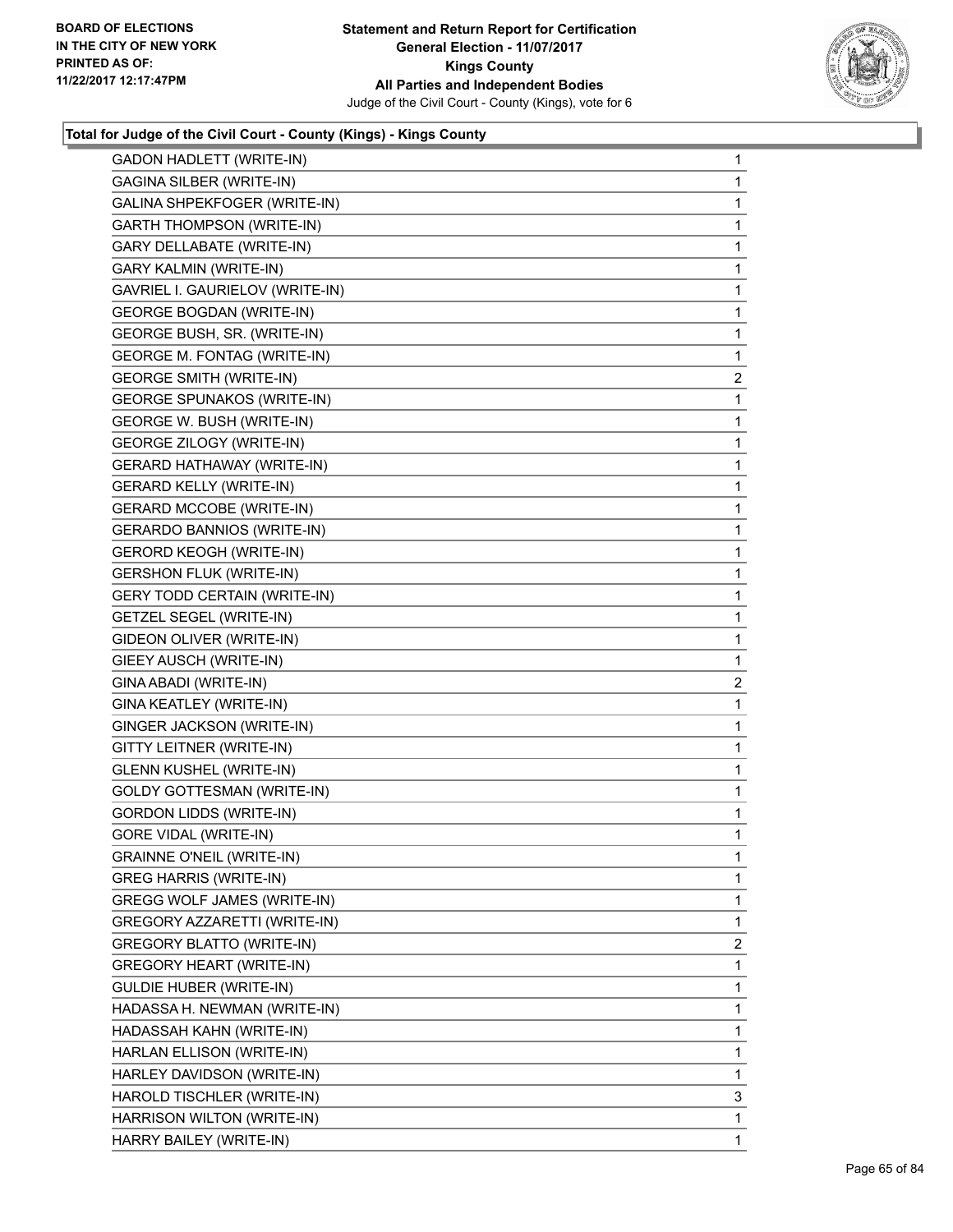

| HARRY FRIEFELD (WRITE-IN)         | $\mathbf{1}$   |
|-----------------------------------|----------------|
| HARRY PAPAGEORGE (WRITE-IN)       | 1              |
| HARRY ROPOIORCH (WRITE-IN)        | 1              |
| HARRY WEINSTEIN (WRITE-IN)        | 1              |
| HARVEY PORIS (WRITE-IN)           | $\mathbf{2}$   |
| HEATHER CARVER (WRITE-IN)         | 1              |
| HEATHER O'BRIEN (WRITE-IN)        | 1              |
| HEIDI C CESARE (WRITE-IN)         | 1              |
| HEIDI EWING (WRITE-IN)            | 1              |
| HEIHECH BARNORIN (WRITE-IN)       | 1              |
| HEMALEE PATEL (WRITE-IN)          | 1              |
| HENDRICK CLARK (WRITE-IN)         | 1              |
| HENRIK LUNDQUIST (WRITE-IN)       | 1              |
| HENRY MANDELL (WRITE-IN)          | 1              |
| HENRY VOSO (WRITE-IN)             | 1              |
| HENY ROSENBERG (WRITE-IN)         | 1              |
| HERBERT WATSON (WRITE-IN)         | 1              |
| HERMAN KATZ (WRITE-IN)            | 1              |
| HERSEHEL KULAFISDY (WRITE-IN)     | 1              |
| HERSH TEITELBAUM (WRITE-IN)       | 1              |
| HIDOBE MEEISOU (WRITE-IN)         | 1              |
| HILLARY CLINTON (WRITE-IN)        | 2              |
| HILLARY RICHARDS (WRITE-IN)       | 1              |
| HINDA EISENBERG (WRITE-IN)        | 1              |
| HOLET PALMERI (WRITE-IN)          | 1              |
| HOMER RICHARDSON (WRITE-IN)       | 1              |
| HOWARD STERN (WRITE-IN)           | $\overline{7}$ |
| HOWIE HAWKINS (WRITE-IN)          | 1              |
| IAN DAWSON (WRITE-IN)             | 1              |
| IAN KELLY (WRITE-IN)              | 1              |
| IAN RANDAL STROCK (WRITE-IN)      | 3              |
| IDA B WELLS (WRITE-IN)            | 1              |
| <b>IGGY DONAHUE (WRITE-IN)</b>    | 1              |
| INNA VERNIKOR (WRITE-IN)          | 1              |
| IRA ZORNBERG (WRITE-IN)           | 1              |
| IRWIN PLASCOFF (WRITE-IN)         | 1              |
| ISAIAH FISHER (WRITE-IN)          | 1              |
| ISN D. GIRSHEK (WRITE-IN)         | 1              |
| <b>ISRAEL FISHBEIN (WRITE-IN)</b> | 1              |
| ISRAEL GOLDBERG (WRITE-IN)        | 1              |
| <b>ISSAC KALISCH (WRITE-IN)</b>   | 1              |
| IVANA TRUMP (WRITE-IN)            | 1              |
| JABARI BRISPORT (WRITE-IN)        | 2              |
| JABORI BRISPORT (WRITE-IN)        | 1              |
| JACK DANIELS (WRITE-IN)           | 1              |
| JACK GOLD (WRITE-IN)              | 1              |
|                                   |                |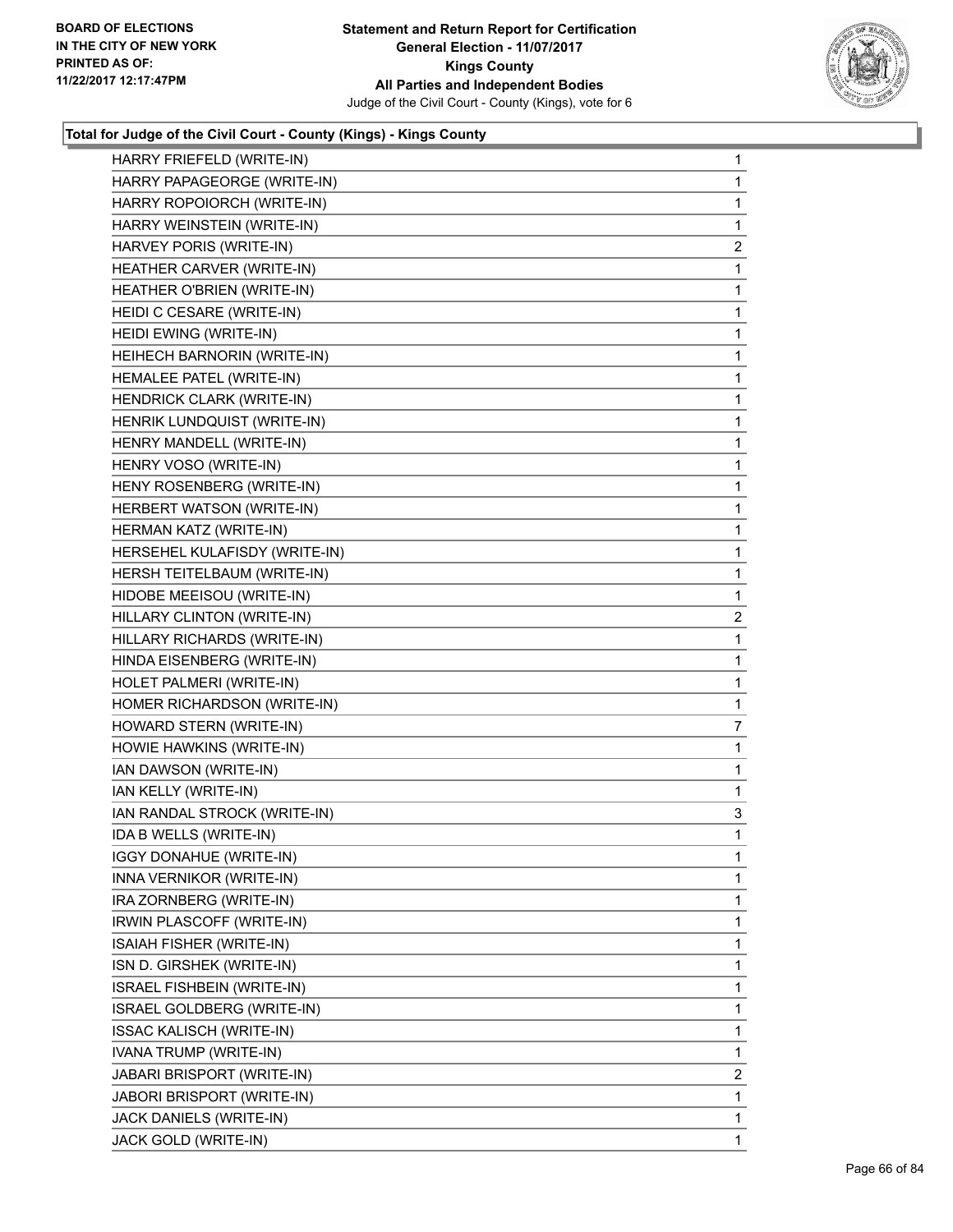

| JACK GREEN (WRITE-IN)            | 1              |
|----------------------------------|----------------|
| JACK JONES (WRITE-IN)            | 1              |
| JACK JRADA (WRITE-IN)            | $\overline{2}$ |
| JACK MORGULIS (WRITE-IN)         | 1              |
| JACK STETCH (WRITE-IN)           | 1              |
| JACK STOLLER (WRITE-IN)          | 1              |
| JACK WEISS (WRITE-IN)            | 1              |
| JACOB MATHEW ROSMARYN (WRITE-IN) | 1              |
| JACOB REISMAN (WRITE-IN)         | 1              |
| JACOB SCHEINER (WRITE-IN)        | 1              |
| JACOB TELLER (WRITE-IN)          | 1              |
| JACOB WEIMAN (WRITE-IN)          | 1              |
| JAIME J. BORER (WRITE-IN)        | 1              |
| JAKUB SYTA (WRITE-IN)            | 1              |
| JAKUB ZYBALA (WRITE-IN)          | 1              |
| JAMES A. LOURIA (WRITE-IN)       | 1              |
| JAMES BALMERT (WRITE-IN)         | 1              |
| JAMES BEDWACK (WRITE-IN)         | 1              |
| <b>JAMES BORN (WRITE-IN)</b>     | 1              |
| JAMES D. ADAMO (WRITE-IN)        | 1              |
| JAMES GUNTHER (WRITE-IN)         | 1              |
| JAMES J. LAURIA (WRITE-IN)       | 1              |
| JAMES KERRIGAN (WRITE-IN)        | 1              |
| JAMES LANE (WRITE-IN)            | 3              |
| JAMES MADISON (WRITE-IN)         | 1              |
| JAMES MARTIN (WRITE-IN)          | 1              |
| JAMES MCWILLIAMS (WRITE-IN)      | 1              |
| JAMES NEWFIELD (WRITE-IN)        | 1              |
| JAMES P. MCCALL (WRITE-IN)       | 1              |
| JAMES RORA (WRITE-IN)            | 1              |
| JAMES WOODS (WRITE-IN)           | 1              |
| JANE CHO (WRITE-IN)              | 1              |
| JANE SAMPEUR (WRITE-IN)          | 1              |
| JASON PROVER (WRITE-IN)          | 1              |
| JASON SHELLY (WRITE-IN)          | 1              |
| JAVIER CASTELANO (WRITE-IN)      | 1              |
| JAY COHEN (WRITE-IN)             | 1              |
| JEANINE PIRRO (WRITE-IN)         | 6              |
| JEANMARIE GIURDUANO (WRITE-IN)   | 1              |
| JEANNE FIORILLO (WRITE-IN)       | 1              |
| JEFF ROLD (WRITE-IN)             | 1              |
| JEFFERY DAHMER (WRITE-IN)        | 1              |
| JEFFERY FRANKEL (WRITE-IN)       | 1              |
| JEFFREY KAHN (WRITE-IN)          | 1              |
| JENNIFER SCARPACI (WRITE-IN)     | 1              |
| JEROME BARDI (WRITE-IN)          | 1              |
|                                  |                |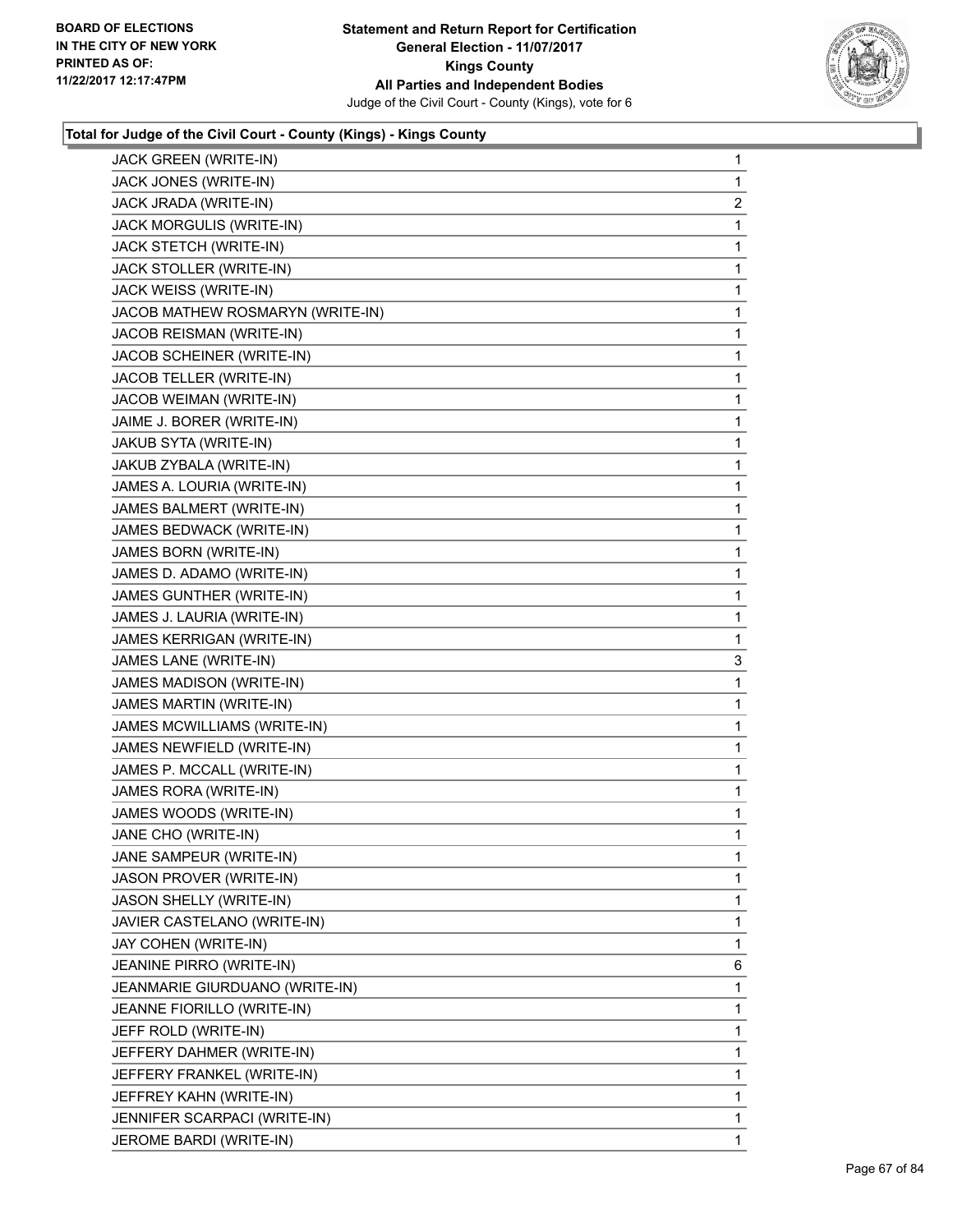

| JERRY GARCIA (WRITE-IN)        | 1              |
|--------------------------------|----------------|
| JERRY HALL (WRITE-IN)          | 1              |
| JERRY WOHG (WRITE-IN)          | 1              |
| JERRY ZELLER (WRITE-IN)        | 1              |
| JESSICA NARCISO (WRITE-IN)     | 1              |
| JILL EPSTEIN (WRITE-IN)        | 2              |
| JIM EPSTEIN (WRITE-IN)         | 1              |
| JIM GRAY (WRITE-IN)            | 1              |
| JIMMY CARNEY (WRITE-IN)        | 1              |
| JIMMY MCMILLIAN (WRITE-IN)     | 1              |
| JING FANJ (WRITE-IN)           | 1              |
| JO ANN WALER (WRITE-IN)        | 1              |
| JOAN CARBONARO (WRITE-IN)      | 1              |
| JOAN MILLERMAN (WRITE-IN)      | 1              |
| JOANNA OLTMAN SMITH (WRITE-IN) | 1              |
| JOANNE SEMINARA (WRITE-IN)     | 1              |
| JODY RUBIN (WRITE-IN)          | 1              |
| JOE BIDEN (WRITE-IN)           | 1              |
| JOE SCHIAVONE (WRITE-IN)       | 1              |
| JOE ZUCKS (WRITE-IN)           | 1              |
| JOEL HERZIG (WRITE-IN)         | 1              |
| JOEL HNITZLER (WRITE-IN)       | 1              |
| JOEL KRIGMAN (WRITE-IN)        | 1              |
| JOEL ROSENFELD (WRITE-IN)      | 1              |
| JOEL ROSENFIELD (WRITE-IN)     | 1              |
| JOEL WORTHMAN (WRITE-IN)       | 1              |
| JOEL ZUCKS (WRITE-IN)          | 1              |
| JOEY DRAMA (WRITE-IN)          | 1              |
| JOH GOLD (WRITE-IN)            | 1              |
| JOHEPH ASIA (WRITE-IN)         | 1              |
| JOHN ADAMS (WRITE-IN)          | 1              |
| JOHN AES-NIHIL (WRITE-IN)      | 1              |
| JOHN C. ORLANA (WRITE-IN)      | 1              |
| JOHN CARROLL (WRITE-IN)        | $\mathbf{2}$   |
| JOHN CENA (WRITE-IN)           | 1              |
| JOHN CHIAIA (WRITE-IN)         | 1              |
| JOHN COFRESI (WRITE-IN)        | 1              |
| JOHN FRANKELIS (WRITE-IN)      | 1              |
| JOHN HARA (WRITE-IN)           | 1              |
| JOHN HERBERT (WRITE-IN)        | $\overline{2}$ |
| JOHN HODGMAN (WRITE-IN)        | 2              |
| JOHN J. BRUNO (WRITE-IN)       | 5              |
| JOHN J. VESSEY (WRITE-IN)      | 1              |
| JOHN JOHNSON (WRITE-IN)        | 1              |
| JOHN JONS (WRITE-IN)           | 1              |
| JOHN L TORCLLE (WRITE-IN)      | 1              |
|                                |                |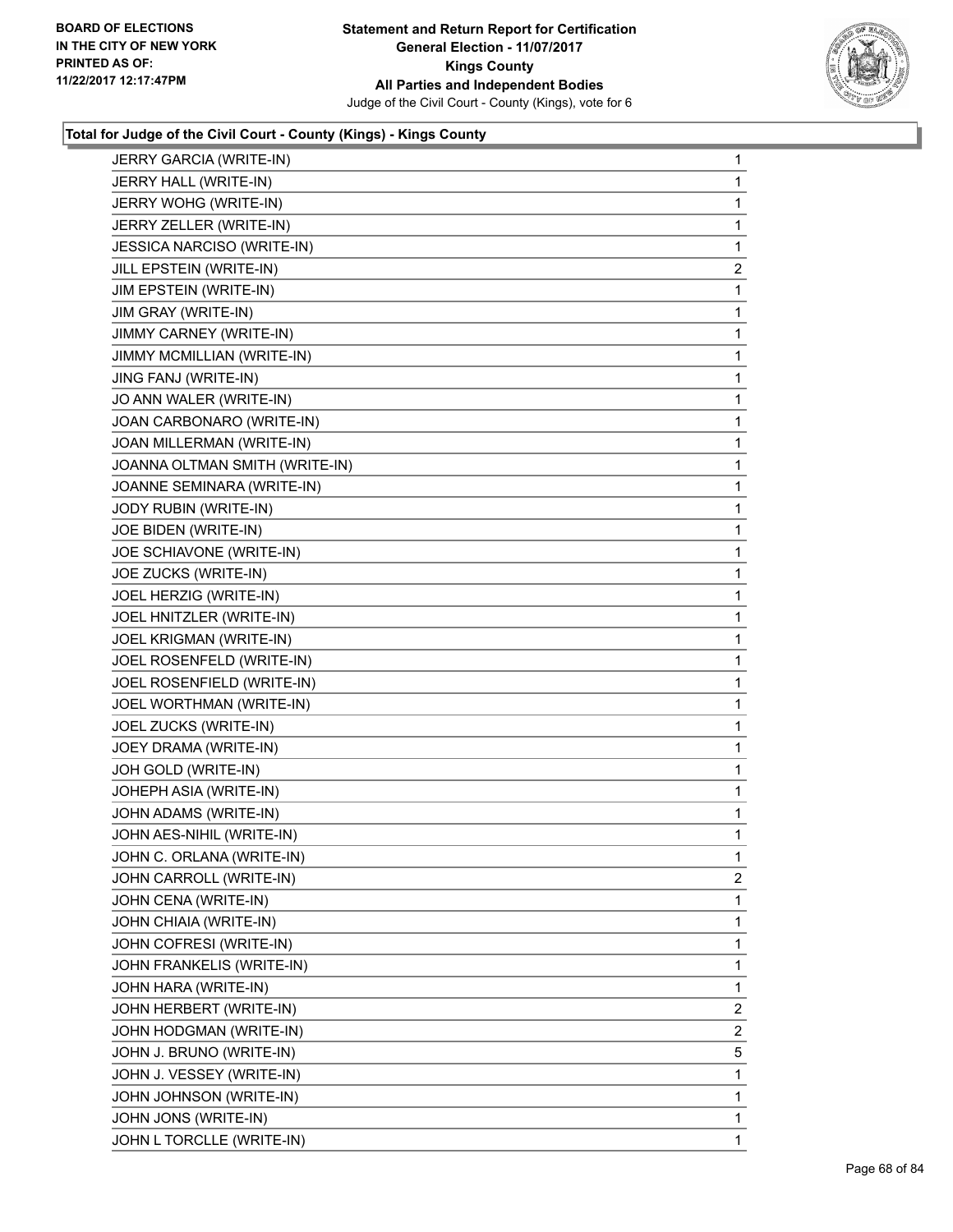

| JOHN L. BAYRES (WRITE-IN)       | 1            |
|---------------------------------|--------------|
| JOHN MARSHALL (WRITE-IN)        | 1            |
| JOHN MCCOY (WRITE-IN)           | 2            |
| JOHN MCLAUGHLIN (WRITE-IN)      | 1            |
| JOHN MONHEY (WRITE-IN)          | 1            |
| JOHN OLIVER (WRITE-IN)          | 1            |
| JOHN PISA-RELLI (WRITE-IN)      | 1            |
| JOHN QUAGLIONE (WRITE-IN)       | 1            |
| JOHN STEWART (WRITE-IN)         | 1            |
| JOHN WILSON (WRITE-IN)          | 1            |
| JOHNATHAN ROLLER (WRITE-IN)     | 1            |
| JOHNNY WALKER (WRITE-IN)        | 1            |
| JON MINIKES (WRITE-IN)          | 1            |
| JON STEWART (WRITE-IN)          | 1            |
| JONATHAN BEGALFOR (WRITE-IN)    | 1            |
| JONATHAN HAGLER (WRITE-IN)      | 1            |
| JOR BRADY (WRITE-IN)            | 1            |
| JORDAN NADER (WRITE-IN)         | 1            |
| JORDNA WOLF (WRITE-IN)          | 1            |
| JORGE REASADA (WRITE-IN)        | 1            |
| JOSE F. MAIMON (WRITE-IN)       | 1            |
| JOSE MAGICA (WRITE-IN)          | 1            |
| JOSEITE PRINCE (WRITE-IN)       | 1            |
| JOSEPH BENER (WRITE-IN)         | 1            |
| JOSEPH CAROLL (WRITE-IN)        | 1            |
| JOSEPH COLLINS III (WRITE-IN)   | 1            |
| JOSEPH IRVING (WRITE-IN)        | 1            |
| JOSEPH JAMES MESSINA (WRITE-IN) | 1            |
| JOSEPH JOYNER JR (WRITE-IN)     | $\mathbf{1}$ |
| JOSEPH LUHRS (WRITE-IN)         | 1            |
| JOSEPH ROTHENBERG (WRITE-IN)    | 1            |
| JOSEPH S. AMSEL (WRITE-IN)      | 1            |
| JOSEPH SCHRON (WRITE-IN)        | 1            |
| JOSETTE SILVINSKI (WRITE-IN)    | 1            |
| JOSH GOLDFEIN (WRITE-IN)        | 1            |
| JOSHUA HOUSTON (WRITE-IN)       | 1            |
| JOSHUA SUMNER (WRITE-IN)        | 1            |
| JOSIAH PETERSON (WRITE-IN)      | 1            |
| JOSPEH B WALHENDLER (WRITE-IN)  | 1            |
| JOYCE ZETIANI (WRITE-IN)        | 1            |
| JUAN CARLOS POLANCO (WRITE-IN)  | 2            |
| JUDGE BARR (WRITE-IN)           | 1            |
| JUDITH GOLDINER (WRITE-IN)      | 1            |
| JUDITH GRIMALDI (WRITE-IN)      | 1            |
| JUDITH MAYLE (WRITE-IN)         | 1            |
| JUDITHN FRANCIS (WRITE-IN)      | 1            |
|                                 |              |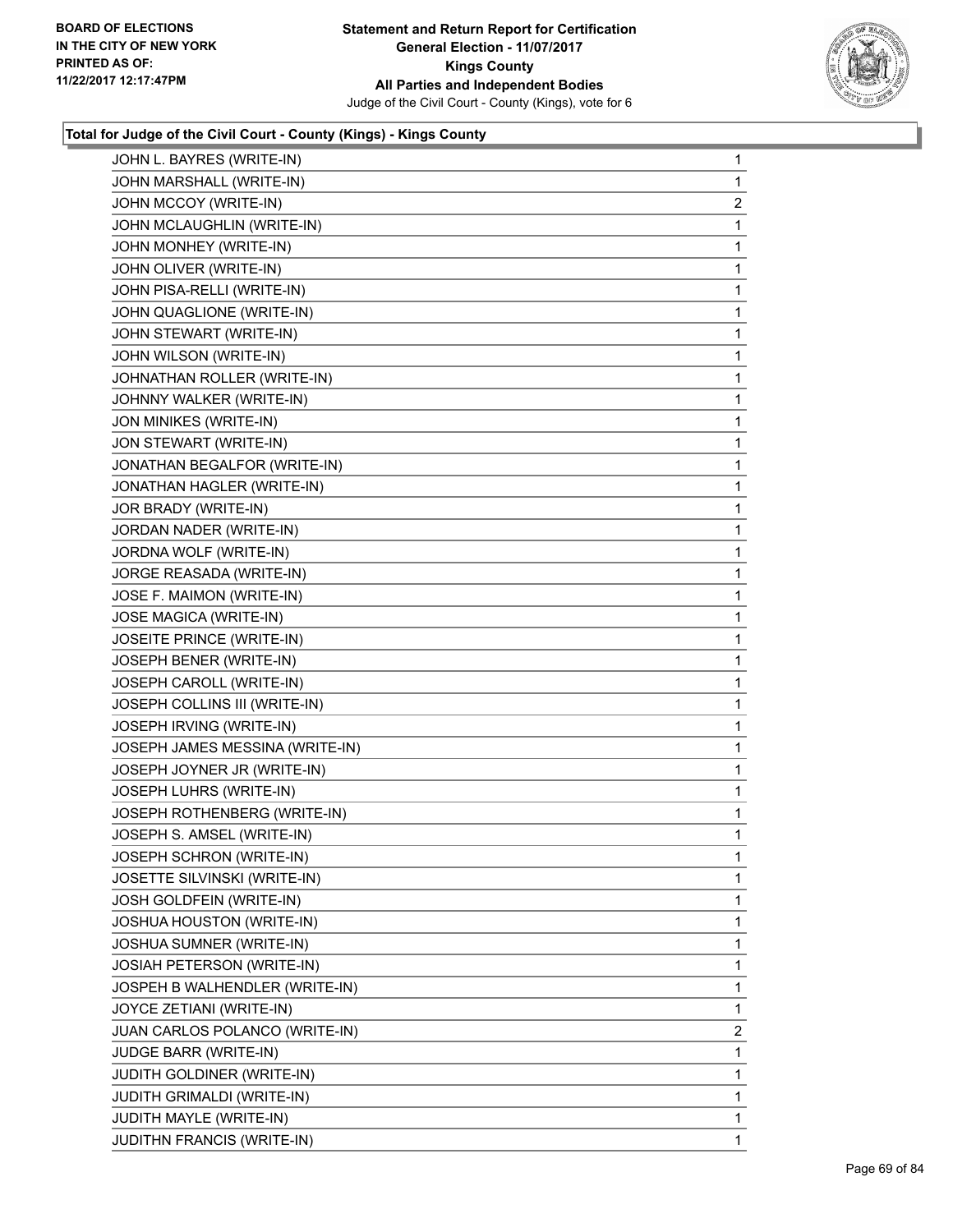

| JUDY SHEINDLIN (WRITE-IN)        | 2 |
|----------------------------------|---|
| JULAN STEELE ALLEN (WRITE-IN)    | 1 |
| JULIAN ASSANGE (WRITE-IN)        | 6 |
| JULIE H. FELDMAN (WRITE-IN)      | 1 |
| JULIUS VINIK (WRITE-IN)          | 1 |
| <b>JUSI SALIUEN (WRITE-IN)</b>   | 1 |
| KALA NE (WRITE-IN)               | 1 |
| KALMAN YEGER (WRITE-IN)          | 8 |
| KANEN BRITZ (WRITE-IN)           | 1 |
| KANSTA VAETH (WRITE-IN)          | 1 |
| KAREN KASSAS (WRITE-IN)          | 1 |
| KARIN ADAM (WRITE-IN)            | 1 |
| KARL BRTIZ (WRITE-IN)            | 1 |
| KARL LUNC (WRITE-IN)             | 1 |
| KASEEM EDWARDS (WRITE-IN)        | 1 |
| KASRIEL MENDELBAUM (WRITE-IN)    | 1 |
| KATHERINE MCNEILL (WRITE-IN)     | 1 |
| KAYLA SANTASOUSSO (WRITE-IN)     | 1 |
| KAYLA SANTOSUOSSO (WRITE-IN)     | 3 |
| KEITH JACK (WRITE-IN)            | 1 |
| KEITH UEBAN (WRITE-IN)           | 1 |
| KELLSEY CASTRICONE (WRITE-IN)    | 1 |
| KEN KERN (WRITE-IN)              | 1 |
| KEN SETO (WRITE-IN)              | 1 |
| KEN WALLS (WRITE-IN)             | 1 |
| KENARD BROWN (WRITE-IN)          | 1 |
| KENDALL DELLAGATTA (WRITE-IN)    | 1 |
| KENDEA JOHNSON (WRITE-IN)        | 1 |
| KENNETH AUMANN (WRITE-IN)        | 1 |
| KENNETH BELKIN (WRITE-IN)        | 1 |
| KENNETH IMBRINLA (WRITE-IN)      | 1 |
| KENNETH MONTGOMERY (WRITE-IN)    | 1 |
| KENNETH PADILLA (WRITE-IN)       | 6 |
| <b>KENNY MCCORMER (WRITE-IN)</b> | 1 |
| KENYA JEFFERIES (WRITE-IN)       | 1 |
| KEVIN CHAO (WRITE-IN)            | 1 |
| KEVIN MCCLANAHAN (WRITE-IN)      | 1 |
| KIRK CEBALLOS (WRITE-IN)         | 2 |
| KIRK OLIVER (WRITE-IN)           | 1 |
| KISROEL ZEV LEVY (WRITE-IN)      | 1 |
| KLAL YISRAEL (WRITE-IN)          | 1 |
| KMELE FOSTER (WRITE-IN)          | 1 |
| KRISTIAN BROWN (WRITE-IN)        | 1 |
| KRISTOP PORZINGIS (WRITE-IN)     | 1 |
| KRZYSZTAF LACH (WRITE-IN)        | 1 |
| KURT HOKE (WRITE-IN)             | 1 |
|                                  |   |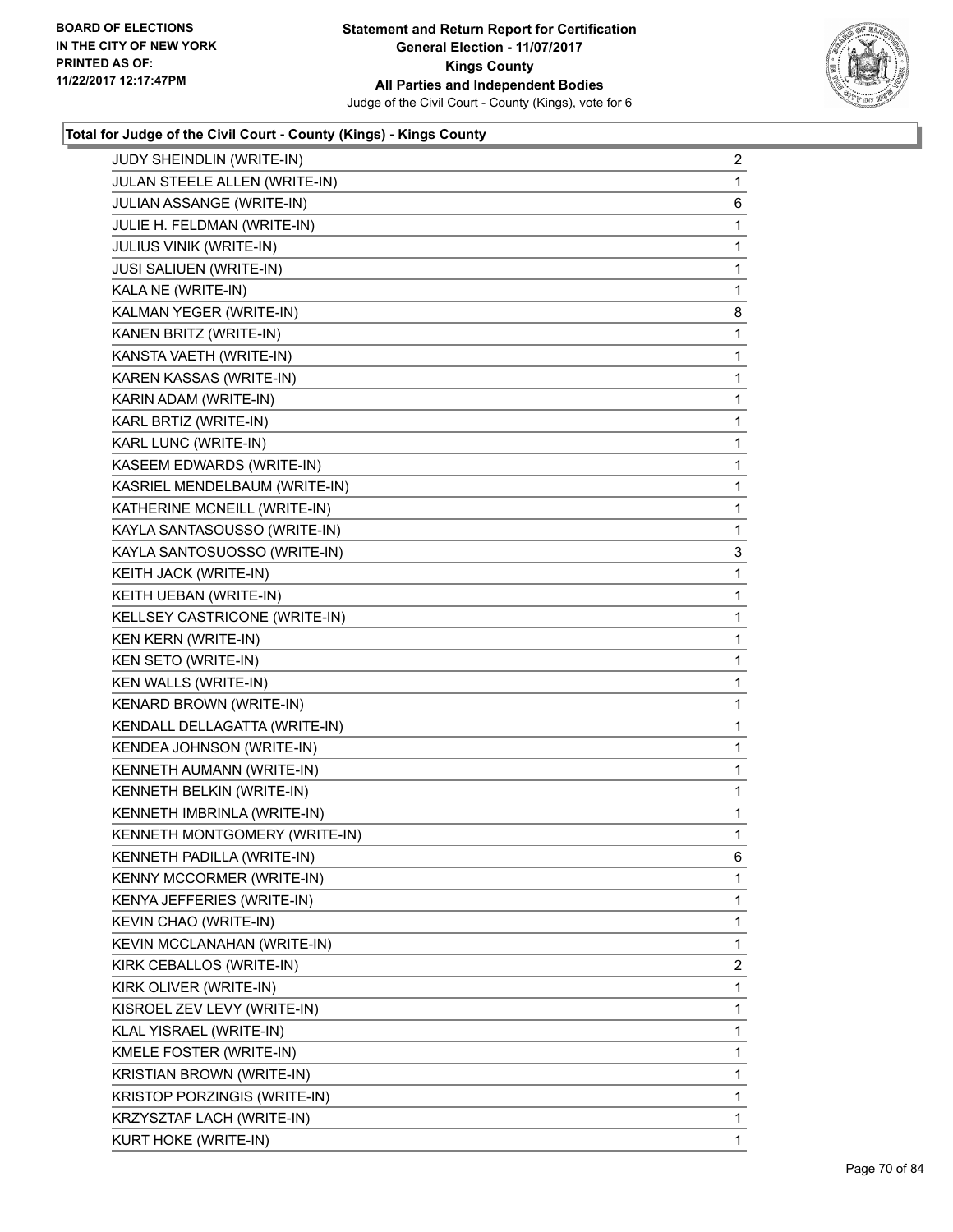

| KURT SCHMIDT (WRITE-IN)             | 1              |
|-------------------------------------|----------------|
| KWASI MENSAH (WRITE-IN)             | 1              |
| KYLE BROFLOUSKI (WRITE-IN)          | 1              |
| KYLE RIVADENEYRA (WRITE-IN)         | 1              |
| LANI SANTO (WRITE-IN)               | 1              |
| LARNA PAPELOW (WRITE-IN)            | 1              |
| LARRY DAVID (WRITE-IN)              | 2              |
| LARRY PAGE (WRITE-IN)               | 1              |
| LARRY PLASCOFF (WRITE-IN)           | 1              |
| LASHSRAN S. AMOS (WRITE-IN)         | 1              |
| LATOYA CARON (WRITE-IN)             | 1              |
| LAURA HASFER (WRITE-IN)             | 1              |
| LAURA INGRAM (WRITE-IN)             | 1              |
| LAURA JACOBSON (WRITE-IN)           | 3              |
| LAURA SOPHER (WRITE-IN)             | 1              |
| LAURAN A. JONES (WRITE-IN)          | 1              |
| LAURIE MERMELSTEIN (WRITE-IN)       | 1              |
| LAWSON ESTRIDGE (WRITE-IN)          | 1              |
| LEA MAN (WRITE-IN)                  | 1              |
| LEAH FELDMAN (WRITE-IN)             | 1              |
| LEAH GOLDSTEIN (WRITE-IN)           | 1              |
| LEAH KAHN (WRITE-IN)                | 1              |
| LEAH KLAR (WRITE-IN)                | 1              |
| LEAN ROTHENBERG (WRITE-IN)          | 1              |
| LEANNE ELEFTERAKIS (WRITE-IN)       | 1              |
| LEBRON JAMES (WRITE-IN)             | $\overline{2}$ |
| LEBUM JEMES (WRITE-IN)              | 1              |
| LEE VOGEL (WRITE-IN)                | 1              |
| LEIBISH TEITELBAUM (WRITE-IN)       | 1              |
| LENA MEMAHON (WRITE-IN)             | 1              |
| LENNY GREEN (WRITE-IN)              | 1              |
| LEON GOLDENBERG (WRITE-IN)          | 1              |
| LEON OFMON (WRITE-IN)               | 1              |
| LEONARD OPPENHEIMER (WRITE-IN)      | 1              |
| LESLIA GREENBERG (WRITE-IN)         | 1              |
| LESLIE WILLIAMS (WRITE-IN)          | 1              |
| LEWANNE JONES (WRITE-IN)            | 1              |
| LEWIS HART (WRITE-IN)               | 1              |
| LHESKY REIDER (WRITE-IN)            | 1              |
| LIAM MCCABE (WRITE-IN)              | $\mathbf{2}$   |
| LILA GALA (WRITE-IN)                | 1              |
| LINCOLN ACHILLI (WRITE-IN)          | 1              |
| LINDA SARSOUR (WRITE-IN)            | 1              |
| LISA AGUILERA DEL PUERTO (WRITE-IN) | 1              |
| LISA GIBBS (WRITE-IN)               | 1              |
| LOIUS SCHRON (WRITE-IN)             | 1              |
|                                     |                |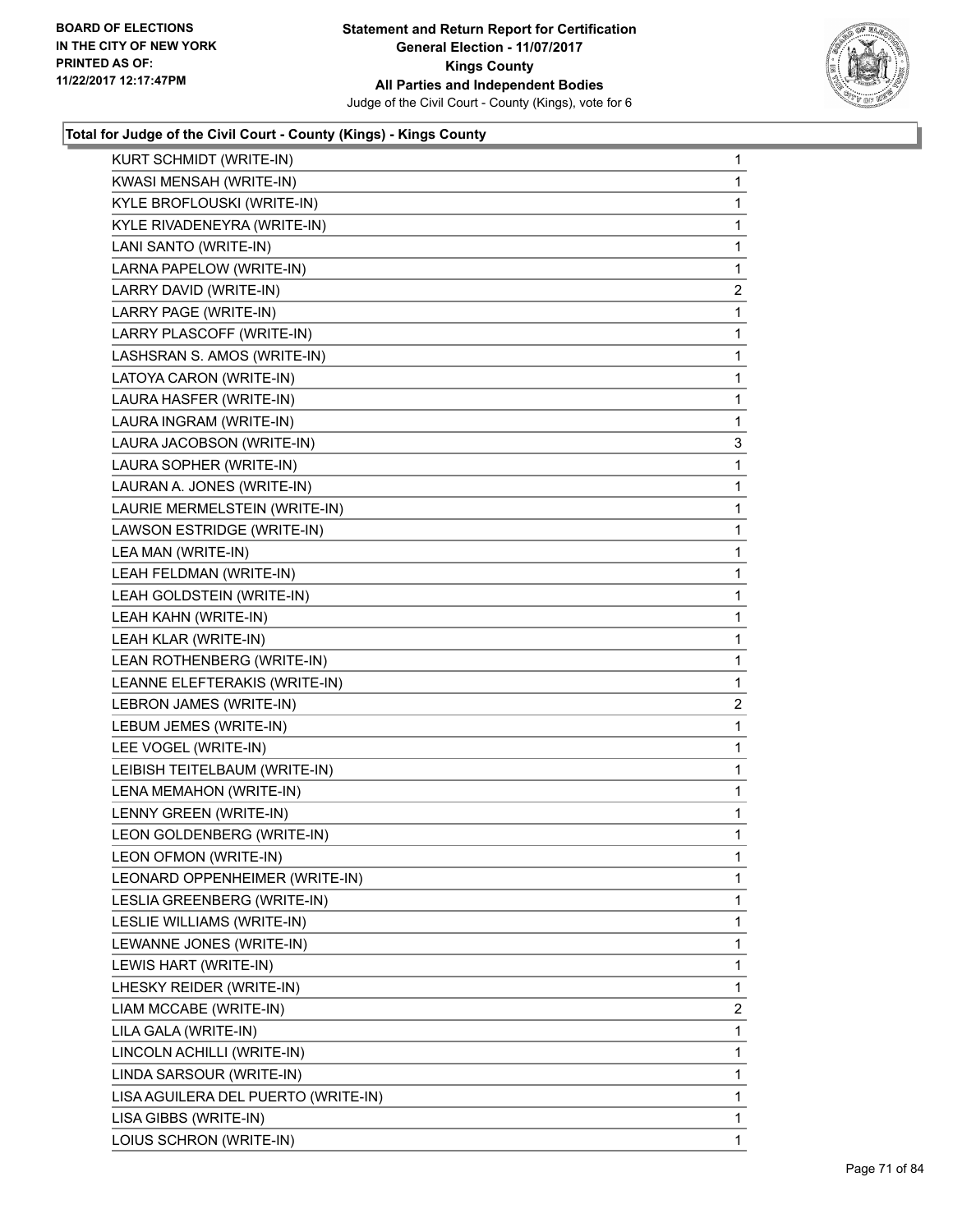

| 1<br>1         |
|----------------|
|                |
|                |
| 1              |
| 1              |
| 1              |
| 1              |
| 1              |
| 1              |
| 1              |
| 1              |
| 5              |
| 1              |
| 1              |
| 1              |
| $\overline{c}$ |
| 1              |
| 1              |
| 1              |
| 1              |
| 1              |
| 1              |
| 1              |
| 1              |
| 1              |
| 1              |
| 1              |
| 1              |
| $\mathbf{1}$   |
| 1              |
| 1              |
| 1              |
| 1              |
| 1              |
| 1              |
| 1              |
| 1              |
| 1              |
| 1              |
| 1              |
| 1              |
| 1              |
| 1              |
| 1              |
| 1              |
|                |
|                |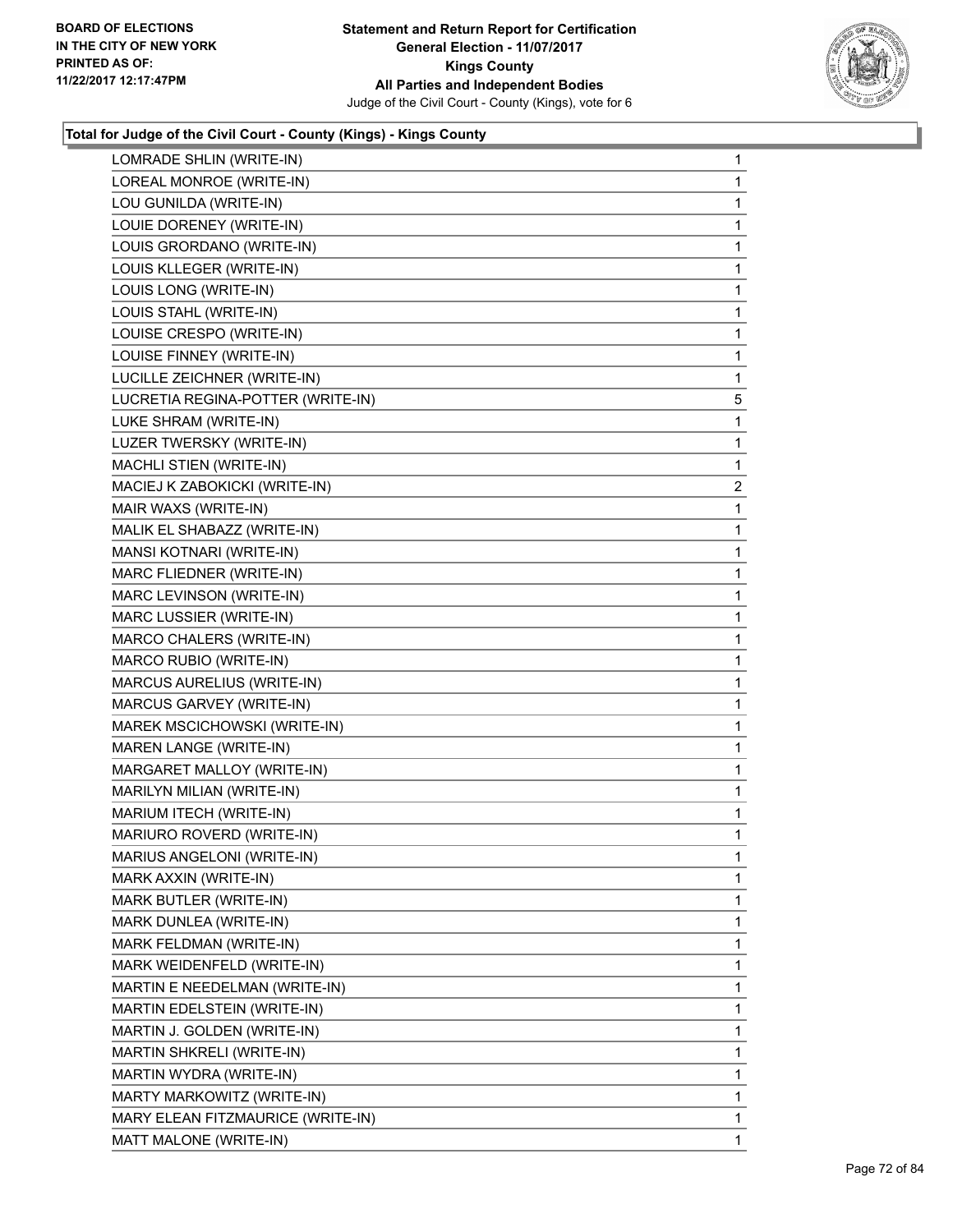

| MATTHEW CARDOVA (WRITE-IN)        | $\mathbf{1}$ |
|-----------------------------------|--------------|
| MATTHEW COWHERD (WRITE-IN)        | 1            |
| MATTHEW DEMIC (WRITE-IN)          | 1            |
| MATTHEW PARKS (WRITE-IN)          | 1            |
| MATZ ZACCARELLO (WRITE-IN)        | 1            |
| MAUREEN GODWIN (WRITE-IN)         | 1            |
| MAX KERRIGAN (WRITE-IN)           | 1            |
| MAX RICH - MELISSINOS (WRITE-IN)  | 1            |
| MAXINE H. PARK (WRITE-IN)         | 1            |
| MCHEEL UNGER (WRITE-IN)           | 1            |
| MEADE ESPOSIT (WRITE-IN)          | 1            |
| MEEK MILL (WRITE-IN)              | 1            |
| MEGAN CONWAY (WRITE-IN)           | 1            |
| MEGHAN K DUFFY (WRITE-IN)         | $\mathbf 1$  |
| MEIR FISHMAN (WRITE-IN)           | 1            |
| MEIR MORGULIS (WRITE-IN)          | 1            |
| MEIR SCHWARTZ (WRITE-IN)          | 1            |
| MEIR Y. GRAUSS (WRITE-IN)         | 1            |
| MELINA GERRARDINE (WRITE-IN)      | 1            |
| MELVIN PRESS (WRITE-IN)           | $\mathbf 1$  |
| MENACHEM BARNETT (WRITE-IN)       | 1            |
| MENACHEM CHAIFETZ (WRITE-IN)      | 1            |
| MENACHEM MOSTER (WRITE-IN)        | 1            |
| MENACHEM RAITPORT (WRITE-IN)      | 1            |
| MENACHEM WERGER (WRITE-IN)        | 1            |
| MENDEL GOLDBERG (WRITE-IN)        | 2            |
| MENDEL GROSS (WRITE-IN)           | 2            |
| MENDEL KATS (WRITE-IN)            | 1            |
| MENDEL WHITE (WRITE-IN)           | 1            |
| MENDOW WILTON (WRITE-IN)          | $\mathbf{1}$ |
| MERDECHAI NEWMAN (WRITE-IN)       | 1            |
| <b>MERRICK GARLAND (WRITE-IN)</b> | 1            |
| MICHAEL A. O'REILLY (WRITE-IN)    | 2            |
| MICHAEL ACOSTA (WRITE-IN)         | 1            |
| MICHAEL BISTREICH (WRITE-IN)      | 1            |
| MICHAEL CAHILL (WRITE-IN)         | 1            |
| MICHAEL CARRERO (WRITE-IN)        | 1            |
| MICHAEL CIBELLA (WRITE-IN)        | 1            |
| MICHAEL E RYAN (WRITE-IN)         | 1            |
| MICHAEL FASHES (WRITE-IN)         | 1            |
| MICHAEL FAULKNER (WRITE-IN)       | 3            |
| MICHAEL GELLE (WRITE-IN)          | 1            |
| MICHAEL GERSTEIN (WRITE-IN)       | 1            |
| MICHAEL GOLDBERG (WRITE-IN)       | 1            |
| MICHAEL K. CLARTER (WRITE-IN)     | 2            |
| MICHAEL KENNEDY LLOYD (WRITE-IN)  | 1            |
|                                   |              |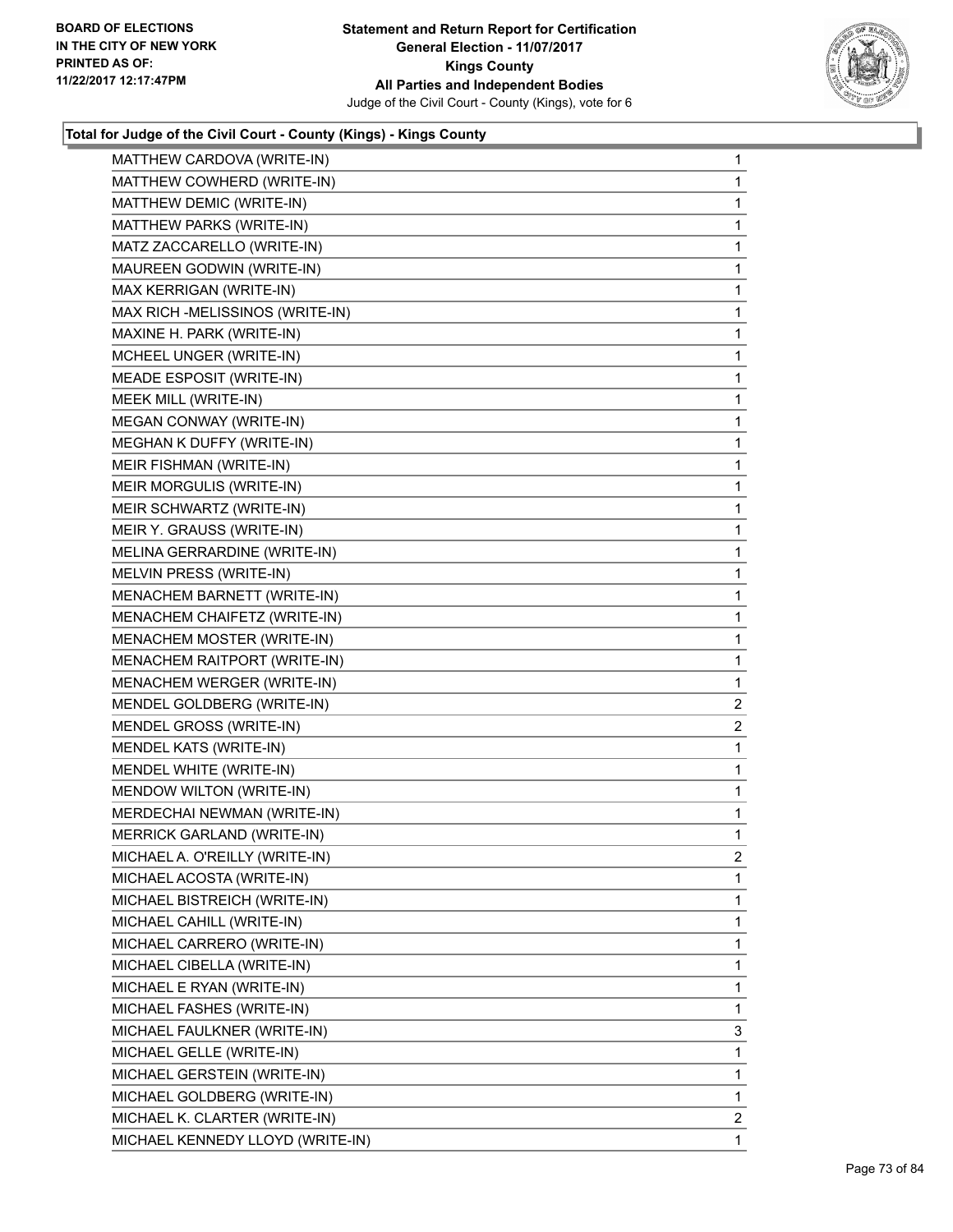

| MICHAEL KEOGH (WRITE-IN)            | 1 |
|-------------------------------------|---|
| MICHAEL KOHN (WRITE-IN)             | 1 |
| MICHAEL MAGLOIRE (WRITE-IN)         | 1 |
| MICHAEL MOYUN (WRITE-IN)            | 1 |
| MICHAEL NUGENT (WRITE-IN)           | 1 |
| MICHAEL PATRICK FRANCESA (WRITE-IN) | 1 |
| MICHAEL PETRAZZUOLO (WRITE-IN)      | 5 |
| MICHAEL R. BLOOMBERG (WRITE-IN)     | 3 |
| MICHAEL SANDCHEZ (WRITE-IN)         | 1 |
| MICHAEL SAVAGE (WRITE-IN)           | 1 |
| MICHAEL SCOTT JR. (WRITE-IN)        | 1 |
| MICHAEL TAUB (WRITE-IN)             | 1 |
| MICHAEL WARREN (WRITE-IN)           | 1 |
| MICHELLE OBAMA (WRITE-IN)           | 1 |
| MIGUEL LORGA (WRITE-IN)             | 1 |
| MIKE FISHER (WRITE-IN)              | 1 |
| MIKE JONES (WRITE-IN)               | 1 |
| MIKE LEE (WRITE-IN)                 | 1 |
| MIKE MIRANDA (WRITE-IN)             | 1 |
| MIKE MONTEIRO (WRITE-IN)            | 1 |
| MIKE TYSON (WRITE-IN)               | 1 |
| MIN JIANG (WRITE-IN)                | 1 |
| MIRELLA SIMONETTI (WRITE-IN)        | 1 |
| MIRI WEISS (WRITE-IN)               | 1 |
| MIRIAM BEILI (WRITE-IN)             | 1 |
| MIRIAM DAVIES PARDO (WRITE-IN)      | 1 |
| MIRIAM KLEIN (WRITE-IN)             | 1 |
| MOISH AZZY (WRITE-IN)               | 1 |
| MOISH SALEL (WRITE-IN)              | 1 |
| MOISHE GOLDBERG (WRITE-IN)          | 1 |
| MONIA ABO-JAMIAL (WRITE-IN)         | 1 |
| MOOKIE WILSON (WRITE-IN)            | 1 |
| MOON JAE-IN (WRITE-IN)              | 1 |
| MORDICHAI UNGER (WRITE-IN)          | 1 |
| MORGAN CIGG (WRITE-IN)              | 1 |
| MORRIS BOROCK (WRITE-IN)            | 1 |
| MORTON AVIGDOR (WRITE-IN)           | 1 |
| MOSES REICHBERG (WRITE-IN)          | 1 |
| MOSHA AUSCH (WRITE-IN)              | 1 |
| MOSHE GRUNFELD (WRITE-IN)           | 1 |
| MOSHE HEIMFELD (WRITE-IN)           | 1 |
| MOSHE KAHN (WRITE-IN)               | 1 |
| MOSHE KANNER (WRITE-IN)             | 1 |
| MOSHE KLEIN (WRITE-IN)              | 1 |
| MOSHE MILSTEIN (WRITE-IN)           | 1 |
| MOSHE S HOROWITZ (WRITE-IN)         | 1 |
|                                     |   |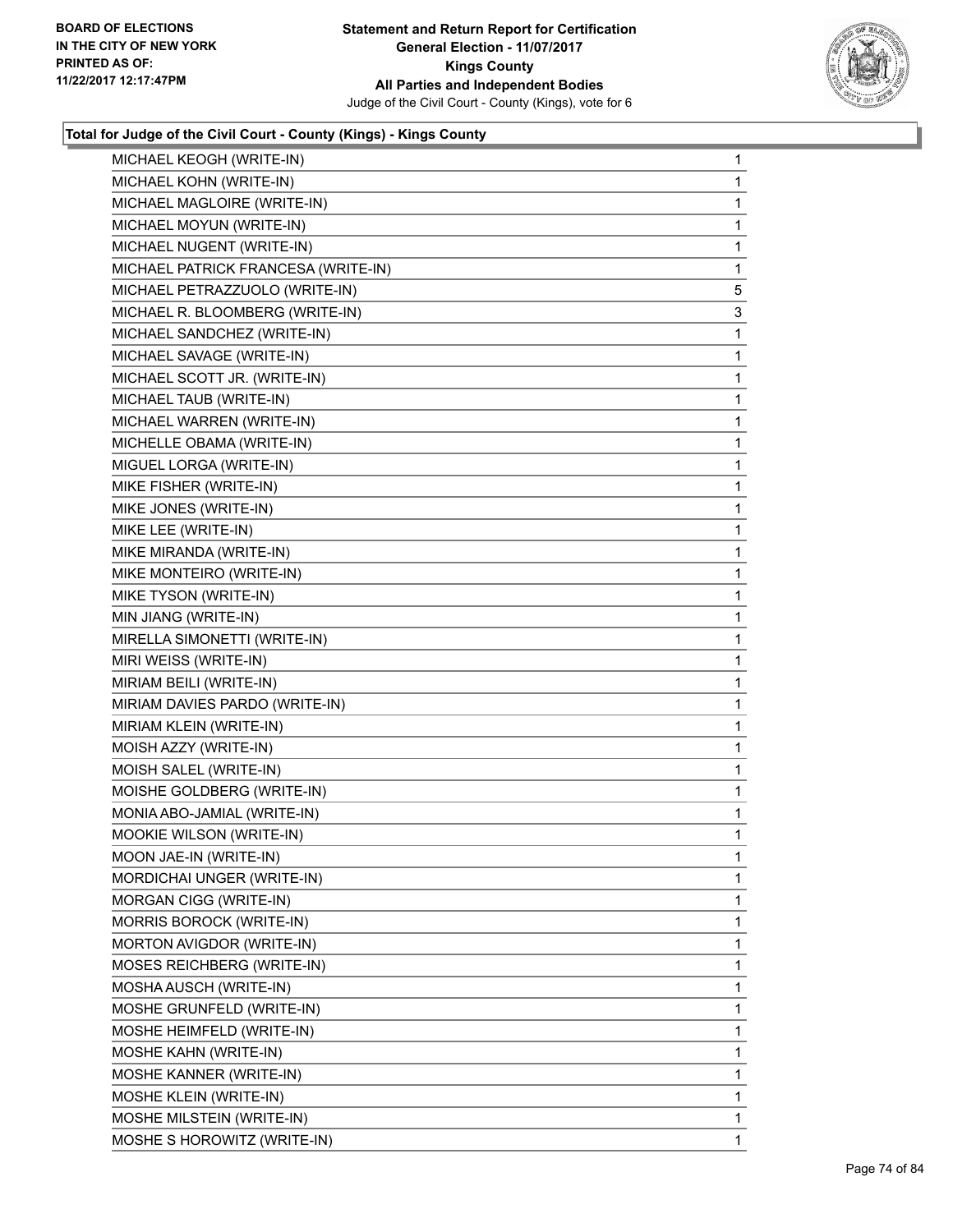

| MOSHE VADS (WRITE-IN)              | 1            |
|------------------------------------|--------------|
| MOSHE YECHEZKEL BISHITZ (WRITE-IN) | 1            |
| MOSTE STERN (WRITE-IN)             | 1            |
| MOTTY FISHMAN (WRITE-IN)           | 1            |
| MOTTY LANDAU (WRITE-IN)            | 1            |
| MOTTY SRUGO (WRITE-IN)             | 1            |
| MUFIKO TERDAIK (WRITE-IN)          | 1            |
| MUMIA ABU JAMAL (WRITE-IN)         | 1            |
| MUMIA ALBU JAMAL (WRITE-IN)        | 1            |
| MUSTAFA A. HASSAN (WRITE-IN)       | $\mathbf{1}$ |
| <b>MYRON CURTIS (WRITE-IN)</b>     | 1            |
| MYRON ZUNDELL (WRITE-IN)           | 1            |
| NACHEM HALPERT (WRITE-IN)          | 1            |
| NADJWA NORTON (WRITE-IN)           | 1            |
| NAFEULE BLUMENFELD (WRITE-IN)      | 1            |
| NAFTULI MOSTER (WRITE-IN)          | $\mathbf{1}$ |
| NAILA SIDDIQUI (WRITE-IN)          | 1            |
| NANCY BELL (WRITE-IN)              | 1            |
| NANCY SUTTON (WRITE-IN)            | 1            |
| NAOMI DONN (WRITE-IN)              | 1            |
| NASHAURER PAISE (WRITE-IN)         | 1            |
| NATALIA FERENC (WRITE-IN)          | $\mathbf{1}$ |
| NATHAN MARK (WRITE-IN)             | 1            |
| NATHAN TURNER (WRITE-IN)           | 1            |
| NATHANIEL KNITRIDGE (WRITE-IN)     | 1            |
| NATHANIEL MORROW (WRITE-IN)        | 1            |
| NEAL ADELSTEIN (WRITE-IN)          | 1            |
| NEIL GORSUCH (WRITE-IN)            | $\mathbf{1}$ |
| NEIL SEDAKA (WRITE-IN)             | 1            |
| NESER A. KOPEL (WRITE-IN)          | 1            |
| <b>NESHEY TISCHLER (WRITE-IN)</b>  | 1            |
| <b>NESSIA MUGRABI (WRITE-IN)</b>   | 1            |
| NICASIA SOLANO (WRITE-IN)          | 1            |
| NICHALAS DENICAN (WRITE-IN)        | 1            |
| NICHOLAS MANCINI (WRITE-IN)        | 1            |
| NICHOLAS MVADY (WRITE-IN)          | 1            |
| NICK DAKA (WRITE-IN)               | 1            |
| NICK HANAUER (WRITE-IN)            | 1            |
| NICK PICULLI (WRITE-IN)            | 1            |
| NICOLE HA LA (WRITE-IN)            | 1            |
| NICOLE MALLIOTAKIS (WRITE-IN)      | 5            |
| NINA HAEUSSLER (WRITE-IN)          | 1            |
| NINA TURNER (WRITE-IN)             | 1            |
| NOACH DEAR (WRITE-IN)              | 3            |
| NOAH ADAMS (WRITE-IN)              | 1            |
| NOAM CHOMSKY (WRITE-IN)            | 1            |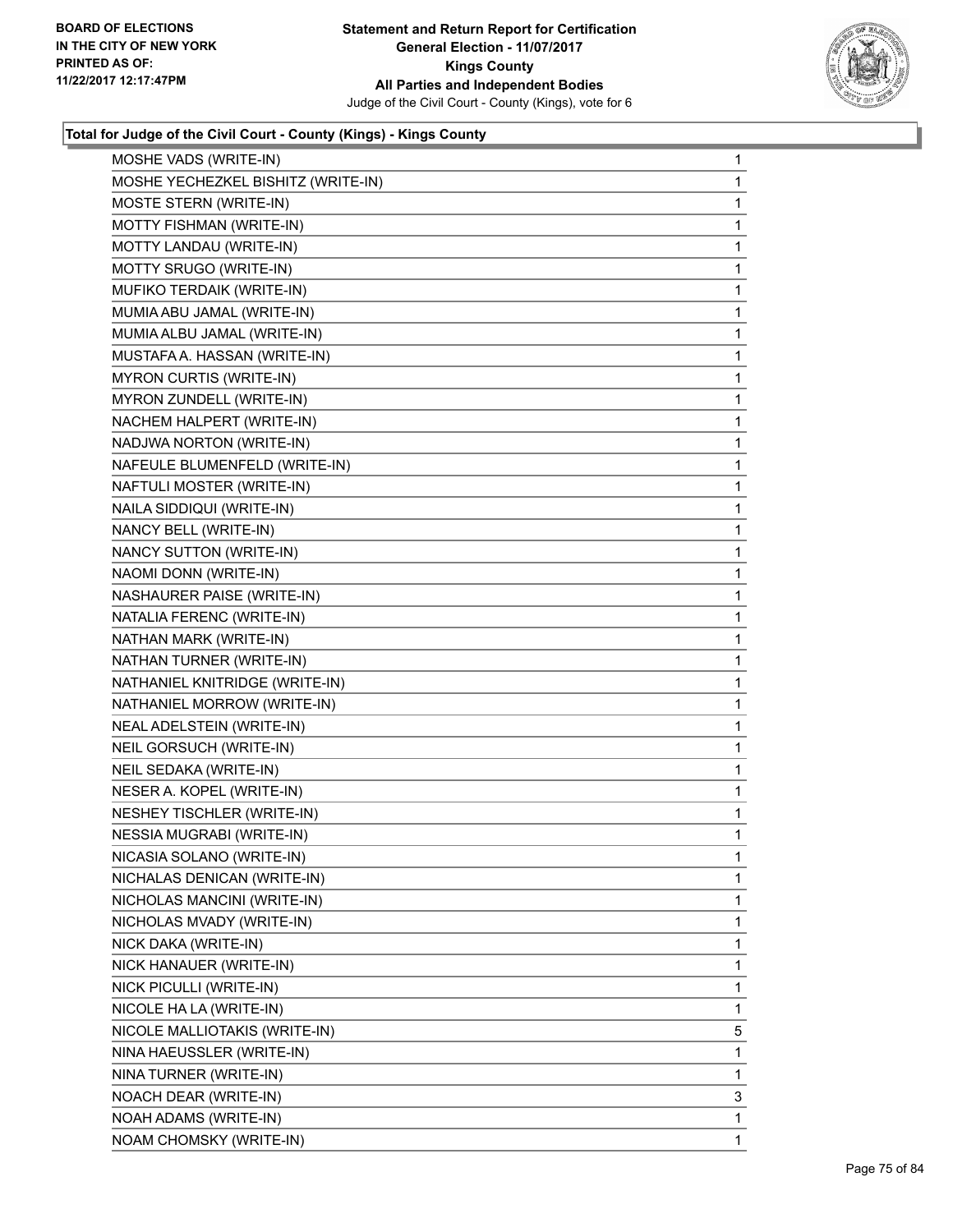

| NOES ROSENBERG (WRITE-IN)          | 1                       |
|------------------------------------|-------------------------|
| NORMA ANDERSON (WRITE-IN)          | 1                       |
| NORMAN KEITH WHITE (WRITE-IN)      | 1                       |
| NORMAN ODER (WRITE-IN)             | 1                       |
| NUCHEM ROSENBERG (WRITE-IN)        | 1                       |
| NUCHEM RUBIN (WRITE-IN)            | 1                       |
| NUNA TURNER (WRITE-IN)             | 1                       |
| NUSRAT CHOUDHURY (WRITE-IN)        | 1                       |
| OFIRA SNYDER (WRITE-IN)            | 1                       |
| OLIVIA SOHMER ROSENBAUM (WRITE-IN) | 1                       |
| OMAR RADDAWI (WRITE-IN)            | 1                       |
| OSVALDO OYOLA (WRITE-IN)           | 1                       |
| PAMELA ROTH (WRITE-IN)             | 1                       |
| PANO PEFFER (WRITE-IN)             | 1                       |
| PAREL BERGMAN (WRITE-IN)           | 1                       |
| PATRIC JOHNSON (WRITE-IN)          | 1                       |
| PATRICIA REGAN (WRITE-IN)          | 1                       |
| PATRICK BUTLER (WRITE-IN)          | 1                       |
| PATRICK DOHERTY (WRITE-IN)         | 1                       |
| PATRICK EATON (WRITE-IN)           | 1                       |
| PATRICK GARCIA (WRITE-IN)          | 1                       |
| PATRICK KENUIFF (WRITE-IN)         | 1                       |
| PATRICK WONG (WRITE-IN)            | $\overline{\mathbf{c}}$ |
| PAUL FRASENAIO (WRITE-IN)          | 1                       |
| PAUL FREUND (WRITE-IN)             | 1                       |
| PAUL GREARTOL (WRITE-IN)           | 1                       |
| PAUL HASS (WRITE-IN)               | 1                       |
| PAUL INGRISANE (WRITE-IN)          | 1                       |
| PAUL KEEFE (WRITE-IN)              | 1                       |
| PAUL MEDEROS (WRITE-IN)            | 1                       |
| PAUL MUELLER (WRITE-IN)            | 1                       |
| PAUL OLSEN (WRITE-IN)              | 1                       |
| PAUL UULF (WRITE-IN)               | 1                       |
| PAUL VAVGEN (WRITE-IN)             | 1                       |
| PAUL VAYGEN (WRITE-IN)             | 2                       |
| PAUL ZEICHNER (WRITE-IN)           | 1                       |
| PEARL GOLDSTEIN (WRITE-IN)         | 1                       |
| PEARL J. WEINBERGER (WRITE-IN)     | 1                       |
| PEDRO LOPEZ, JR. (WRITE-IN)        | 1                       |
| PENNY BIAM (WRITE-IN)              | 1                       |
| PESSEL SURAH (WRITE-IN)            | 1                       |
| PETER C DUFFY (WRITE-IN)           | 1                       |
| PETER CARDANA (WRITE-IN)           | 1                       |
| PETER ITECH (WRITE-IN)             | 1                       |
| PETER JENKINS (WRITE-IN)           | 1                       |
| PETER KINOY (WRITE-IN)             | 1                       |
|                                    |                         |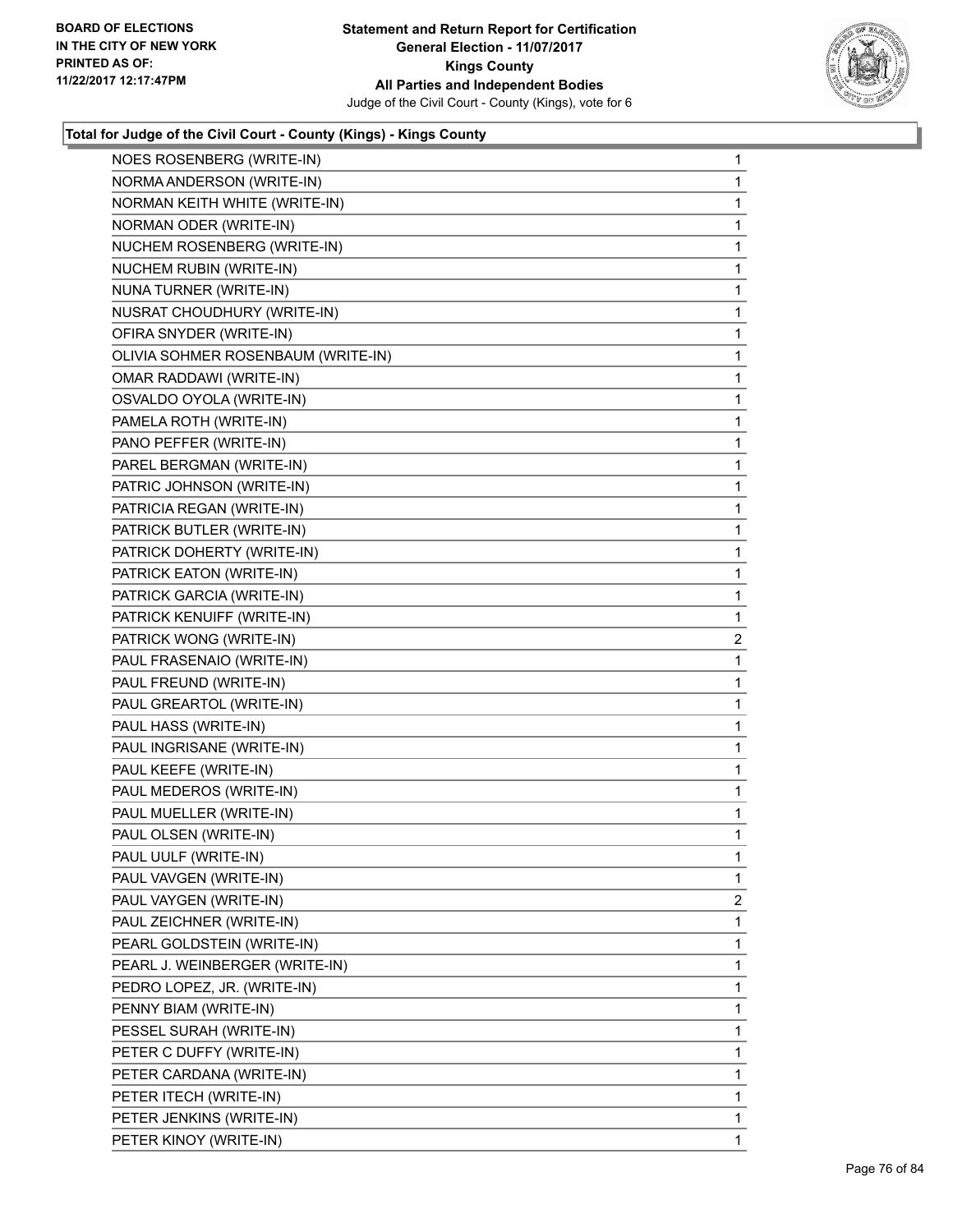

| PETER LOMBARDI (WRITE-IN)     | 1            |
|-------------------------------|--------------|
| PETER MCCARTHY (WRITE-IN)     | 1            |
| PETER MERTZ (WRITE-IN)        | 1            |
| PETER ROSS (WRITE-IN)         | 1            |
| PETER THICL (WRITE-IN)        | 1            |
| PETER WARD (WRITE-IN)         | 1            |
| PHIL BAUCH (WRITE-IN)         | 1            |
| PHILIP JAMPOL (WRITE-IN)      | 1            |
| PHILIP KASINITZ (WRITE-IN)    | 1            |
| PHILIP SALEH (WRITE-IN)       | 1            |
| PHILLIP SMALLMAN (WRITE-IN)   | 4            |
| PINCHAS RINGEL (WRITE-IN)     | 5            |
| PINCHESS BERKOVITS (WRITE-IN) | 1            |
| PINCHUS HIRSCH (WRITE-IN)     | 1            |
| PREET BHARARA (WRITE-IN)      | 4            |
| RACHAEL SANGE (WRITE-IN)      | 1            |
| RACHEL ABRAHAM (WRITE-IN)     | 1            |
| RACHEL FRIER (WRITE-IN)       | 1            |
| RACHEL GRADY (WRITE-IN)       | 1            |
| RAFAEL FLORES (WRITE-IN)      | 1            |
| RAFI TRITEL (WRITE-IN)        | 1            |
| RAGNI KIDVAI (WRITE-IN)       | 1            |
| RAIFE BAKER (WRITE-IN)        | 1            |
| RAIMONDO DENARO (WRITE-IN)    | 1            |
| RAIZEL H. REINER (WRITE-IN)   | 1            |
| RALPH KUHN (WRITE-IN)         | 1            |
| RALPH MODICA JR (WRITE-IN)    | 1            |
| RANDY WATSON (WRITE-IN)       | 1            |
| RATZI RABINOWITZ (WRITE-IN)   | 1            |
| RAY ALLEN (WRITE-IN)          | 1            |
| RAY KELLY (WRITE-IN)          | 1            |
| RAY MITCHELL (WRITE-IN)       | 6            |
| RAYMOND MAGNUS (WRITE-IN)     | 1            |
| REGINA ROSETI (WRITE-IN)      | 1            |
| REUVEIN BORCHARDT (WRITE-IN)  | 1            |
| REUVER PRESS (WRITE-IN)       | 1            |
| RHETT CHAMIS (WRITE-IN)       | 2            |
| RIC FLAIR (WRITE-IN)          | 1            |
| RICH IGLOO (WRITE-IN)         | 1            |
| RICH SANTORAM (WRITE-IN)      | 1            |
| RICHARD J. BROWN (WRITE-IN)   | 1            |
| RICHARD MICEWITZ (WRITE-IN)   | 1            |
| RICHARD RAMIREZ (WRITE-IN)    | 1            |
| RICHARD SEMGGRAM (WRITE-IN)   | 1            |
| RICHIE FREVER (WRITE-IN)      | 1            |
| RICK RIVERA (WRITE-IN)        | $\mathbf{1}$ |
|                               |              |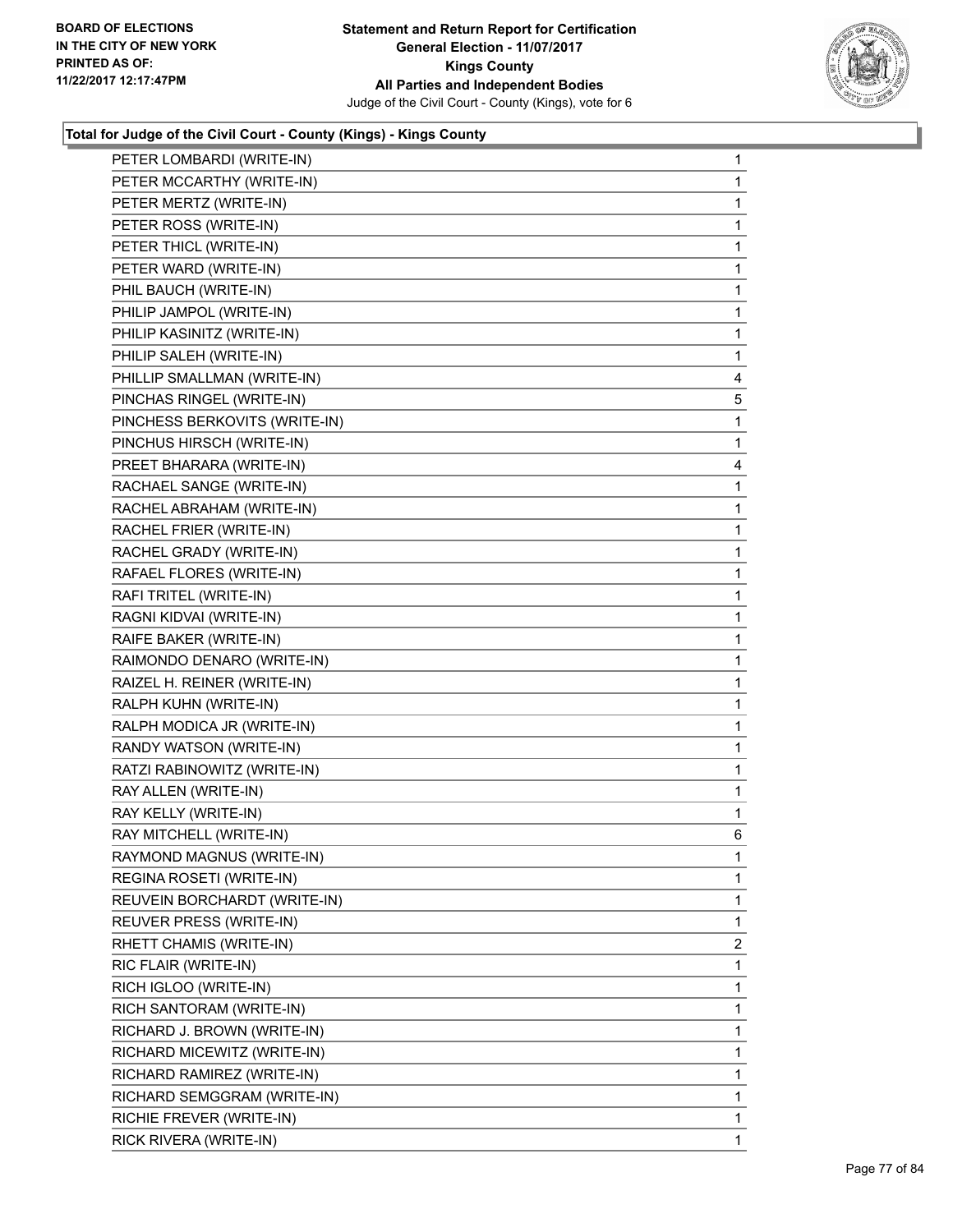

| RICK RUDE (WRITE-IN)               | 1  |
|------------------------------------|----|
| RICK SAWYER (WRITE-IN)             | 1  |
| RICO ZOLI (WRITE-IN)               | 1  |
| RIDLEY LOUGE (WRITE-IN)            | 1  |
| RIUKY GOLDSTEIN (WRITE-IN)         | 1  |
| ROASEANNE BARR (WRITE-IN)          | 1  |
| ROBECCA MITCHELL (WRITE-IN)        | 1  |
| ROBERT BALMENT (WRITE-IN)          | 1  |
| ROBERT BECHER (WRITE-IN)           | 1  |
| ROBERT CARROLL (WRITE-IN)          | 1  |
| ROBERT DEWITT JR (WRITE-IN)        | 1  |
| ROBERT DOBRISH (WRITE-IN)          | 1  |
| ROBERT GOODMAN (WRITE-IN)          | 1  |
| ROBERT GRANT (WRITE-IN)            | 1  |
| ROBERT GUDDAHL (WRITE-IN)          | 1  |
| ROBERT ISDITH (WRITE-IN)           | 1  |
| ROBERT JOHNSON (WRITE-IN)          | 1  |
| ROBERT KLESARIS (WRITE-IN)         | 1  |
| ROBERT LEIBOWITZ (WRITE-IN)        | 1  |
| ROBERT LIONEL ROSENBERG (WRITE-IN) | 1  |
| ROBERT PUCA (WRITE-IN)             | 1  |
| ROBERT SILVERBERG (WRITE-IN)       | 1  |
| ROBERT SIMONETTI JR (WRITE-IN)     | 1  |
| ROBERT SIMONETTI SR (WRITE-IN)     | 1  |
| ROBERT TAFT (WRITE-IN)             | 1  |
| ROBERT WAWKEN (WRITE-IN)           | 1  |
| ROBERTO MOJICA (WRITE-IN)          | 1  |
| ROBIN CHIAIA (WRITE-IN)            | 1  |
| ROBIN GREEN (WRITE-IN)             | 1  |
| ROBIN LAVERN WILSON (WRITE-IN)     | 1  |
| ROCHEL FRIER (WRITE-IN)            | 1  |
| ROGER WAREHDM (WRITE-IN)           | 1  |
| ROMAINE ROUSE (WRITE-IN)           | 1  |
| ROMAN BALMAKOV (WRITE-IN)          | 1  |
| RON ASTORINO (WRITE-IN)            | 1  |
| RON PAUL (WRITE-IN)                | 1  |
| RON SPENCER (WRITE-IN)             | 1  |
| RONALD K. REIGLA (WRITE-IN)        | 1  |
| RONNO REAGAN (WRITE-IN)            | 1  |
| ROSE MCGOWAN (WRITE-IN)            | 1  |
| ROSS BARKAN (WRITE-IN)             | 1  |
| RU PAUL (WRITE-IN)                 | 1  |
| RUDOLPH GIULIANI (WRITE-IN)        | 5  |
| RUDY GOLDSTEIN (WRITE-IN)          | 1  |
| RUEHI LGEL (WRITE-IN)              | 1  |
| RUPERT V. BARRY (WRITE-IN)         | 20 |
|                                    |    |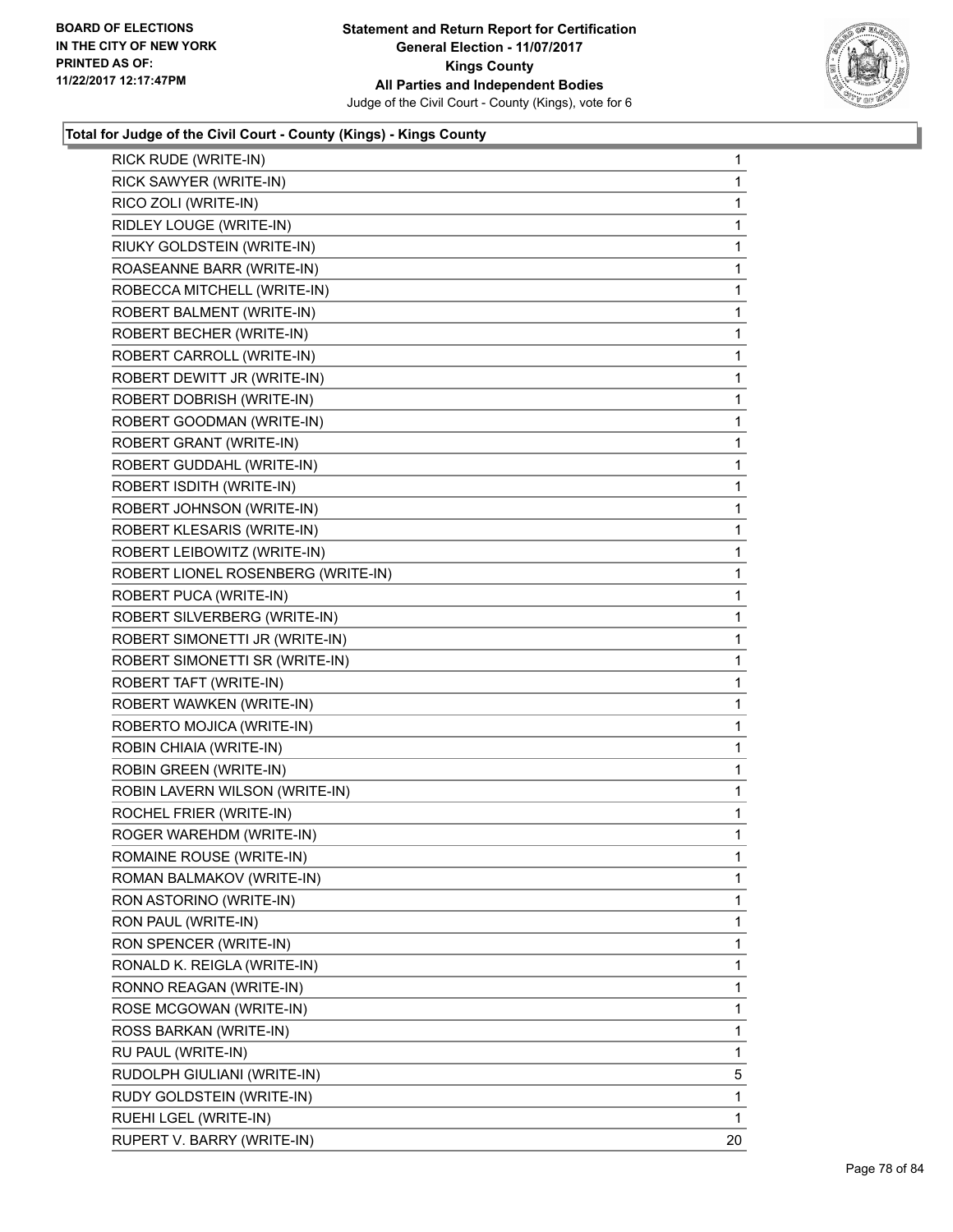

| RUSH LIMBURGH (WRITE-IN)       | 1 |
|--------------------------------|---|
| RUSS HUDSON (WRITE-IN)         | 1 |
| RUSSELL R SMITH (WRITE-IN)     | 1 |
| RUTH BILE (WRITE-IN)           | 1 |
| RYAN CALDWELL (WRITE-IN)       | 1 |
| RYAN MC CLOSKEY (WRITE-IN)     | 1 |
| RYAN VAUGHNN (WRITE-IN)        | 1 |
| RYDER FLEMING JONES (WRITE-IN) | 1 |
| SAL ALBANESE (WRITE-IN)        | 1 |
| SALLY ROBINSON (WRITE-IN)      | 1 |
| SALVADOR MORALES (WRITE-IN)    | 1 |
| SAM BERNSTEIN (WRITE-IN)       | 1 |
| SAM BROKK (WRITE-IN)           | 1 |
| SAM DONAHUE (WRITE-IN)         | 1 |
| SAM LEWIS (WRITE-IN)           | 1 |
| SAM SETTEN (WRITE-IN)          | 1 |
| SAM SMITH (WRITE-IN)           | 1 |
| SAMANTHA BERRADINA (WRITE-IN)  | 1 |
| SAMUEL A. BLAUSTEIN (WRITE-IN) | 1 |
| SAMUEL LEHRMAN (WRITE-IN)      | 1 |
| SAMUEL LEWIS (WRITE-IN)        | 1 |
| SANDRA ROSENBLUM (WRITE-IN)    | 1 |
| SANDY SCHPOONT (WRITE-IN)      | 1 |
| SARA BECK (WRITE-IN)           | 1 |
| SARA GARIBOVA (WRITE-IN)       | 1 |
| SARA SUMNER (WRITE-IN)         | 1 |
| SARAH DONN (WRITE-IN)          | 1 |
| SARAH M. LEITNER (WRITE-IN)    | 1 |
| SARAH NEWMAN (WRITE-IN)        | 1 |
| SARAH SOLON (WRITE-IN)         | 1 |
| SARAH ZIEGLER (WRITE-IN)       | 1 |
| SATEESH NORI (WRITE-IN)        | 1 |
| SAUL EDELSTEIN (WRITE-IN)      | 1 |
| SAUL STEIN (WRITE-IN)          | 2 |
| SAYBEI BUGMEN (WRITE-IN)       | 1 |
| SCOTT KEATLEY (WRITE-IN)       | 1 |
| SCOTT M. PUTESKY (WRITE-IN)    | 1 |
| SCOTT STUART (WRITE-IN)        | 1 |
| SCOTT WEWS (WRITE-IN)          | 1 |
| SDIANA PRINCE (WRITE-IN)       | 1 |
| SEAN DANE (WRITE-IN)           | 1 |
| SEAN FINN (WRITE-IN)           | 1 |
| SEAN HAMMIS (WRITE-IN)         | 1 |
| SEAN HANNITY (WRITE-IN)        | 1 |
| SEAN P WILSON (WRITE-IN)       | 1 |
| SEAW SMOFF (WRITE-IN)          | 1 |
|                                |   |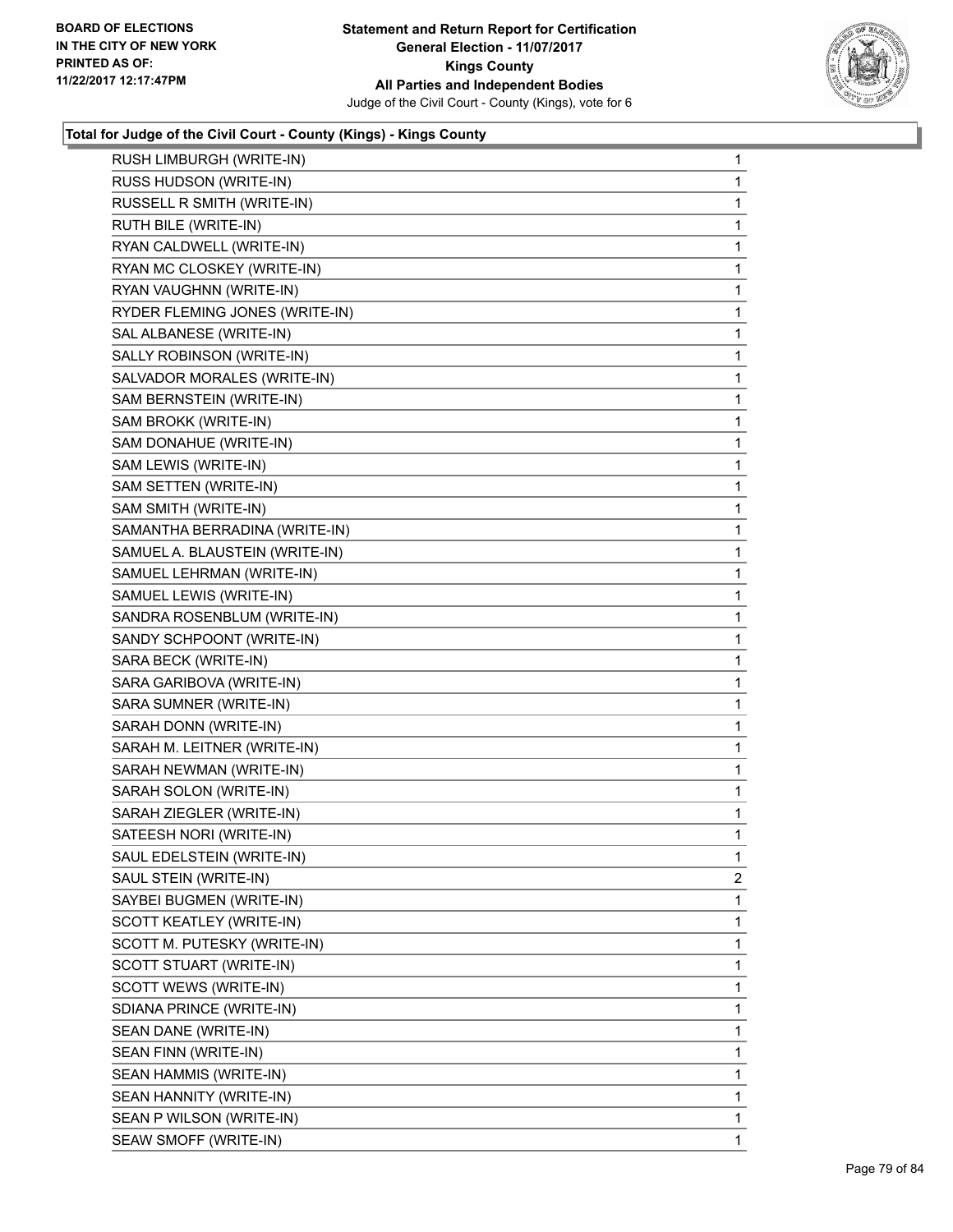

| SERACH FREEMAM (WRITE-IN)      | $\mathbf 1$ |
|--------------------------------|-------------|
| SERENA BELINDA (WRITE-IN)      | 1           |
| SETH CONRAD RICH (WRITE-IN)    | 1           |
| SETH ELSON (WRITE-IN)          | 1           |
| SETH GORDON (WRITE-IN)         | 1           |
| SETH ROLLINS (WRITE-IN)        | 1           |
| SHANIQUA FOWLING (WRITE-IN)    | 1           |
| SHANNON KEMY (WRITE-IN)        | 1           |
| SHARITA GULIATT (WRITE-IN)     | 1           |
| SHARON CLARKE (WRITE-IN)       | 1           |
| SHDEM SERBARG (WRITE-IN)       | 1           |
| SHEA EISENBERG (WRITE-IN)      | 1           |
| SHEAN MFOB (WRITE-IN)          | 1           |
| SHELLY ROTH (WRITE-IN)         | 1           |
| SHELLY-ANN JULY (WRITE-IN)     | 1           |
| SHERYL ORWEL (WRITE-IN)        | 1           |
| SHIA EISENBERG (WRITE-IN)      | 1           |
| SHIA ZITRONEMBEM (WRITE-IN)    | 1           |
| SHIMON HEIMFELD (WRITE-IN)     | 1           |
| SHIMON LEITNER (WRITE-IN)      | 1           |
| SHIMSANG- JUNG (WRITE-IN)      | 1           |
| SHIRLEY CHISDM (WRITE-IN)      | 1           |
| SHLOME AUSCH (WRITE-IN)        | 1           |
| SHLOMO GROSS (WRITE-IN)        | 1           |
| SHLOMO RIEGER (WRITE-IN)       | 1           |
| SHMAYA PLATCHIK (WRITE-IN)     | 1           |
| SHOIMON BERGMAN (WRITE-IN)     | 1           |
| SHOSHMS ASIA (WRITE-IN)        | 1           |
| SHRAGA F SCHORR (WRITE-IN)     | 1           |
| SIDNEY THAXTER (WRITE-IN)      | 1           |
| SIHAME KEGHIDA (WRITE-IN)      | 1           |
| SIMCHA ASIA (WRITE-IN)         | 1           |
| SIMCHA FELDER (WRITE-IN)       | 4           |
| SIMCHA KUPCZYK (WRITE-IN)      | 1           |
| SIMCHA LICHTIG (WRITE-IN)      | 1           |
| SIMCHA PINCHUSCHERA (WRITE-IN) | 2           |
| SIMCHA ROSENBAUM (WRITE-IN)    | 1           |
| SIMCHA RUBIN (WRITE-IN)        | 1           |
| SIMCHA STROH (WRITE-IN)        | 1           |
| SIMDER IGEL (WRITE-IN)         | 1           |
| SIMON DANIEL ISAVE (WRITE-IN)  | 1           |
| SLEMP HOWARD (WRITE-IN)        | 1           |
| SOLANGE KNOWLES (WRITE-IN)     | 1           |
| SOLOMON HANDLER (WRITE-IN)     | 1           |
| SOPHIA FRANKLIN (WRITE-IN)     | 1           |
| SOPHIA LAX (WRITE-IN)          | 1           |
|                                |             |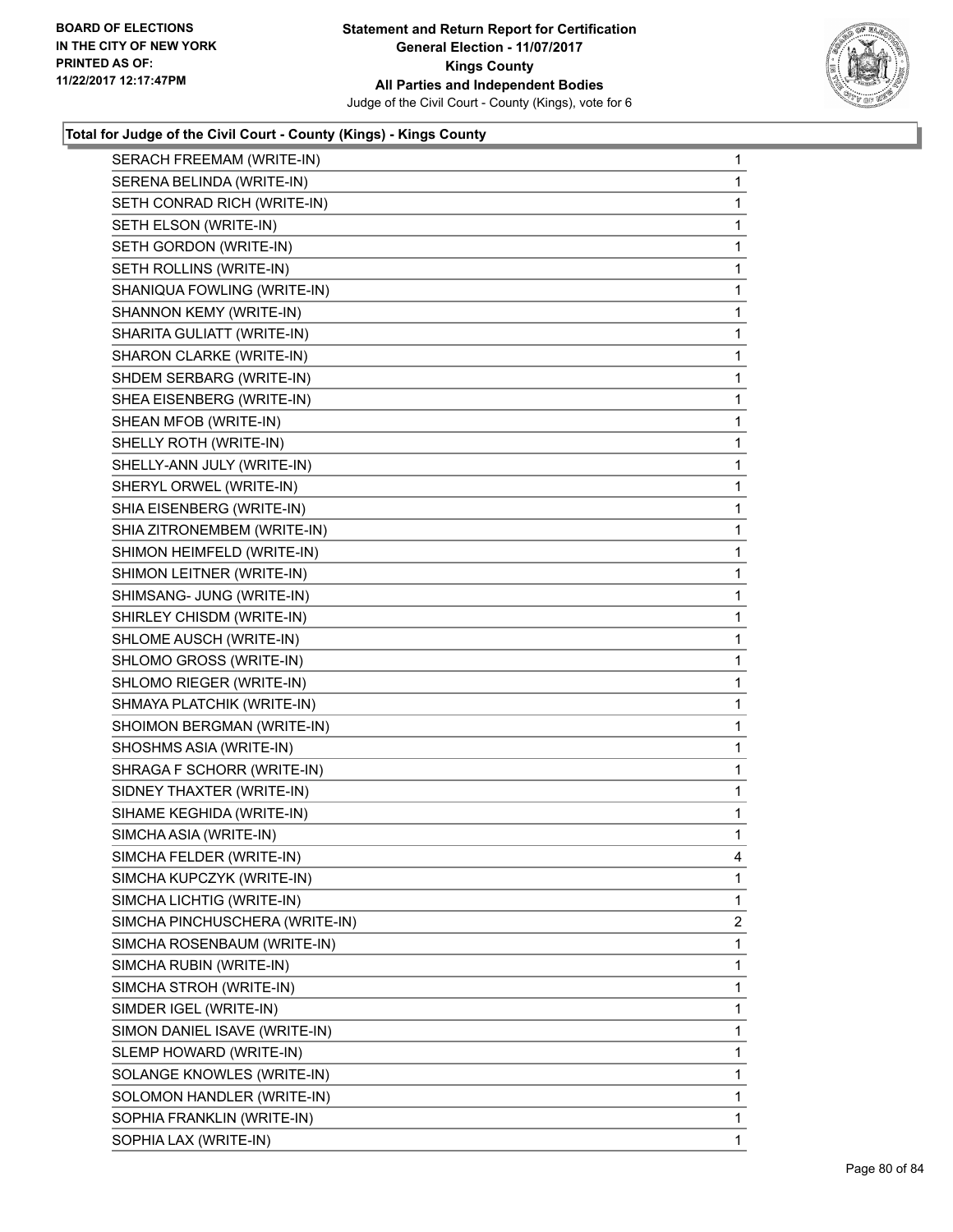

|                               | 1              |
|-------------------------------|----------------|
| STACY-ANN DONEGAN (WRITE-IN)  | 1              |
| STAN MARSH (WRITE-IN)         | 1              |
| STEPHANIE MORANE (WRITE-IN)   | 1              |
| STEPHEN CACEIEOLE (WRITE-IN)  | 1              |
| STEPHEN COLBERT (WRITE-IN)    | 1              |
| STEPHEN CURRY (WRITE-IN)      | 1              |
| STEPHEN HARRISON (WRITE-IN)   | $\overline{c}$ |
| STEPHEN LAROCCA (WRITE-IN)    | 1              |
| STEPHEN LIPUMA (WRITE-IN)     | 1              |
| STEPHEN LYNCH (WRITE-IN)      | 1              |
| STEPHEN MANNIRO (WRITE-IN)    | 1              |
| STEVE MALDONALDO (WRITE-IN)   | 1              |
| STEVE MARTIN (WRITE-IN)       | 1              |
| STEVE POWERS (WRITE-IN)       | 1              |
| STEVE ROCH (WRITE-IN)         | 1              |
| STEVE ROFT (WRITE-IN)         | 1              |
| STEVE SAPERSTEIN (WRITE-IN)   | 1              |
| STEVE SMITH (WRITE-IN)        | 1              |
| STEVE WOZNIAK (WRITE-IN)      | 1              |
| STEVEN BENNON (WRITE-IN)      | 1              |
| STEVEN E. SHOVERS (WRITE-IN)  | 1              |
| STEVEN FAHMIE (WRITE-IN)      | 1              |
| STEVEN FISHMAN (WRITE-IN)     | $\mathbf{1}$   |
| STEVEN FOX (WRITE-IN)         | 2              |
| STEVEN KAT (WRITE-IN)         | 1              |
| STEVEN ROBINSON (WRITE-IN)    | 1              |
|                               |                |
| STEWART BLASBERG (WRITE-IN)   | 1              |
| STEWART D MILSTEIN (WRITE-IN) | 1              |
| STUART D.BARON (WRITE-IN)     | 1              |
| STUART DIAMOND (WRITE-IN)     | 1              |
| STUART HOCHBERG (WRITE-IN)    | 1              |
| SURI LONNER (WRITE-IN)        | 1              |
| SURIK KRYMAN (WRITE-IN)       | 1              |
| SUSAN CHIN (WRITE-IN)         | 1              |
| SUSAN K. SCHEUERER (WRITE-IN) | 1              |
| SUSAN KELLMAN (WRITE-IN)      | 1              |
| SUSAN P. COLE (WRITE-IN)      | 1              |
| SUSAN WARNOCH (WRITE-IN)      | 1              |
| SUSANNE GOSS (WRITE-IN)       | 1              |
| SY GREENWALD (WRITE-IN)       | 1              |
| SYBL ALEXANDER (WRITE-IN)     | 1              |
| SYLVIA KINARD (WRITE-IN)      | 1              |
| TALIA KRAEMER (WRITE-IN)      | 1              |
| TAMAR MORGULIS (WRITE-IN)     | 1              |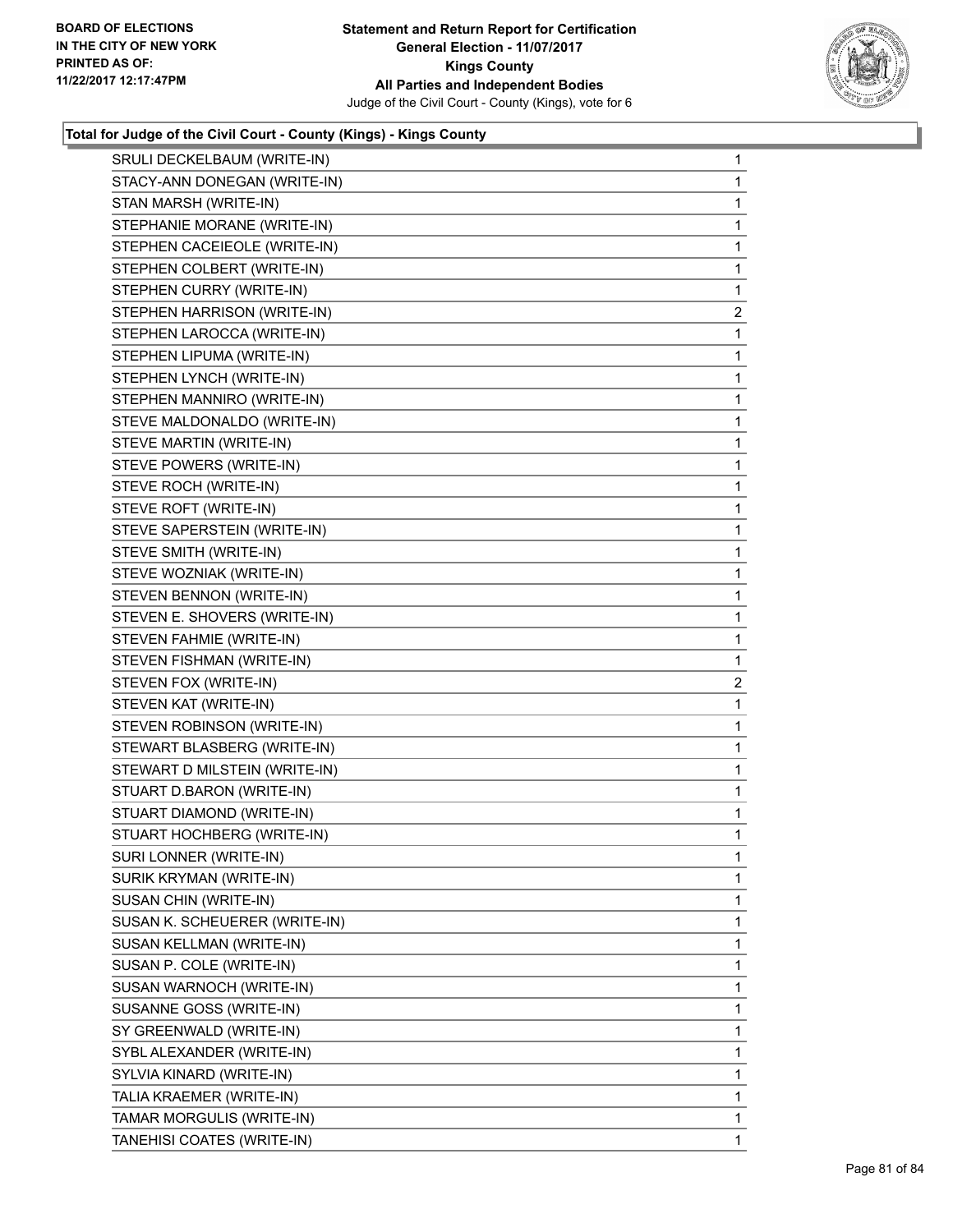

| TARYN JOHNSON (WRITE-IN)                  | $\mathbf 1$  |
|-------------------------------------------|--------------|
| TAT PICOTT (WRITE-IN)                     | 1            |
| TAYLOR CHIAIA (WRITE-IN)                  | 1            |
| TED BOROWIEC (WRITE-IN)                   | 1            |
| TED CRUZ (WRITE-IN)                       | 7            |
| TED KNISCHER (WRITE-IN)                   | 1            |
| TERRANCE KENUIFF (WRITE-IN)               | 1            |
| TERRI GUDDAHL (WRITE-IN)                  | 1            |
| THEODORE REX GROSS (WRITE-IN)             | 1            |
| THEODORE ROOSEVELT (WRITE-IN)             | 1            |
| THOMAS AQUIANS (WRITE-IN)                 | 1            |
| THOMAS COLASANTO (WRITE-IN)               | 1            |
| THOMAS DANIEL REEVES (WRITE-IN)           | 1            |
| THOMAS F BOMBA (WRITE-IN)                 | 1            |
| THOMAS FANIZZI (WRITE-IN)                 | 1            |
| THOMAS MCGOLDRICK (WRITE-IN)              | 1            |
| TIFFANY HICKEY (WRITE-IN)                 | 1            |
| TIFFANY THORNE (WRITE-IN)                 | 1            |
| TIM BYRNES (WRITE-IN)                     | 1            |
| TIM COOK (WRITE-IN)                       | 1            |
| TIMOTHY DAVID (WRITE-IN)                  | 1            |
| TIMOTHY GEORGE (WRITE-IN)                 | 1            |
| TIMOTHY GIBSON (WRITE-IN)                 | 1            |
| TIMOTHY SNOW (WRITE-IN)                   | 1            |
| TINA OCONNOR (WRITE-IN)                   | 1            |
| TOBA SHEYNA (WRITE-IN)                    | 1            |
| TOBY EDELSTEIN (WRITE-IN)                 | 1            |
| TOM ALLON (WRITE-IN)                      | 1            |
| TOMASZ J PLOTROWSKI (WRITE-IN)            | 1            |
| TRAVIS NESBITT (WRITE-IN)                 | 1            |
| TRAY FIELDS (WRITE-IN)                    | 1            |
| TREY GOWDY (WRITE-IN)                     | 1            |
| TUCKER CARLSON (WRITE-IN)                 | 1            |
| TUESDAY GRIMES (WRITE-IN)                 | 1            |
| TZINA PLEISELS (WRITE-IN)                 | 1            |
| TZIPPORNH SHULANS LEVY (WRITE-IN)         | $\mathbf{1}$ |
| TZISEL GLANCZ (WRITE-IN)                  | 1            |
| TZOREY FOULAO (WRITE-IN)                  | 1            |
| TZVI REICHBERG (WRITE-IN)                 | 1            |
| UNATTRIBUTABLE WRITE-IN (WRITE-IN)        | 2,124        |
| UNCOUNTED WRITE-IN PER STATUTE (WRITE-IN) | 103          |
| USHER ABOWITZ (WRITE-IN)                  | 1            |
| USHERY KLEIN (WRITE-IN)                   | 1            |
| VEDA PAMS (WRITE-IN)                      | 1            |
| VERA BADAMO (WRITE-IN)                    | $\mathbf{1}$ |
| VERA POZDNYAKOVA (WRITE-IN)               | 1            |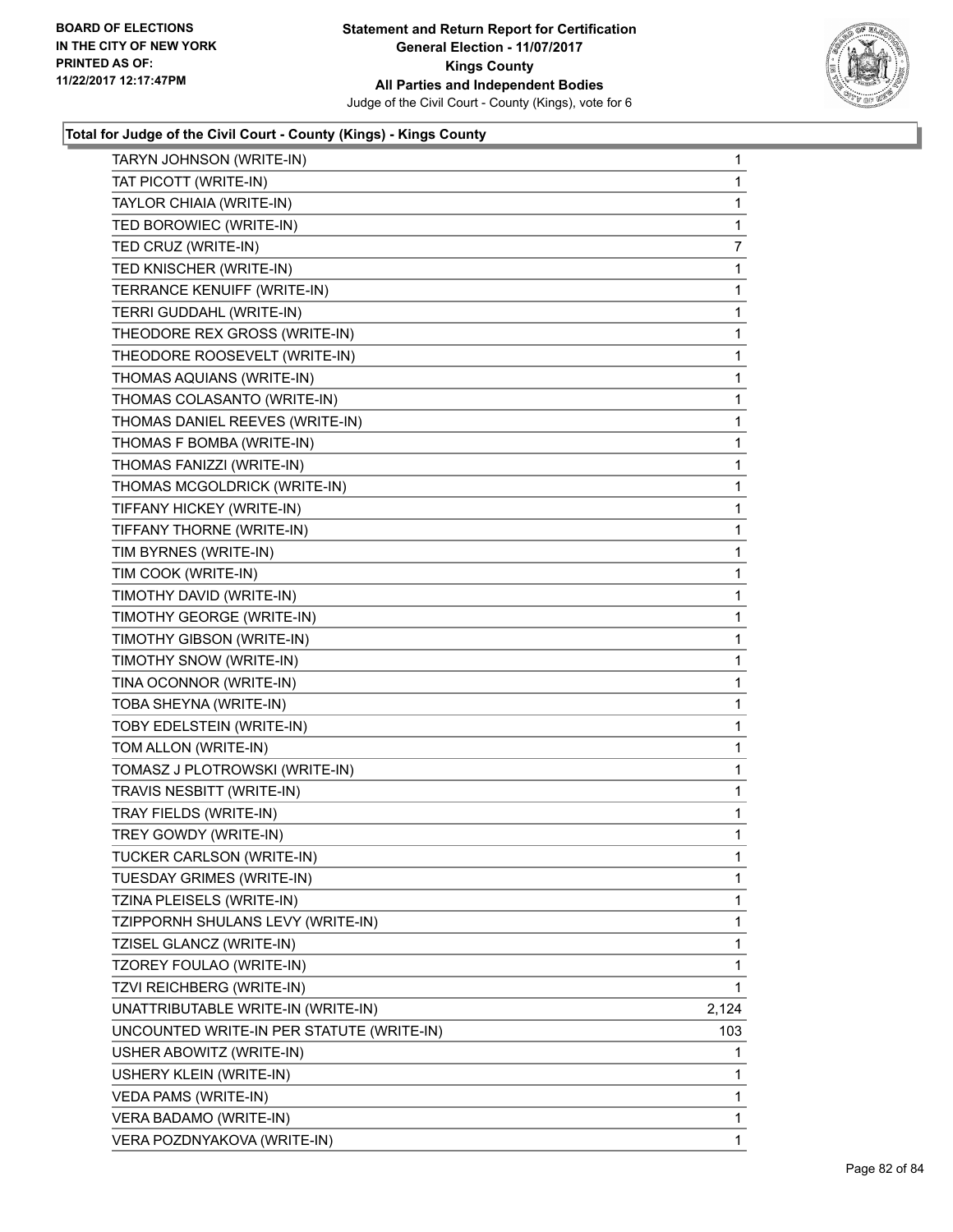

| $\mathbf{1}$   |
|----------------|
| $\mathbf{1}$   |
| 1              |
| $\overline{2}$ |
| 2              |
| 1              |
| 5              |
| $\mathbf 1$    |
| 1              |
| 2              |
| $\mathbf 1$    |
| 1              |
| $\mathbf 1$    |
| $\mathbf 1$    |
| 1              |
| $\mathbf 1$    |
| $\mathbf 1$    |
| 1              |
| $\mathbf 1$    |
| $\mathbf 1$    |
| 1              |
| $\mathbf 1$    |
| $\mathbf 1$    |
| 1              |
| 1              |
| $\mathbf 1$    |
| 1              |
| $\mathbf 1$    |
| $\mathbf 1$    |
| 1              |
| 1              |
| $\overline{2}$ |
| 1              |
| $\mathbf{2}$   |
| 1              |
| 2              |
| 1              |
| 1              |
| 1              |
| 1              |
| 1              |
| 1              |
| 1              |
| 1              |
| 1              |
| 1              |
|                |